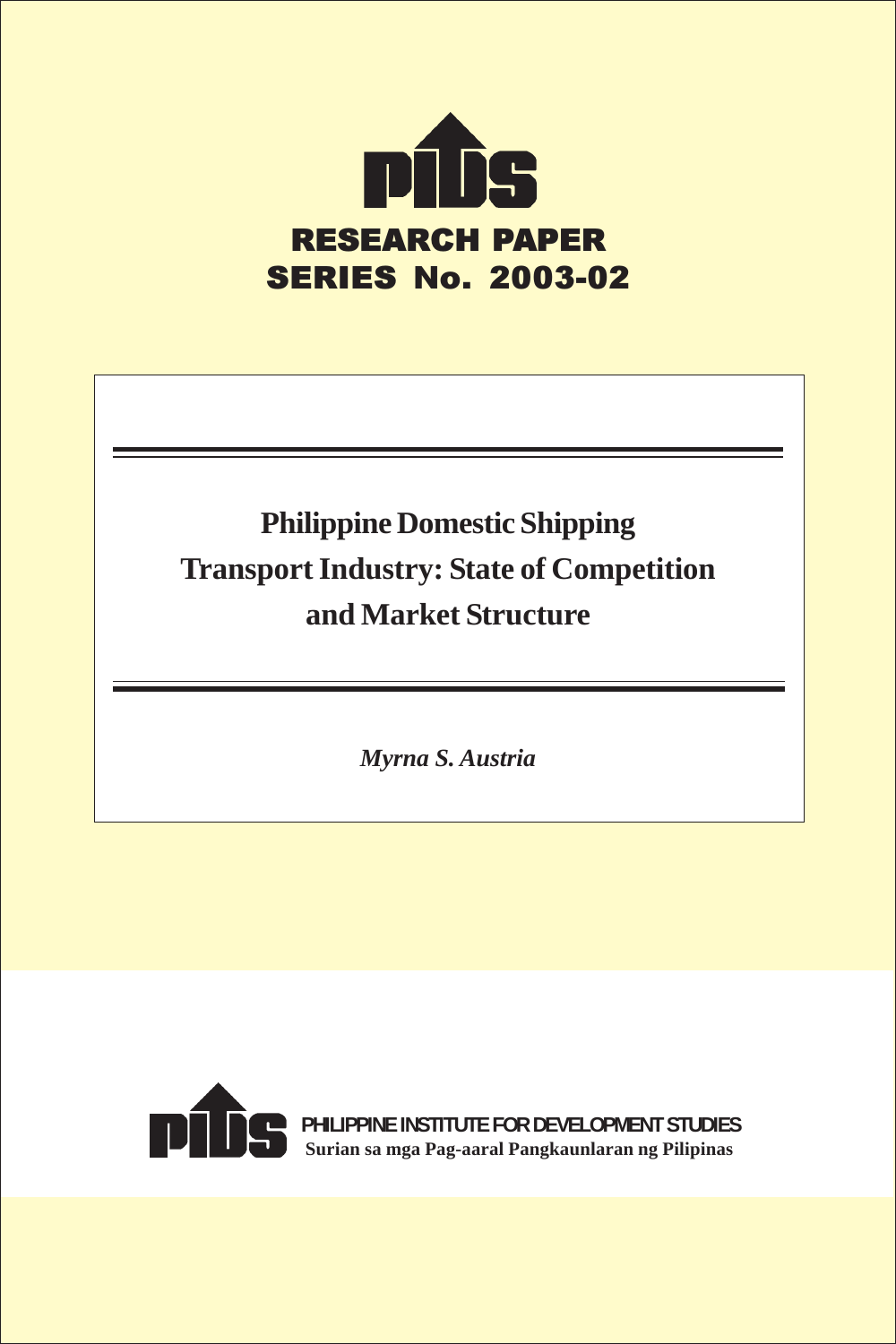The author is Director of the Center for Business and Economics Research and Development, De La Salle University – Manila. This paper was made possible through a financial assistance from the Philippine APEC Study Center Network (PASCN).

She would like to acknowledge the able research assistance provided by Ms. Thea Lazaro.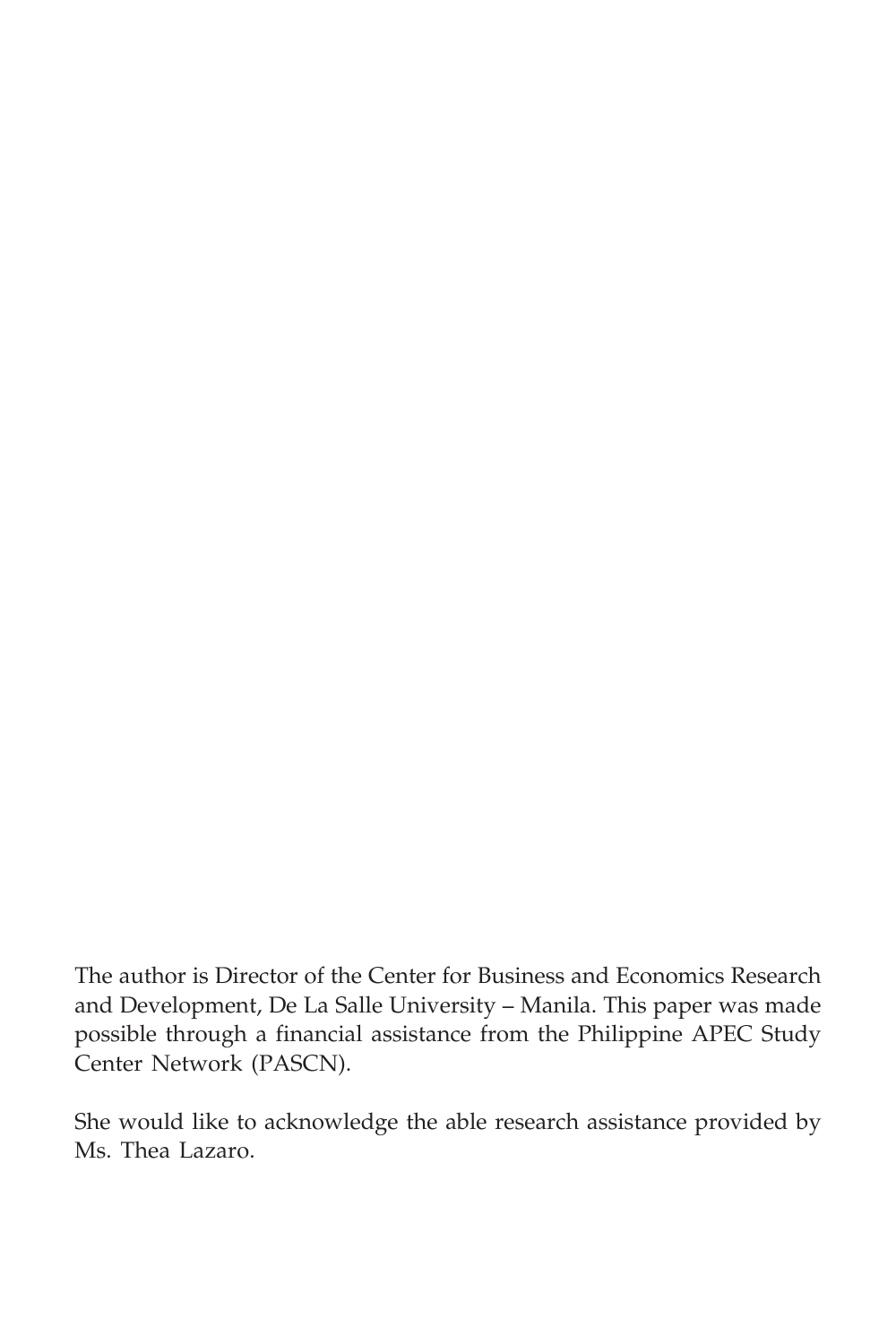## **Philippine Domestic Shipping Transport Industry: State of Competition and Market Structure**

*Myrna S. Austria*

RESEARCH PAPER SERIES NO. 2003-02



PHILIPPINE INSTITUTE FOR DEVELOPMENT STUDIES Surian sa mga Pag-aaral Pangkaunlaran ng Pilipinas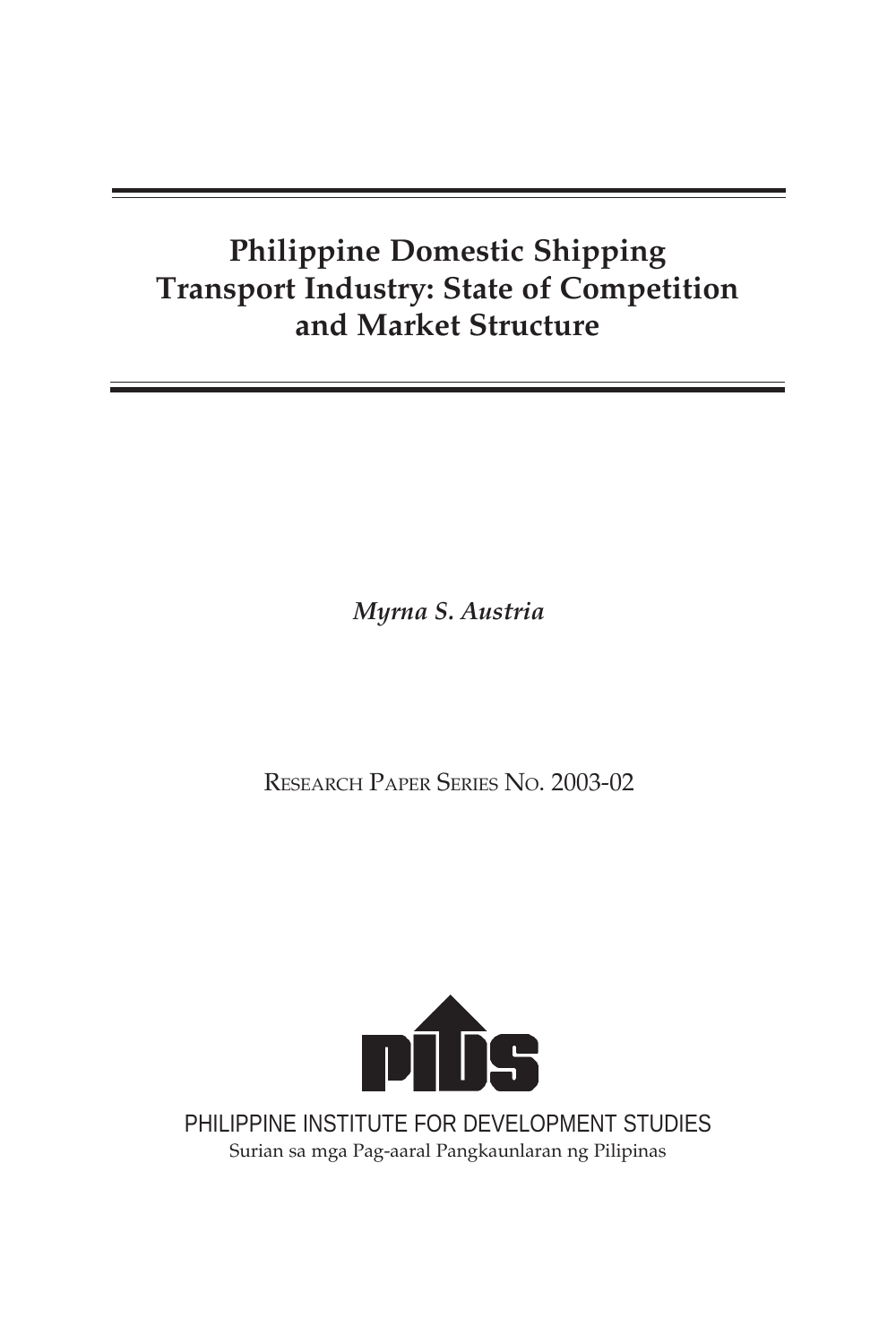Copyright 2003<br>Philippine Institute for Development Studie: zht 200.

Printed in the Philippines. All rights reserved

The views expressed in this paper are those of the author and<br>necessarily reflect the views of any individual or organizatio:<br>lo not quote without permission from the author nor PIDS. view:<br>:ssaril<br>:ot qu ws expressed in this paper are those of the author and xpressed in this paper are those of the author ar<br>reflect the views of any individual or organizati<br>e without permission from the author nor PIDS. "<br>ic<br>e e<br>lı<br>a n<br>ol 1t<br>,a<br>,r .<br>3<br>) a ao not<br>m. Please

Please address all inquiries to

VEDA sa Makati Building, 106 .<br>| egaspi Village, 1229 Makati Cirel: (63-2) 893-5705 / 892-4059<br>| ax: (63-2) 893-9589 / 816-1091<br>|-mail: publications@pidsnet.pi<br>| vebsite: http://www.pids.gov. ..~ I ' tn pine institute for Development Studies ~ N<br>7il<br>:) {<br>2) :<br>bit<br>hi ...<br>89<br>bl<br>tt مع<br>93<br>الرا<br>tp: ge<br>3-<br>... µ<br>∵a<br>,-9<br>,-∫  $\frac{1}{1}$   $\frac{1}{10}$   $\frac{1}{10}$   $\frac{1}{10}$   $\frac{1}{10}$   $\frac{1}{10}$ ||<br>|29<br>|- || /<br>||156<br>|| 111<br>M<br>89<br>. pi in<br>[a]<br>)2<br>16<br>id<br>pic g,<br>ka<br>-40<br>-11<br>sn<br>ds. 0 r<br>1 ti y:<br>0 e .e .0<br>06<br>.0<br>.91<br>.1.1 y,<br>ds.<br>ph ment Studies<br>Amorsolo Stre<br>ity, Philippine<br>ids.gov.ph orse<br><mark>?hil</mark><br>:0v ok<br>ip<br>p ›p<br>h Legaspi Village, 1229 Makati City, Philippines

EXERN 971-564-0<br>RP 12-03-500 ISBN 971-564-061-3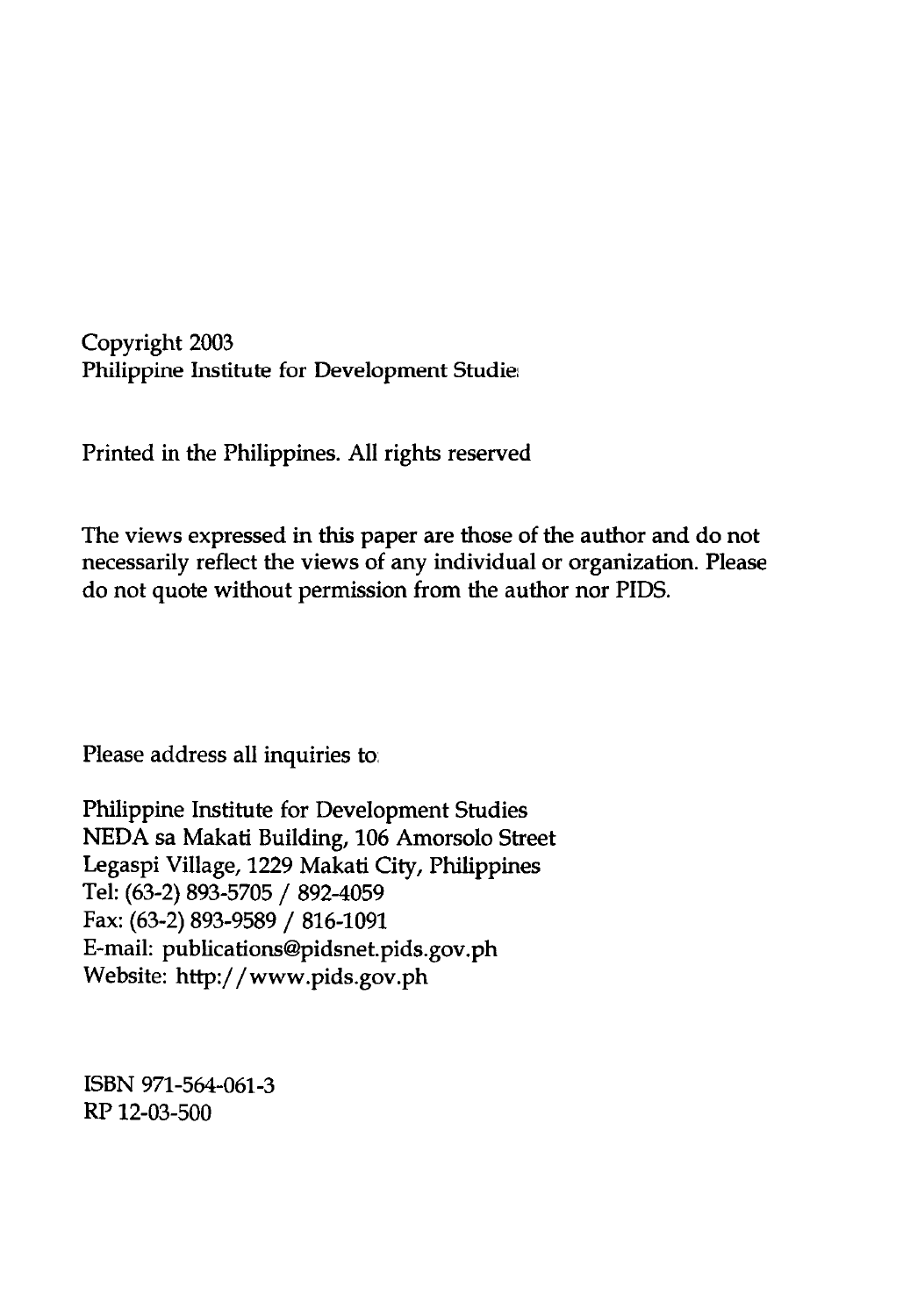# Table of Contents

|    | List of Tables and Figures .                             | iv        |
|----|----------------------------------------------------------|-----------|
|    | I. Introduction                                          | $\cdot$ 1 |
| П. | Domestic Shipping Transport Industry: Brief Profile3     |           |
|    |                                                          |           |
|    | IV. Regulatory Framework and Policies:                   |           |
|    | V. Liberalization, Deregulation and Other                |           |
|    |                                                          |           |
|    | VII. The Role of MARINA in a Deregulated Environment  51 |           |
|    | VIII. Areas for Competition Policy and Further Reforms54 |           |
|    |                                                          |           |
|    |                                                          |           |
|    | References                                               |           |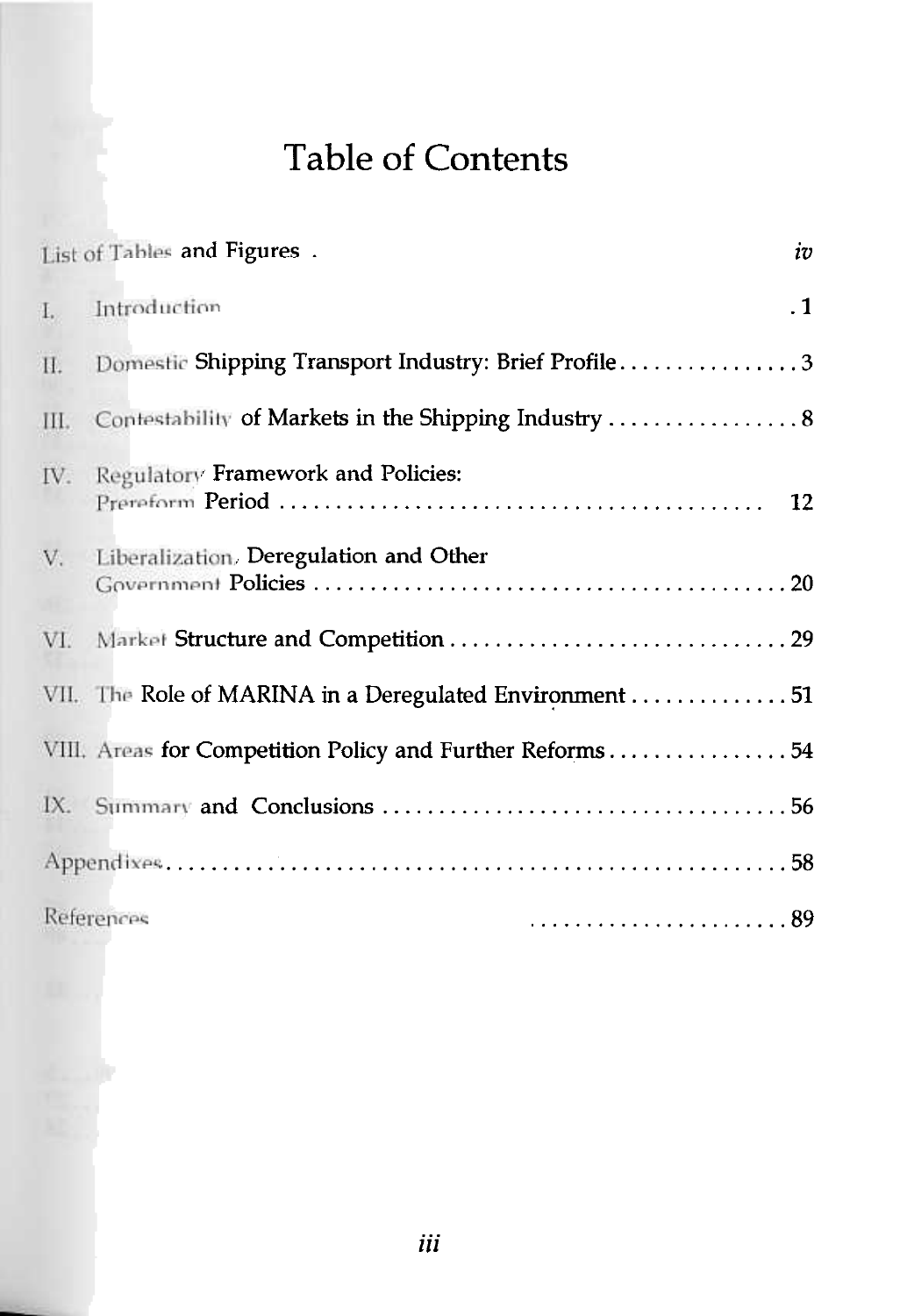# List of Tables and Figures

| v |
|---|
|---|

| 1              | Gross value added in water transport                                 | $\overline{4}$ |
|----------------|----------------------------------------------------------------------|----------------|
| $\overline{2}$ | Domestic Passenger and cargo traffic, 1990-2000                      | 5              |
| 3              | Annual growth rate of traffic and capacity (%)                       | 6              |
| 4              | Average age of domestic merchant fleet                               |                |
|                |                                                                      | . 6            |
| 5              | Government regulations on domestic shipping rates                    | 21             |
| 6              | Classification of routes                                             | 30             |
| 7              | Indicators of market structure, passenger service, 1998              | 31             |
| 8              | State of competition, passenger service, 1998                        | 32             |
| 9              | Indicators of market structure, cargo service, 1998                  | 33             |
| 10             | State of competition cargo service, 1998                             | 33             |
| 11             | Distribution of top 5 players as effective competitors               |                |
|                | by type of routes, passenger and cargo services, 1998                | $\frac{1}{4}$  |
|                | 12 State of competition, routes originating from Manila              |                |
|                | and Cebu, passenger services, 1998                                   | 36             |
|                | 13 State of competition, routes originating from Manila              |                |
|                | and Cebu, cargo services, 1998                                       | 37             |
|                | 14 Range of market share of dominant players in routes               |                |
|                | with only 1 effective competitor and routes with mild                |                |
|                |                                                                      | 39             |
| 15             | Annual increase in cargo rates, Sulpicio Lines                       |                |
|                |                                                                      | 43             |
|                | 16 Annual increase in cargo votes, WG & A (%, 1995 prices)           | 44             |
| 17             | Annual increase in passenger rate, WG & A (%, 1995 prices)           | 45             |
| 18             | Annual increase in passenger rate, Sulpicio Lines                    |                |
|                | $(\%$ , 1995 prices), 2000-2001                                      | 46             |
|                | 19 Entry-exit of firms, domestic shipping industry, 1990-1999        | 49             |
|                | 20 Surviving firms, growing and declining based on Net               |                |
|                | Registered Tonnage (NRT) change                                      | 52             |
|                | <b>Figures</b>                                                       |                |
| 1              | Total GRT of domestic merchant fleet, by type of services, 1990-1999 | .5             |
| 2              | Loans released by sector, DSMP I, as of June 2001                    | 27             |
| 3              | Loans released by sector, DSMP II, as of June 2001                   | 28             |

 $iv$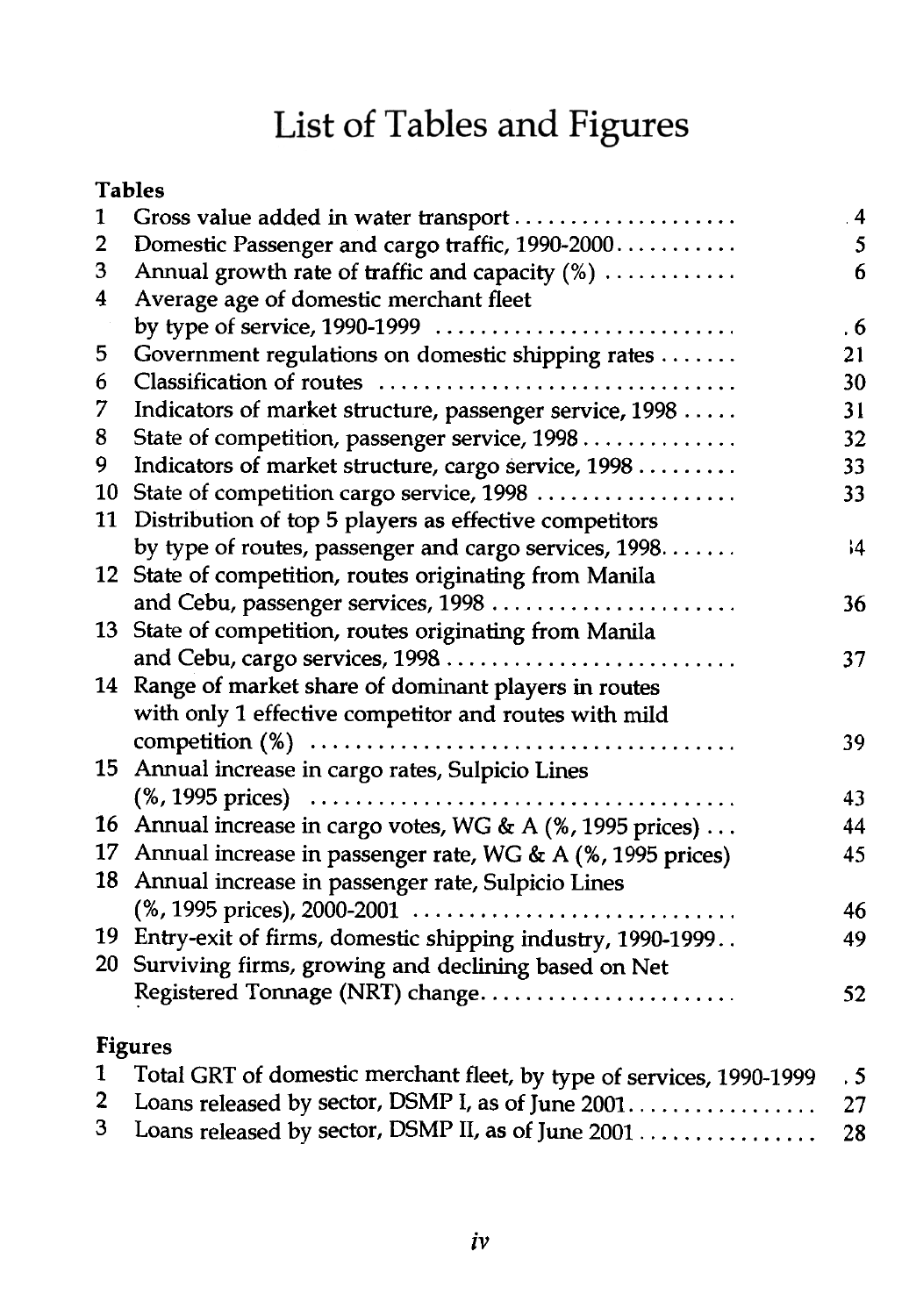## **Appendix Tables**

|               | Appendix Tables                                          |
|---------------|----------------------------------------------------------|
| Л.            | Dominant/effective players per route per type of market, |
| $\mathcal{D}$ | Dominant/effective players per route per type of market, |
| 3.            | Dominant/effective players per route per type of market, |
| $\cdot$ 4.    | Dominant/effective players per route per type of market, |
| 5             | Dominant/effective players per route per type of market, |
| 6             | Dominant/effective players per route per type of market, |
|               |                                                          |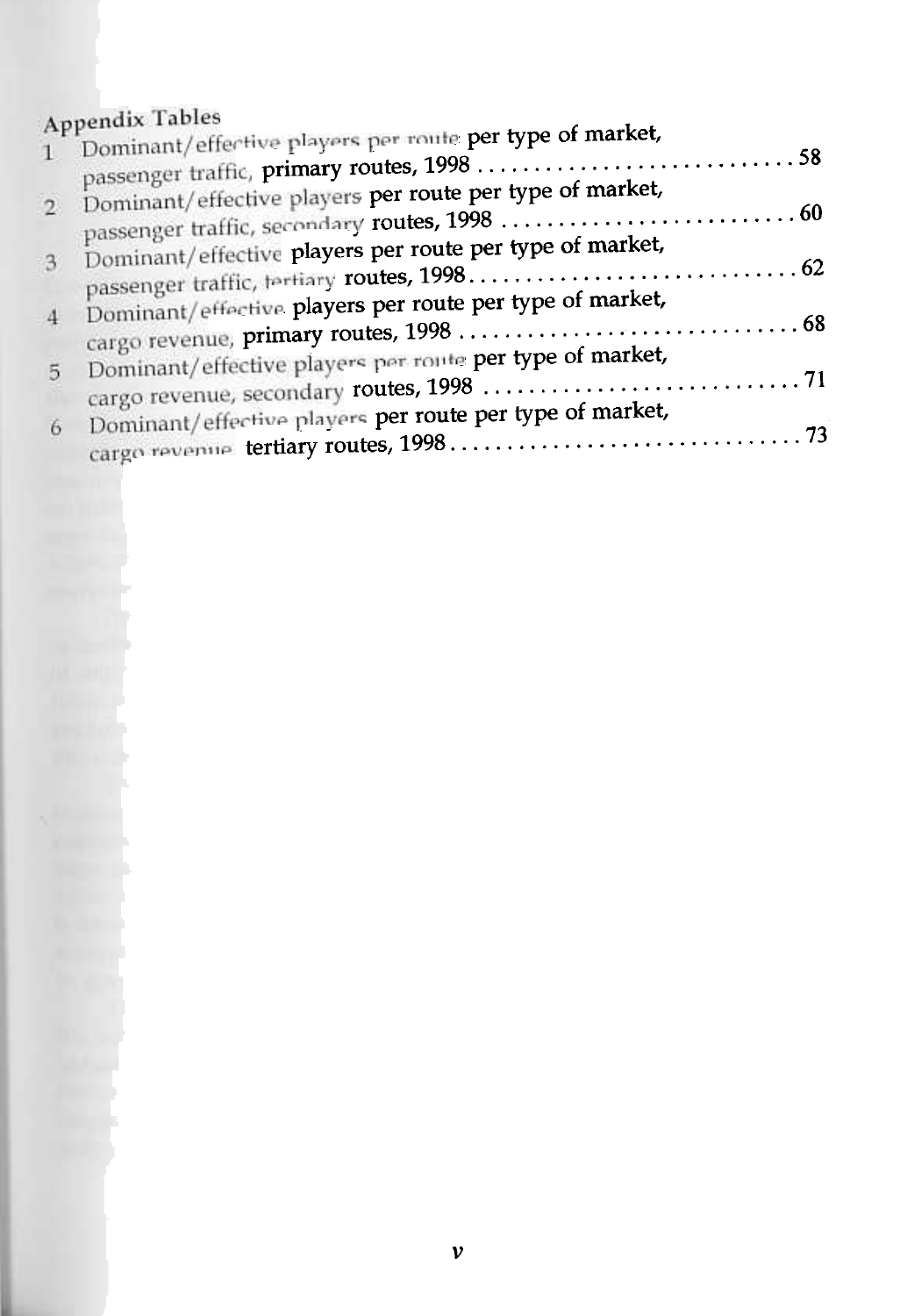#### -

**I**

## **Introduction**

The shipping transport industry plays a very important role in the country's development. Considering the archipelagic setting of the country, shipping provides the primary means of interisland transport. That is, the bulk of domestic trade is transported by shipping; interisland travel, especially in the southern part of the country, is also largely dependent on shipping. Considering this role, an efficient shipping industry that facilitates the movement of commodities, products and people is vital to the growth of the country. This is one where passengers and cargoes get to their destinations on time and in good and safe condition at the least possible cost. For cargoes, especially agricultural commodities, the transport should be in a manner where their physical condition at their place of destination allows them to be marketed at the most competitive price.

The country's domestic shipping industry, however, has been regarded as inefficient. This is rather unfortunate as the industry has a large number of shipping companies where competition could be expected to be a powerful force for eliminating inefficiency. Past studies suggest the underlying explanation has much to do with government regulations and policies affecting the industry.

The industry had been highly regulated until policy reforms were instituted in the 1990s in response to the continuing inefficiency. This study examines the inefficiency of the industry in terms of the complex interaction between regulation and competition; and then analyzes the effects of the policy reforms on competition and market structure. The scope of the paper is limited to the interisland liner shipping industry because this is the sector where regulation is highly concentrated and whose viability is highly sensitive to government policy.

The paper is organized as follows. Section 2 provides a brief profile of the industry. Section 3 discusses the contestability of markets in the shipping industry, including the arguments for and against regulating the industry. Section 4 examines the regulatory framework and policies prior to the implementation of the policy reforms. This is followed by a discussion of the policy reforms made through liberalization and deregulation in Section 5.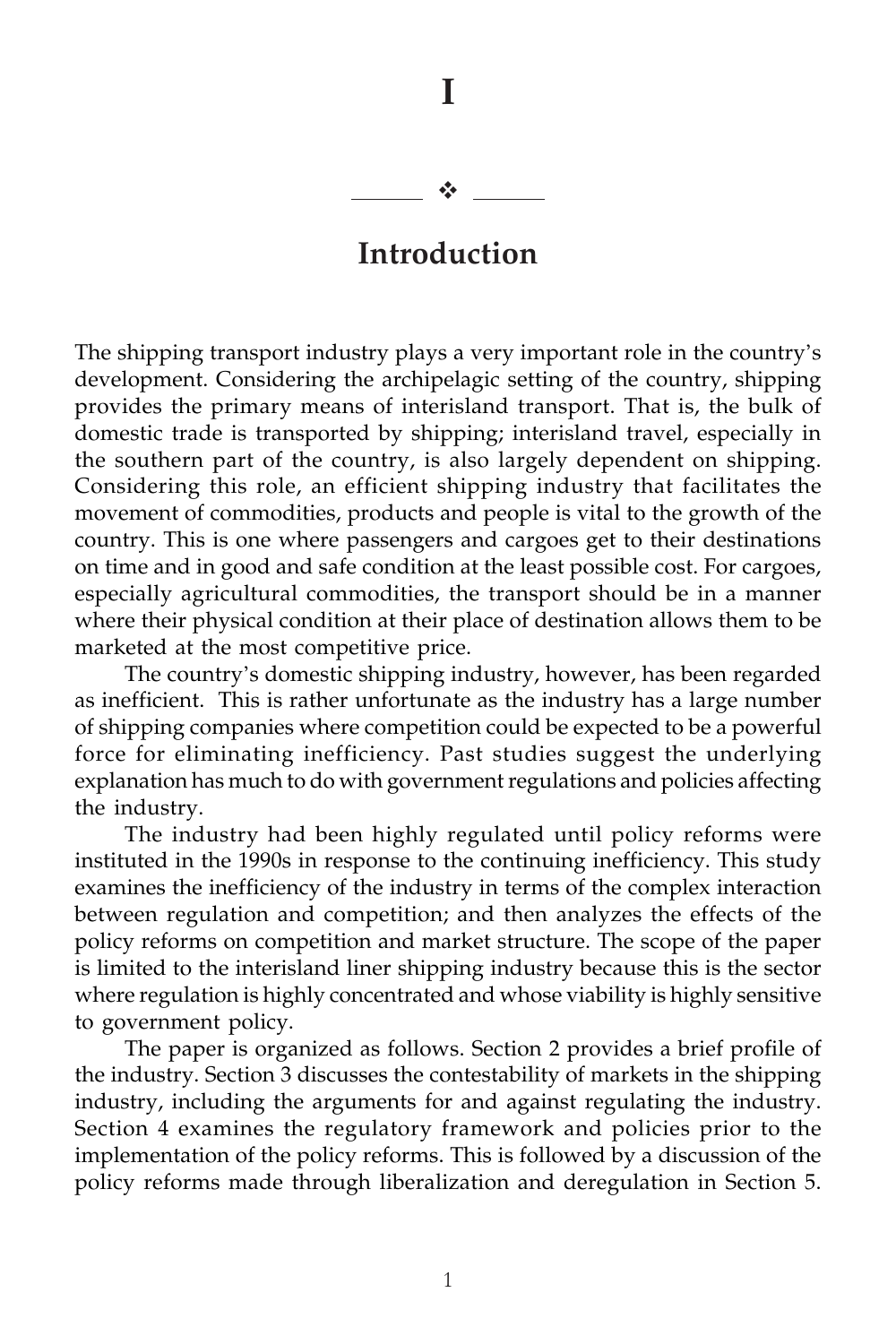Section 6 is an analysis of the effects of the reforms on market structure and competition, including the impact of competition on efficiency. Section 7 is a discussion of the role of the MARINA in a deregulated environment. Areas for competition policy and further reforms are then identified in Section 8. The summary and conclusions are presented in Section 9.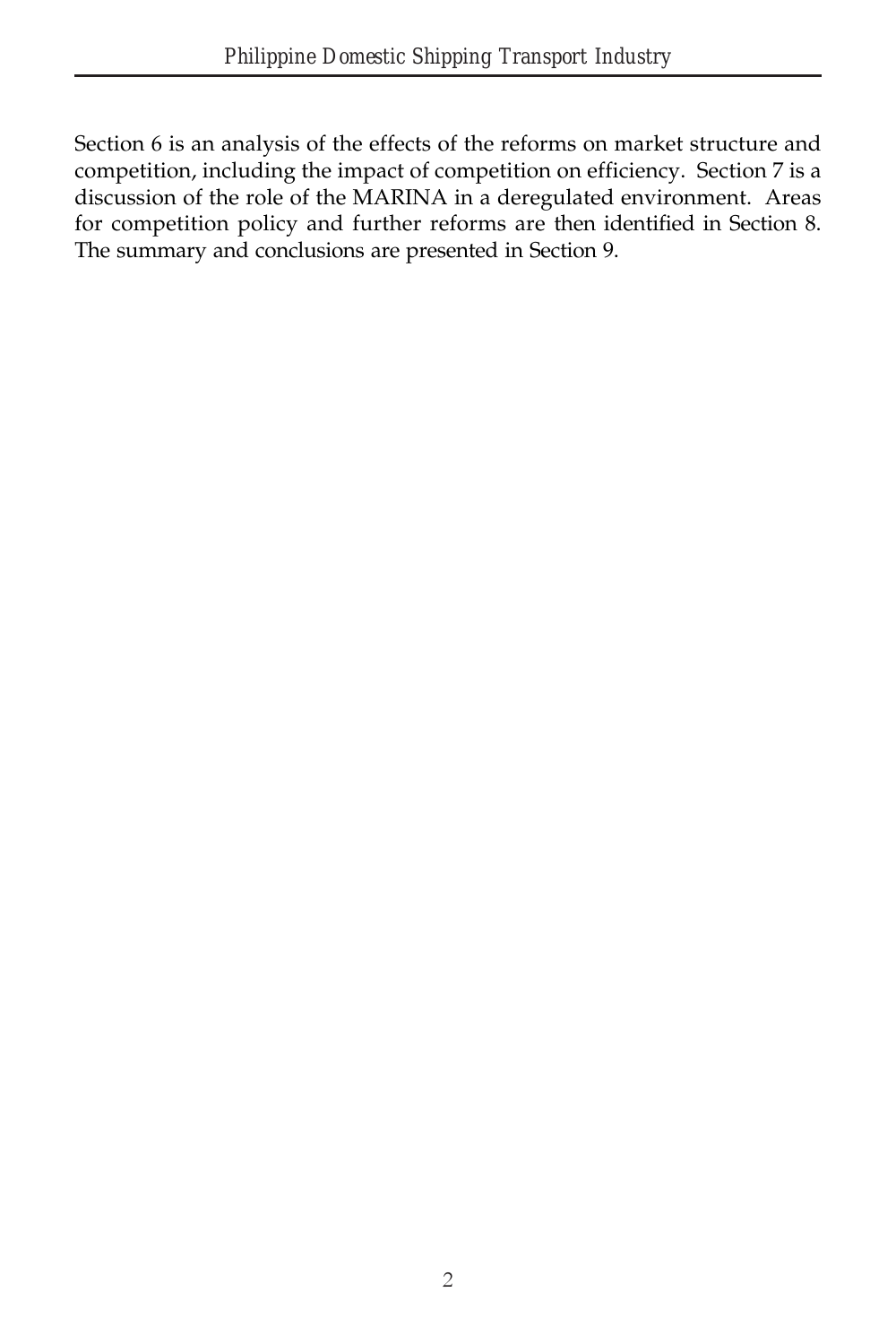## **II**

#### $\frac{1}{2}$

## **Domestic Shipping Transport Industry: Brief Profile**

Marine or shipping transport services consist of three types of activities namely, maritime transport services, maritime auxiliary services and port services (Fink, Mattoo and Neagu, 2000). *Marine transport* refers to the actual transportation service performed once the commodity or passenger is on board a ship until the ship reaches its port of destination. *Marine auxiliary services* refer to activities related to cargo manipulation in ports and on ships. Under the General Agreement on Trade in Services (GATS) classification, these include cargo handling, storage and warehousing, custom clearance, container station and depot, maritime agency and freight forwarding. On the other hand, *port services* refer to those activities related solely to ship management in ports. Under GATS classification, these include pilotage, towing and tug assistance, provisioning, fuelling and watering, garbage collecting and disposal, port captain's services, navigation aids, shore-based operational services and emergency repair facilities. This paper will concentrate on marine transport, as the other two types of activities have separate issues of their own.

The country's domestic marine or shipping transport is composed of three sectors: liner, tramp and industrial carriage. *Liner shipping* refers to the operation of domestic water transportation that offers their services to the public without discrimination to any user, have regular ports of call and have fixed sailing schedules and frequency. *Tramp shipping*, on the other hand, refers to the operation of freight vessels that are not plying a regular route but are hired on a contractual basis by shippers under mutually agreed terms and usually carry cargoes of bulky commodities. *Industrial carriage* refers to the shipping operations of companies arising from the necessity to cater to the needs of their own enterprises. Of the three sectors, only liner shipping is regulated by the government.

The shipping transport industry contributes about half a percent to the country's gross domestic product and this share has remained unchanged throughout the 1990s (Table 1). Passenger traffic carried by liner shipping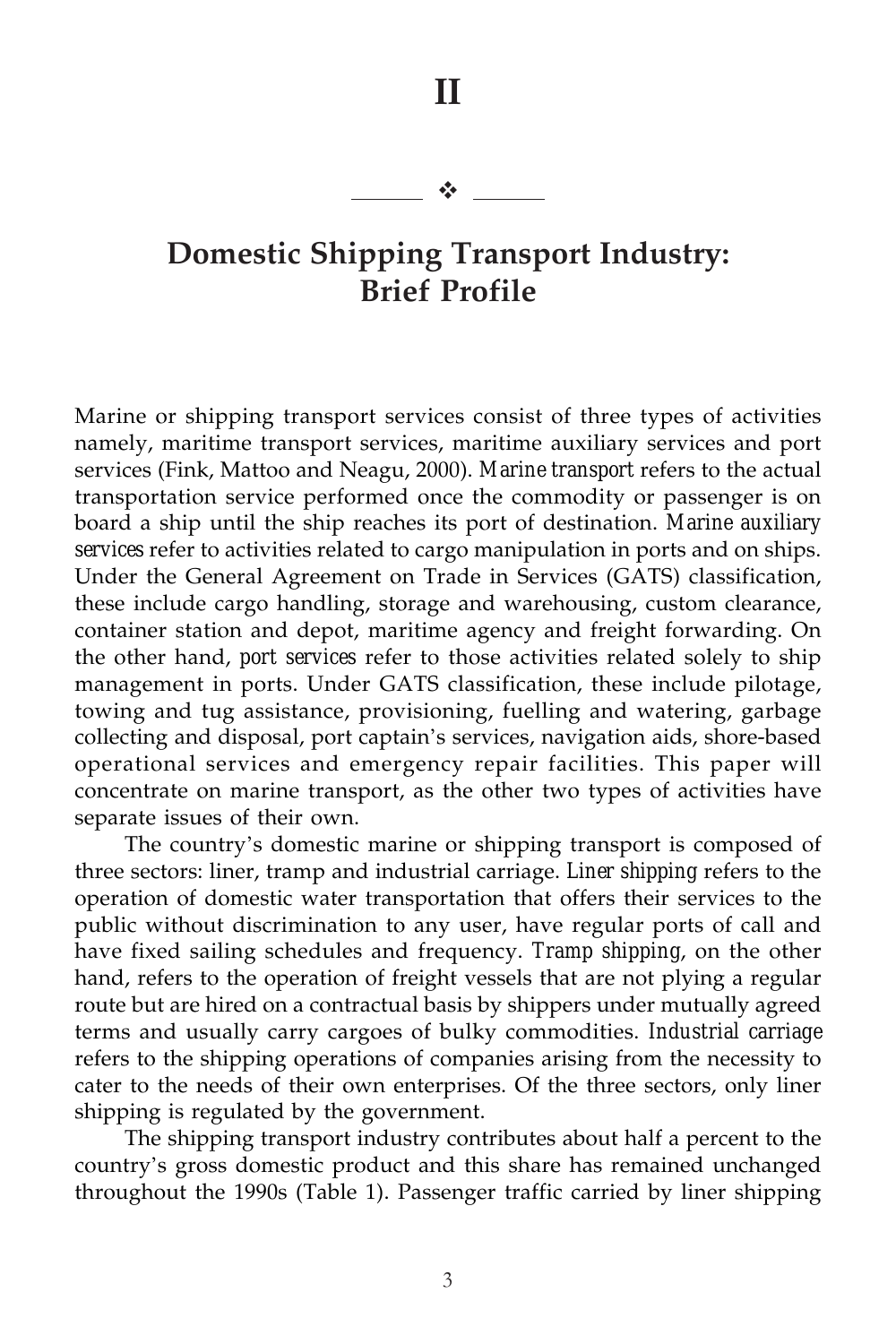| Year | Gross value added | % Share to GDP |  |  |  |
|------|-------------------|----------------|--|--|--|
| 1990 | 4,197             | 0.6            |  |  |  |
| 1991 | 3,724             | 0.5            |  |  |  |
| 1992 | 3,696             | 0.5            |  |  |  |
| 1993 | 3,711             | 0.5            |  |  |  |
| 1994 | 3,770             | 0.5            |  |  |  |
| 1995 | 3,876             | 0.5            |  |  |  |
| 1996 | 4,020             | 0.5            |  |  |  |
| 1997 | 4,209             | 0.5            |  |  |  |
| 1998 | 4,325             | 0.5            |  |  |  |
| 1999 | 4,444             | 0.5            |  |  |  |
| 2000 | 4,518             | 0.5            |  |  |  |

**Table 1. Gross value added in water transport (million pesos at constant 1985 prices)**

Sources: 1999 NSO Phil. Statistical Yearbook; National Income Accounts of the Philippines

increased from almost 30 million in 1990 to 44.4 million in 2000, registering a 4.05 percent average annual growth rate during the period (Table 2). The volume of domestic cargo carried also went up from 58 million metric tons in 1990 to 76.9 million metric tons in 2000 or a growth rate of almost 2.87 percent per year.

The domestic shipping industry also plays an important role in the country's international trade by carrying, between ports in the country, cargoes intended for exports and cargoes arriving as imports, or what are referred to as transit cargoes. Between 1991 and 1998, transit cargoes grew from 597.5 thousand metric tons to 757.3 thousand metric tons or by 2.67 percent per annum (Table 2).

The domestic shipping fleet is dominated by general cargo in terms of gross registered tonnage (GRT) (Figure 1). Starting 1993, the domestic fleet, particularly passenger cargo and general cargo, registered a big increase in tonnage such that the capacity of the industry was growing much faster than the passenger and cargo traffic generated (Table 3). Also very striking was the large drop in the average age of the passenger cargo fleet (Table 4). As will be discussed in Section 6 of the paper, all these changes have much to do with the liberalization and deregulation measures instituted in the industry in the 1990s.

Liner shipping routes are classified as primary, secondary, tertiary and developmental routes. The classification is based on ports being served, population and economic development in the area, and the cargo/passenger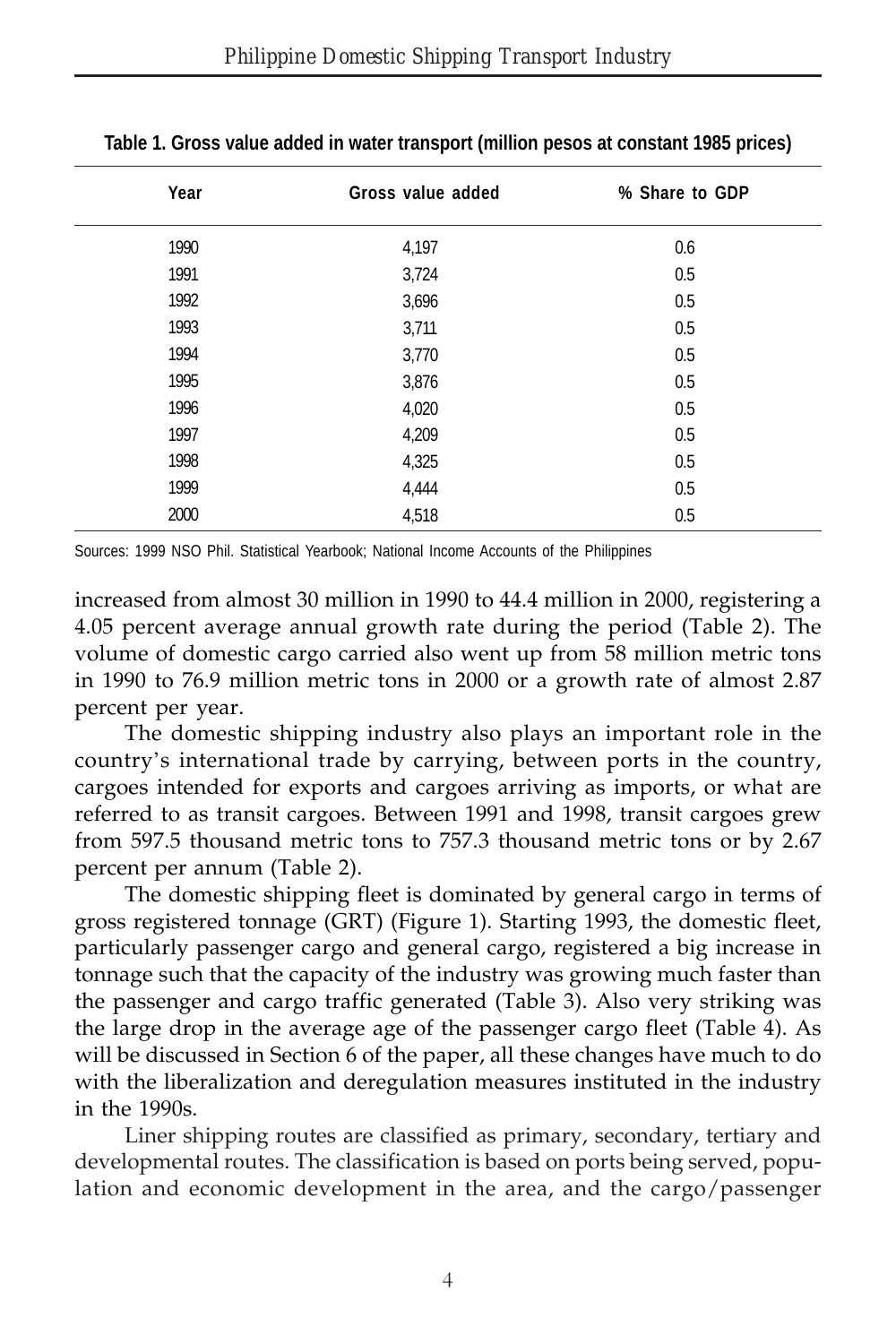| Year                           |            | Cargo (metric tons) |                      |  |  |  |
|--------------------------------|------------|---------------------|----------------------|--|--|--|
|                                | Passenger  | <b>Domestic</b>     | <b>Transit cargo</b> |  |  |  |
| 1990                           | 29,820,025 | 57,956,401          | ΝA                   |  |  |  |
| 1991                           | 31,715,983 | 58,634,411          | 597,467              |  |  |  |
| 1992                           | 33,734,547 | 61,845,505          | 230,863              |  |  |  |
| 1993                           | 36,365,332 | 65,072,550          | 267,765              |  |  |  |
| 1994                           | 40,444,607 | 71,108,392          | 232,839              |  |  |  |
| 1995                           | 37,873,205 | 68,100,654          | 133,617              |  |  |  |
| 1996                           | 40,043,006 | 71,955,594          | 662,961              |  |  |  |
| 1997                           | 41,414,647 | 76,150,041          | 650,822              |  |  |  |
| 1998                           | 44,110,790 | 74,928,058          | 687,369              |  |  |  |
| 1999                           | 43,228,478 | 76,538,895          | 933,691              |  |  |  |
| 2000                           | 44,371,866 | 76,914,255          | 757,272              |  |  |  |
| Average annual growth rate (%) |            |                     |                      |  |  |  |
| 1990-2000                      | 4.05       | 2.87                | 2.67                 |  |  |  |

#### **Table 2. Domestic Passenger and cargo traffic, 1990-2000**

Notes: (1) NA means not available (1990 domestic cargo data includes both domestic and transit cargo) (2) Average growth rate for transit cargo from 1991-2000

Source: NSO Philippine Statistical Yearbook





Notes:

(1) The 1996 inventory does not include vessels with sizes 3 GT and below such that the resulting figures turned out to be smaller than the 1995 figures, thereby rendering the statistics non-comparable for purposes of trend determination.

(2) "Others" include liquid cargo/ lighterage, barging, tanker, towing, salvaging, pleasure, pilotage, and others with no information.

Source: MARINA Domestic Fleet Inventory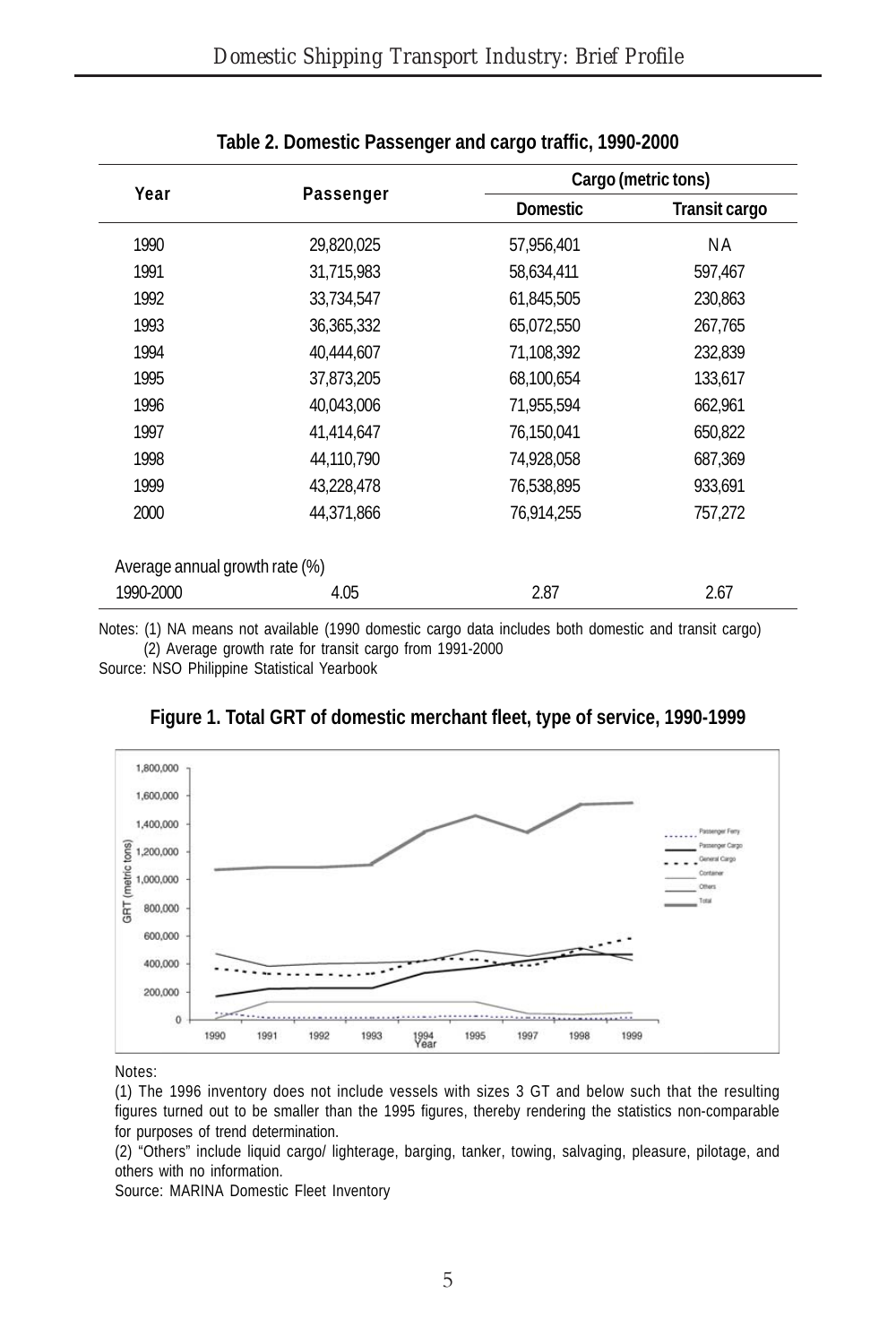|         | Passenger |         | Cargo    |                |  |
|---------|-----------|---------|----------|----------------|--|
| Year    | Capacity  | Traffic | Capacity | <b>Traffic</b> |  |
| 1990-91 | 34.7      | 6.4     | 21.8     | 2.2            |  |
| 1991-92 | 1.1       | 6.4     | $-2.8$   | 4.8            |  |
| 1992-93 | 0.6       | 7.8     | 2.1      | 5.3            |  |
| 1993-94 | 47.7      | 11.2    | 22.2     | 9.2            |  |
| 1994-95 | 10.4      | $-6.4$  | 0.7      | $-4.4$         |  |
| 1995-97 | 14.4      | 9.4     | $-22.1$  | 12.6           |  |
| 1997-98 | 10.3      | 6.5     | 23.4     | $-1.5$         |  |
| 1998-99 | 0.2       | $-2.0$  | 18.4     | 2.5            |  |
|         |           |         |          |                |  |

#### **Table 3. Annual growth rate of traffic and capacity (%)**

Notes: Data for 1996 not included. Capacity is based on passenger cargo GRT for passenger and general cargo plus container GRT for cargo.

Sources: MARINA (for GRT); Philippine Statistical Yearbook (passenger traffic)

| Year | Passenger ferry | Passenger Cargo | <b>General Cargo</b> | Container | Ave. Merchant<br>fleet |
|------|-----------------|-----------------|----------------------|-----------|------------------------|
| 1990 | 10.70           | 20.69           | 7.10                 | 21.16     | 9.86                   |
| 1991 | 9.59            | 28.03           | 8.02                 | 24.90     | 10.90                  |
| 1992 | 9.27            | 28.42           | 8.66                 | 25.74     | 11.30                  |
| 1994 | 7.78            | 14.94           | 10.11                | 24.24     | 11.29                  |
| 1995 | 9.61            | 14.83           | 10.06                | 23.95     | 11.61                  |
| 1997 | 7.63            | 8.98            | 12.14                | 23.40     | 11.86                  |
| 1998 | 8.26            | 9.40            | 12.10                | 22.42     | 12.11                  |
| 1999 | 9.98            | 9.27            | 13.12                | 24.65     | 12.08                  |

#### **Table 4. Average age of domestic merchant fleet, by type of service, 1990-1999**

Notes:

(1) The 1996 inventory does not include vessels with sizes 3 GT and below such that the resulting figures turned out to be smaller than the 1995 figures, thereby rendering the statistics non-comparable for purposes of trend determination. (2) No data available for 1993.

Source: MARINA Domestic Fleet Inventory

throughput attendant to the linkages fostered. Primary routes include those that handle domestic volume of national significance and usually cover the major ports of the country. Secondary routes include those that handle domestic volume of regional significance and are linked to ports of lesser throughputs than major ports. Tertiary routes are feeder routes that handle cargoes consolidated and destined for primary and secondary ports. Finally, devel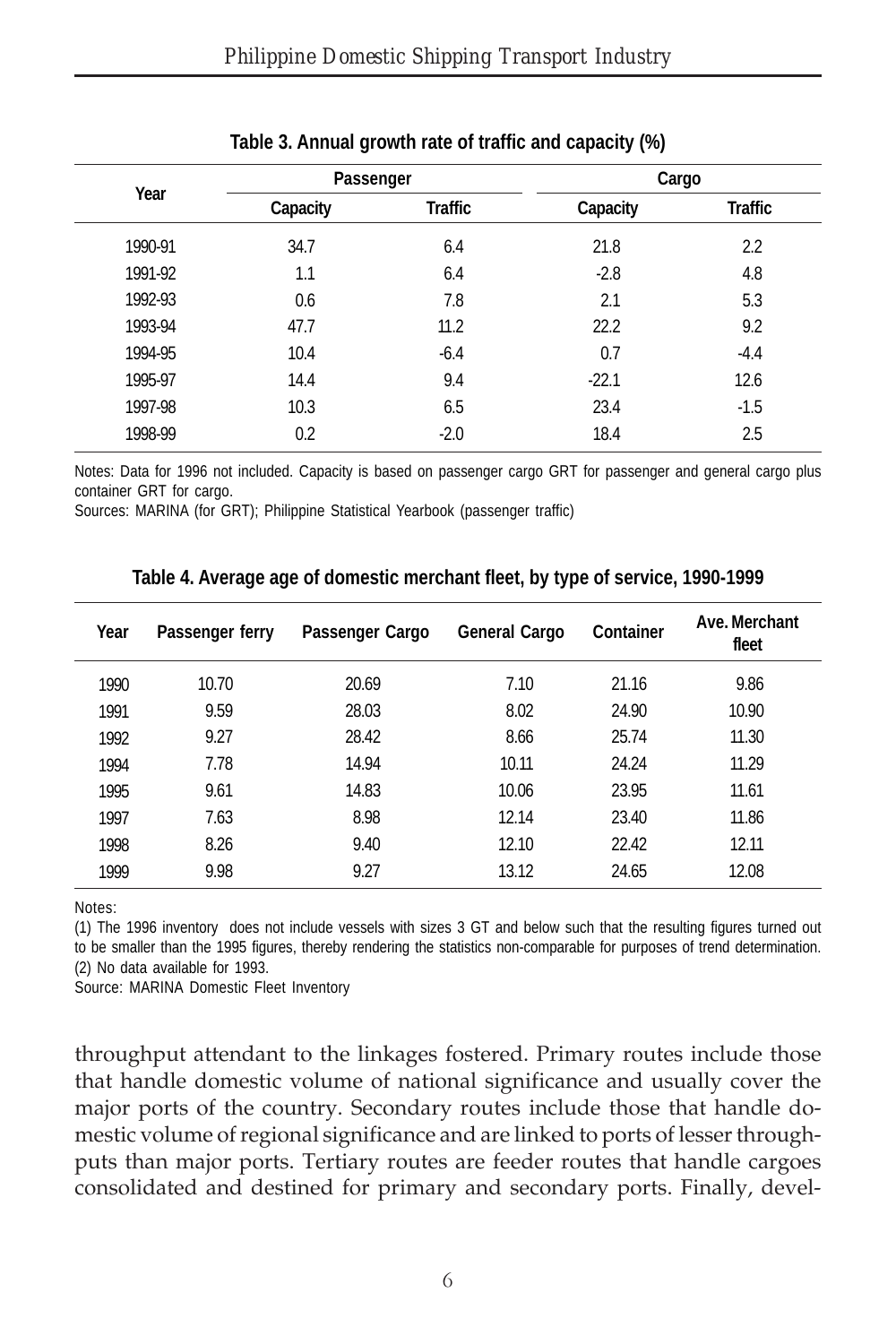opmental routes do not have existing shipping operators but shipping operations are economically desirable because of their potentials in agriculture, tourism or mining. Operation along these routes, during the initial stages, is not financially viable.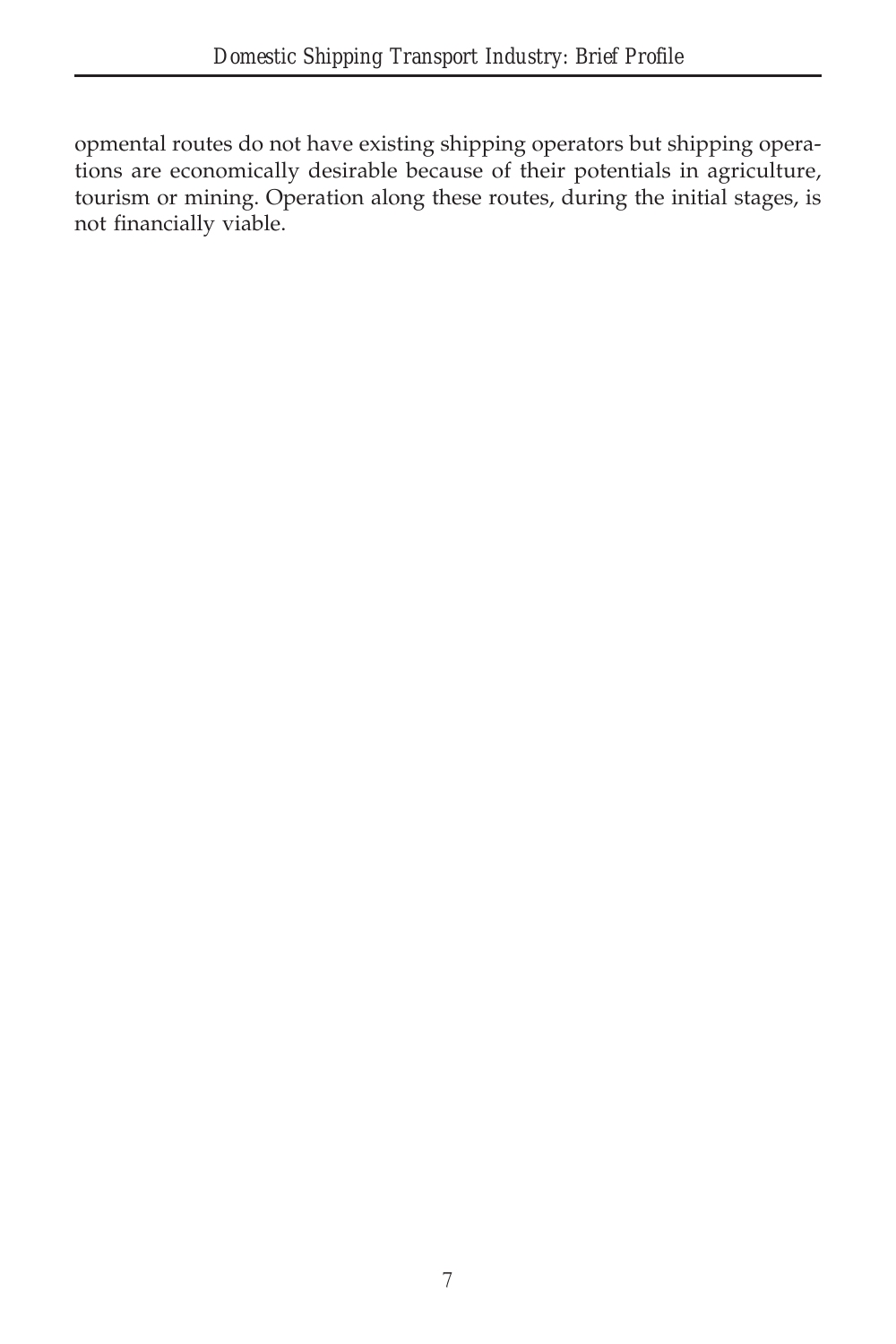**III**

 $\frac{1}{2}$ 

## **Contestability of Markets in the Shipping Industry**

The literature on contestability of markets points to the importance of the threat of competition, as distinct from actual competition, in enforcing good behavior and conduct among firms in the industry (Hanlon 1996). This kind of market is characterized by the following: (i) there are no barriers to entry, that is, no extra cost borne by new entrants that are not borne by the incumbents; (ii) there are no sunk costs, that is costs that cannot be recouped when a firm withdraws from the industry; (iii) the time for the incumbents to change their price in response to the entry is longer than the time for the new entrant to make profits. According to this theory, firms in oligopolistic industries will still price at the same level as they would in a perfectly competitive market so long as the threat of competition exists. In other words, under this market, the incumbents can protect themselves from new competition only by behaving well.

A contestable market offers to consumers and the society similar benefits from a perfectly competitive market (Baumol and Lee 1991). Because of the threat of competition, firms cannot charge higher-than-competitive prices or earn excessive profits; any attempt to do so would invite new entrants to undercut the incumbents' prices to a level that could still give them attractive returns. Waste and inefficiency beyond that which is allowed by the current of state of technology and level of knowledge are also avoided as these would be reflected in higher costs and prices, the presence of which would invite the entry of efficient firms. Likewise, predatory pricing and cross-subsidy pricing are prevented. Predation becomes unattractive since it can only be done if there is a prospect for making future profits large enough to recoup losses made when prices or profits were kept low to drive competitors or new entrants away; but then excessive profits would invite entry. Cross-subsidy occurs when a firm charges a price below cost to a particular group of customers and the loss is made up for by charging excessive prices to other customers. This is not feasible under a contestable market as the excessive price would invite new entrants who can sell at a lower price level. In effect, the new entrants are capturing from the incumbents the earnings that were previously used for cross-subsidy.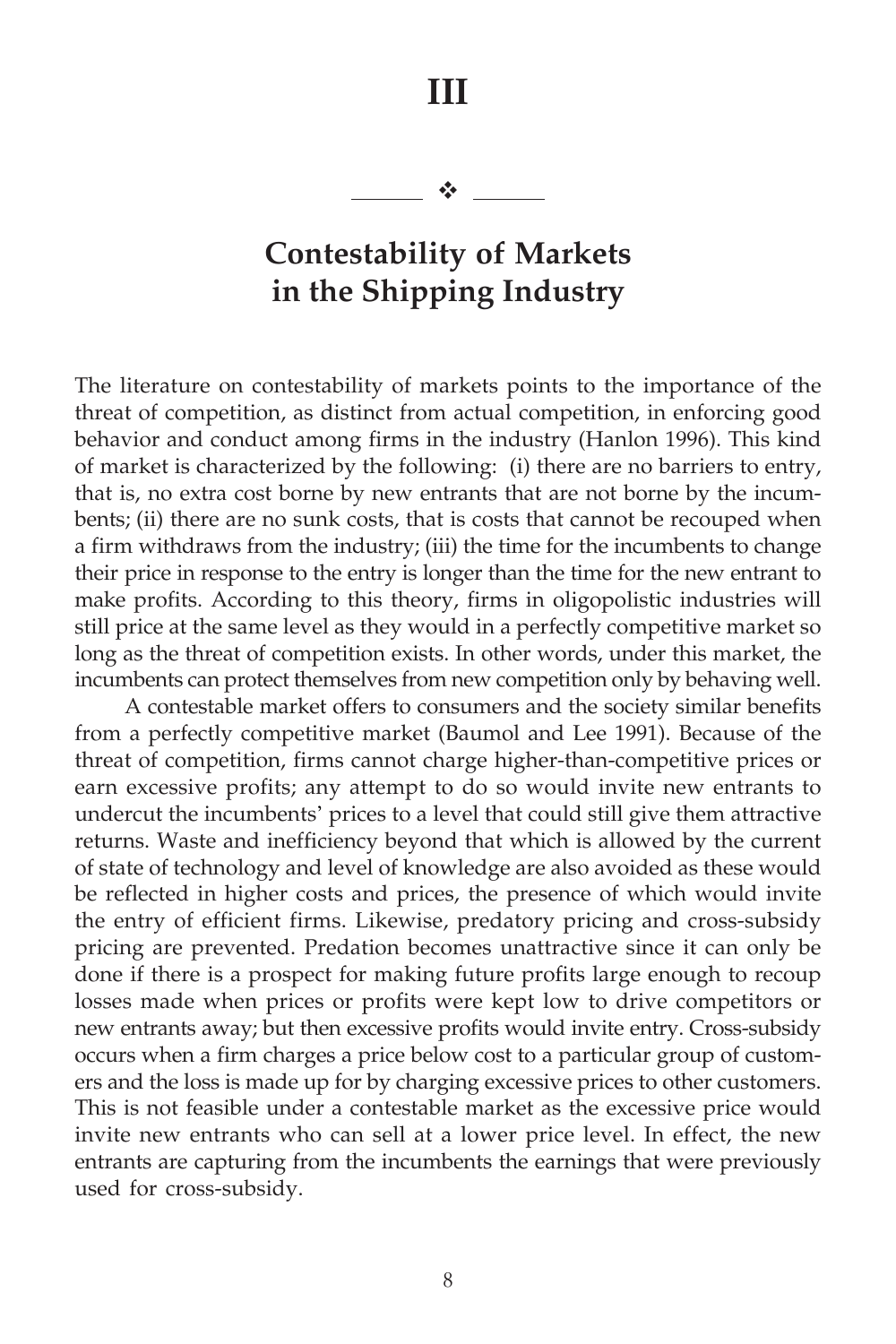## **Arguments for and against regulating the shipping industry**

The shipping industry is a highly contestable market in the absence of government regulations that prevent market forces take their course on the functioning of the industry. The common argument for the need to regulate liner shipping is based on the supposed danger of chronic instability due to inherent tendencies toward ruinous competition and monopoly (Renardet Sauti Consulting Engineers 1986). That is, the industry is highly vulnerable to price and capacity fluctuations that lead to ruinous competition and eventually to monopoly, after the weak firms are driven out.

### *Price instability*

The vulnerability to price and capacity fluctuations, if there are no limits to competition, is argued to be associated with the cost structure of the industry. Once a vessel is at berth, the only cost associated with carrying an extra ton of cargo is the cost of loading and discharging it; and such marginal cost is very low, an average of about 25-30 percent of the freight rate. At such rate, an operator cannot survive. Hence, an operator will find it profitable to take an extra cargo at a rate higher than the handling cost. However, if there is free competition, the rate would be forced to go down to the level of the handling cost whenever there is any surplus in capacity. The industry will then become unprofitable for all operators.

However, it is also argued that the above argument is not plausible as shipping operators do not in practice cut their rates to the level of marginal costs once the ship is at berth. Instead, what influences the behavior of operators is not the marginal cost of an extra ton of cargo, but the cost of an extra voyage or set of voyages and their relation to revenues at pre-determined rate levels.

Nevertheless, pricecutting is practiced but only in so far as there is overcapacity or overtonnaging in the industry. And this can lead to rate instability.

## *Monopoly*

Another argument for government regulation is the danger of monopoly. A natural monopoly occurs when there are economies of scale that allows a large company to charge lower prices because its unit costs are lower than a small company. This will eventually drive small firms from the market. In shipping, the lower unit costs may arise from larger ships or from a larger number of ships.

It is also argued, however, that there are no significant economies of scale in the shipping industry (Renardet Sauti Consulting Engineers 1986) or that economies of scale is not a significant barrier to entry in the industry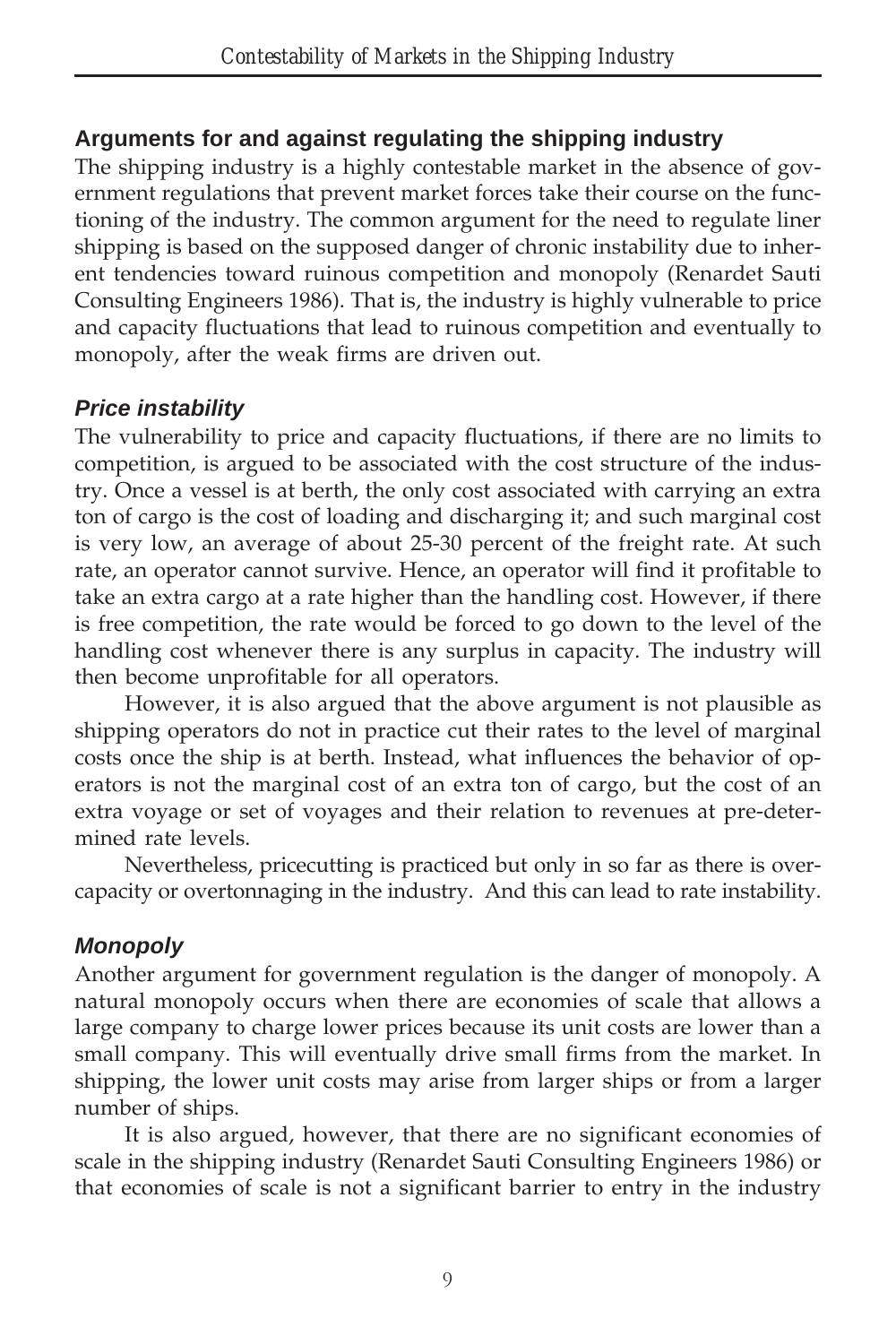(Dick 1987). While a larger vessel will generally give lower costs per ton than a small ship, the cost advantage of larger vessels is offset by two factors. One, cargo handling rates increase less than proportionately with ship size, so that the larger ship tends to spend a larger proportion of its time in port. Two, smaller ships are able to provide more frequent service because of their faster turnaround. Hence, small ships can operate alongside with larger ships.

On the number of ships, a large fleet will not necessarily have lower costs per ton than a small fleet. More than 80 percent of a shipping company's operating costs are ship operating costs, the rest being terminal and administrative costs. Thus, if a company increases its fleet by 20 percent, its operating cost is expected to increase by the same amount (Renardet Sauti Consulting Engineers 1986).

Furthermore, economies of size appear to be insignificant beyond about three ships, while diseconomies seem to occur beyond about 10 ships (Dick 1987). This is attributed to managerial diseconomies of scale. Shipping companies are said to be difficult to manage because the locations of the head office, branch office and terminals are so dispersed. Profitability is highly dependent on capacity utilization, which in turn depends on port turnaround. This would then require some kind of loyalty to the shipping company of officers and crew to cooperate in speeding up turnaround. As a general rule, however, officers and crew would prefer a longer to a shorter stay in port. Hence, to increase turnaround and productivity, some kind of incentive and a good wage structure is required. In family shipping businesses, the practice is to appoint family members to man the day-to-day operations of the business across various ports. However, as the number of ships, routes and ports increases, the problem of control and management seems to increase disproportionately.

### **Competition in shipping**

Rate discounting, particularly on freight rates, is a common practice in the industry. Even when there are government regulations on rate setting, the official rates become just a benchmark or a base from which to discount. Actual freight rates are usually the product of bargaining between shippers and shipping operators (Dick 1987). Discount comes in various forms like underrecording the weight or volume of the cargo or declaring the cargo as a low-value item. Since such practices do not involve a reduction in freight rate as reflected in the bill of lading, shipping companies can make it appear that they are following the official rates.

Discounting drives up price competition in the industry. To lessen the pressure for rate discounts, shipping companies with established financial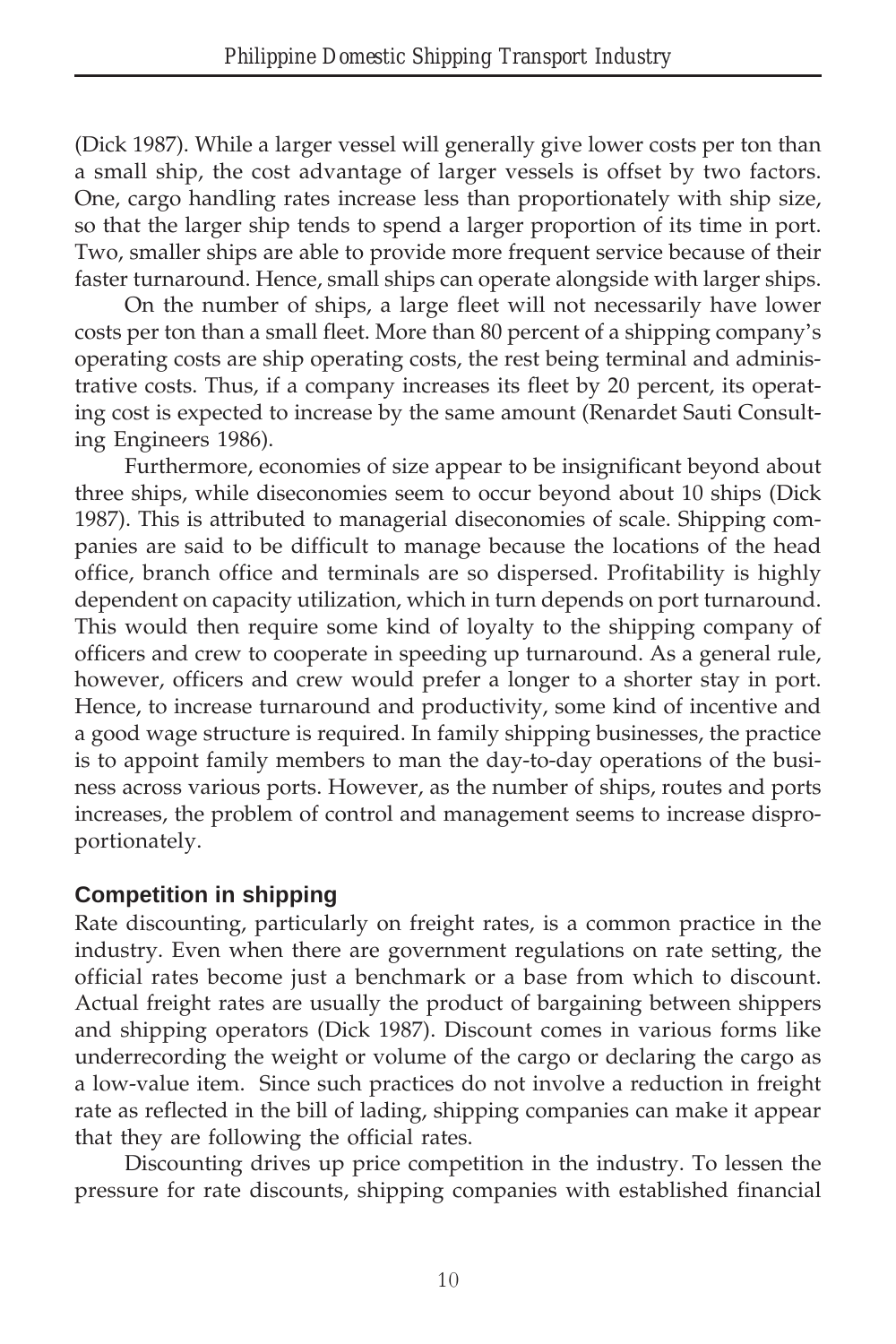position offer longer terms for payment. But on the other hand, forwarders, traders and large companies that distribute their own products can make bargains for large discounts by offering a contract for their cargoes for a fixed period. Guaranteed by the security of a contract and a large volume of cargoes, a shipping company can thus settle for a low margin for its shipping rates.

The disadvantage of competing through rate discounting, however, is that any discount can readily be matched by competitors. Thus, in the face of intense rate competition, the best strategy for a shipping company is to try and become the market leader in terms of quality of service. In practice, freight rates are not the primary but the balancing item in the services negotiated with shippers, as shippers and traders are more concerned with the safety of their cargoes. That is, the cost of a late or damaged cargo could be much more than the savings from a small discount in freight rate.

Thus, competition in shipping is primarily in terms of quality of service. A good reputation for reliable service can insulate shipping companies from intense competition in freight rates and can allow them to charge a premium rate and earn a more than normal profit. But such cannot last long as the premium invites other companies to improve on the quality of their service. However, in times of excess capacity when rate cutting is prevalent, companies with good reputation are able to keep their share of the market while companies offering not so reliable service destroy each other in a fight for the crumbs. In practice, rate cutting is prevalent only among firms at the lower end of the market offering the poorest service and struggling to survive.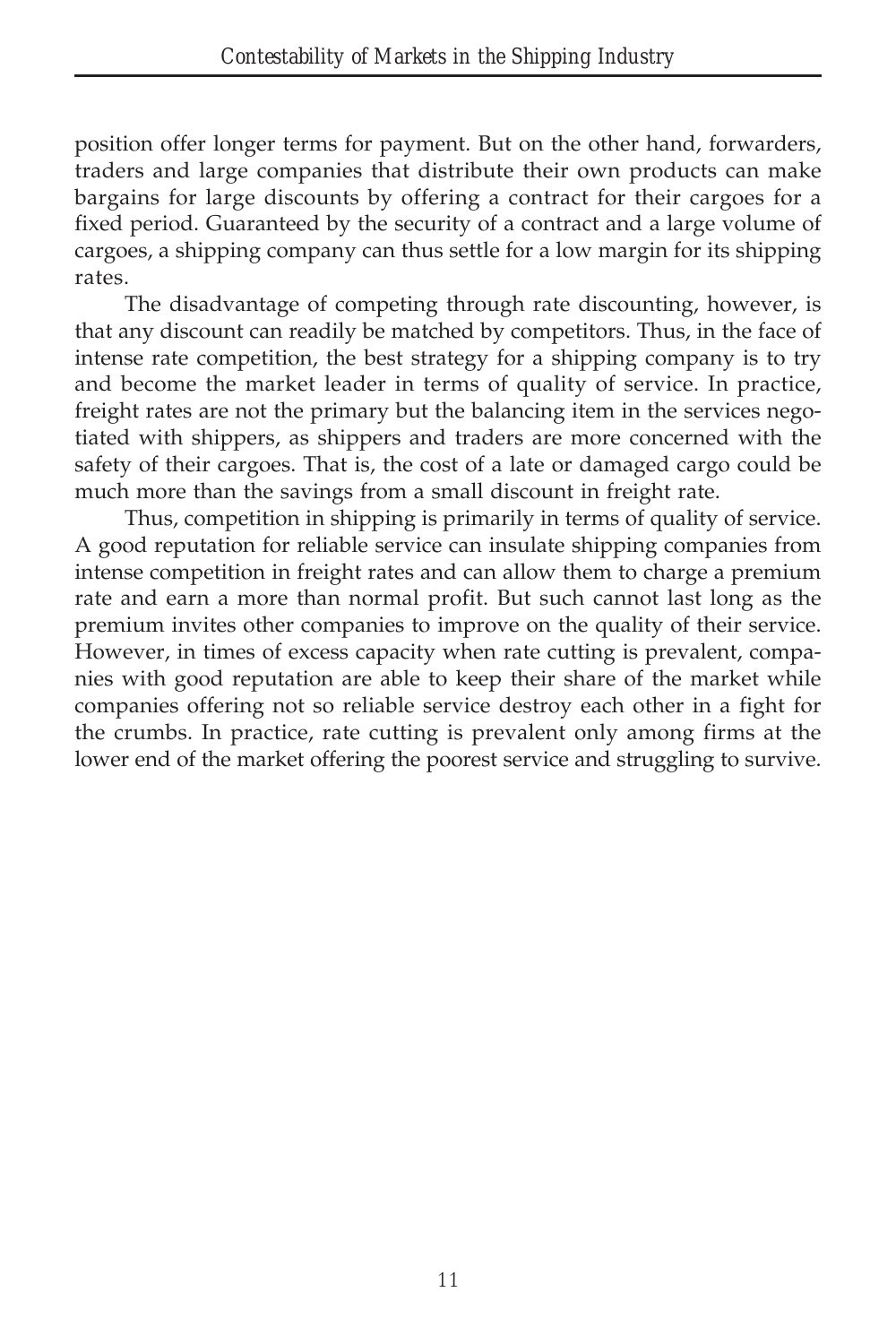## **IV**

#### $-1$

## **Regulatory Framework and Policies: Prereform Period**

Regulation of the domestic liner shipping industry was first introduced in the country during the American colonial rule. In fact, the pattern of the early regulations closely resembled those that applied to American railroads and motor trucking industry. The then Board of Transportation (BOT) was in charge of regulating the industry until the Maritime Industry Authority (MARINA) took over the function in 1985. Regulation covers route entry and rate/tariff determination.

#### **Liner rate regulations**

Regulations for liner rates began in 1928. The objective was to protect the public from indiscriminate charging by shipping companies and, at the same time, protect the investment of liner operators by preventing ruinous competition. Rates, or what are commonly called as tariffs, were fixed by the government. To simplify the task of setting rates for a large number of commodities or passengers, rates were structured by commodity or passenger class. Commodities were initially classified as Class A for processed goods or high value manufactured goods, Class B for semiprocessed goods or low value manufactured goods, Class C for unprocessed commodities and Basic for rice, palay, corn, corngrits, fruits, vegetables and livestocks. As will be discussed later, some of the Basic commodities were reclassified when policy reforms were introduced into the industry. Passenger services, on the other hand, were classified as First Class, Second Class and Third Class depending on the kind of services and accommodation offered. Starting in 1983, the tariff structure for both passenger and cargo provided different rates with respect to three distance ranges namely, 0-100 miles, 101-300 miles and over 300 miles.

The tariff structure prescribes a set of formulae for user charges that vary in accordance with the commodity classification or service class of passengers and the direct distance between the ports of origin and destination.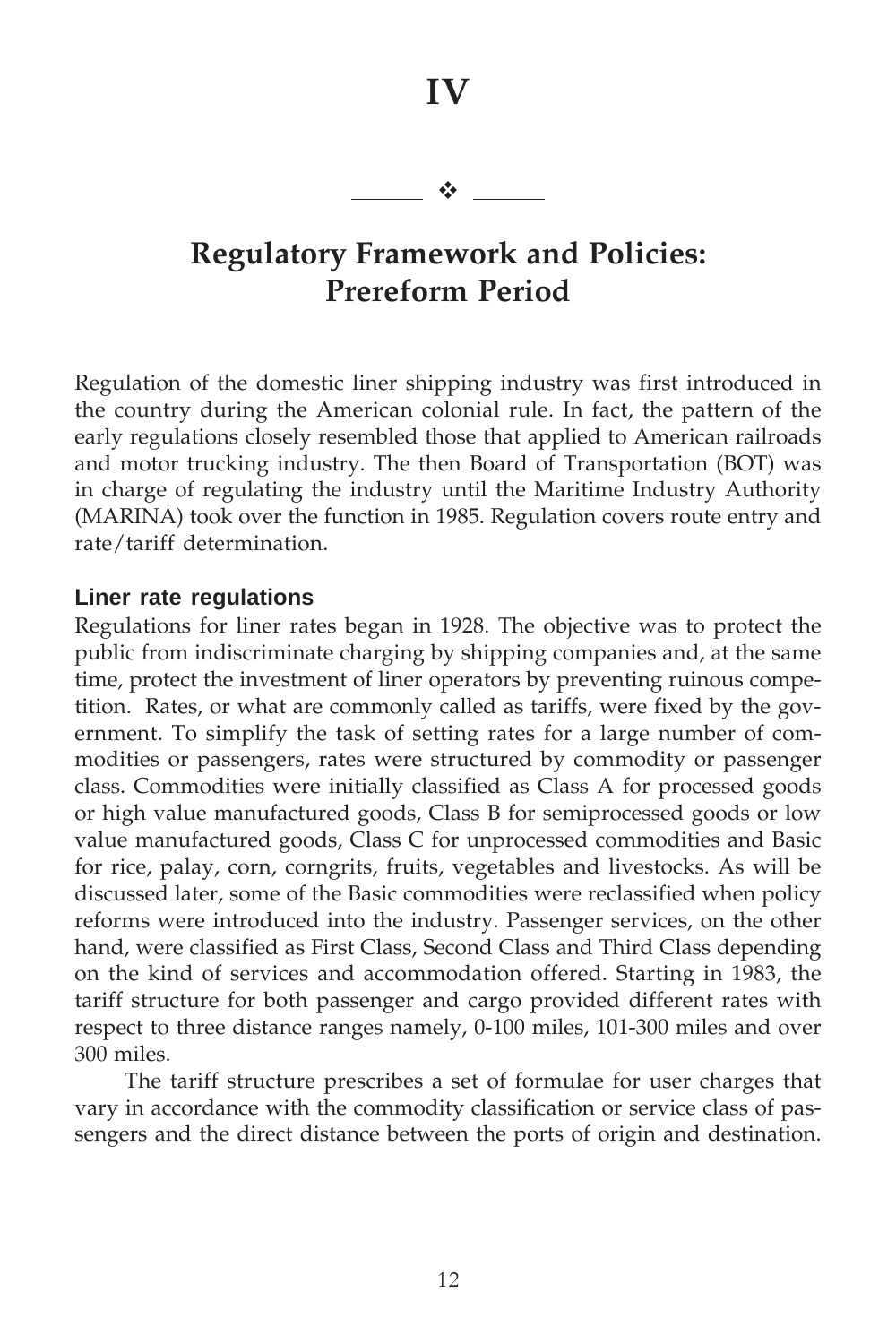The formula for cargo rates has a fixed and distance-related component while the passage rate only has a distance-related component. The fixed component reflects the cost of the vessel while loading or discharging in port and it is computed in pesos revenue per ton. On the other hand, the variable or distance-related component reflects the cost of the vessel's time while at sea and is computed in pesos per revenue ton mile or pesos per passenger mile. A revenue ton is either a measurement ton of one cubic meter, or a weight ton of 1000 kilograms, whichever gives the higher revenue to the shipping operator.

The first rate formulae instituted in 1928 were originally cost-based, with a uniform tariff per nautical mile for most cargoes. Cost-based tariff is one which passes on the costs of providing the service to shippers without discriminating between cargoes. By the 1980s, however, the rates were both cost- and value-based in that while the fixed and variable components were retained, high-value goods had higher rates than low-value goods. Such practice allows the cross-subsidization of the shipment of low-value goods.

For cargo rates, there was an alternative to the class rates. The liner operators had the option to charge an ad valorem rate on any goods valued at over P1,000 per ton. The original objective was to limit the *ad valorem* rates only on very high value goods, but with the passage of time and as inflation increases the prices of all commodities, the ad valorem option became applicable to more and more commodities. The rate was 0.5 percent in 1928 and at that time, it excluded almost all goods in the interisland trade. By the 1980s, however, the threshold included most commodities.

Throughout the period 1928-1985, the basic structure of tariffs remained largely unchanged (Renardet Sauti Consulting Engineers 1986). Only the level of rates changed by periodic across-the-board increases, basically to reflect changes in inflation rate. For the ad valorem rate, the rate is increased by the square of the inflation rate. The rate first increases automatically as the price of the cargo increases and then a second time with the official increase in the ad valorem percentage rate. From 0.5 percent in 1928, the rate had risen to 7.3 percent by 1989. In the 1980s, the ad valorem rate became so high that it represented serious deviations from appropriate charges based on shipping costs (PTF 1989).

For the class rates (passage and freights rates), upward adjustments were made using the revenue deficiency method. Under this method, rate adjustments are made based on the revenues that need to be generated by liner operators to provide a rate of return (ROI) consistent with Common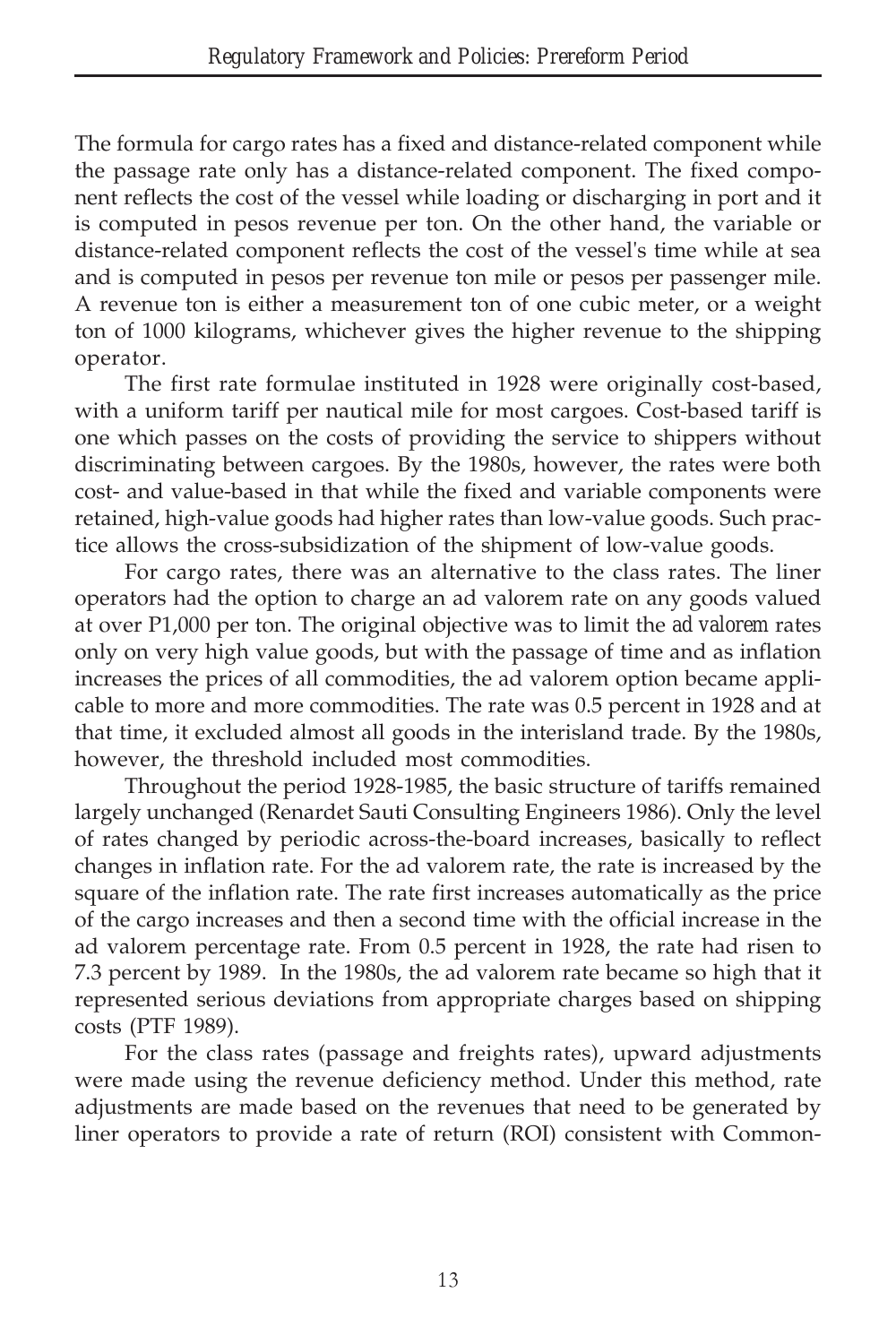wealth Act No.146 or the Public Service Act of 1936. The Act declared the provision of shipping services, along with other services<sup>1</sup>, as a public service. The maximum allowable ROI for public utilities was 12 percent and it has remained at this level until today. Under the revenue deficiency method, the required revenue is compared to the actual revenue (based on audited financial statements provided by the ship operators), and the difference indicated the deficiency in rates.

The method is too dependent on the financial reports of shipping operators. Before the reforms were instituted, MARINA combined the financial statements of all members of the Domestic Shipping Association (DSA) to get the average for the industry from which to base the increase and then apply an across-the-board rate increase. The method does not consider average load factors and degree of efficiency of operations such that even if load factors are low and vessel operation is inefficient, rate increases were approved so long as revenue was insufficient to obtain the prescribed ROI. Thus, even inefficient firms, which would normally be driven out of the industry if market forces are allowed to operate, were made to earn profits. Since the method guarantees operators of profits regardless of their performance, there is no pressure on the part of shipowners to search for more efficient means of meeting the country's demand for shipping services (Balisacan 1989). Worse, the method has made the level of shipping rates too high over the years. It resulted in rates that did not consider the actual cost of providing cargo or passenger services.

While the government fixed the rates, enforcement was weak or minimal. Because the rates were too high (both ad valorem and class rates) and the enforcement was weak, discounting became the rule. A discount of 15-25 percent was common in the 1980s (Nathan Associates 1991).

At the same time, however, the freight rates for Basic commodities and the passage rates, particularly for the Third Class, were not permitted to increase as rapidly as the general inflation rate, for social reasons.

## **Route licensing**

Originally, the shipping industry was exempted from government regulation under the Public Service Act of requiring operators of all public service to obtain a certificate of public convenience (CPC) (Chapter II, Section (13a) of

<sup>1</sup> Also included as public service are any common carrier, railroad, street railway, subway or motor vehicle engaged in the transportation of passengers or freight or both, shipyard, marine railways, wharf or dock, ice plant, ice-refrigeration plant, canal, irrigation system, gas, electric light, water supply and power, petroleum, sewerage system, wire or wireless communication system, broadcasting stations and other similar public service.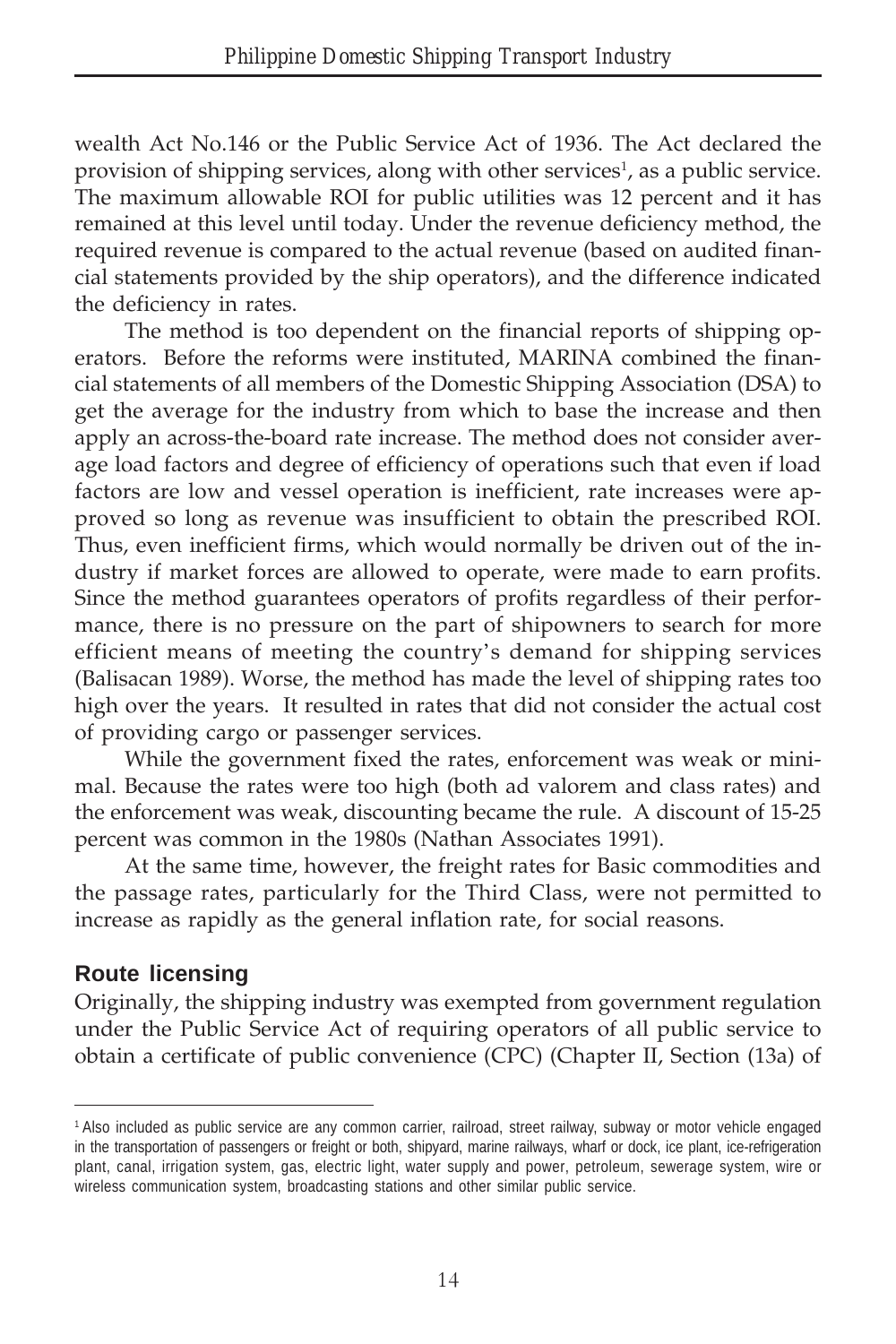the Act). A CPC is an authorization to operate a public service; and in this case, the authorization to a vessel for domestic water transportation services for commercial use. Route licensing, however, was introduced in 1972. The commonly accepted reason for its introduction was that the major routes were overtonnaged while many of the other routes were inadequately served or had no service (Nathan Associates 1991). The objective therefore of regulating entry was to bring capacity and demand into balance.

For a CPC to be granted, the following requisites must be complied with:

- · The applicant must be a citizen of the Philippines, or a corporation or a co-partnership, association or joint-stock company constituted and organized under the laws of the Philippines, at least 60 percent of the stock or paid-up capital belongs entirely to Philippine citizens;
- · The applicant must be financially capable of undertaking the proposed shipping service and of meeting the responsibilities incident to its operation; and,
- · The applicant must prove that the operations of the public service proposed and authorized to do business will promote the public interests in a proper and suitable manner.

CPCs are given on a vessel-to-vessel basis, specifying the exact route and schedule. There was a deliberate policy, throughout the pre-reform period, of limiting competition by restricting market entry. The general principles for issuing a CPC were prior-operator, prior-applicant and protection of investment or what are commonly referred to as "grandfather rules." The prior applicant rule means that priority is given to the first applicant, among the various applicants, for a CPC. Prior operator rule means the priority is given to an existing authorized<sup>2</sup> operator in a route, and in each segment of the route, by virtue of a CPC or provisional authority (PA) issued. On the other hand, protection of investment rule means the protection and conservation of investment that have already been made by operators.

Following are the two types of application for a license:

· An application for a route for which the applicant/operator has no franchise, i.e. new entrant in a route.

If the route being applied for is already serviced by a franchised<sup>3</sup> operator, the BOT/MARINA conducts a market evaluation upon receipt of an application for the route to see if the entry of additional

<sup>&</sup>lt;sup>2</sup> An authorized operator is one who has been issued either a certificate of public convenience (CPC) or provisional authority (PA).

<sup>&</sup>lt;sup>3</sup> A franchised operator is one that has been issued a certificate of public convenience (CPC).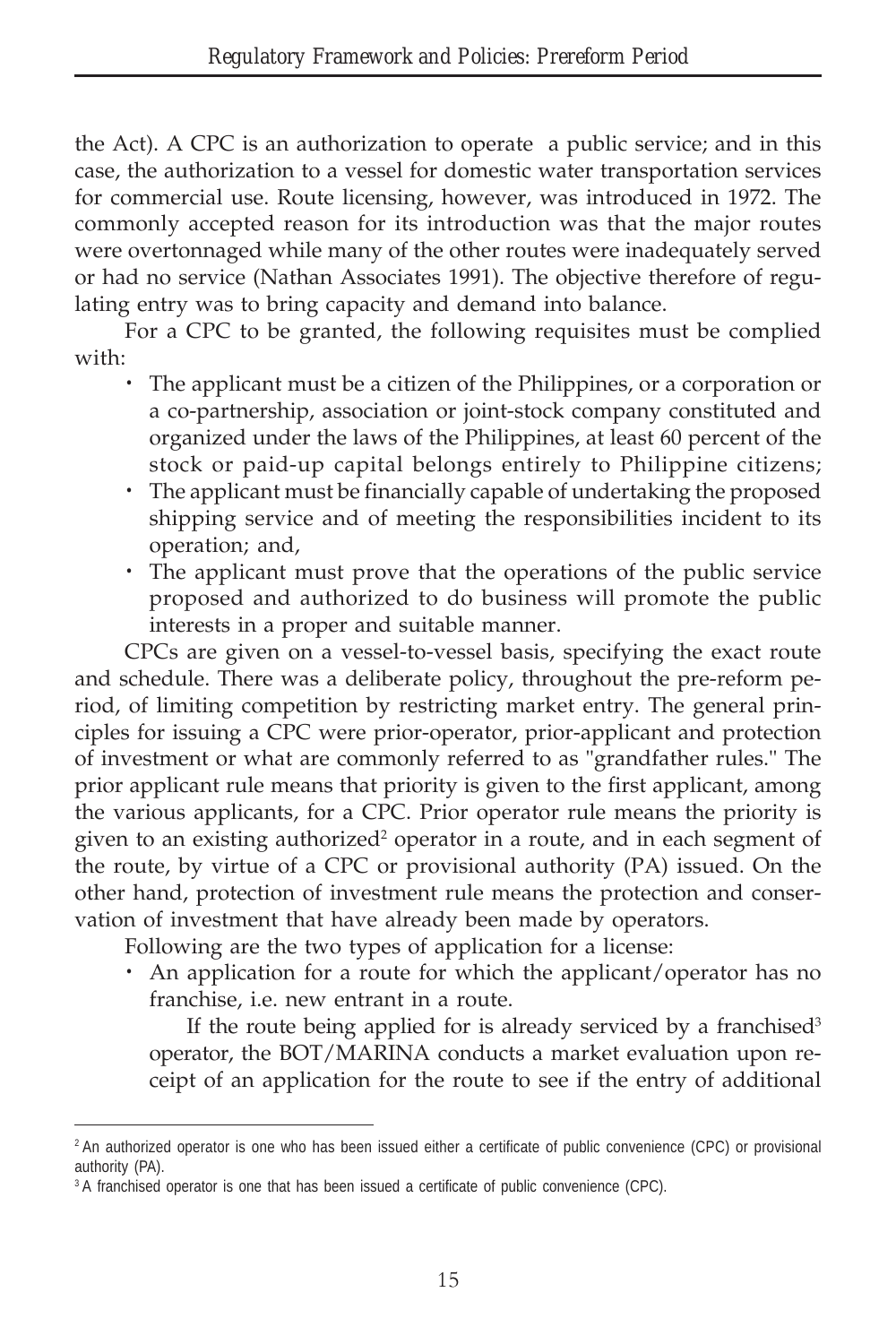operators in the route is justifiable. If the demand warrants additional fleet, the application is not immediately approved. The existing operator is first given the priority to put in additional vessel/s to meet the demand; only when he cannot meet the demand within six months will the application of a new operator is approved.

However, if the route is already served by nonfranchised operators, the "prior applicant rule" applies.

For a development route, entry is allowed and the new entrant is protected in his investment by not allowing another operator to ply the same route until such time that he has recovered his investment. Since there was no limit in the number of years by which the operator is protected to recoup his investment, there was no incentive for him to make his operation efficient. On the other hand, if market conditions warranted additional tonnage, entry was open to additional operator/s, but subject to the "prior operator rule." That is, priority was given to the original operator to put in the additional tonnage.

· An application to expand capacity in a route for which the operator already has a franchise.

If the demand called for additional capacity, a franchised operator was allowed to increase 50 percent to his capacity, at minimum interval of three years. If there were several existing franchised operators in the same route, the "prior-applicant rule" applied.

However, in all the above rules, the past service records of the operator/s or the new applicant/s were not taken into consideration.

During the early years of franchising, compliance was low. Some liners did not register and those that did were issued CPCs that did not specify their routes (1986 study). In 1977, a freezing program was introduced in the industry through Memorandum Circular (MC) No. 11 with the aim to control overtonnaging in the industry. Under the program, all operators were supposed to secure provisional authority to operate. But there was confusion in the administration of franchising. Prior to assuming the full responsibility of handling franchising, MARINA served as the technical arm of the BOT. But since MARINA and BOT issued approvals independently of each other, the program did not improve the capability of the government to control and monitor capacity.

In 1978, MC No. 16 was issued declaring a policy to protect established shipping companies already providing adequate service from undue competition. Under the policy, *no new* operator was allowed to enter primary and secondary routes and only one operator was allowed for the tertiary route. Where there was more than one existing operator in a tertiary route, merger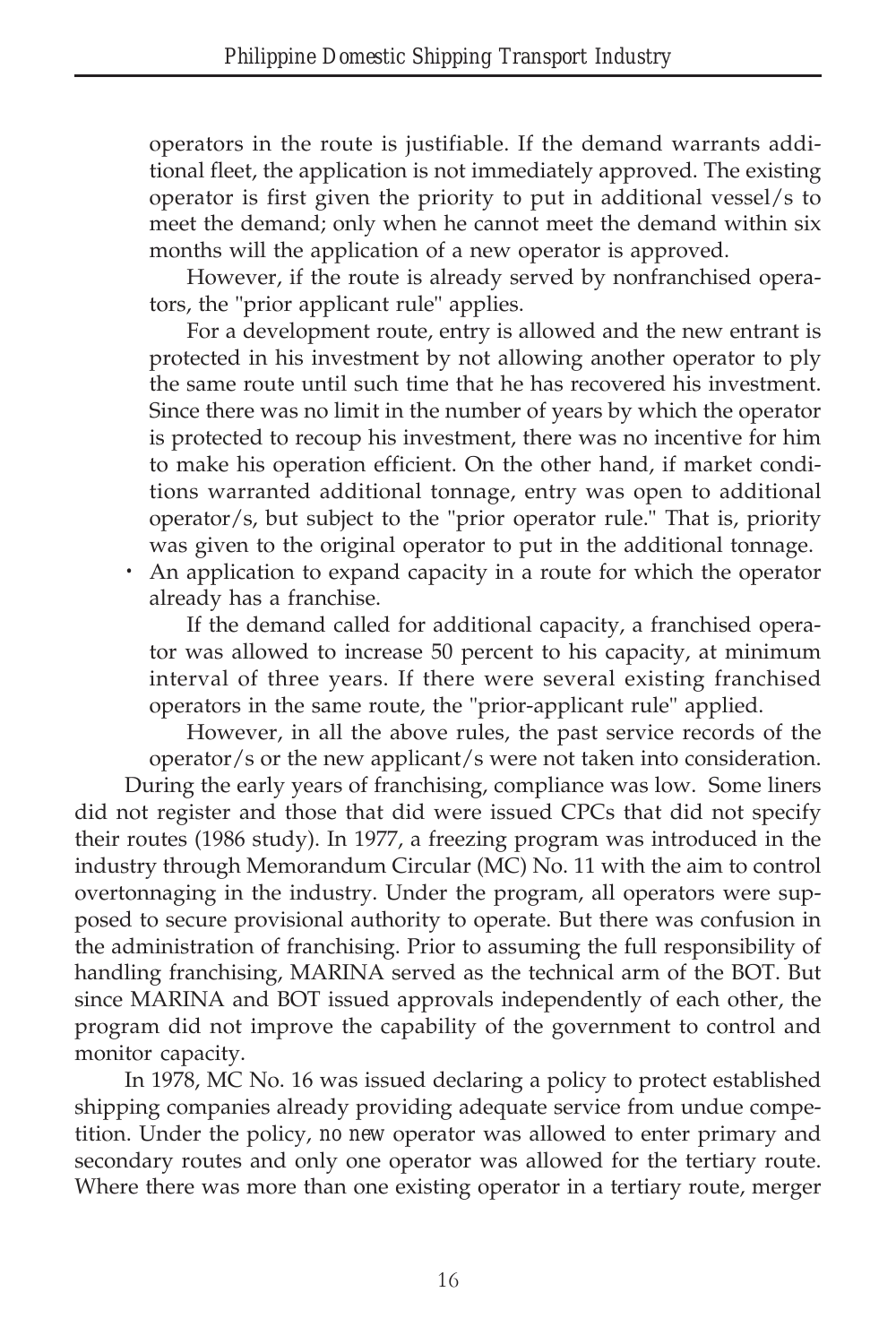or joint services was promoted or encouraged. MC No. 26, issued in 1982, introduced the rationalization of the interisland shipping operations. Among other things, the circular required all operators (i) to observe their authorized routes, sailing frequency and schedules, and that any deviation from such without appropriate authority shall be penalized; (ii) not to abandon, withdraw or suspend service without authority from the BOT; and (iii) not to reroute vessels and doing so was illegal if pursued without an amendment of the CPC. Under the circular, too, acquisition of new vessels was regulated, limiting it only to the modernization of tonnage in the route and giving priority to existing operators. 4

## **Impact of and problems arising from government regulations**

The past regulations of the domestic shipping industry had adverse impact on the economy. This is well documented in the findings of several studies and is summarized in this section. These documents include the Interisland Shipping Regulation Study prepared by the Renardet Sauti Consulting Engineers in 1986; findings of the Presidential Task Force (PTF) on Interisland Shipping Industry in 1989; the Philippine Transport Sector Review in 1990; and the studies prepared by Nathan Associates, Inc., the Interisland Liner Shipping Rate Rationalization Study in 1991 and the Liner Shipping Route Study in 1994.

## *Overtonnaging*

As discussed earlier, regulating the routes was meant to reduce overtonnaging of the industry. Over the years, however, onvertonnaging has persisted. This was manifested in low load factors in most cases. In short, route franchising did not succeed in bringing capacity and demand on balance although it moderately succeeded in limiting overtonnaging in individual routes.

Several factors contributed to the persistent overtonnaging. Route franchising can only deal with the distribution of capacity between routes but not on the absolute level of capacity of the industry. That is, if a vessel was refused entry in one route, it could find its way in another route; or if it was withdrawn from a particular route, it was only rerouted to another route. Hence, the overall capacity of the industry was maintained or even increased if the

<sup>4</sup> Acquisition of new vessels is allowed if it can be proven that there is general deterioration of services in terms of quality and reliability. All existing operators are given equal opportunity and advance notice on the need to modernize; and if no application is received within six months, application from new entrants are entertained on a first come, first served basis.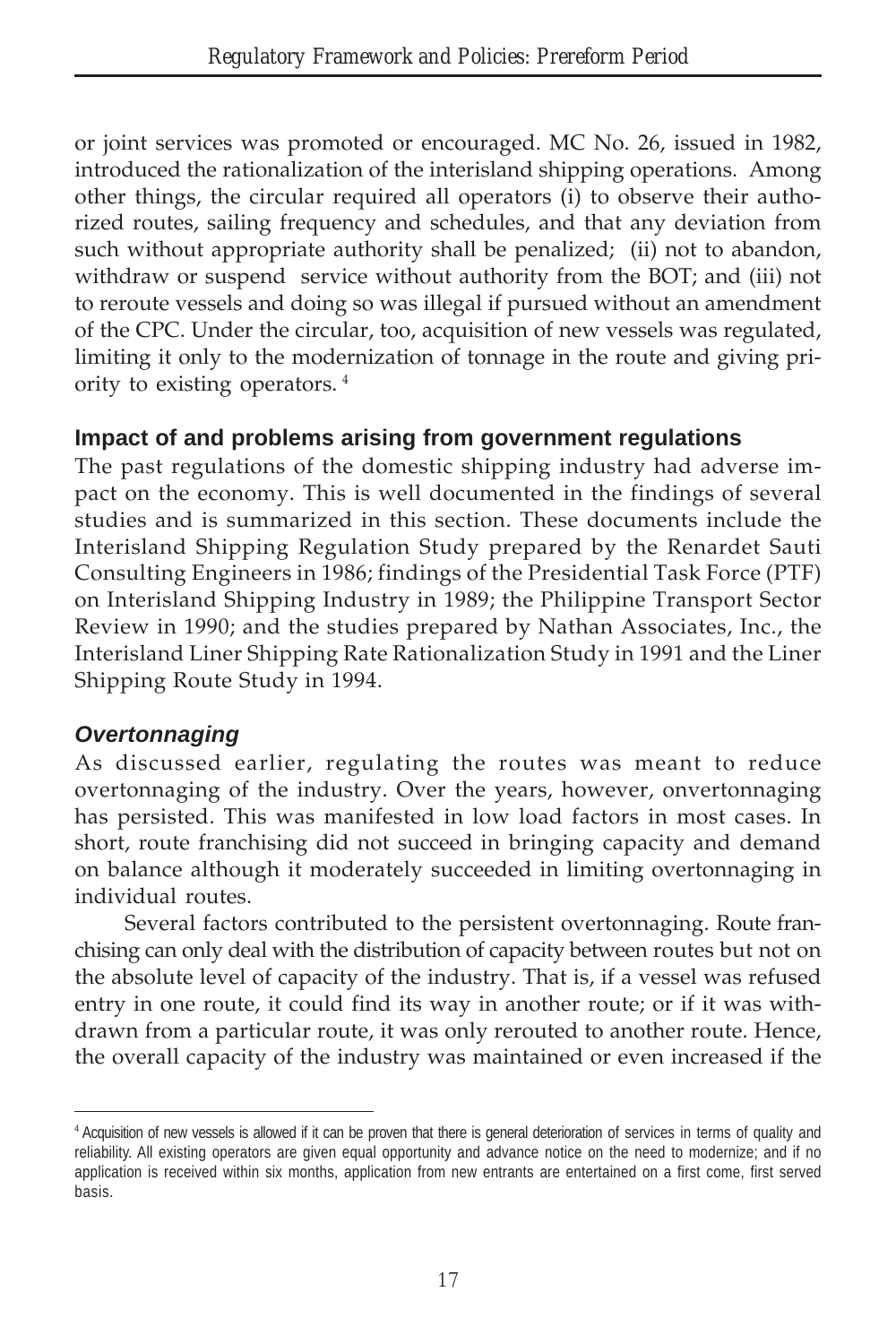vessel involved was new. The origin of overtonnaging is at the vessel import approval stage. In the past, refusal of import approvals rarely happened.

The 12 percent cap on the return on investment is also said to have contributed to the overtonnaging of the industry. One practice in the industry to circumvent the cap is for shipping operators to horizontally expand by acquiring more vessels thereby increasing their assets, which in turn, form part in the computation of the required revenue to obtain the ROI. Such practice does not promote efficiency where the use of vessels is maximized at the least cost. Additional vessels and tonnage should be dictated by an increase in demand and not by the desire to meet the prescribed ROI.

The high rates arising from the revenue deficiency method also caused the overcapacity in the industry. The high rates were sufficient to guarantee profits even at low load factors.

### *Flaws in the tariff structure*

The tariff structure established in 1928 suffered from major flaws. First, the rate differentials between classes did not reflect differences in the cost of providing services for each commodity group but instead it was an attempt by the government to incorporate consideration of "what the market will bear" into the regulation process. The product value was generally supposed to indicate what the market would bear as a proxy for price elasticity of demand for the product. As discussed below, this resulted to the discrimination of some commodities and particular routes in the provision of shipping services.

Second, the commodity classification was also problematic as rates for some commodities were set too low thus, failing to ensure the availability of sufficient services at all times. This was true, in particular, for the Basic commodities. At the same time, rates for other commodities were set too high to permit them to bear the charges.

Third, the application of a uniform rate formula for all routes was inappropriate as it did not consider both cargo inflow imbalances and cargo mixes. The unit cost per ton of cargo increases as capacity utilization falls. High capacity utilization rate cannot be achieved if there are large imbalances in the inbound and outbound traffic. Hence, rates for routes with a good balance of traffic in the two directions were not appropriate for routes with large imbalances. Also, the mixture of class of commodities determined the earning potentials of the routes. Hence, routes with a high proportion of Class A or Class B commodities in the total cargo traffic had higher earning potentials than routes with a higher proportion of Class C (Basic) commodities.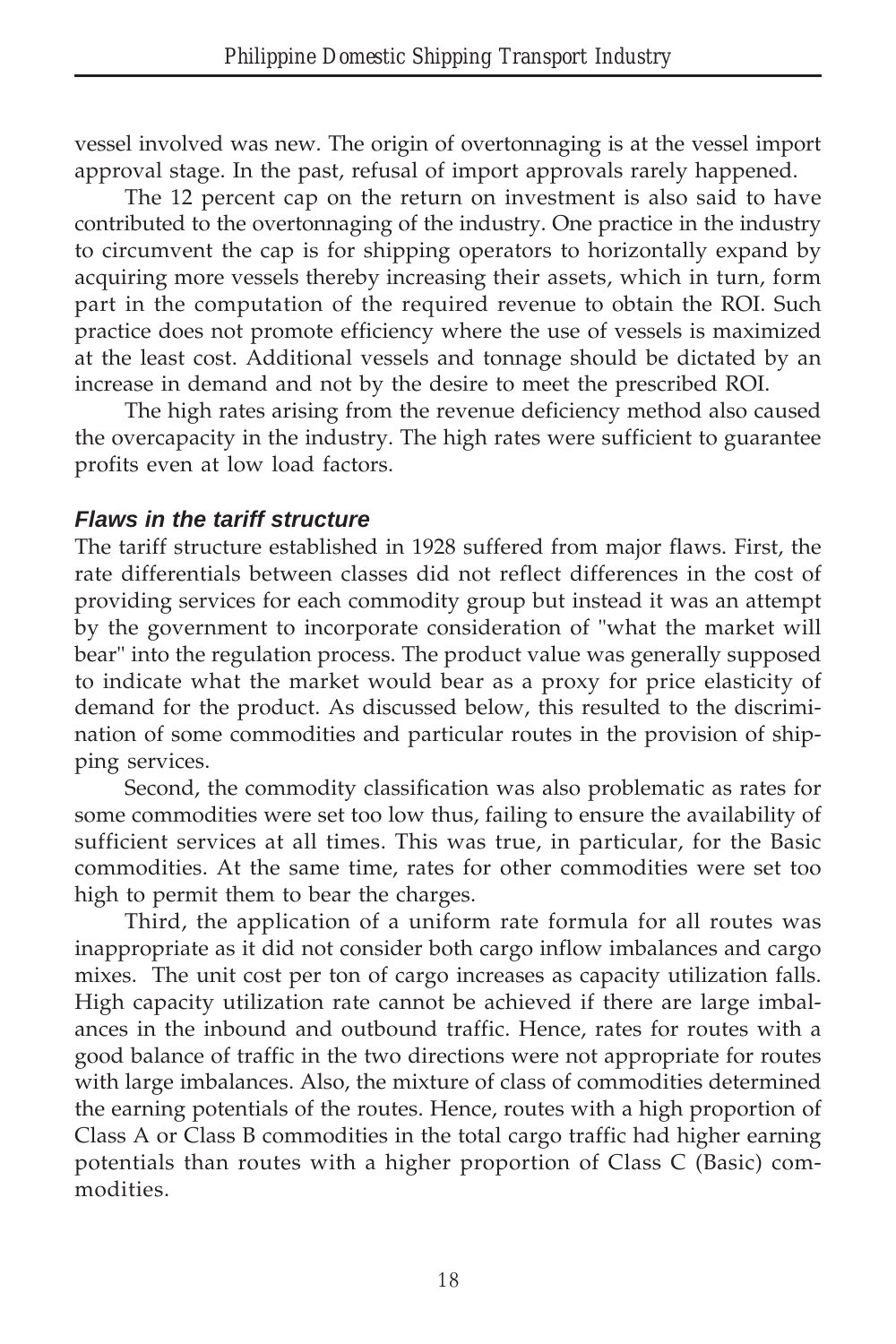### *Effects on the economy*

The flaws in the tariff structure and rate setting created adverse effects on the economy. In general, the adverse effects fell disproportionately on the producers and traders of agricultural commodities. The very low rates for basic commodities limited the availability of appropriate services for agricultural products. In particular, grain shippers from Mindanao had difficulty in obtaining sufficient cargo space because the rates were too  $low<sup>5</sup>$ to make the commodities attractive to operators. In turn, the unavailability of sufficient liner services, inhibited the growth of inter-island trade and agricultural diversification; and resulted to high storage costs, commodity value losses resulting from deterioration and high charges for the alternative and limited services of trampers and air transport.

On the other hand, since the passage rates were not permitted to increase with the general inflation rate, they failed to keep pace with the increasing cost of providing passenger services. The practice in general is for cargo services to subsidize passenger services. This made profitability in passenger service difficult to achieve and resulted to both the tendency to overload and provide very low service standards, which in turn, resulted in some of the major maritime disasters in the country's history. It also hindered the introduction of liner services on new routes as it raised the minimum level of traffic required to make the service profitable.

Overall, the past regulatory system protected inefficient industry operation.

<sup>&</sup>lt;sup>5</sup> The rates are lower than those imposed by tramp operators for hauling grains.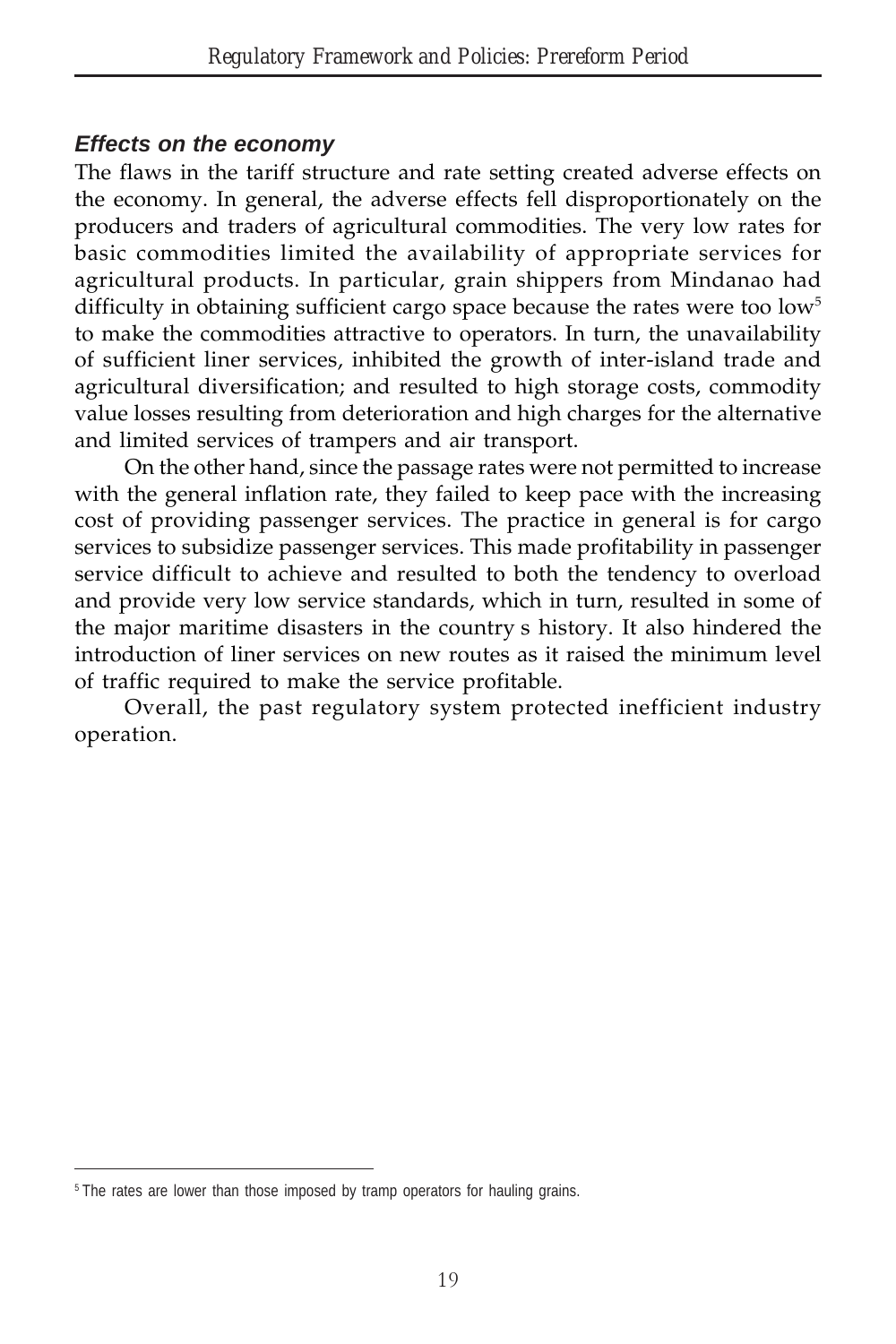**V**

#### $\frac{1}{2}$

## **Liberalization, Deregulation and Other Government Policies**

The problems arising from the regulations of the industry and the major maritime disasters and accidents that claimed thousands of lives towards the end of the 1980s prompted the government to finally introduce policy reforms in the industry (PTF 1989). The reforms came through the deregulation of the passage and freight rates and the liberalization of routes. As discussed below, the process of reform was implemented gradually starting 1989 and is still continuing at present.

The change in policy was meant to introduce and/or enhance the level of competition in terms of the rates charged and the quality of service rendered while at the same time to attract new shipping investments by leveling the playing field for existing and new operators.

#### **Deregulation of liner rates**

A summary of the reforms for liner rates is shown in Table 5. Changes in policies and regulations were first initiated in 1989 under MC No. 46 as a result of the recommendations of the Presidential Task Force on the Interisland Shipping Industry. Early reforms included the (i) abolition of the charging of ad valorem rates, although a 3/10 percent surcharge of the declared value of the commodity was imposed, except for Basic commodities; (ii) reclassification of Basic commodities to Class C (Basic); and (iii) deregulation of the first and second class passage rates.<sup>6</sup> For the latter, a minimum of 50 percent of vessel capacity should be allocated to Third Class accommodation. The deregulation allowed operators to determine the rates they will charge for their services.

Further reforms were made in 1990 under MC No. 57. The 3/10 percent surcharge was abolished; hence, all commodities were charged the corresponding class rates. Freight rates for refrigerated cargoes, transit cargoes, and livestock were also deregulated. A most welcome reform was

<sup>6</sup> First Class passenger rate was first deregulated in 1983.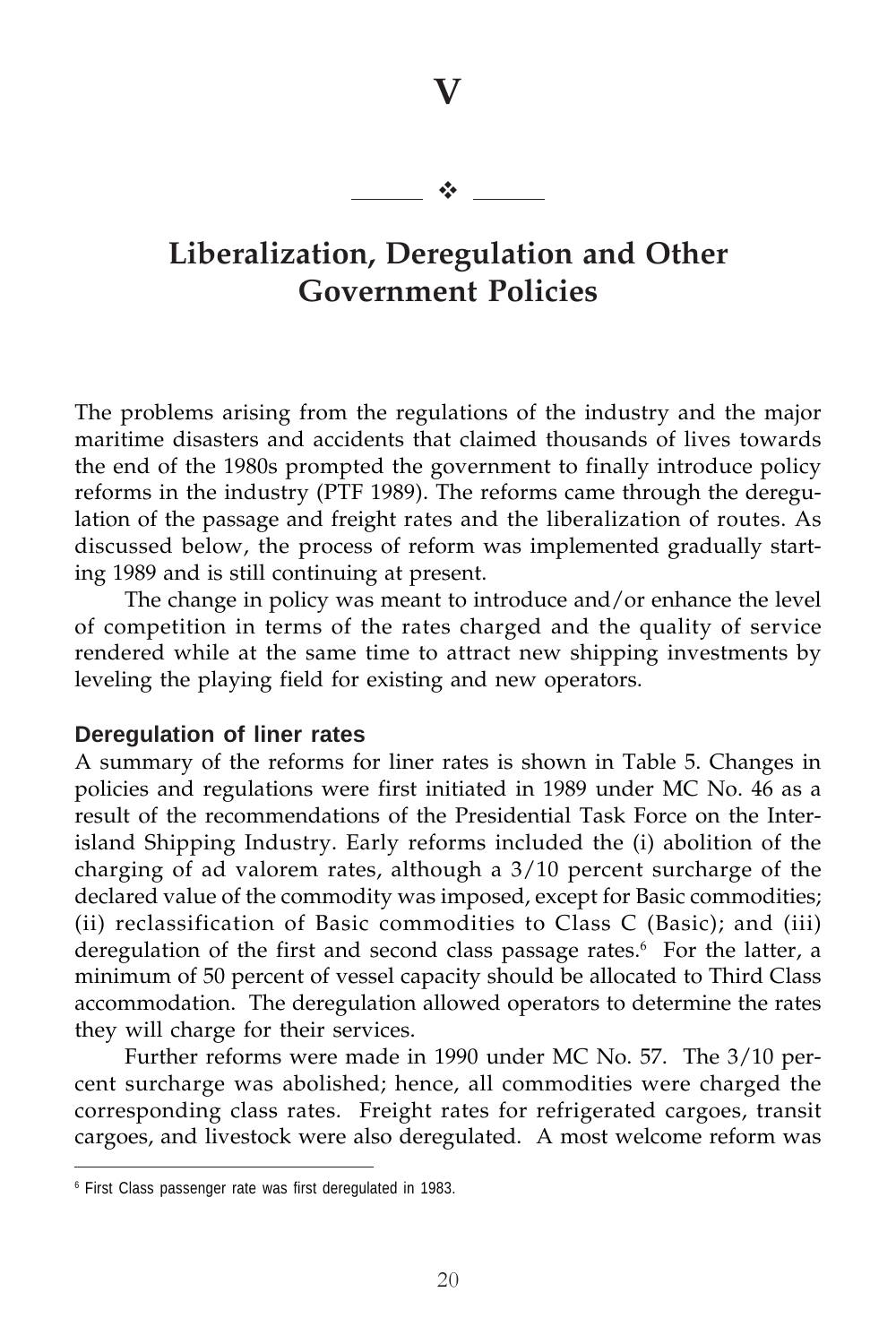| EO/MC                |                                                                                                                                     | Passage Rates               |                                      |           | Freight/Cargo Rates |           |           |                                 | <b>Remarks</b>                                                                                                                                                                                                    |  |
|----------------------|-------------------------------------------------------------------------------------------------------------------------------------|-----------------------------|--------------------------------------|-----------|---------------------|-----------|-----------|---------------------------------|-------------------------------------------------------------------------------------------------------------------------------------------------------------------------------------------------------------------|--|
| & year               | Title of EO/MC                                                                                                                      |                             | First Class Second class Third class |           | Class A             | Class B   | Class C   | <b>Basic/Class</b><br>C (Basic) |                                                                                                                                                                                                                   |  |
| MC 46, May<br>1989   | Implementing guidelines<br>on the rate increase and<br>changes in level and<br>structure                                            | deregulated<br>(since 1983) | deregulated                          | regulated | regulated           | regulated | regulated | regulated                       | (i) charging of ad valorem<br>rates abolished; (ii) Class<br>Basic reclassified as<br>Class C (Basic); (iii) 50%<br>of passenger capacity<br>allocated for third class<br>accommodation.                          |  |
| MC 57, May<br>1990   | Implementing guidelines on<br>the rate increase and<br>changes in level and<br>structure                                            | deregulated                 | deregulated                          | regulated | regulated           | regulated | regulated | regulated                       | (i) Rates for refrigerated,<br>transit and livestock<br>deregulated; (ii) Fork tariff<br>system used for<br>determining regulated rates.                                                                          |  |
| MC 59, April<br>1991 | Implementing guidelines on<br>rate increase                                                                                         | deregulated                 | deregulated                          | regulated | regulated           | regulated | regulated | regulated                       | (i) Increase in the fork rate<br>by 12% and 8% for<br>passage and freight rates,<br>respectively.                                                                                                                 |  |
| MC 66, May<br>1992   | Implementing guidelines on<br>the rollback of interisland<br>lines rates                                                            | deregulated                 | deregulated                          | regulated | regulated           | regulated | regulated | regulated                       | (i) 6% rollback on freight<br>rates.                                                                                                                                                                              |  |
| MC 67, May<br>1992   | Implementing guidelines on<br>the automatic fuel adjustment<br>mechanism and the<br>$+10\%$ -15% limit on the fork<br>tariff system | deregulated                 | deregulated                          | regulated | regulated           | regulated | regulated | regulated                       | (i) automatic fuel<br>adjustment whenever fuel<br>prices increase/decrease<br>by at least 10%; (ii)<br>increase in the upper/<br>lower limit of the fork tariff<br>from +/-5% to +10%/-15%<br>effective Jan. 1993 |  |

### **Table 5. Government regulations on domestic shipping rates.**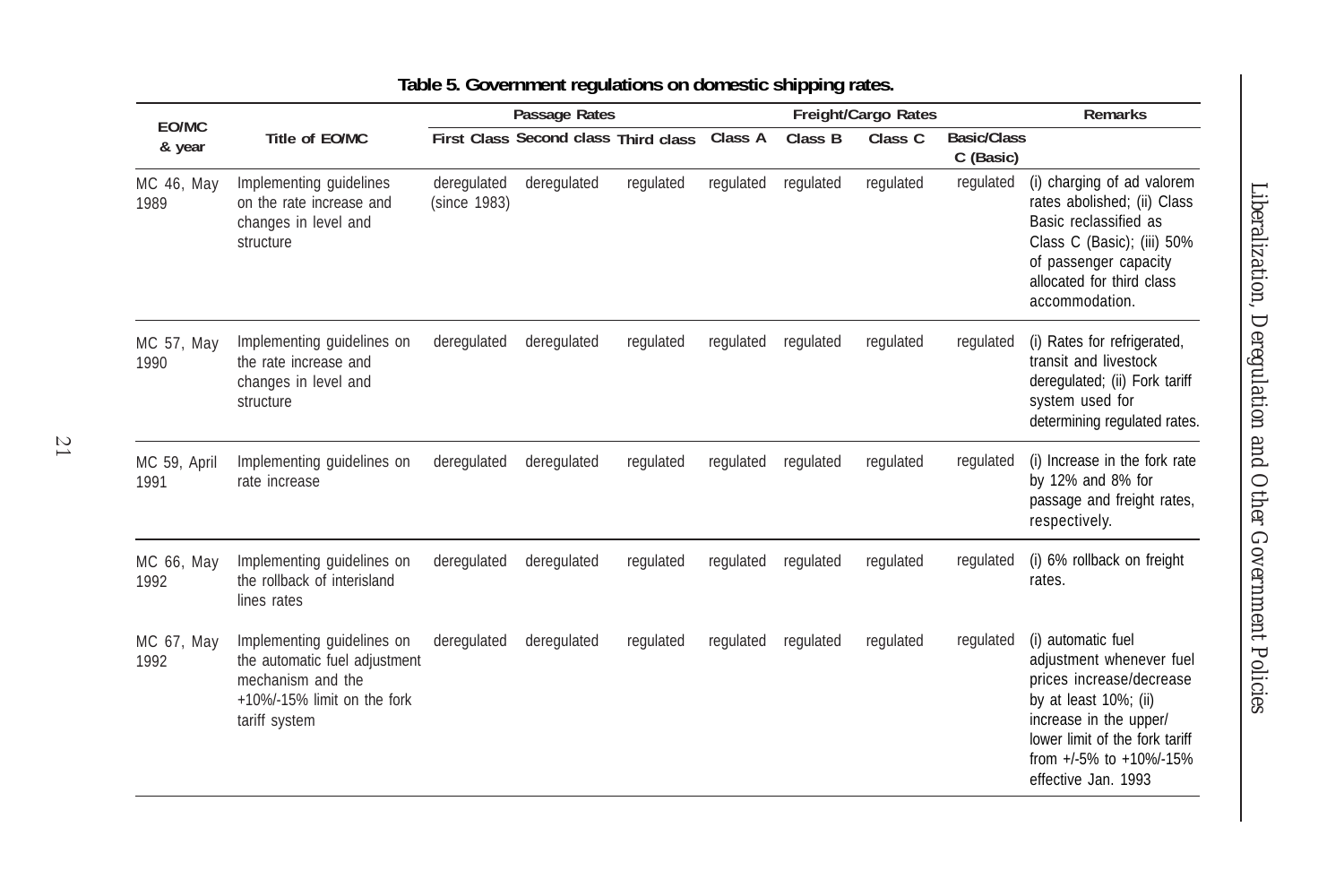| EO/MC                                       |                                                                                                                                                          | Passage Rates                             |                                                          |           | Freight/Cargo Rates |                         |                                                                      | <b>Remarks</b>                  |                                                                                                                                                                                                                                                       |
|---------------------------------------------|----------------------------------------------------------------------------------------------------------------------------------------------------------|-------------------------------------------|----------------------------------------------------------|-----------|---------------------|-------------------------|----------------------------------------------------------------------|---------------------------------|-------------------------------------------------------------------------------------------------------------------------------------------------------------------------------------------------------------------------------------------------------|
| & year                                      | Title of EO/MC                                                                                                                                           |                                           | First Class Second class Third class                     |           | Class A             | Class B                 | Class <sub>C</sub>                                                   | <b>Basic/Class</b><br>C (Basic) |                                                                                                                                                                                                                                                       |
| MC 71,<br>October<br>1992                   | Implementing guidelines on<br>the DOTC Dept Order No. 92- deregulated<br>587 defining the policy<br>framework on the regulation<br>of transport services | deregulated<br>deregulated<br>deregulated | deregulated<br>deregulated<br>deregulated<br>deregulated | regulated |                     | deregulated deregulated | regulated                                                            | regulated                       | (i) Class C (Basic) to be<br>reclassified into Class C<br>in 1993.                                                                                                                                                                                    |
| MC 80.<br>November<br>1993                  | Policy guidelines in the<br>regulation of domestic<br>transport services                                                                                 |                                           |                                                          | regulated |                     | deregulated deregulated | regulated                                                            | abolished;                      | (i) DOT-accredited<br>reclassified vessels exempted from<br>as Class C allocating 50% of their<br>passenger capacity to 3rd<br>class passenger; (ii)<br>freight rates of fruits and<br>vegetables shipped in<br>ventilated containers<br>deregulated. |
| EO 213,<br>Nov 1994:<br>MC 117, Oct<br>1996 | Deregulating domestic<br>shipping rates (EO 213);<br>Rules and regulations to<br>implement the provisions of<br>EO 213 (MC 117)                          |                                           |                                                          | regulated |                     | deregulated deregulated | deregulated,<br>except non-<br>containerized<br>basic<br>commodities |                                 | (i) implementation of<br>deregulated rates follow<br>DOSCON process; (ii)<br>passage & freight rates for<br>monopolized/cartelized<br>routes regulated; (iii) fork<br>tariff system still applies<br>for regulated rates                              |
| MC 153.<br>Dec 1999                         | Revised rules and<br>regulations implementing<br>deregulation of shipping rates                                                                          |                                           |                                                          | regulated |                     | deregulated deregulated | deregulated,<br>except non-<br>containerized<br>basic<br>commodities |                                 | (i) DOSCON process<br>abolished.                                                                                                                                                                                                                      |

22

Note: The table is a chronological presentation of the EO and MC. The remarks column only include the salient features not included in the preceding circulars, unless stated as abolished.

#### **Table 5. Continued**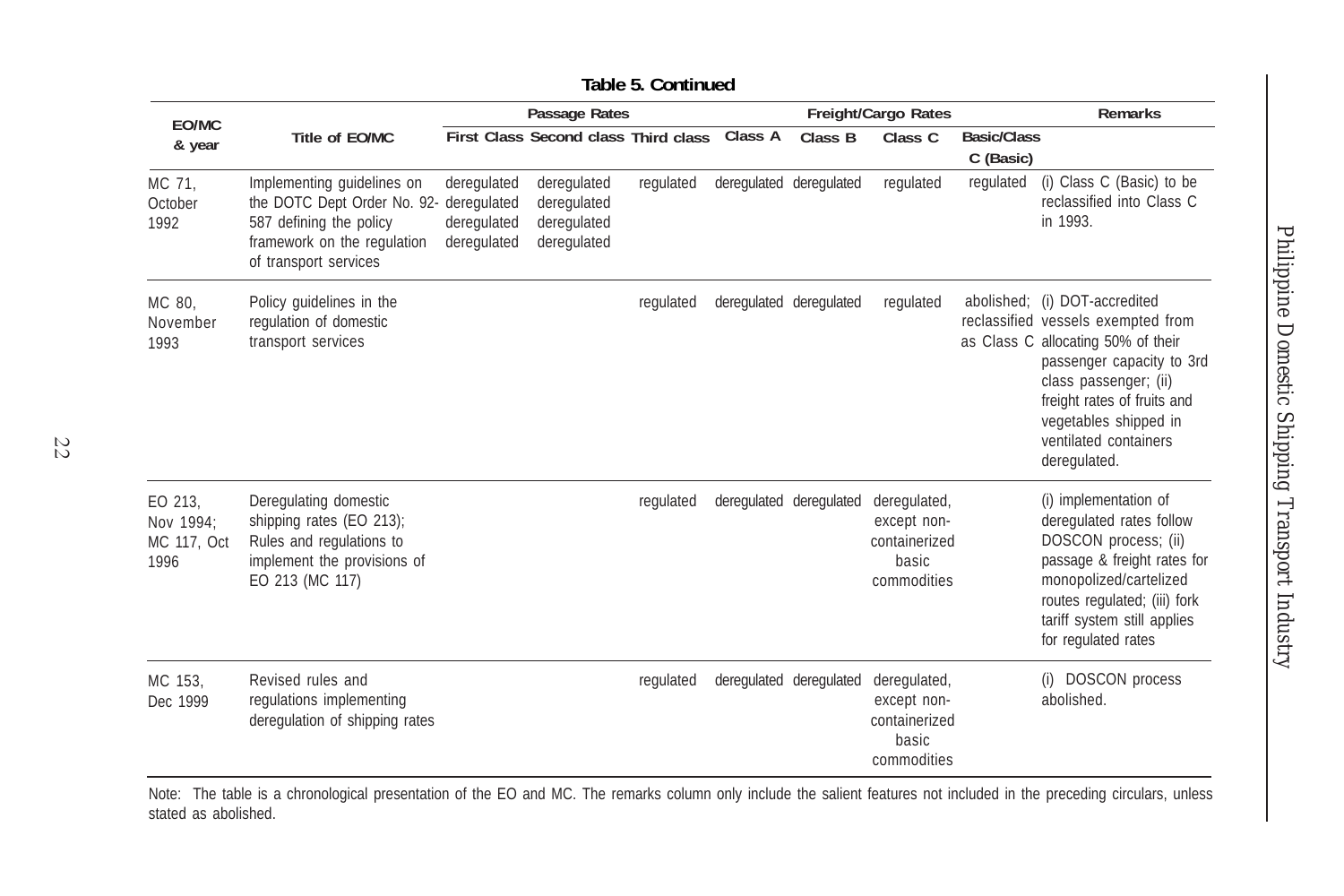the introduction of the fork tariff system for the determination of freight and passage rates.<sup>7</sup> Under the system, rates are allowed to fluctuate between upper and lower limits from a given reference or indicative rate, thereby providing some flexibility in the determination of rates. For cargoes, the system provides a mechanism for the shippers and shipping operators to negotiate for the rates within the band set by the government. The first fork tariff system had a lower and upper limit of  $\degree$ 5 percent and +5 percent of the reference rate, respectively. This means that a domestic shipping operator may increase its freight rate of a given commodity or shipment up to a maximum of 5 percent and may deduct a maximum of 5 percent on the base rate.

In 1991 (MC No. 59), the reference rate for the fork tariff system was increased by 12 percent for the passage rate and by 8 percent for the freight rate. In 1992 (MC No. 66), a 6 percent rollback on freight rates was adopted. Also, the lower and upper limit of the fork tariff system was increased from +/-5 percent to +10/-15 percent. A mechanism for automatic fuel adjustment whenever prices of fuel increase or decrease by at least 10 percent was also instituted. Under the mechanism, however, shipping operators cannot unilaterally adjust their rates. Instead, MARINA will automatically adjust the rates with the issuance of the appropriate Order increasing or decreasing the rates within five working days after the increase/decrease of fuel price.

The early reforms, however, were unable to correct the problems identified earlier. For one, the flexibility provided by the fork tariff system was very limited as the rates could not vary to the extent that operating costs vary with respect to routes, ship technology especially with the introduction of container service and roll-on roll-off (RORO) service, quality of packaging, and changes in cargo handling methods. Second, the compulsory requirement to allocate 50 percent of passenger capacity to accommodate third class passengers made pure passenger vessel operation less viable. Third, the reclassification of Basic commodities to Class C (Basic) failed to correct the insufficiency of appropriate liner service for these commodities. Finally, the deregulation of the second and first class passenger service did not cause movement of passengers from third to second class (Nathan and Associates 1991).

Hence, further deregulation was made towards the end of 1992 (MC No. 67), this time involving the freight rates for Class A and Class B cargoes.

<sup>&</sup>lt;sup>7</sup> Only members of the Conference of Interisland Shipowners and Operators and any other operators who have filed applications for rate increase by paying the corresponding fee and issued the corresponding Order are authorized to use the fork tariff system.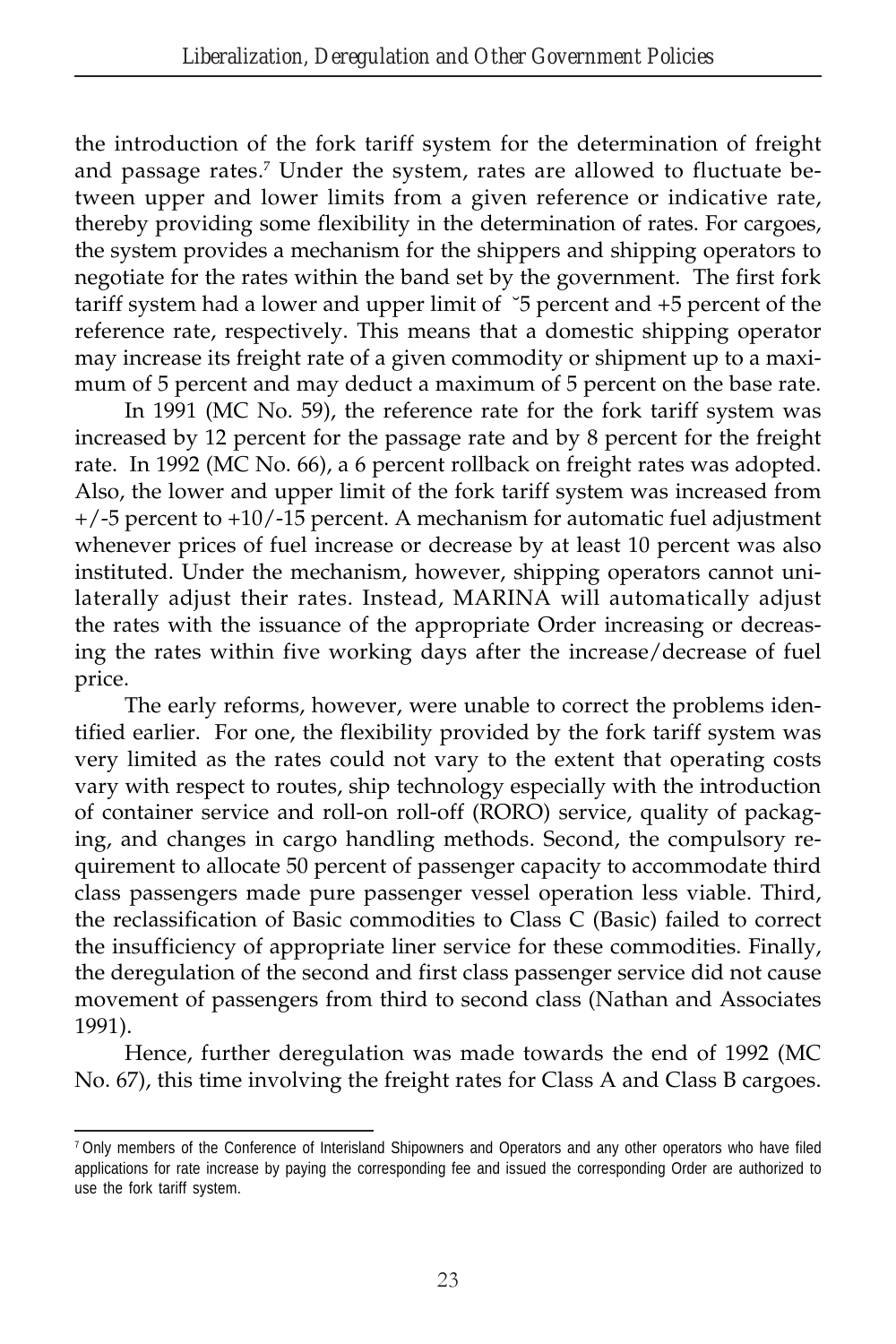The operators were however required to file their rates for Class A and Class B and any changes thereafter, with the MARINA. In 1993 (MC No. 80), Class C (Basic) was abolished and the commodities classified therein were reclassified as Class C. Fruits and vegetables in ventilated containers were also deregulated. For passage rates, vessels accredited by the Department of Tourism as serving tourist areas were exempted from the requirement of allocating 50 percent of their total passenger capacity to Third Class passengers; and accordingly, their rates were deregulated. However, if the vessel only has First Class and Second Class passenger accommodation or where the Third Class passenger accommodation is less than 50 percent of the passenger capacity, the Second Class passage rate was regulated.

Further deregulation of freight rates was made in 1994 through Executive Order No. (EO) 213, with implementing guidelines under MC No. 117 issued in 1996. *All* freight rates were deregulated, except for noncontainerized basic commodities. However, for monopolized and cartelized routes, passage and freight rates continue to be regulated. The fork tariff system is still applied to all regulated rates, the upward adjustment of which continues to follow the revenue deficiency method; but this time, the rate increase is computed on a per company basis.

The implementation of deregulated freight rates, however, was another matter as operators were not allowed to determine on their own the rates they will charge for their services. Instead, the Domestic Shipping Consultative Councils (DOSCONs), composed of shippers/consumers, operators and representatives from the government, was instituted to provide a forum for the process of consultation and negotiations for the implementation of the deregulated rates or any upward adjustments of the rates. Hence, the deregulation as provided for in EO 214 only modified the process of fixing cargo rates that was previously exercised by the government through quasijudicial procedures.

The DOSCON process, however, was abolished in late 1999 when the implementing guidelines of EO 213 were revised under MC No. 153. Under the revised guidelines, all an operator needs to do is to file a notice of adoption of deregulated rates with the MARINA, and when qualified, MARINA will issue an Order within 30 days upon receipt of the notice. The deregulated freight and passage rates should remain in force for at least three months before any upward adjustment is allowed.

Upward adjustments of deregulated rates can take effect 15 days after the publication of the notice for increase filed with the MARINA in one daily newspaper of national circulation and in one daily newspaper of regional circulation in the port/s affected by the rate adjustment.

For regulated rates, upward adjustment is still based on the revenue deficiency method. Under the new policy environment, the method may no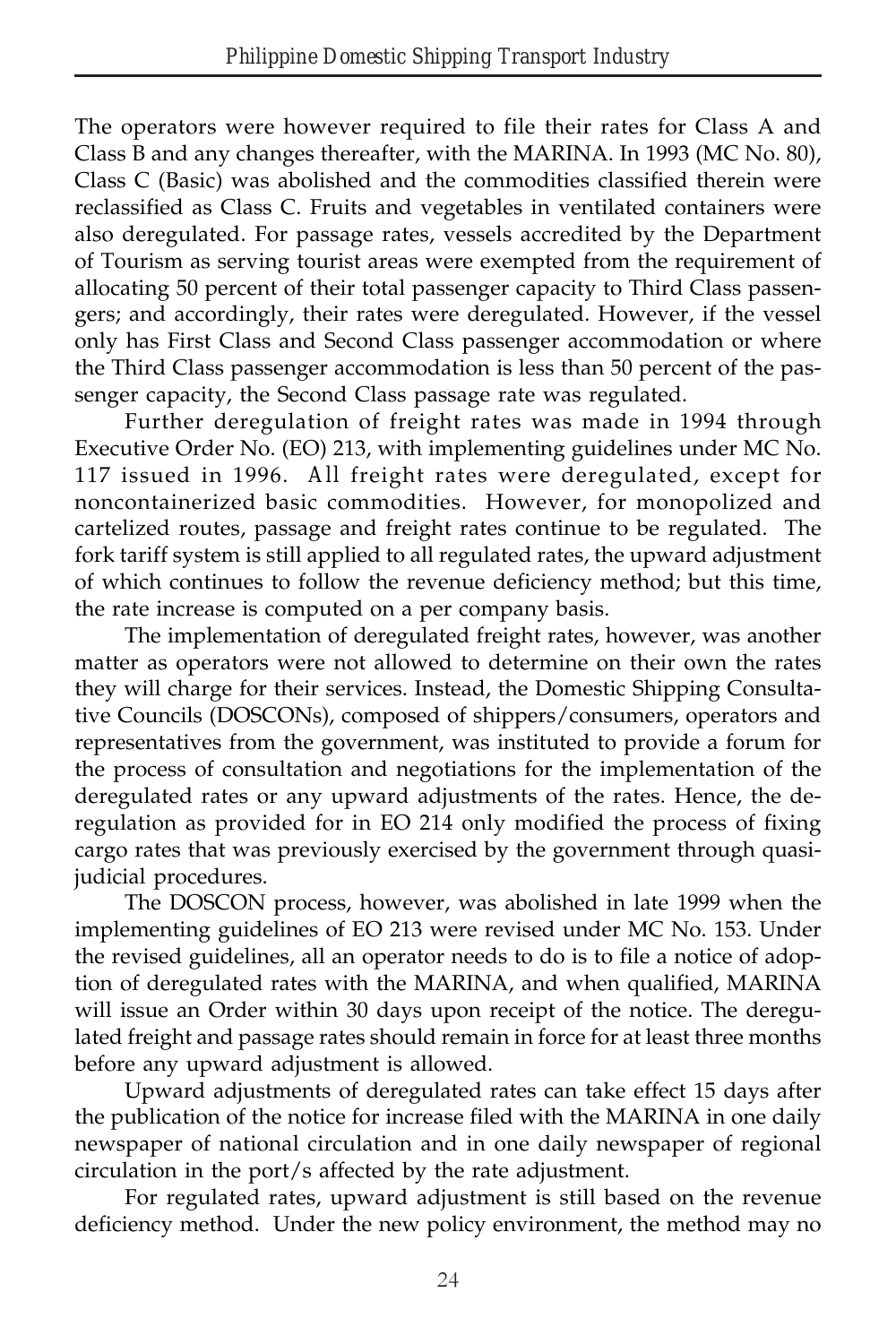longer be appropriate as the financial statements of shipping companies include their deregulated operations.

In general, the deregulation of the liner shipping rates has been a slow process. It took the government more than 10 years to gradually deregulate the liner rates. Yet, it was only in the year 2000 that government intervention in rate setting was lessened. With deregulation, the shipping companies can now consider the traffic imbalances and cargo mixes in setting the rates for the routes they serve. While there are still areas that remain regulated, these can be overcome and can be strategic areas for modernizing the industry. For example, shipping companies can upgrade their vessels and facilities and be accredited with DOT and be exempted from allocating 50 percent of their passenger capacity to third class and enjoy the deregulated rates. Also, the exemption of noncontainerized basic commodities from deregulation should encourage the use of other shipping technology in transporting these commodities, like RORO vessels.

Much is still desired, however. The rate for Third Class passenger is yet to be deregulated.

#### **Route liberalization**

Liberalization of the routes was first introduced in 1992. Two general principles are observed for the issuance of a CPC. First, the interest of the public is paramount. That is, the interest of the public shall prevail over the grandfather rules of the prereform namely, prior applicant, prior operator and protection of investment. Second, the presumption of public need for a service is deemed in favor of the applicant for a CPC while the burden of proving that there is no need for a proposed service shall be with oppositor/s who is/are the current authorized operator/s.

Given these principles, routes were opened to entry to at least two operators (MC No. 71 and MC NO. 80 in 1992). Monopolized routes were opened for entry to additional operators. Operators in developmental routes, on the other hand, were accorded protection for their investment for a maximum period of five years, after which, the route is open to entry to at least one additional operator. This was a big contrast to the prereform period regulation where an operator in a developmental route is accorded protection of his investment for an indefinite period, that is, until he has recovered his investment. This change in rule would definitely encourage the operator to increase his efficiency for him to be able to recover his investments before competition from additional operators sets in. Entry of newly-acquired vessels in routes already served by existing franchised operators, including developmental routes, is also deregulated provided that the entry will introduce innovative, technologically and cost-effective shipping services, among others.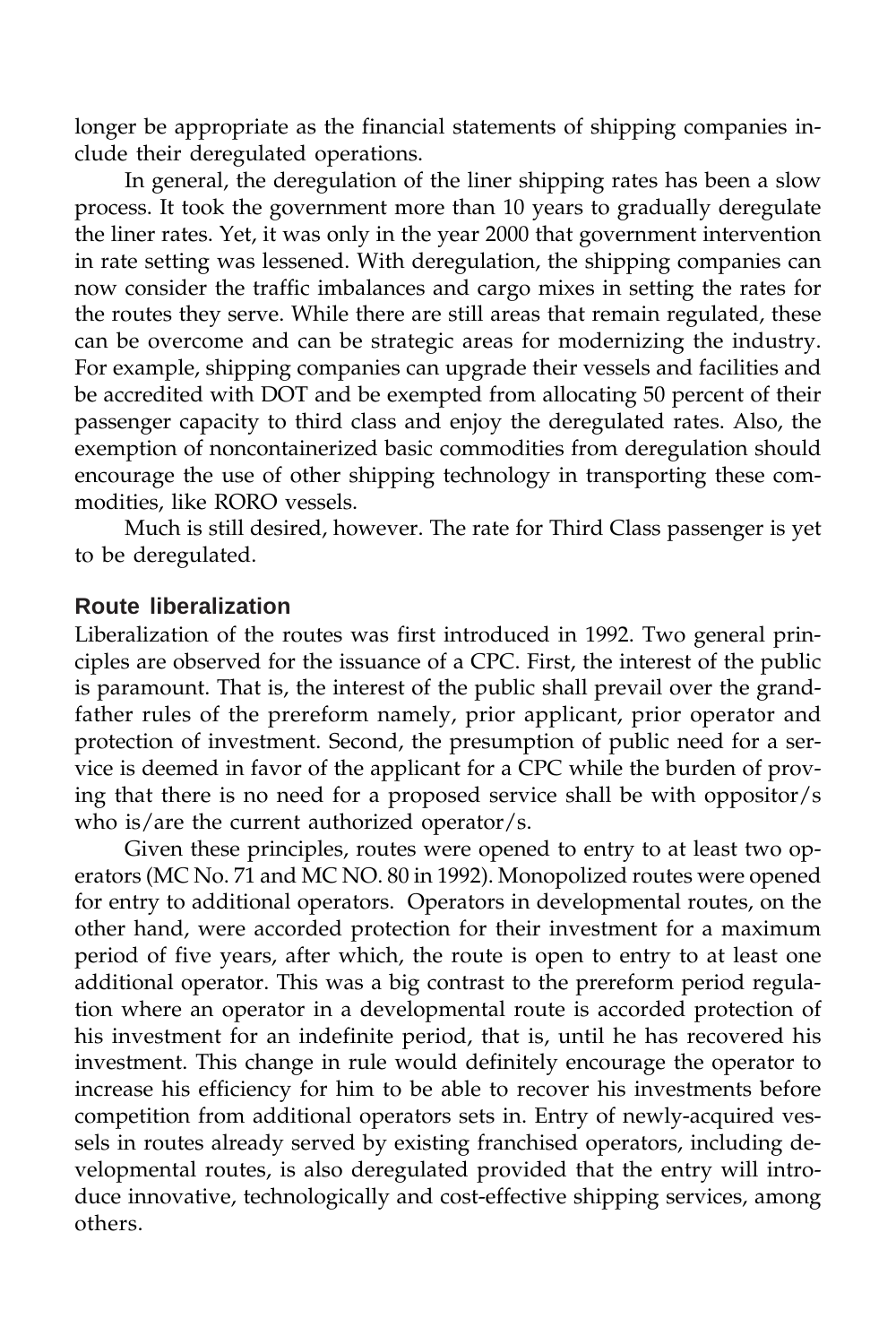Operators are allowed to withdraw or suspend their operations after notifying MARINA 15 days prior to such and after informing the public. An operator, however, forfeits his CPC if he abandons, withdraws, or suspends his operation for four months without notifying MARINA. Increase in capacity is also allowed through replacement with a bigger vessel, introduction of additional vessels and/or increase in frequency of service of existing vessels. An operator can also change his routing pattern through the omission of ports, addition of one or more ports, or the introduction of an entirely new route provided however that the change does not pose any conflict with the schedule and frequency of service of existing operators and that no route is left unserved by the rerouting.

The initial liberalization efforts were further strengthened with the issuance of EO 185 in 1994 and its corresponding implementing rules and regulations under MC 106 in 1995. In particular, all routes that have been serviced by any operator for an aggregate period of at least five years shall be open for entry to additional operators. Likewise, any operator who pioneers in the provision of a certain technological level of shipping service in a developmental route is allowed to charge market-accepted freight and passage rates different from the fork rates. The adoption of such rates after five years, however, is dependent on the evaluation of MARINA. Also, when capacity is increased through the replacement of a vessel, the CPC of the vessel to be replaced is revoked. The revocation of CPC will ensure that the vessel replaced will not be used anywhere else and hence, will not result in increase in tonnage in the routes. Similarly, when capacity is increased through the introduction of additional vessel that is chartered from a franchised operator, the original franchise of the vessel is revoked. This policy was again a big contrast to the prereform regulation where the CPCs of vessels replaced were not revoked.

The implementing guidelines of EO 185 were revised under MC No. 161 in 2000, providing further dimension to the liberalization efforts. In particular, the conditions or criteria under which possible protection could be accorded to operators were specified. These include conditions for the existence of ruinous competition and protection of investment of pioneering operators. Only under the conditions specified should entry of additional operators to a route be restricted. The conditions set therefore added greater transparency to the rules of the game.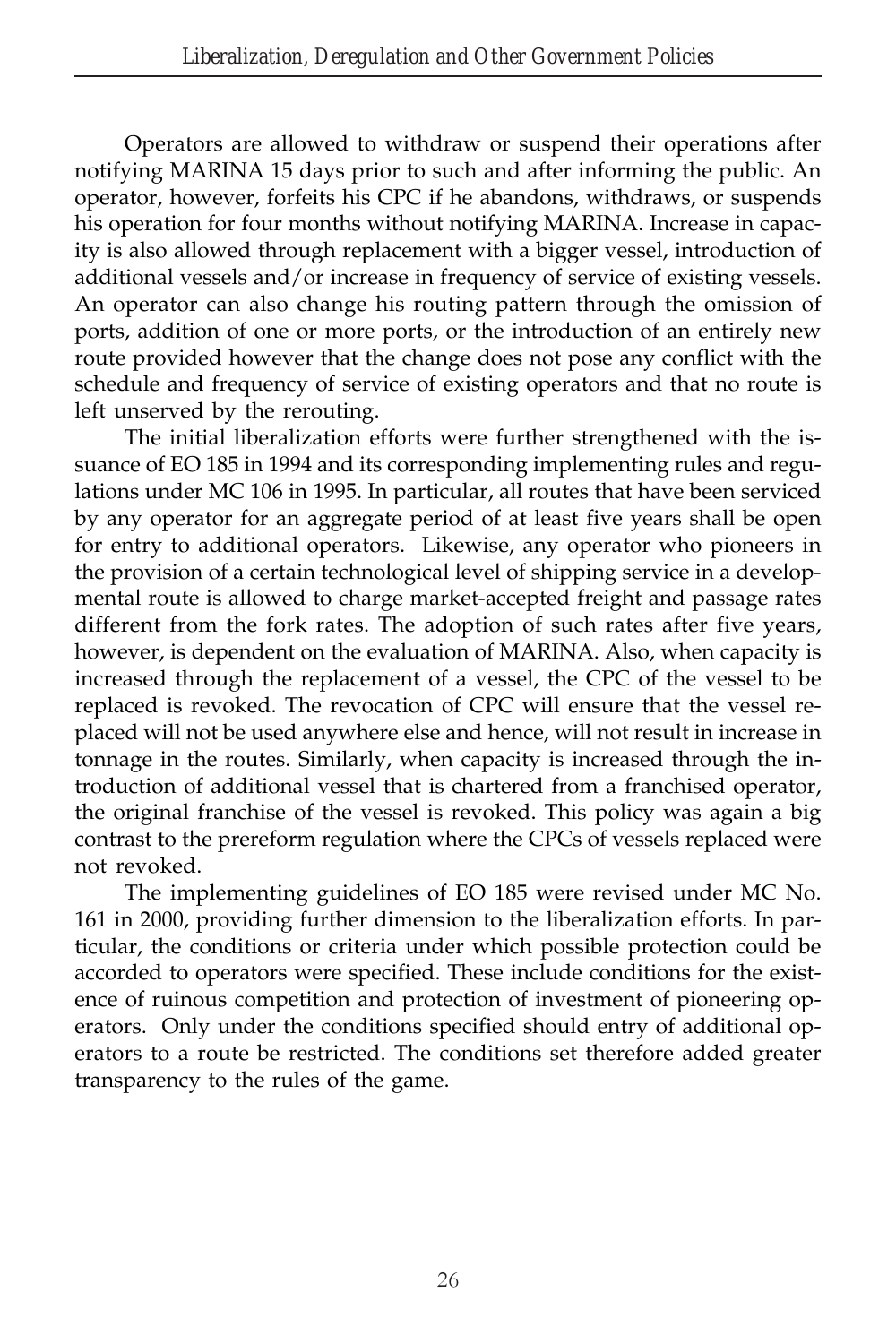### **Other government policies** *Cabotage Law*

Foreign shipping lines are not allowed to ply the country's interisland routes.

## *Domestic Shipping Modernization Program*

To complement the liberalization and deregulation efforts, the government implemented the Domestic Shipping Modernization Program (DSMP) funded by a loan package from the Overseas Economic Cooperation Fund (OECF) of Japan and administered by the Development Bank of the Philippines (DBP). The program has two phases: Phase I (1995-2000) with a loan package of 14.8 billion yen or roughly P3.91 billion for the modernization of interisland vessels; and Phase II (1999-2005) with a loan package of 19.5 billion yen or P6.7 billion for the development of port facilities in rural areas.

Phase I was used to finance the replacement of vessels (new buildings and/or second hand), rehabilitation and/or upgrading (bringing to class) and modernization of interisland fleet; acquisition, rehabilitation, and modernization of shipyards and port cargo handling equipment; and working capital. As of June 2001, almost 84 percent of the package has been loaned out, most of which went to passenger-cargo vessels and tankers (Figure 2).



**Figure 2. Loans released by sector, DSMP I, as of June 2001**

Source: IRR, Development Bank of the Philippines (DBP)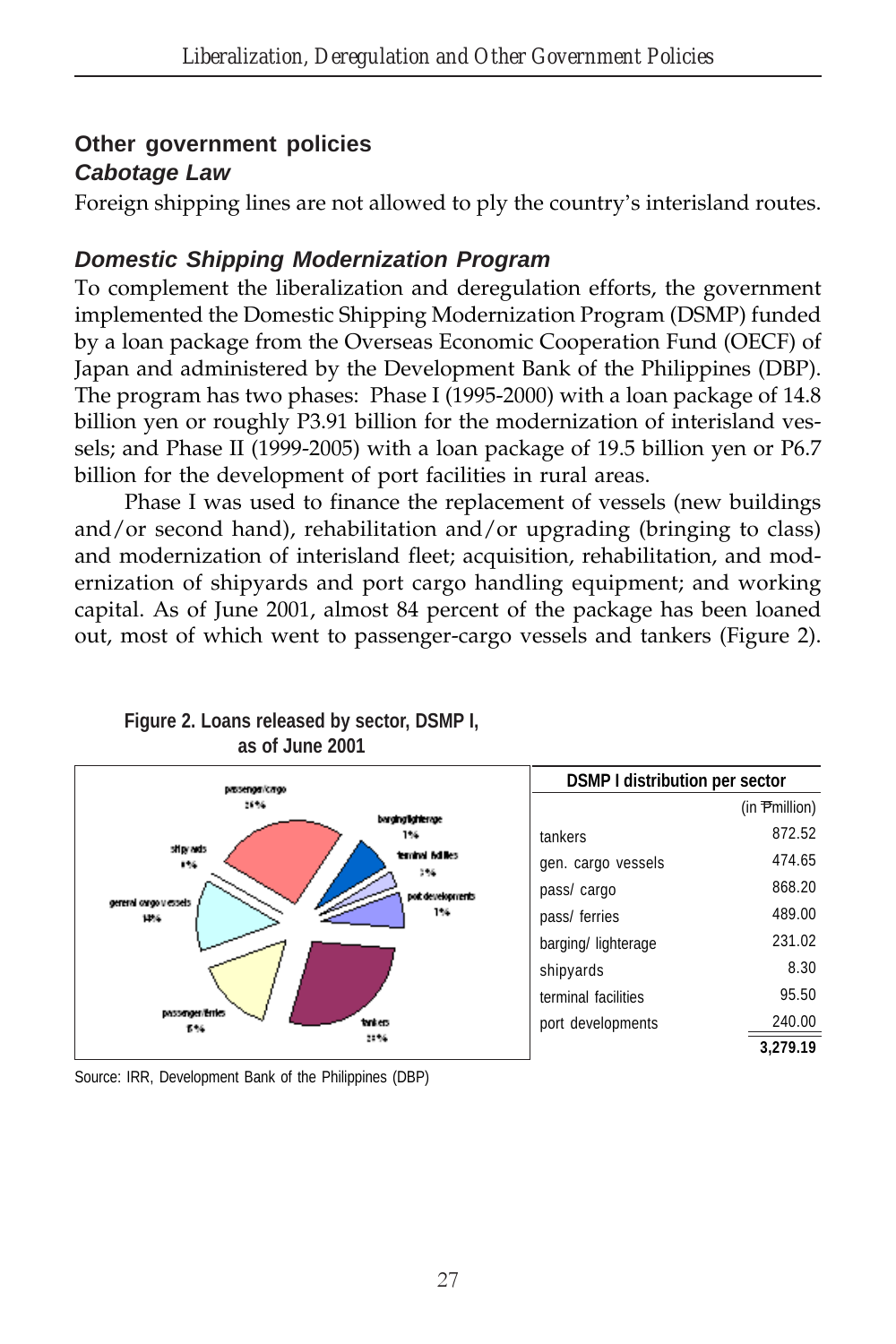

**Figure 3. Loans released by sector, DSMP II, as of June 2001**

Source: IRR, DBP

This explains the increase in the capacity (GRT) of passenger vessels and the decline in their average age as discussed earlier in Section 2 of the paper.

For Phase II, as of June 2001, a total of P5.8 billion from the loan package has been released and distributed across the various sectors as shown in Figure 3.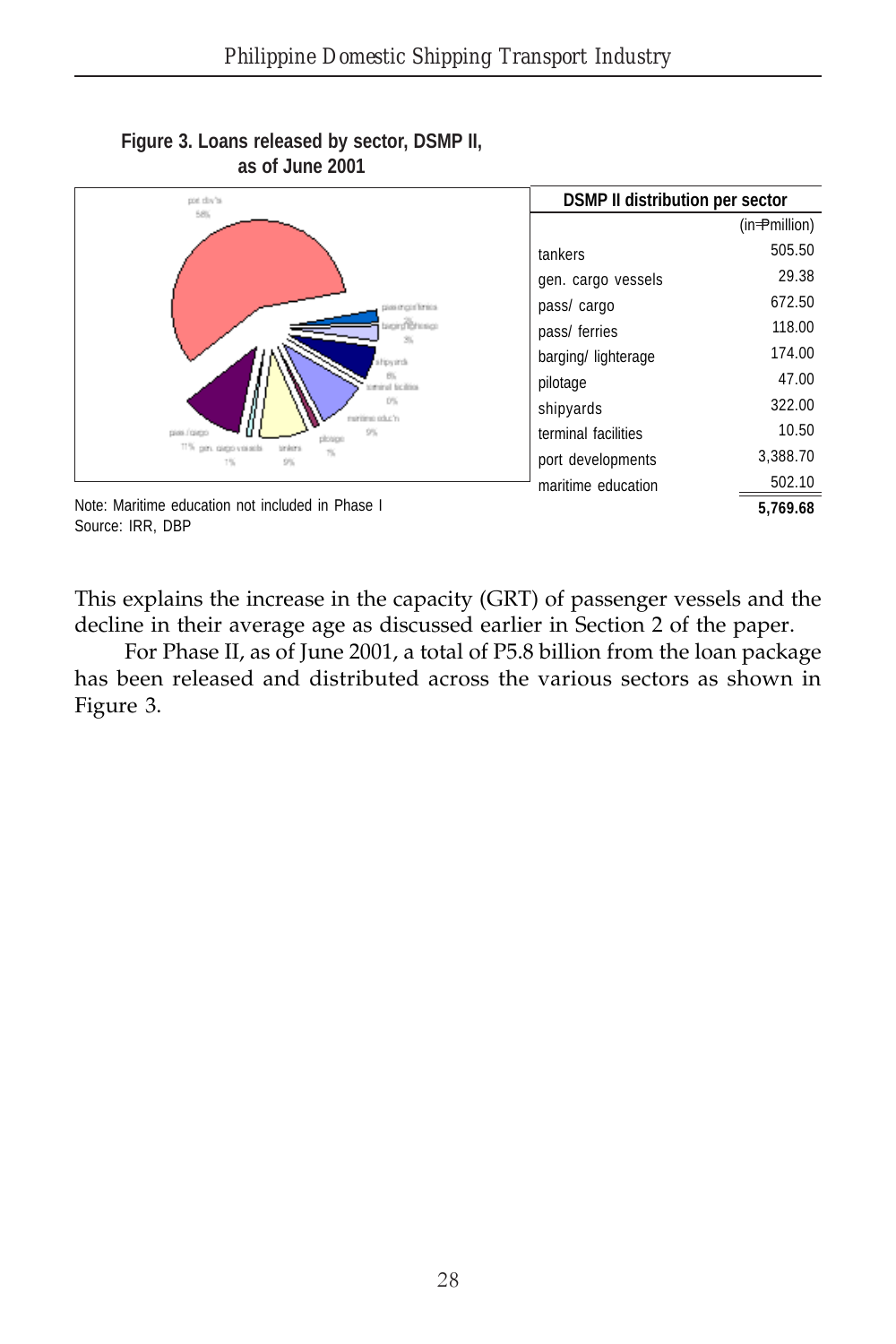## **Market Structure and Competition**

 $\frac{1}{2}$ 

The Herfindahl-Hirschman Index (HHI) is used as an indicator of market structure. The index is measured as the sum of the squares of the market shares. It is compared with the ratio  $1/n$  where n is the number of operators in the industry. The higher the index relative to  $1/n$ , the less competitive the industry is. The inverse of the index gives the number of equal sized competitors that would provide a degree of competition equivalent to that actually observed in the market share data. Hence, it is used as a measure of the number of effective competitors.

The aggregate indicator of market structure for the industry is based on the primary and secondary routes only, i.e., tertiary routes were excluded in the computation. Since the tertiary routes involve short distance travel and hence more frequencies of trips, the total passengers and cargoes plying these routes would be larger in number compared to the primary and secondary routes. And since HHI is based on market shares, including them in the computation would distort the picture.

However, the aggregate indicator of market structure may give very little insight on the extent of market power in the different routes because the interisland fleet is distributed across so many different routes. It is possible that a small operator may capture a large market share in a particular route by concentrating its fleet in that route while a large operator may not capture a significant market share if it spreads its fleet across several routes. Thus, it is important to also examine the market structure by routes. The routes are classified based on the value of 1/HHI as shown in Table 6.

The study used secondary data and interviews of shipping operators to analyze market structure and competition in the shipping industry. Secondary data on passenger and cargo traffic by route and shipping company were gathered using the 1998 annual traffic reports of shipping companies submitted to the MARINA. This is the latest data that are available and complete. Much as the study would like to include early years to represent the prereform period so that an analysis on whether or not the policy reforms have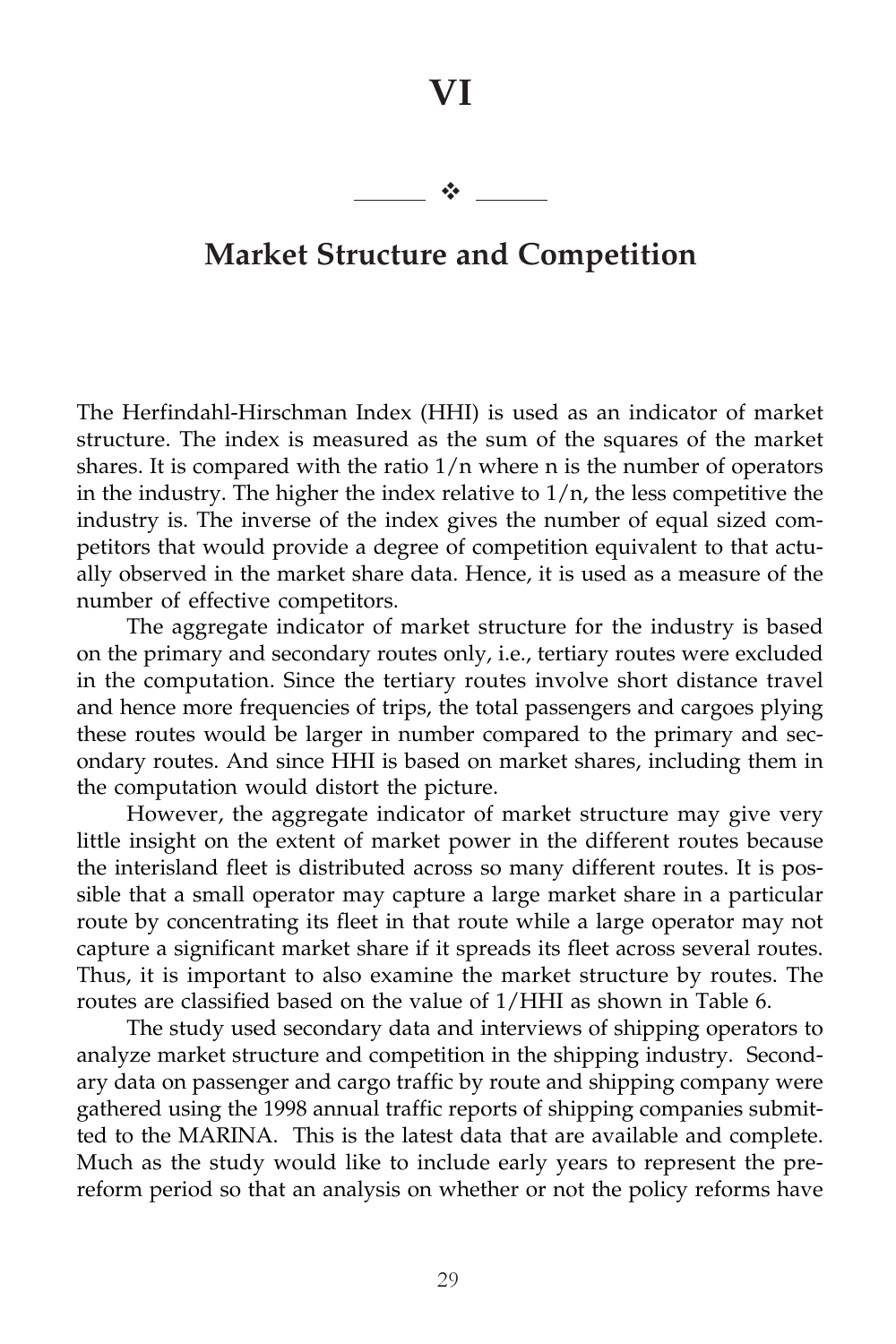made an impact on the market structure could be made, the annual reports of shipping companies were not complete.<sup>8</sup> Hence, to get a sense of the impact of the reforms in the absence of data, interviews were made with four shipping lines based in Metro Manila, six shipping lines based in Cebu, three shipping associations, and the Distributors Management Association of the Philippines (DMAP).

Data on passenger traffic were used in measuring the market structure for the passenger service. For cargo service, since different units of measurement were used for cargo traffic, aggregation was impossible.<sup>9</sup> Thus, data on cargo revenue was used.

Furthermore, since the latest secondary data available is 1998, the analysis of the study on market structure does not reflect the possible effects of MC 153 and MC 161, which provided further dimension to the government s efforts on rate liberalization and route deregulation, respectively.

|      | <b>Classification</b>                     | <b>Indicator</b>                                       |
|------|-------------------------------------------|--------------------------------------------------------|
| (1)  | routes with only one (1) operator         |                                                        |
|      | monopoly                                  | HHI<br>$-1$                                            |
| (2)  | routes with at least two (2)<br>operators |                                                        |
| i.   | only one (1) effective competitor         | $1 < \frac{1}{\text{HH}} < 1.4$                        |
| ii.  | substantial competition                   | $\frac{1}{\sqrt{1}} \leq \text{\#}$ of perators<br>HHI |
| iii. | Mild competition                          | $\frac{1}{10}$ < # of perators<br>1.4 <                |

#### **Table 6. Classification of routes**

# **Market structure**

#### *Passenger Service*

The HHI shows that the domestic shipping industry is highly concentrated (Table 7). The five largest operators accounted for as much as 90 percent of

<sup>8</sup> The 1993 data were initially processed but the annual reports of some of the shipping companies were missing. MARINA has data on annual total passenger and cargo traffic but not by route and shipping company which is what is needed in analyzing market structure and competition.

<sup>9</sup> Units of measurements include kg, metric tons, and pieces.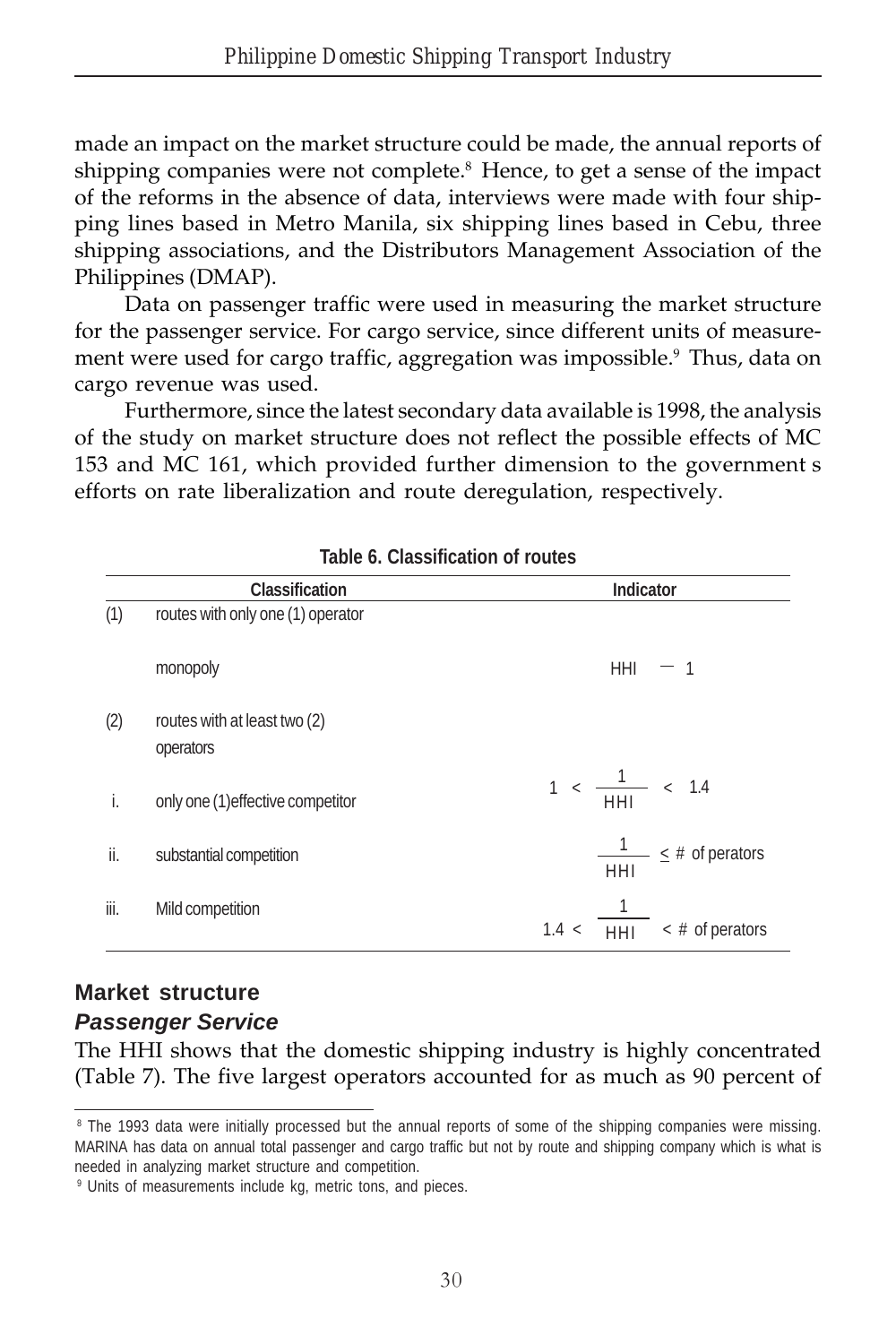the total passengers. The inverse of HHI shows that out of the 37 operators plying the primary and secondary routes, less than five are effectively competing.

| <b>Indicators</b>        |       |
|--------------------------|-------|
| Share of top five firms  | 90.26 |
| Share of top three firms | 72.94 |
| Herfindahl index (HHI)   | 0.210 |
| Number of operators (n)  | 37.00 |
| 1/n                      | 0.027 |
| 1/HHI                    | 4.76  |
|                          |       |

**Table 7. Indicators of market structure, passenger service, 1998**

The five largest players in the passenger service (from largest to smallest), in descending order, are Negros Navigation Company, WG&A, Sulpicio Lines, Philippine Fast Ferry Corporation and Cebu Ferries Corporation. One significant characteristic of these operators is that, three of them are new competitors, being established only during the reform period. WG&A is a product of the merger of three shipping giants (William Lines Inc., Carlos A. Gothong Lines, Inc. and Aboitiz Shipping Corp.) in 1996. Philippine Fast Ferry (PFFC) is also a product of the merger in 1998 of the Cebu-based Universal Aboitiz, Inc. and Bacolod-based Sea Angels Ferry Corporation, a subsidiary of Negros Navigation Company. Cebu Ferries Corporation (CFC) was established in 1996 as a subsidiary of WG&A. Both PFFC and CFC had been pivotal to the birth of the fast ferry industry in the country. The other two players (Negros Navigation and Sulpicio Lines) are old time players, being established long before the reforms were introduced.

 Analysis of the different routes shows that the top five players operate most of the primary routes (Appendix Table 1). However, there is not one route where they operate together. On the other hand, the top three companies operate together in eight routes, all originating from Manila (Manila-Cagayan de Oro, Manila-Cebu, Manila-Davao, Manila-Dumaguete, Manila-General Santos, Manila-Iligan, Manila-Iloilo and Manila-Tagbilaran).

About 50 percent of the primary routes have at least two operators and the remaining 50 percent only have one operator (Table 8 and Appendix Table 1). Nonetheless, the presence of at least two operators in a route does not guarantee that competition exists. Of the 26 primary routes with at least two operators, substantial competition exist only in seven routes or less than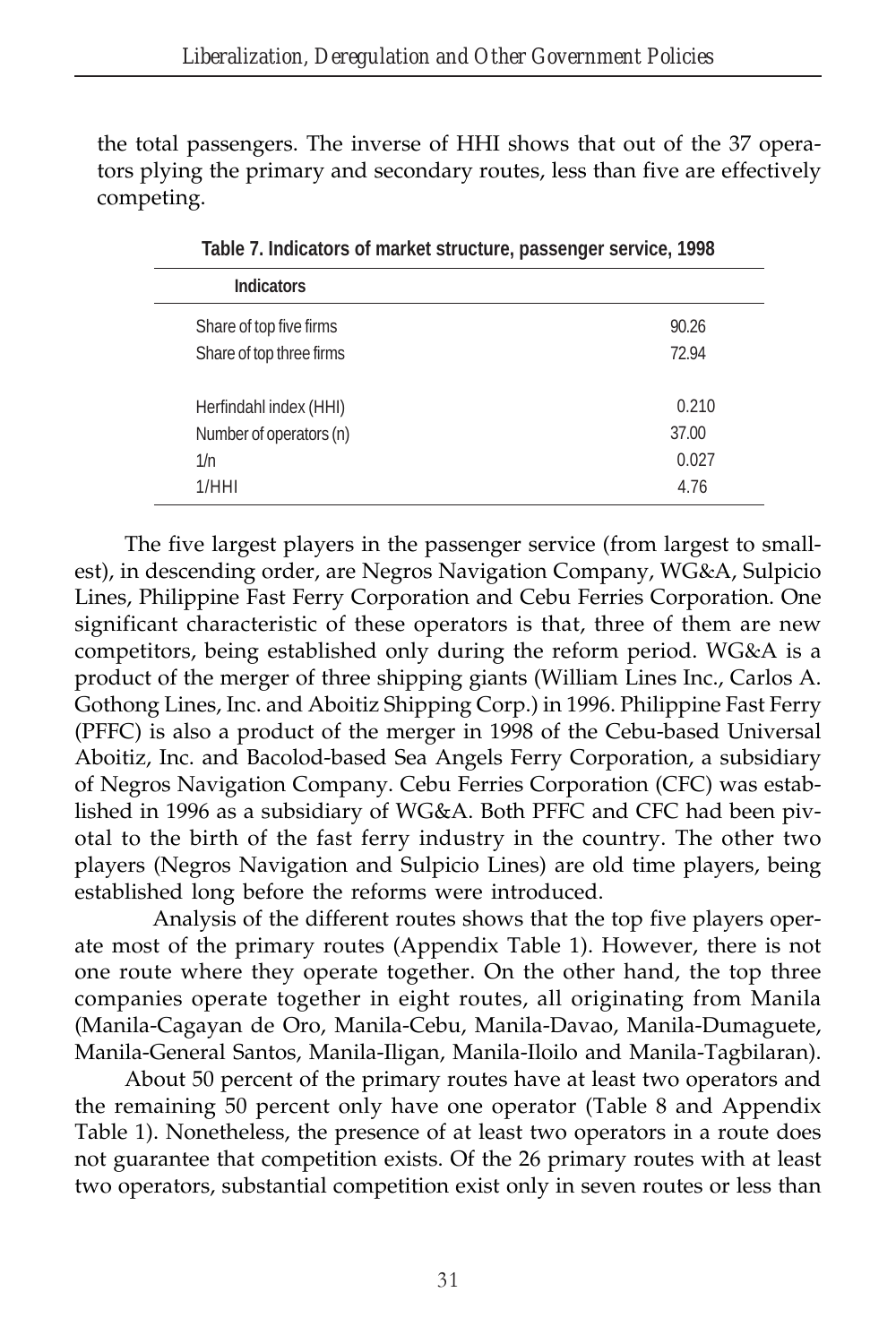14 percent of the total number of primary routes, while five routes were effectively monopolized, as there was only one effective competitor. The rest of the primary routes (27 percent) can be described as having only mild competition. A very good example of this is the Cebu-Bohol route where there were nine operators plying the said route but less than three were effectively competing for the passenger market. Another is the Cebu-Dumaguete route where there were six operators but only three were effectively competing.

| <b>Route Classification</b>           | Primary       |               | Secondary     |        | <b>Tertiary</b> |      |
|---------------------------------------|---------------|---------------|---------------|--------|-----------------|------|
|                                       | <b>Number</b> | $\frac{1}{2}$ | <b>Number</b> | $(\%)$ | <b>Number</b>   | (%)  |
| Routes with only 1 operator           | 26            | 50.0          | 27            | 58.7   | 27              | 58.7 |
| Routes with at least 2 operators      | 26            | 50.0          | 19            | 41.3   | 19              | 41.3 |
| Routes with only 1 effective operator | 5             | 9.6           |               | 15.2   |                 | 15.2 |
| Routes with substantial competition   | 7             | 13.5          | 6             | 13.0   | 6               | 13.0 |
| Routes with mild competition          | 14            | 26.9          | 6             | 13.0   | 6               | 13.0 |
| Total number of routes                | 52            |               | 46            |        | 46              |      |

#### **Table 8. State of competition, passenger service, 1998**

Note: See Appendix Tables 1 to 3 for details.

For the secondary passenger routes, almost 59 percent was monopolized; 13 percent was characterized by substantial competition; 13 percent had only mild competition; and 15 percent was effectively dominated by only one competitor (Table 8 and Appendix Table 2).

On the other hand, monopoly was present in nearly 78 percent of the tertiary routes (Table 8 and Appendix Table 3). Operation in about 5 percent of the routes were effectively dominated by one operator. Substantial competition was found in only 8 percent of the routes.

#### *Cargo Service*

Figures on freight revenue also show that the industry is highly concentrated. The five largest operators together carried 91 percent of the total revenue (Table 9). Out of the 66 operators, less than five are effectively competing.

The five largest players in the cargo service, in their order, include WG&A, Sulpicio Lines, Lorenzo Shipping Corporation, Solid Shipping Corporation and Negros Navigation. Lorenzo Shipping and Solid Shipping are purely cargo services.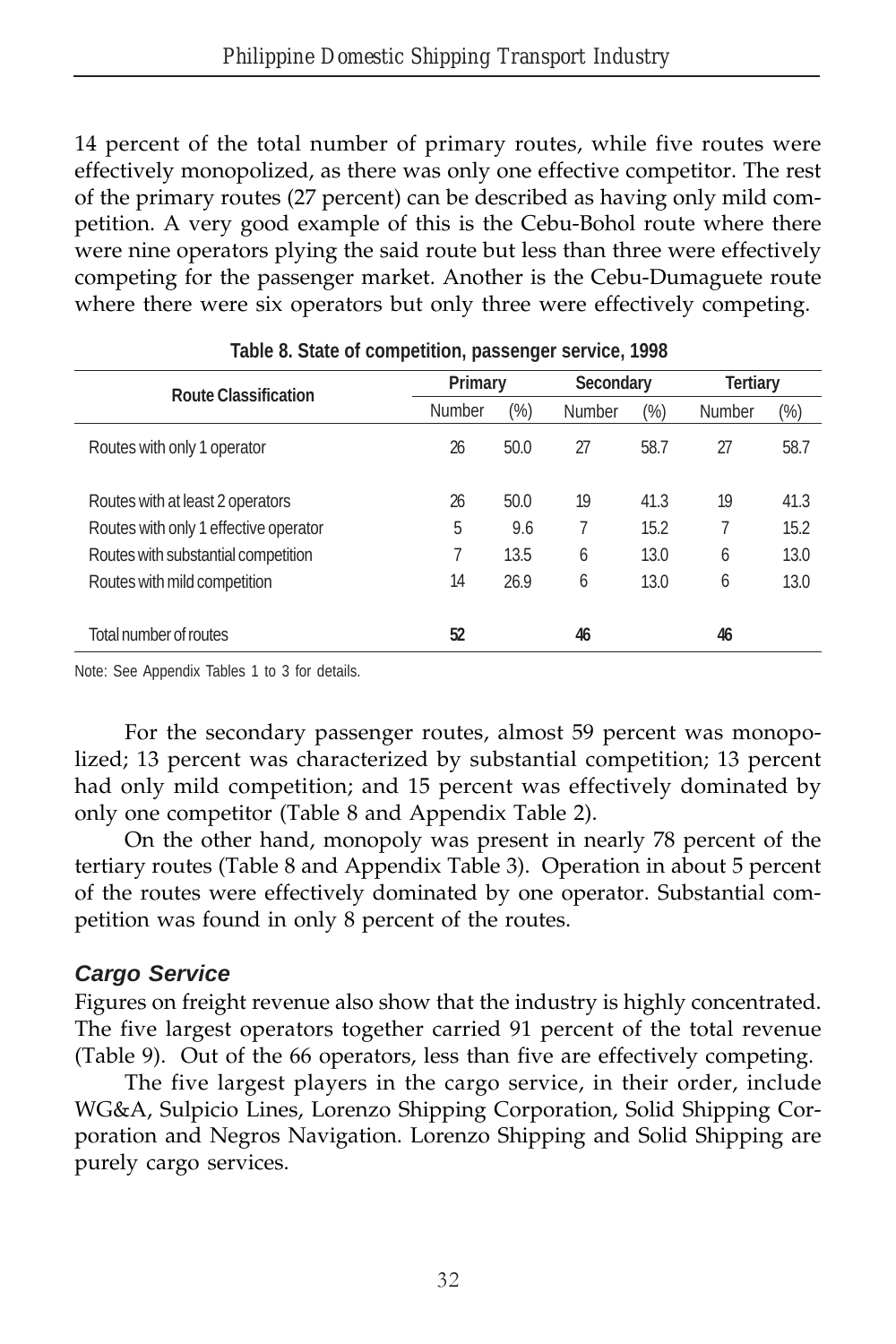| <b>Indicators</b>        |       |
|--------------------------|-------|
| Share of top five firms  | 91.12 |
| Share of top three firms |       |
|                          | 70.92 |
| Herfindahl index (HHI)   | 0.217 |
| Number of operators (n)  | 66.00 |
| 1/n                      | 0.015 |
| 1/HHI                    | 4.61  |

**Table 9. Indicators of market structure, cargo service, 1998**

Analysis of the routes shows that there are only three routes (Manila-Cagayan, Manila-Dumaguete and Manila-General Santos) where the top five companies operate together. Furthermore, close to two-thirds of the primary and secondary cargo routes had at least two operators but less than 15 percent experienced substantial competition (Table 10 and Appendix Tables 4 and 5). On the other hand, a greater majority (76 percent) of the tertiary routes were still monopolized (Table 10 and Appendix Table 6).

|                                       | Primary       |      | <b>Secondary</b> |        | <b>Tertiary</b> |      |
|---------------------------------------|---------------|------|------------------|--------|-----------------|------|
| <b>Route Classification</b>           | <b>Number</b> | (%)  | <b>Number</b>    | $(\%)$ | <b>Number</b>   | (%)  |
| Routes with only 1 operator           | 25            | 36.2 | 16               | 34.8   | 444             | 76.7 |
| Routes with at least 2 operators      | 44            | 63.8 | 30               | 65.2   | 135             | 23.3 |
| Routes with only 1 effective operator | 7             | 10.1 | 9                | 19.6   | 39              | 6.7  |
| Routes with substantial competition   | 10            | 14.5 | 6                | 13.0   | 38              | 6.5  |
| Routes with mild competition          | 27            | 39.1 | 15               | 32.6   | 58              | 10.0 |
| Total number of routes                | 69            |      | 46               |        | 579             |      |

**Table 10. State of competition cargo service, 1998**

Note: See Appendix Tables 4 to 6 for details.

#### *Findings common to passenger and cargo*

The dominance of the top five companies in both passenger and cargo services, was prevalent in the primary and secondary routes, regardless of the routes' state of competition (Table 11). In other words, they effectively control the market in these routes. Regular monitoring of the routes then becomes necessary to ensure that the top five players do not abuse their market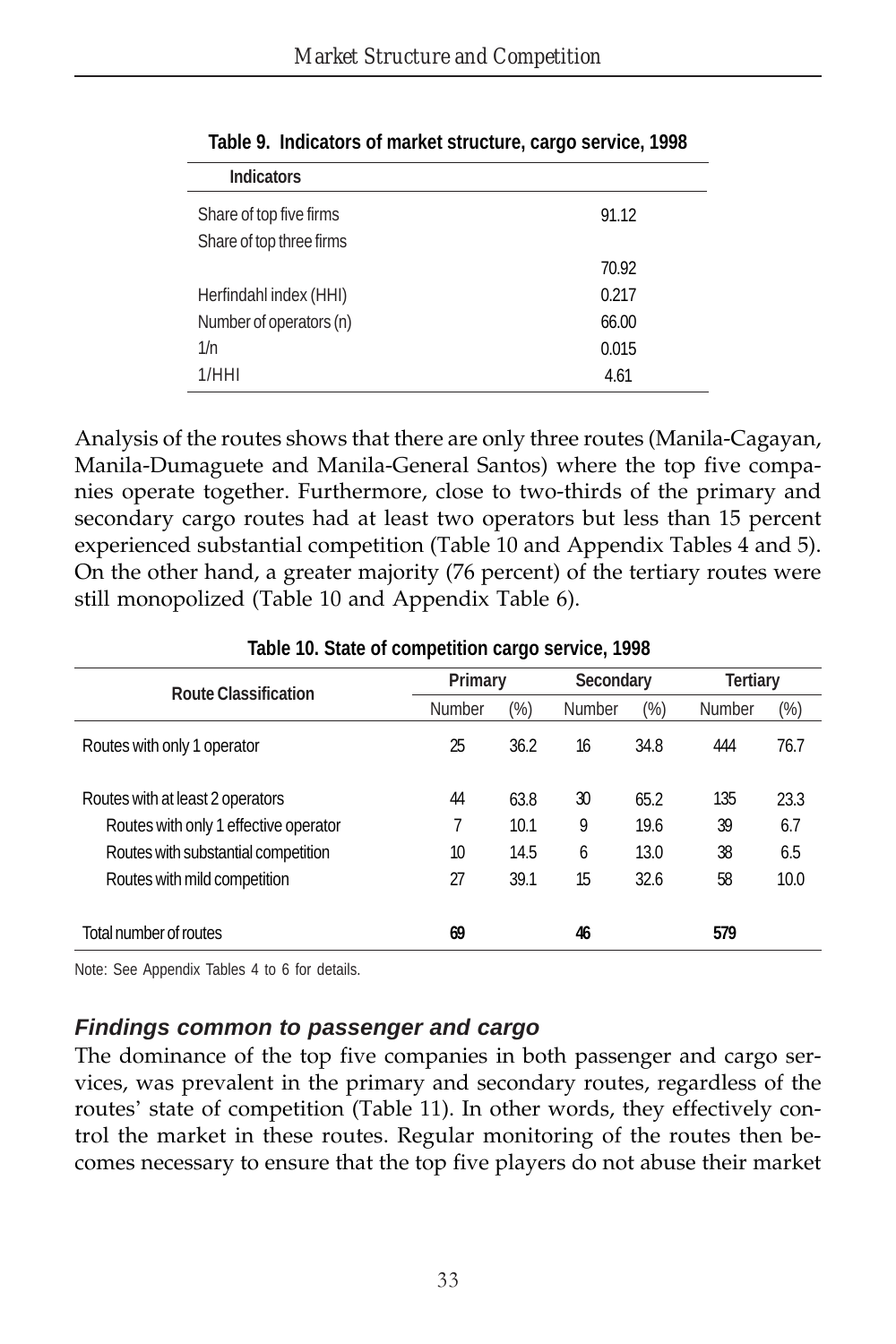| Route Classification            | <b>Equire with only 1 onerator</b> |                | Routes with substantial<br>competion |                | Foutes with only 1 effective<br>competion. |                | Boutes with mild competition. |                |
|---------------------------------|------------------------------------|----------------|--------------------------------------|----------------|--------------------------------------------|----------------|-------------------------------|----------------|
| PASS ENG ER                     |                                    |                |                                      |                |                                            |                |                               |                |
| PRIMARY                         |                                    |                |                                      |                |                                            |                |                               |                |
| Total combernt motor            | 26                                 |                | 7                                    |                | 5                                          |                | 14                            |                |
|                                 | Nearos Navigation 12               |                | Nearos Nhviantion 2                  |                | Nearos Navianton 2                         |                | Nearos Noviantion 6           |                |
|                                 | Sulpicio Lines                     | q              | Sulpicio Lines                       | 6              | WG 8A                                      | $\overline{2}$ | Sulpicio Lines                | 4              |
|                                 | W G8A                              | 1              | WG 8A                                | 3              | <b>Cebu Ferries</b>                        | 1              | WG 8A                         | ô              |
|                                 | <b>Cebu Femies</b>                 | 1              | <b>Cebu Femies</b>                   | $\overline{2}$ |                                            |                | Cebu Ferries                  | 1              |
|                                 | Ohers                              | 3              | Ohers                                | 1              |                                            |                | <b>Buil Fast Ferry</b>        | 2              |
|                                 |                                    |                |                                      |                |                                            |                | Ohers                         | 3              |
| SECONDARY                       |                                    |                |                                      |                |                                            |                |                               |                |
| Total number of routes          | 27                                 |                | 6                                    |                | ı                                          |                | 6                             |                |
|                                 | Nearos Navigation                  | 5              | Nearos Navigation                    |                | Nearos Navigation 1                        |                | Nearos Navigation             | $\overline{2}$ |
|                                 | Sulpicio Lines                     | 10             | Sulpicio Lines                       | 3              | Sulpicio Lines                             | 1              | WG 8A                         | $\overline{2}$ |
|                                 | W GSA                              | 1              | W GSA                                | 2              | WG 8A                                      | 1              | Cebu Ferries                  | $\mathbf{1}$   |
|                                 | Cebu Femes                         | $\overline{2}$ | Cebu Ferries                         | $\overline{2}$ | <b>Cebu Ferries</b>                        | 1              | <b>Phil Fast Ferry</b>        | 1              |
|                                 | Others                             | ٩              | Obers                                | $\overline{2}$ | Others                                     | 3              | Ohers                         | 3              |
|                                 |                                    |                |                                      |                |                                            |                |                               |                |
| <b>TERTIARY</b>                 |                                    |                |                                      |                |                                            |                |                               |                |
| Total number of routes          | 166                                | 14             | 15                                   |                | 10                                         |                | $^{21}$                       |                |
|                                 | Nearos Novination                  |                | Subisio Lines                        | 1              | Phil. Fast Ferry<br>$\mathbf{1}$           |                | Ohers                         | 21             |
|                                 | Sulpicio Lines                     | 14             | Cebu Ferries                         | 1              | Cebu Femies                                | $\overline{2}$ |                               |                |
|                                 | W GAA                              | 1              | Ohem                                 | 17             | Others                                     | τ              |                               |                |
|                                 | Phil. FastFerry                    | 1              |                                      |                |                                            |                |                               |                |
|                                 | Ohen –                             | 136            |                                      |                |                                            |                |                               |                |
| CARGO SERVICE<br><b>PRIMARY</b> |                                    |                |                                      |                |                                            |                |                               |                |
| Total number of routes          | 25                                 |                | 10                                   |                | ı                                          |                | 27                            |                |
|                                 | Nearos Navigation                  | - 1            | Nearos Navigation 2                  |                | Nearos Navianton 1                         |                | Nearos Navianton              | 11             |
|                                 | Sulnicio Lines                     | ñ              | Subisio Lines                        | 5              | Sulnicio lines                             | 2              | Sulnicio lines                | 11             |
|                                 | W GSA                              | 3              | W G8A                                | $\overline{2}$ | WG 8A                                      | 1              | WG 8A                         | 17             |
|                                 | Ohers                              | 15             | Ohers                                | 7.             | Ohers                                      | 3              | Solid Shinning Lines 3        |                |
|                                 |                                    |                |                                      |                |                                            |                | Lorenzo Shipping              | 4              |
|                                 |                                    |                |                                      |                |                                            |                | Ohers                         | 11             |
| SECONDARY.                      |                                    |                |                                      |                |                                            |                |                               |                |
| Total number of routes          | K.                                 |                | 6.                                   |                | q.                                         |                | 15                            |                |
|                                 | Sulaisia Linea                     | 7              | Neoros Nacionáno                     | $\mathbf{1}$   | Nearon Navioxion 1                         |                | Nearos Naviazion              | $\rightarrow$  |
|                                 | Ohers                              | 9              | Subicio Lines                        | 4              | Sulpicio lines                             | 1              | Sulpicio lines                | Ţ.             |
|                                 |                                    |                | W G8A                                | 4              | Ohers                                      | 7              | WG 8A                         | Ţ.             |
|                                 |                                    |                | Lorenzo Shipping                     | 1              |                                            |                | Ohers                         | 10             |
|                                 |                                    |                | Obers                                | $\overline{2}$ |                                            |                |                               |                |
|                                 |                                    |                |                                      |                |                                            |                |                               |                |
| <b>TERTIARY</b>                 |                                    |                |                                      |                |                                            |                |                               |                |
| Total number of routes          | 444                                |                | 38                                   |                | 39                                         |                | 58                            |                |
|                                 | Nearos Navigation 3                |                | Nearos Navianton                     | $\mathbf{1}$   | Nearos Naviantion 1                        |                | Nearos Navianton              | $\overline{2}$ |
|                                 | Sulpicio Lines                     | 22             | Subicio Lines                        | $\overline{2}$ | Sulnicio lines                             | 3              | Sulpicio Lines                | 5              |
|                                 | W G.S.A.                           | 6              | W G.S.A.                             | 1              | WG 8A                                      | 3              | WG 8A                         | 6              |
|                                 | Ohers                              | 48             | Lorenzo Shinning                     | 3              | Lorenzo Shinning                           | 1              | Lorenzo Shinning              | 2              |
|                                 |                                    |                | $0 + \ldots$                         |                | <b>Observation</b>                         |                | <b>Officer Contracts</b>      |                |

|  | Table 11. Distribution of top 6 players as effective competitors, by type of routes, passenger and cargos ervices, 1998 |  |  |  |
|--|-------------------------------------------------------------------------------------------------------------------------|--|--|--|
|--|-------------------------------------------------------------------------------------------------------------------------|--|--|--|

Note: The number corresponding to each player represents the number ofroutes where itoperates (outoffhe total number ofroutes). Source: Appendix Tables 1 b 6.

power, more so given the fact that the percentage of routes with substantial competition is relatively small.

Substantial competition is expected in routes common to the top five or top three players. It is surprising, however, that this is not the case. In fact, there was only mild competition in those routes. Only in the Manila-Dumaguete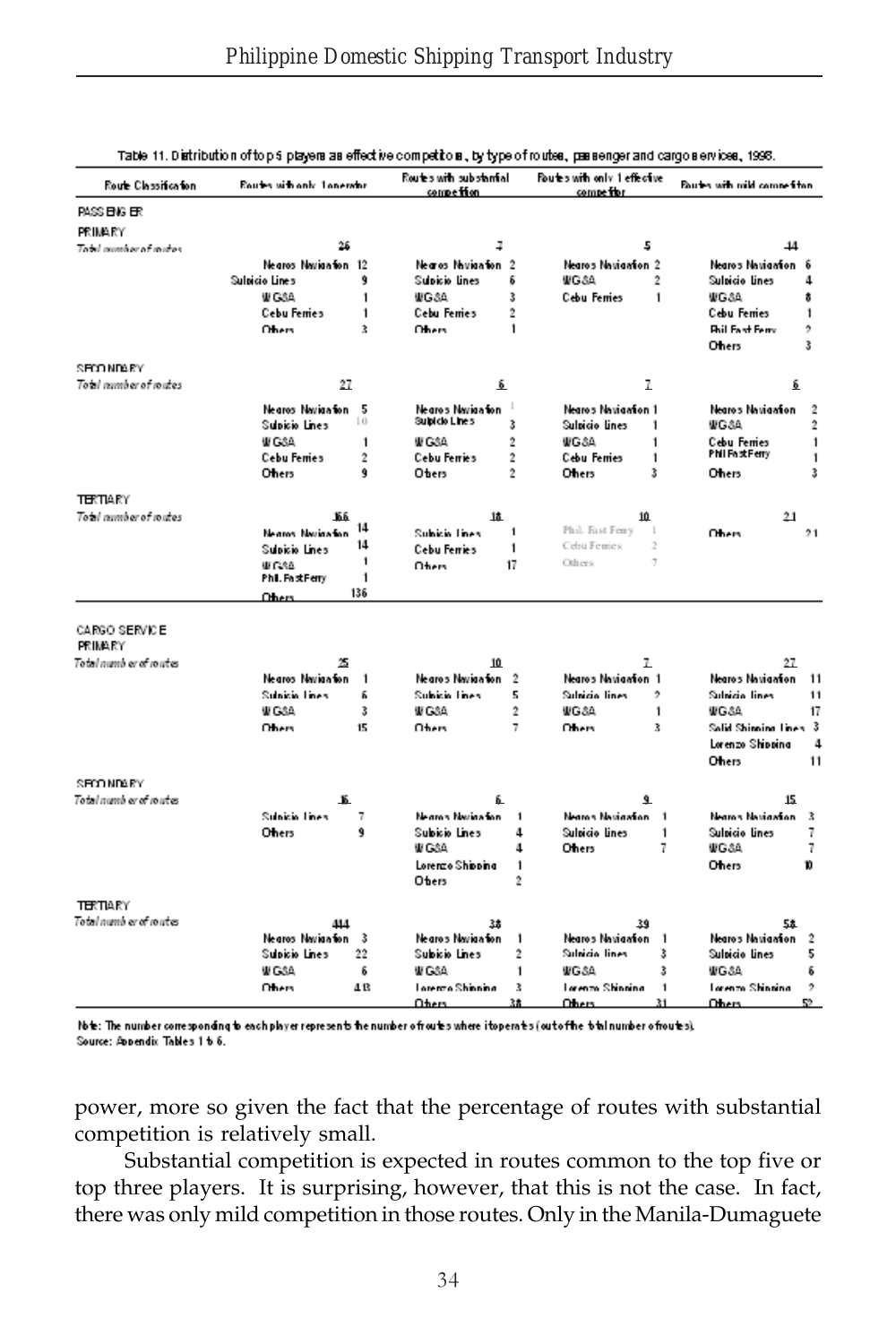passenger route, where the top three companies operated together, was there substantial competition.

Substantial competition is also expected in the major ports because the supposed large passenger market and volume of cargoes will draw more players into the routes. However, the analysis of the routes originating from Manila or Cebu, two of the countries major ports, shows otherwise. Most of the routes either have only one operator or are characterized by only mild competition (Table 12 and Table 13).

A further analysis of the individual routes shows that operators have their own niche markets. And this is true even for the five largest operators. A good example of this is Solid Shipping Lines that operates in only three cargo routes (Manila-Cagayan, Manila-Dumaguete and Manila-General Santos). Also, the five largest players are not always the dominant player in the routes where they operate. An example of this is the Dumaguete-Zamboanga cargo route that includes WG&A and Sulpicio Lines as operators but which are not the dominant players.

Analysis of the routes with only one effective competitor or mild competition shows that the dominant player or players get the bulk of the market while the rest have very small share. The market shares of the dominant player or players range from 83 percent to almost 100 percent for the routes with only one effective competitor and from 59 percent to almost 100 percent for those with mild competition (Table 14). An example is the Cebu-Ormoc passenger route where there were six operators but 84 percent of the passenger traffic went to only two players. Another is the Cebu-Bohol passenger route with nine operators but only three operators captured 83 percent of the market. It is possible that the dominant players offer lower rates or they have more vessels and larger capacities enabling them to capture a large segment of the market and leaving the crumbs to the rest who probably have only small capacities. Pursuing this issue however is beyond the scope of this paper since it requires an analysis of the cost structures of the individual operators.

The high concentration in the tertiary routes for both passenger and cargo services may not really pose a problem since these are usually considered "thin routes" where traffic is insufficient to attract more than one operator. That is, only one operator is required to make the operation profitable and efficient. As discussed in Section 2 of the paper, there is less economic activity and population in the tertiary routes, implying smaller passenger and cargo traffic compared to the primary and secondary routes. What is critical, however, is the close monitoring by MARINA of the services of operators plying the said routes to make sure that these operators do not abuse their market power to the detriment of the welfare of passengers and shippers.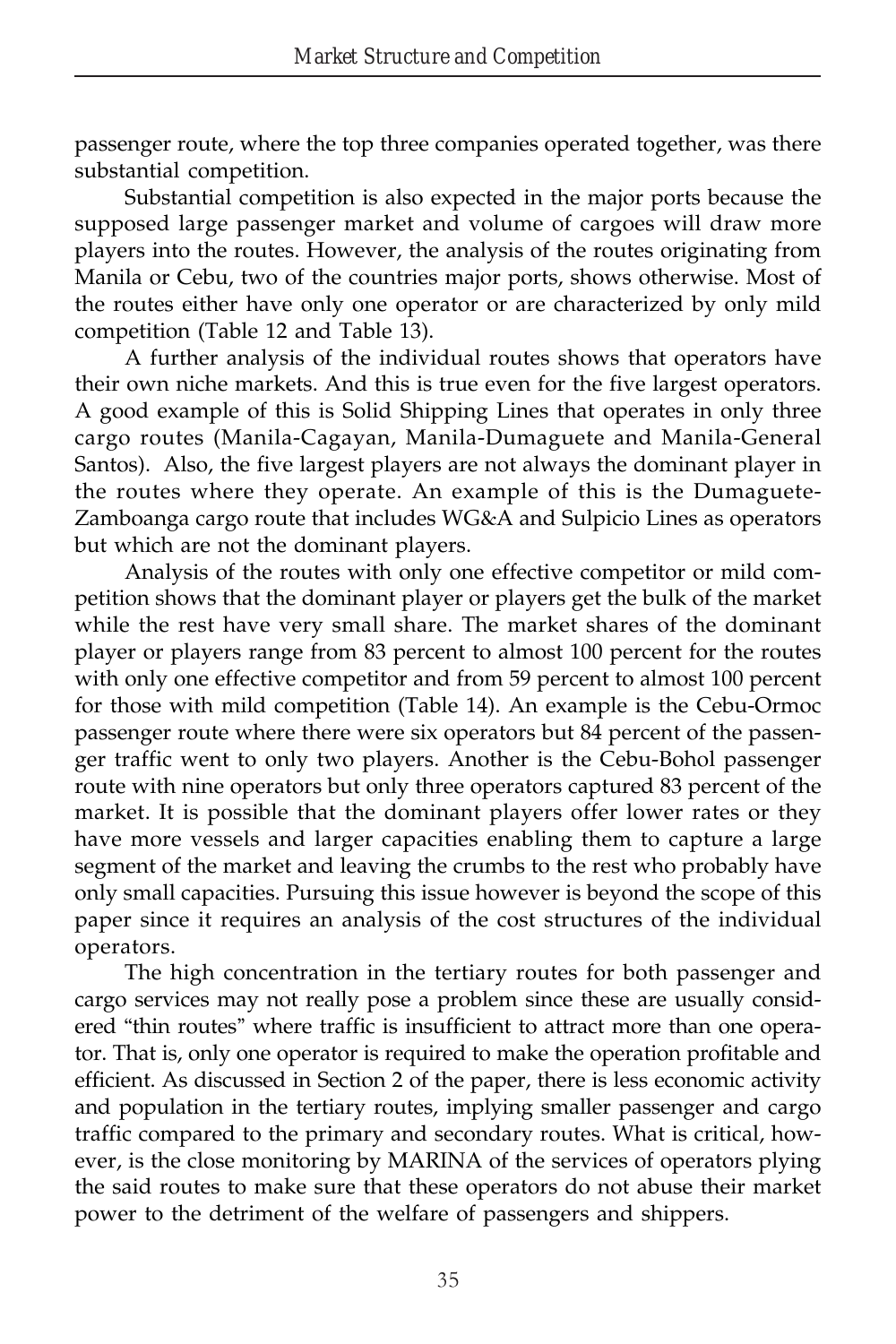| Routes with only                                                                                                                               | <b>Routes with substantial</b>                              | Routes with only 1                          | Routes with mild                                                                                                                          |
|------------------------------------------------------------------------------------------------------------------------------------------------|-------------------------------------------------------------|---------------------------------------------|-------------------------------------------------------------------------------------------------------------------------------------------|
| 1 operator                                                                                                                                     | competition                                                 | effective competitor                        | competition                                                                                                                               |
| MANILA<br>Primary routes<br>Mla-Batangas<br>Mla-Dadiangas<br>Mla-San Carlos<br>Mla-Zambales                                                    | Mla-Dipolog<br>Mla-Dumaquete<br>Mla-Estancia<br>Mla-Masbate | Mla-Gen Santos<br>Mla-Nasipit               | Mla-Cagayan de Oro<br>Mla-Cebu<br>Mla-Davao<br>Mla-Iligan<br>Mla-Iloilo<br>Mla-Palawan/Puerto Princesa<br>Mla-Tagbilaran<br>Mla-Zamboanga |
| Secondary routes<br>Mla-Coron<br>Mla-Leyte<br>Mla-Mindoro<br>Mla-Tacloban                                                                      | Mla-Roxas<br>Mla-Surigao                                    | Mla-Bacolod<br>Mla-Cotabato<br>Mla-Ormoc    | Mla-Ozamis<br>Mla-Palompon                                                                                                                |
| Tertiary routes<br>Mla-Butuan<br>Mla-Calubian<br>Mla-Corregidor<br>Mla-Dumaquit<br>Mla-El Nido-<br>Liminangcong<br>Mla-Zambales                |                                                             |                                             |                                                                                                                                           |
| CEBU<br>Primary routes<br>Cebu-Dadiangas<br>Cebu-Davao<br>Cebu-Estancia<br>Cebu-Masbate<br>Cebu-Nasipit<br>Cebu-Zamboanga                      | Cebu-Tubigon                                                | Cebu-Jagna                                  | Cebu-Bohol<br>Cebu-Dumaquete<br>Cebu-Gen Santos<br>Cebu-Iloilo<br>Cebu-Palawan/Puerto Princesa<br>Cebu-Tagbilaran                         |
| Secondary routes<br>Cebu-Bacolod<br>Cebu-Calbayog<br>Cebu-Catanduanes<br>Cebu-Tacloban<br>Cebu-Talibon                                         | Cebu-Butuan<br>Cebu-Palompon                                | Cebu-Dipolog<br>Cebu-Ozamis<br>Cebu-Surigao | Cebu-Dapitan<br>Cebu-Leyte<br>Cebu-Ormoc                                                                                                  |
| Tertiary routes<br>Cebu-Camotes<br>Cebu-Dawahon<br>Cebu-Hiligaynon<br>Cebu-Jetafe<br>Cebu-Lapu-lapu<br>Cebu-Larena<br>Cebu-Lazi<br>Cebu-Sta Fe | Cebu-Naval                                                  | Cebu-Camiquin<br>Cebu-Iligan                |                                                                                                                                           |

#### **Table 12. State of competition, routes originating from Manila and Cebu, passenger services, 1998**

Source: Appendix Tables 1 to 3.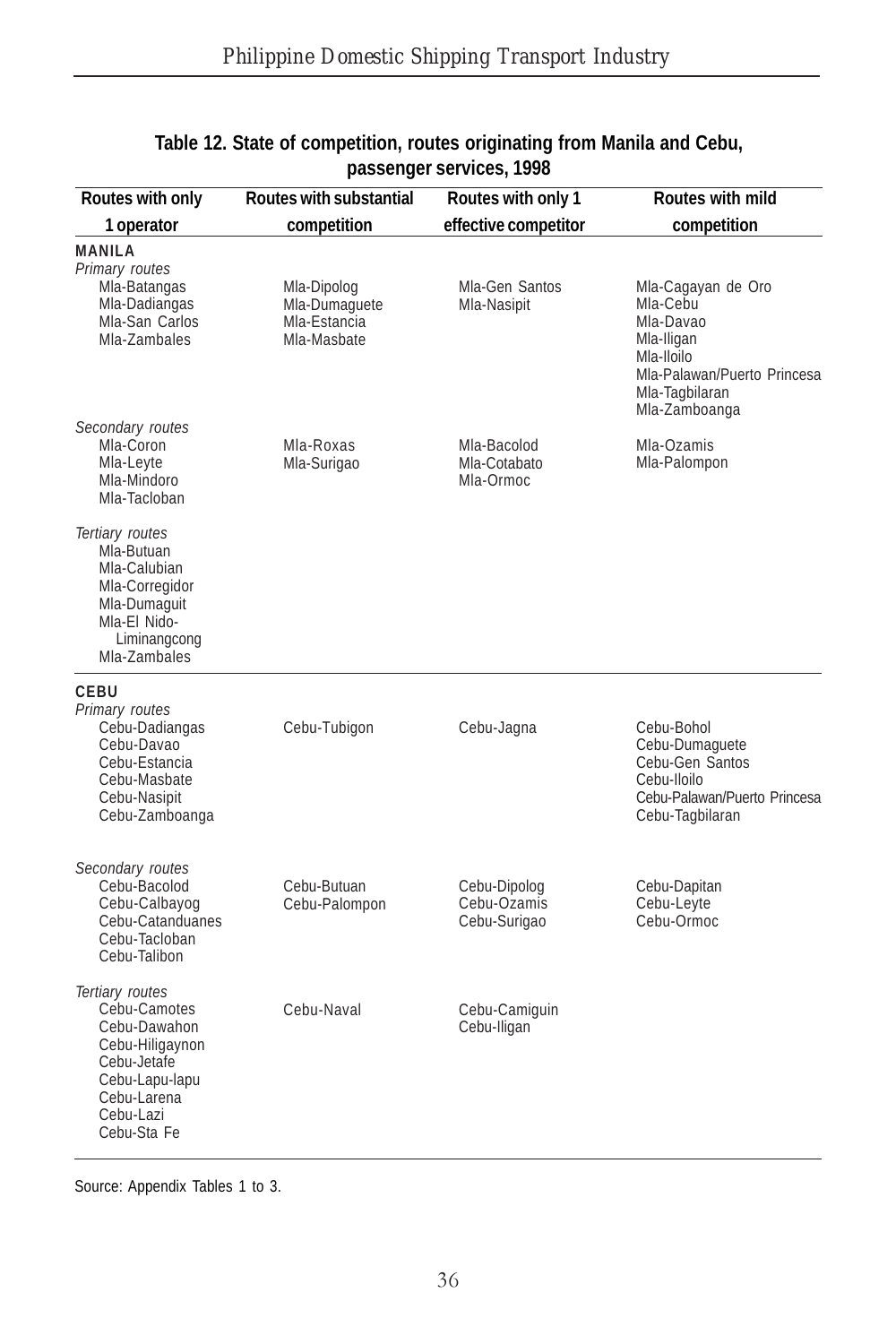| Routes with only 1                                                                                                                                                                                                                      | Routes with substantial                                      | Routes with only 1                                      | Routes with mild                                                                                                                                                     |
|-----------------------------------------------------------------------------------------------------------------------------------------------------------------------------------------------------------------------------------------|--------------------------------------------------------------|---------------------------------------------------------|----------------------------------------------------------------------------------------------------------------------------------------------------------------------|
| operator                                                                                                                                                                                                                                | competition                                                  | effective competitor<br>competition                     |                                                                                                                                                                      |
| MANILA<br>Primary routes<br>Mla-Batangas<br>Mla-Cebu-Iligan<br>Mla-Cebu-Iligan-Dumaguete<br>Mla-Dadiangas<br>Mla-Cebu-Gen Santos<br>Mla-Nasipit<br>Mla-Puerto Princesa                                                                  | Mla-Dipolog<br>Mla-Estancia<br>Mla-Masbate<br>Mla-San Carlos |                                                         | Mla-Bacolod<br>Mla-Cagayan<br>Mla-Cebu<br>Mla-Davao<br>Mla-Dumaquete<br>Mla-Gen Santos<br>Mla-Iligan<br>Mla-Iloilo<br>Mla-Palawan<br>Mla-Tagbilaran<br>Mla-Zamboanga |
| Secondary routes<br>Mla-Coron<br>Mla-Baybay<br>Mla-Cebu-Bacolod<br>Mla-Maasin<br>Mla-Palompon<br>Mla-Tilik                                                                                                                              | Mla-Butuan<br>Mla-Cotabato<br>Mla-Roxas<br>Mla-Surigao       |                                                         | Mla-Ormoc<br>Mla-Ozamis<br>Mla-Tacloban                                                                                                                              |
| Tertiary routes<br>Mla-Aklan<br>Mla-Bais<br>Mla-Calubian<br>Mla-Danao Escalante<br>Mla-Iligan-Margosatubig<br>Mla-Illigan-Sion<br>Mla-Liminangcong<br>Mla-Palawan-Lucena<br>Mla-Polloc<br>Mla-Pulupandan<br>Mla-Toledo                  | Mla-Jolo                                                     | Mla-Catbalogan                                          | Mla-Escalante                                                                                                                                                        |
| CEBU<br>Primary routes<br>Cebu-Cotabato-Dumaguete<br>Cebu-Cotabato-Gen Santos<br>Cebu-Dadiangas<br>Cebu-Dumaquete-Gen Santos<br>Cebu-Iligan-Cagayan de Oro<br>Cebu-Iligan-Iloilo<br>Cebu-Iloilo-Palawan<br>Cebu-Nasipit<br>Cebu-Tubigon | Cebu-Jagna<br>Cebu-Zamboanga-Gen Santos                      | Cebu-Masbate<br>Cebu-Puerto Princesa<br>Cebu-Tagbilaran | Cebu-Bohol<br>Cebu-Cagayan<br>Cebu-Davao<br>Cebu-Dumaquete<br>Cebu-Gen Santos<br>Cebu-Iloilo<br>Cebu-Palawan<br>Cebu-Zamboanga                                       |

#### **Table 13. State of competition, routes originating from Manila and Cebu, cargo services, 1998**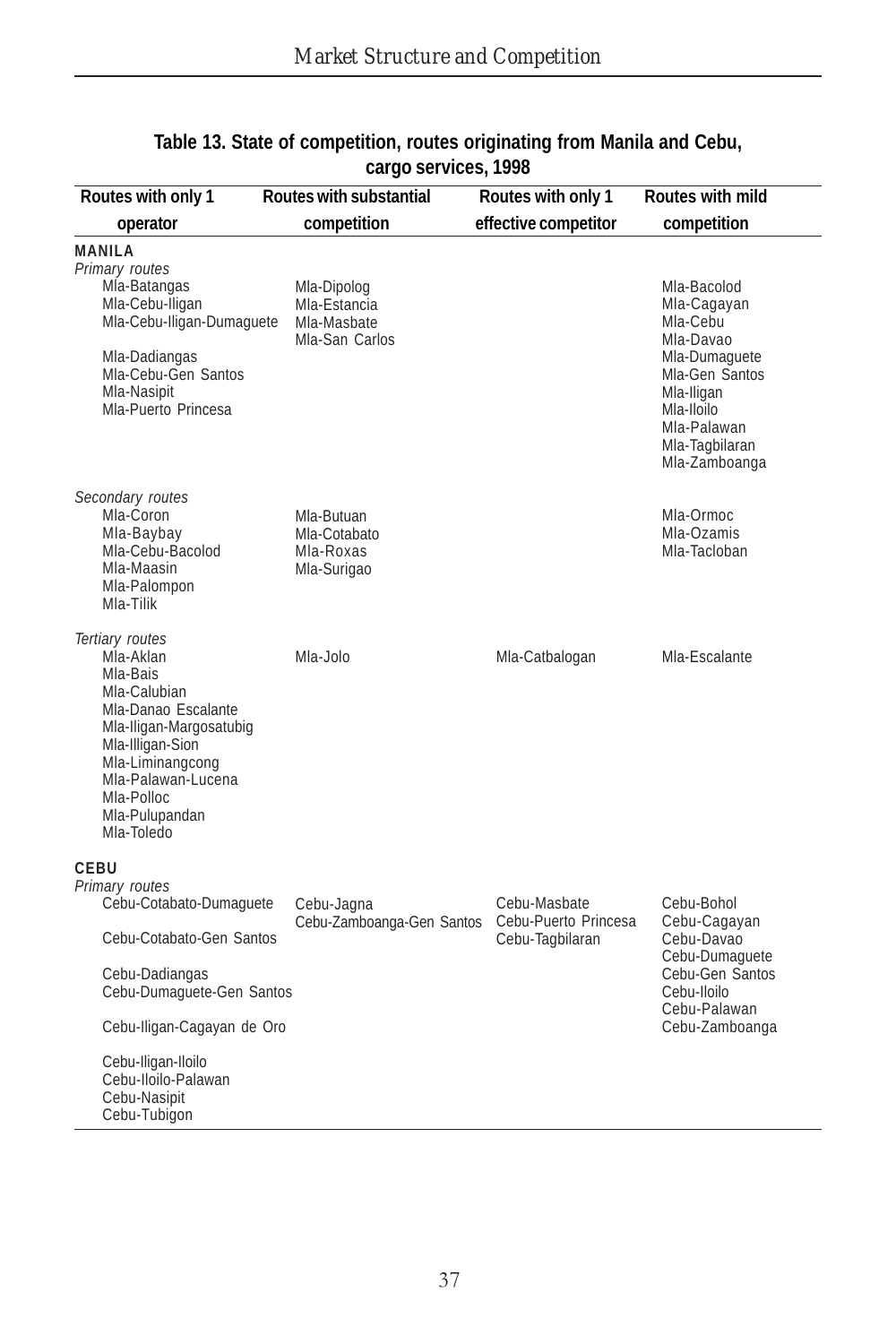| Routes with only 1                                                                                                                                                                                                                                                                                                                                                                                                                                                                                                                                                                                                                      | Routes with substantial    | Routes with only 1                                                                           | Routes with mild                                                                         |
|-----------------------------------------------------------------------------------------------------------------------------------------------------------------------------------------------------------------------------------------------------------------------------------------------------------------------------------------------------------------------------------------------------------------------------------------------------------------------------------------------------------------------------------------------------------------------------------------------------------------------------------------|----------------------------|----------------------------------------------------------------------------------------------|------------------------------------------------------------------------------------------|
| operator                                                                                                                                                                                                                                                                                                                                                                                                                                                                                                                                                                                                                                | competition                | effective competitor                                                                         | competition                                                                              |
| (CEBU con't.)<br>Secondary routes                                                                                                                                                                                                                                                                                                                                                                                                                                                                                                                                                                                                       |                            |                                                                                              |                                                                                          |
|                                                                                                                                                                                                                                                                                                                                                                                                                                                                                                                                                                                                                                         | Cebu-Talibon               | Cebu-Calbayog<br>Ceub-Dapitan<br>Cebu-Ormoc<br>Cebu-Ozamis<br>Cebu-Palompon<br>Cebu-Tacloban | Cebu-Bacolod<br>Cebu-Butuan<br>Cebu-Dipolog<br>Cebu-Surigao                              |
| Tertiary routes<br>Cebu-Bago<br>Cebu-Bantayan<br>Cebu-Bantilan<br>Cebu-Bataan<br>Cebu-Bauan<br>Cebu-Bilangbilangan<br>East & West<br>Cebu-Borongan<br>Cebu-Bulan<br>Cebu-Cagayan de Orocillo<br>Cebu-Calbayog-Guiwan<br>Cebu-Camiquin<br>Cebu-Cataingan<br>Cebu-Cebu<br>Cebu-Cotabato-Zamboanga<br>Cebu-Guiuan<br>Cebu-Iloilo-Legaspi<br>Cebu-Iloilo-Pasacao<br>Cebu-Jetafe<br>Cebu-Kiwalan<br>Cebu-Larena<br>Cebu-Lazi<br>Cebu-Liloy<br>Cebu-Magallanes<br>Cebu-Mindoro-Tagbilaran<br>Cebu-Nabilid<br>Cebu-Oroquietta<br>Cebu-Polloc<br>Cebu-Pulupandan-Ozamis<br>Cebu-San Carlos<br>Cebu-San Fernando<br>Cebu-San Jose<br>Cebu-Sta Fe | Cebu-Bais<br>Cebu-Batangas | Cebu-Catbalogan<br>Cebu-Maasin<br>Cebu-Tandag                                                | Cebu-Camotes<br>Cebu-Cotabato<br>Cebu-Iligan<br>Cebu-Legaspi<br>Cebu-Leyte<br>Cebu-Naval |

#### **Table 13. Continued**

Source: Appendix Tables 4 to 6.

## *Intermodal competition*

The market power in the passenger service is now constrained by competition from other modes of transportation. In particular, the deregulation of the air transport industry has captured part of the First and Second Class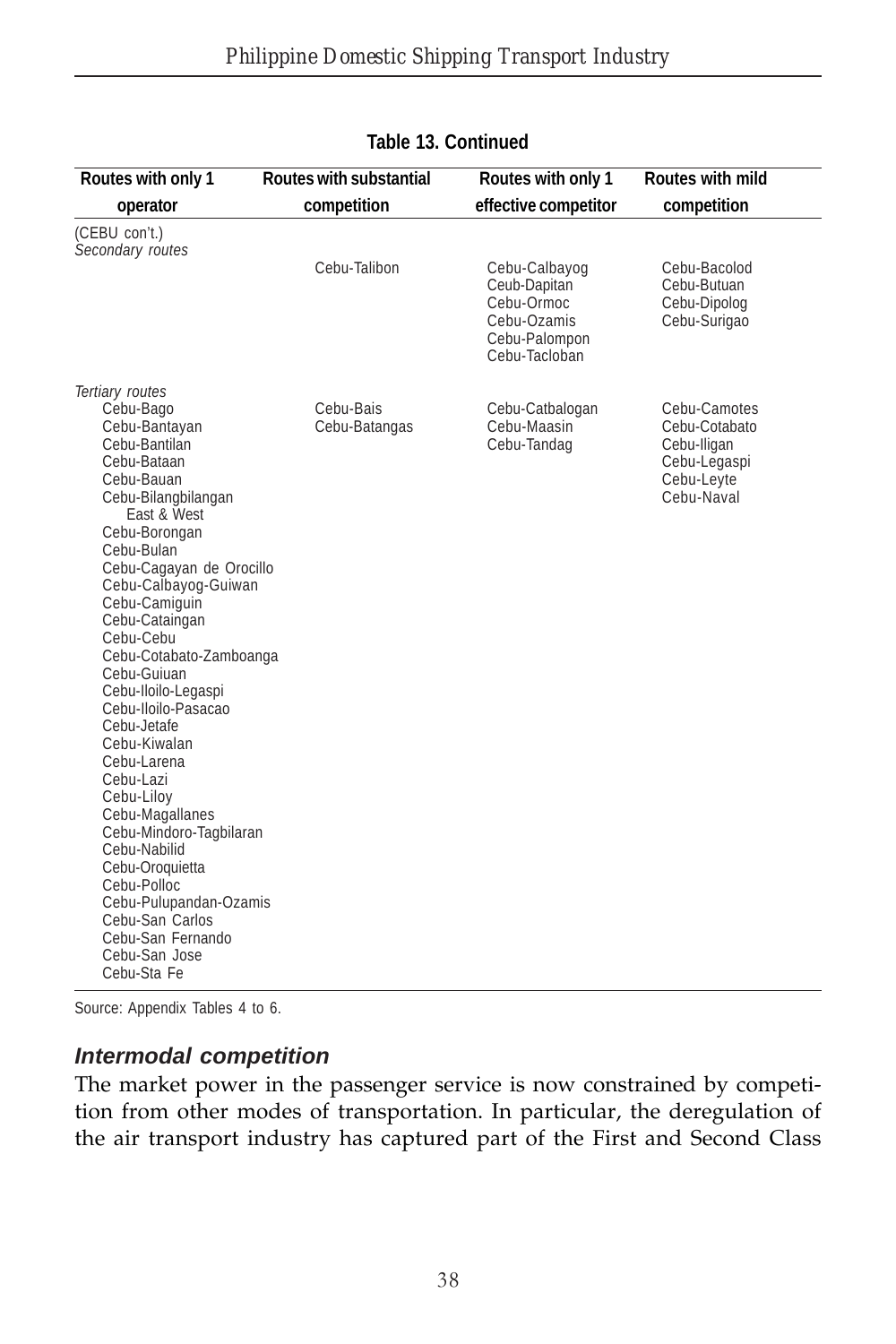| Routes with only one (1) effective<br>competitor | Routes with mild competition |
|--------------------------------------------------|------------------------------|
| Passenger                                        |                              |
| $84.1 - 98.6$                                    | 78.3 - 98.5                  |
| $83.2 - 99.9$                                    | $70.0 - 94.4$                |
| $89.0 - 99.9$                                    | $71.3 - 93.9$                |
| Cargo                                            |                              |
| $84.0 - 99.0$                                    | $59.0 - 99.8$                |
| $87.2 - 98.9$                                    | $67.3 - 99.8$                |
| $87.2 - 98.9$                                    | $67.3 - 99.8$                |
|                                                  |                              |

| Table 14. Range of market shares of dominant players in routes        |
|-----------------------------------------------------------------------|
| with only 1 effective competitor and routes with mild competition (%) |

Source: Appendix Tables 1 to 6

passengers. This is particularly true during off peak season when airlines are able to offer budget fares that come very close to the Third Class passenger rates of shipping lines. The fast travel by air and the comfort that it provides more than compensate for the price difference thereby, enabling airlines to capture a sizeable chunk of the passenger market.

In addition, the budget airfares opened an alternative mode of travel to a market that formerly cannot afford to travel by air. The best examples of these are housemaids from the southern part of the country who are working in Metro Manila or students from the south studying in universities in Metro Manila. On the other hand, the introduction of fast ferries provides good competition to airlines flying the secondary and tertiary routes.

Also, the development of roads and other infrastructures (like bridges) in the southern part of the country opened an alternative to shipping transport. An example of this is the construction of the Marcelo Fernan Bridge connecting Cebu City and Lapu-lapu City that has reduced the number of passengers plying the Lapu-lapu-Cebu ferry route because some passengers now prefer to travel by land considering the reduction in traffic caused by the construction of the bridge. Also, land transport from Manila to the Visayas and even to Davao has become increasingly popular to travelers because of the cheaper bus fare, providing competition to the Manila-Tacloban, Manila-Catbalogan or Manila-Davao shipping routes.

Nonetheless, market power in the cargo service still lies in the hands of the shipping industry.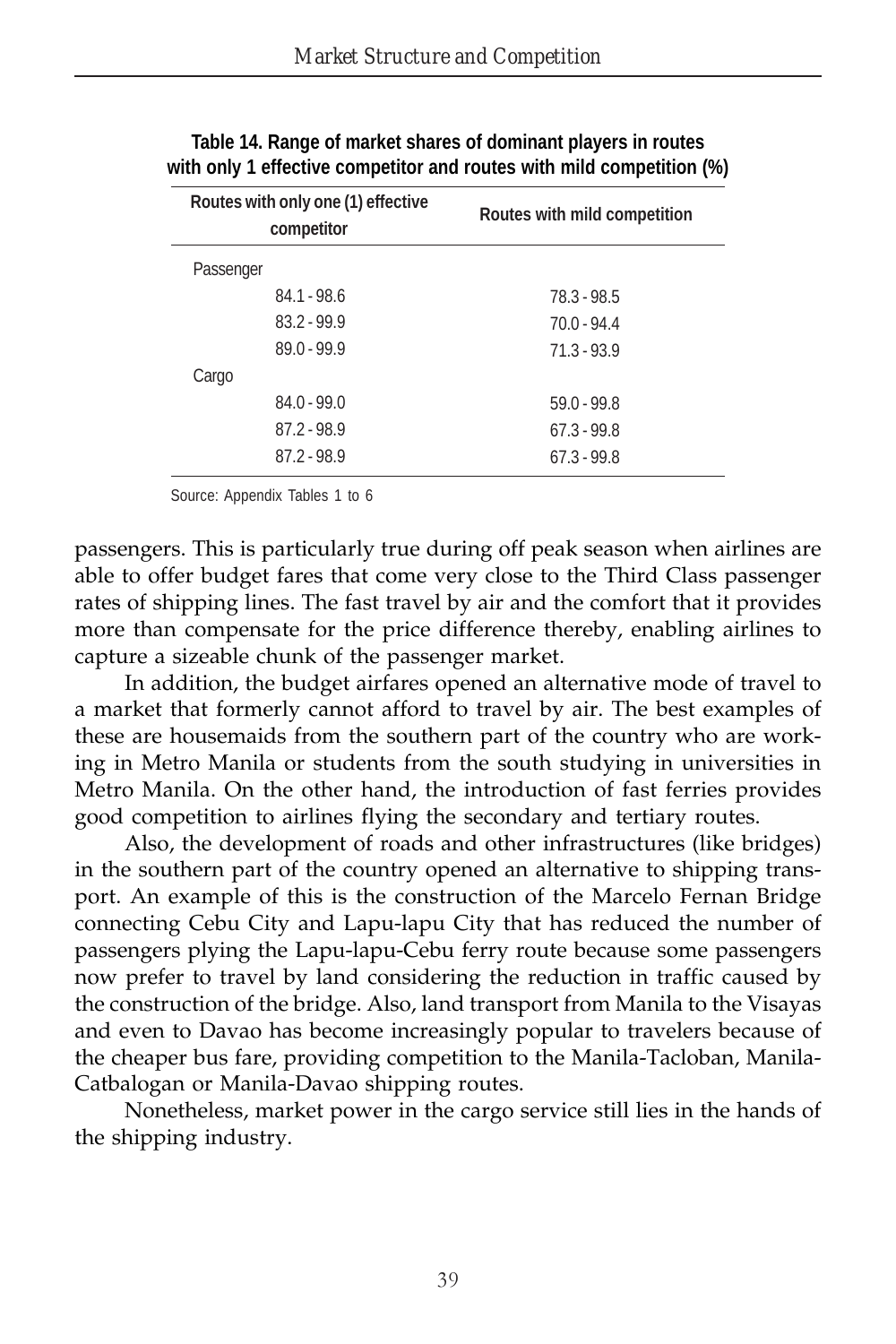## **Competition**

Because of the absence of data, the results of the interviews with shipping lines and the executive director of the DMAP will be used in analyzing the effects of the policy reforms on competition. The results of the interview reveal that the most significant impact of the reforms is the increase in competition in the industry. Given this information and the indicators of market structure in 1998 discussed in the preceding section, it can be deduced that the industry was more concentrated prior to 1998. The merger of the shipping giants was initially perceived to be a threat by the other major player. But since shipping companies operate by maintaining niche markets, the merger did not make the industry more concentrated nor did it increase the market power of the merged companies.10 The merger in fact promoted competition. The merger was the response of the companies involved in increasing their efficiency as a result of competition.

However, the increase in competition is felt only in the primary and secondary routes. This confirms the finding in the preceding section that majority of the tertiary routes are still run by single operators. The increase in competition in the primary and secondary routes came from additional operators in the routes. The reforms provided new operators the opportunity to gain entry in routes where entry was previously restricted by the grandfather rules.

The increase in the number of competitors in the routes is beneficial to passengers and shippers because it gave them several choices of shipping lines for the service they require. For shippers, competition did not only increase choices for their cargoes but it also increased their linkage to their ports of call. The immediate results of competition are the improvement in the quality of service.

## *Quality of service*

Because competition increased, shipping operators were forced to improve on the quality of their service. Customer service and satisfaction drive up competition thereby improving efficiency. Improvement in the quality of service also meant the introduction of new facilities and amenities on board, and improvement or upgrading of facilities not only in passenger accommodation but also in ticketing and booking facilities.<sup>11</sup> Upgrading of facilities encouraged certification from ISM and ISO.

<sup>&</sup>lt;sup>10</sup> The argument is based on the interview with shipping lines. The executive director of the DMAP thinks otherwise.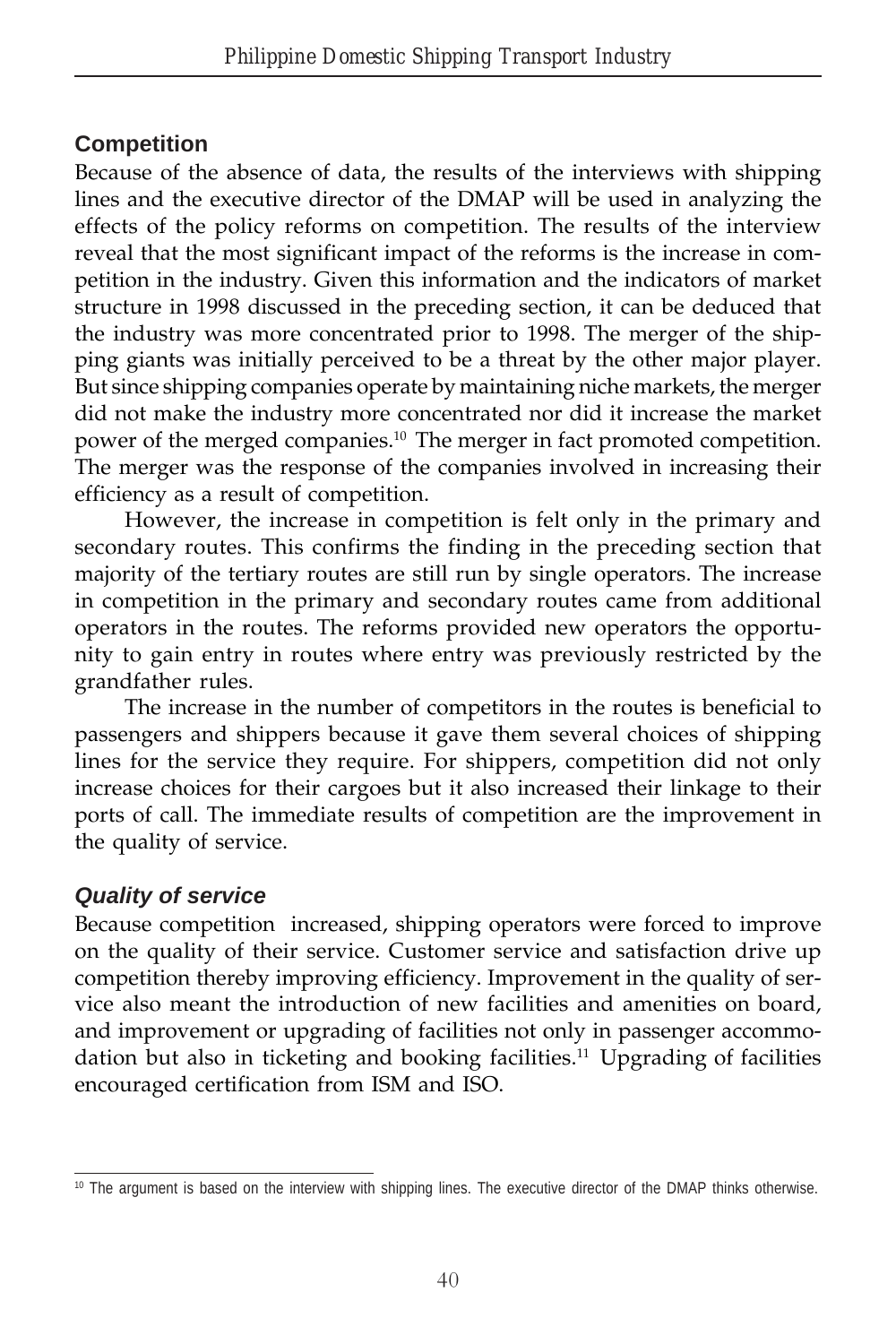Improvement and upgrading of facilities resulted to the modernization of the domestic fleet. Bigger and better vessels were acquired. As shown earlier in Table 3, there was an increase in industry fleet particularly for general cargo and passenger cargo starting 1993. Also, the average age of vessels for passenger cargo substantially declined from 21 years in 1990 to less than 10 years in 1999, indicating newer vessels plying the routes (Table 4).

It is also said, however, that the modernization of the domestic fleet resulted in the overtonnaging of the primary routes during the early stage of the reform process. Such situation, however, is expected as shipping companies adjust their operations to the new environment. Likewise, the increase in capacity during the first half of the 1990s was in anticipation of the expected increase in passenger and cargo traffic in the future. That is, since vessel acquisition takes time, vessels deployed today are meant not only to address present demand but also future capacity. However, prolonged overtonnaging could endanger competition. There is a general observation, however, that most shipping companies are now reducing their fleet and consolidating their operations. The reduction in fleet was also partly due to the fact that the increase in demand for shipping services expected earlier did not materialize.

Improvement in facilities is best exemplified by the advent of fastcraft vessels. Dubbed as "a home right at sea," these fast speed crafts extend the best of services and the best of convenience enabling passengers to crisscross islands and regions in a short period of travel. The fast craft vessels opened a new marketing strategy in the transportation business. Operators of fast craft vessels have established links with airlines and large shipping lines with operations originating from Manila, operating in a hub-and-spoke pattern. That is, the airlines and large shipping lines bring passengers through the primary routes while the fast craft vessels will bring these same passengers to their destinations in the secondary routes. Visayas is the hub of the country's fastcrafts operation. The strategy has propelled commerce and trade and accelerated tourism and tourism-related activities in the southern part of the country.

However, the profitability of the fastcraft industry is observed to be difficult to sustain. It is said that fast crafts are not yet appropriate for the country, considering the country's level of development. Fastcraft vessels generally cater to the A-B crowd or those belonging to high-income group of the society. Domestic sea passengers in the country are mostly the C-D crowd

<sup>&</sup>lt;sup>11</sup> One shipping operator in Cebu has a ticketing and booking office that looks better than the ticketing offices of domestic airlines.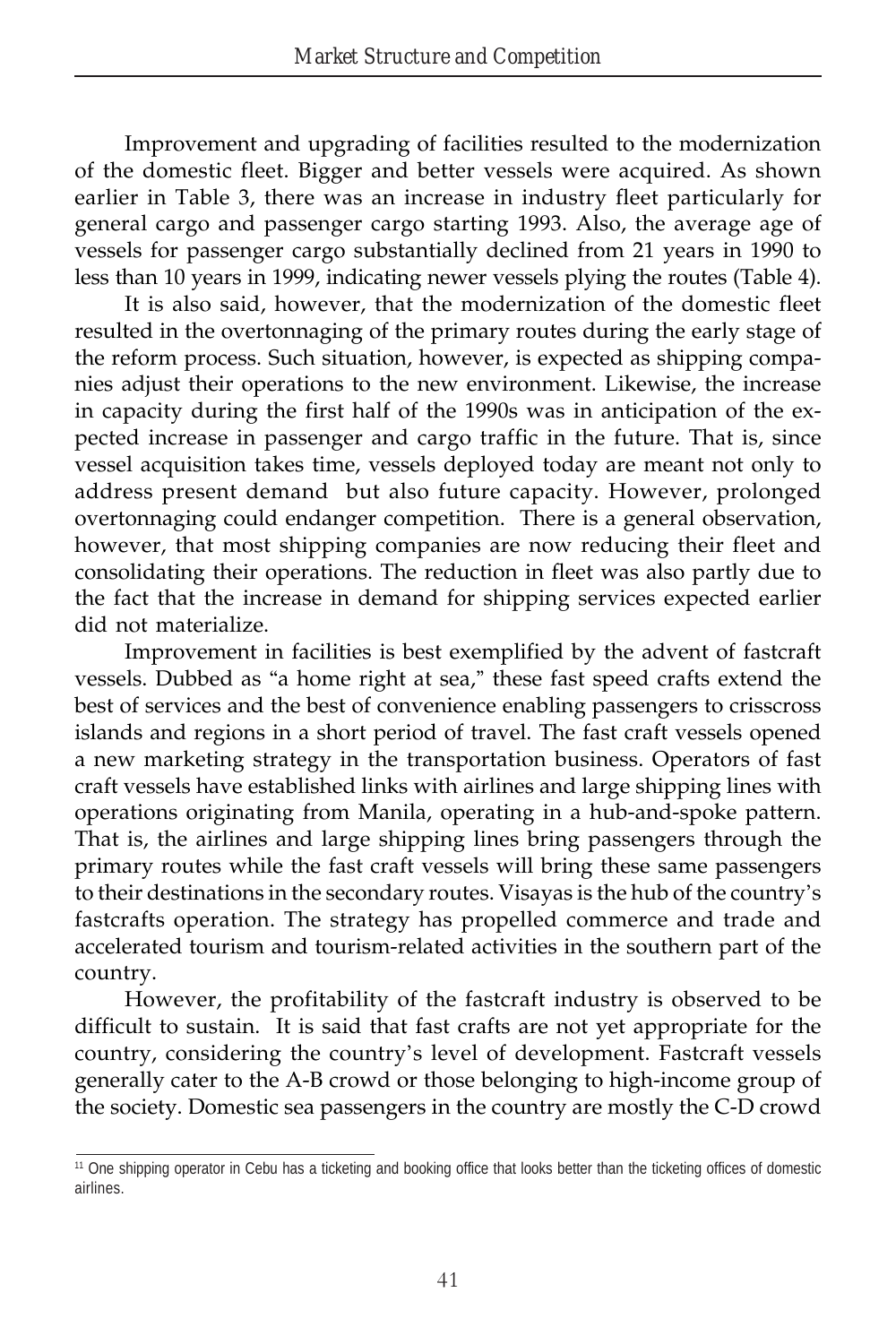or low-income group of the society. Likewise, fast crafts are good only for short distance travel; but then again, most passengers in these routes are the C-D crowd and a few businessmen who travel to places not within the reach of air transport. It is observed that some of the fast-craft vessels have been pulled out from some of the routes.

For cargo services, improvement in quality means the availability of sufficient and appropriate services. The latter was achieved through improvement in technology in cargo services, like the use of RORO vessels and containerization.12 However, the use of RORO vessels is more appropriate for the country considering its archipelagic setting. Large benefits can be derived from RORO operations by avoiding handling at two ports as well as time losses and value losses derived from the time spent at ports. On the other hand, containerization is more appropriate for long voyages like in international shipping.

Services in the tertiary routes, on the other hand, remained unimproved because of the lack, if not absence, of competition. Old vessels and motorized bancas are still used, endangering the lives of passengers.

### *Passage and freight rates*

Available data on the actual rates charged by two of the major players in the industry show that rates for both passage and cargo have increased in real terms (Tables 15 to 18). What is striking however is the large increase in rates after 1999 compared to the years before it. This is true regardless of the class of commodity or passenger, except for the first class passenger of WG&A.

As discussed earlier in the paper, the DOSCON process was abolished in late 1999 allowing companies full freedom to determine their deregulated rates. However, the three automatic fuel rate adjustments in 2000 totaling 19.15 percent contributed to the large increase for the period 1999-2000. On the other hand, the general rate increase of 20 percent adopted by the shipping association in November 2000 contributed to the increase in 2000-2001. The uniform increase for all shipping operators is alarming as it has a semblance of a cartel-like arrangement.

Nonetheless, the deregulation has corrected what otherwise were very low cargo rates arising from the past regulatory system. This could be seen from the large increase (53.3%) in cargo rate of the Manila-Tacloban route in 1999-2000 (Table 14). Based on the interview, the route is a classic example of

<sup>&</sup>lt;sup>12</sup> Vessels designed to use the RORO method of cargo handling are designed with a ramp at the stern. Over the ramp, connected to a pier, loaded vans pass aboard, stowing themselves under their own power. On the other hand, containerization is a method of carrying cargo in vessel container vans stowed on deck or in the cargo hold of a ship.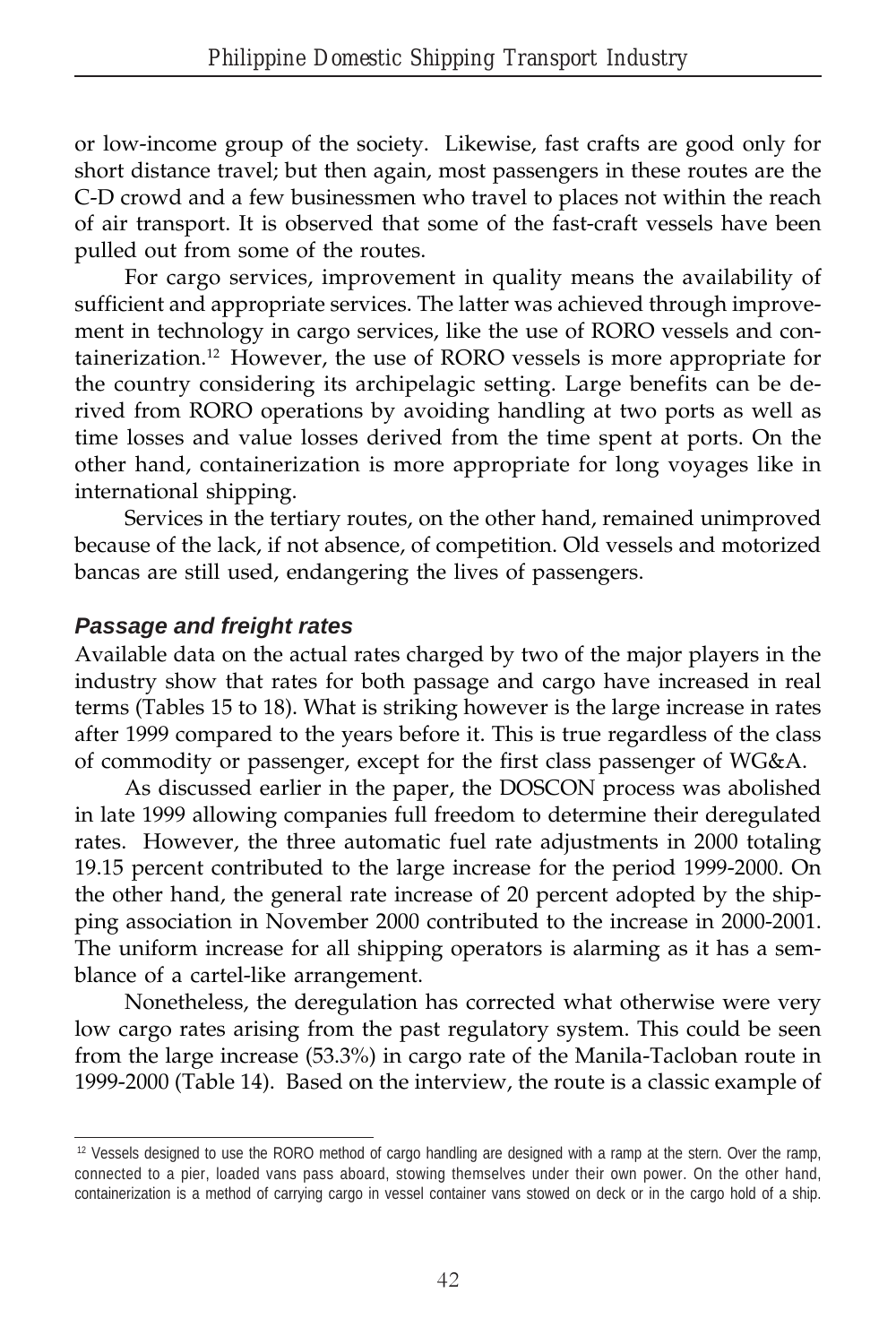| Route           | 1995-96 | 1996-97 | 1997-98 | 1998-99  | 1999-00 | 2000-01  |
|-----------------|---------|---------|---------|----------|---------|----------|
| Class A         |         |         |         |          |         |          |
| Cebu/Davao      | $-2.85$ | 1.92    | $-4.13$ | 9.22     | 5.39    | 19.38    |
| Iloilo/Bacolod  |         |         |         |          |         |          |
| Iloilo/Cotabato | 1.71    | 8.14    | $-9.58$ | 0.27     | 3.97    | 31.82    |
| Manila/Bacolod  |         |         |         |          | 3.97    | 31.81    |
| Manila/ Cagayan | $-2.85$ | 1.92    | $-4.13$ | $-5.03$  | $-1.05$ | 29.70    |
| Manila/Cebu     | $-4.80$ | 3.89    | $-4.02$ | 0.27     | 14.80   | 19.38    |
| Manila/Cotabato | 1.71    | 8.14    | $-9.58$ | 0.27     | 23.22   | 11.22    |
| Manila/Davao    | $-2.85$ | 1.92    | $-4.13$ | $-5.03$  | 8.30    | 18.51    |
| Manila/ Iloilo  | $-2.91$ | 1.99    | $-4.13$ | 0.27     | 18.40   | 15.74    |
| Manila/ Surigao | $-2.82$ | 1.89    | $-4.13$ | 0.27     | 3.97    | 31.81    |
| Manila/Tacloban | $-2.85$ | 1.92    | -4.13   | $-17.83$ | 53.31   | 9.09     |
| Class B         |         |         |         |          |         |          |
| Cebu/Davao      | $-2.85$ | 1.92    | $-4.13$ | 0.27     | 14.79   | 19.38    |
| Iloilo/Bacolod  |         |         |         |          |         |          |
| Iloilo/Cotabato | 1.12    | 8.69    | $-9.58$ | 0.27     | 3.96    | 31.81    |
| Manila/Bacolod  |         |         |         |          | 3.96    | 31.81    |
| Manila/ Cagayan | $-2.85$ | 1.92    | $-4.13$ | $-5.03$  | $-1.05$ | 29.70    |
| Manila/Cebu     | $-4.80$ | 3.89    | $-4.02$ | 0.27     | 14.79   | 19.38    |
| Manila/Cotabato | 2.89    | 6.90    | $-9.58$ | 0.27     | 22.16   | 12.17    |
| Manila/Davao    | $-2.85$ | 1.92    | $-4.13$ | $-5.03$  | 8.30    | 18.51    |
| Manila/Iloilo   | $-2.92$ | 2.00    | $-4.13$ | 0.26     | 14.79   | 19.38    |
| Manila/ Surigao | $-2.85$ | 1.92    | $-4.13$ | 0.27     | 3.97    | 31.80    |
| Manila/Tacloban | $-2.85$ | 1.91    | $-4.12$ | 0.27     | 25.61   | 9.09     |
| Class C         |         |         |         |          |         |          |
| Cebu/Davao      | $-2.85$ | 1.93    | $-4.13$ | 0.27     | 14.17   | 20.04    |
| Iloilo/Bacolod  |         |         |         |          |         |          |
| Iloilo/Cotabato | 1.19    | 8.70    | $-9.58$ | 1.41     | 2.81    | 31.82    |
| Manila/Bacolod  |         |         |         |          | $-3.39$ | 31.81    |
| Manila/ Cagayan | $-2.85$ | 1.92    | $-4.13$ | $-5.03$  | $-1.05$ | $-30.56$ |
| Manila/ Cebu    | $-4.80$ | 3.90    | $-4.02$ | 0.27     | 14.80   | 19.38    |
| Manila/Cotabato | 1.71    | 8.14    | $-9.58$ | $-1.82$  | 25.84   | 11.22    |
| Manila/Davao    | $-2.85$ | 1.93    | $-4.13$ | $-5.03$  | 8.30    | 18.50    |
| Manila/ Iloilo  | $-2.92$ | 6.47    | $-0.57$ | $-0.32$  | 6.67    | 19.38    |
| Manila/ Surigao | $-2.85$ | 1.93    | $-4.13$ | 0.27     | 3.97    | 31.82    |
| Manila/Tacloban | $-2.85$ | 1.93    | $-4.13$ | 0.27     | 25.63   | 9.09     |

### **Table 15. Annual increase in cargo rates, Sulpicio Lines (%, 1995 prices)**

Source: Quarterly Report on Actual Rates Charged of Shipping Companies submitted to the MARINA.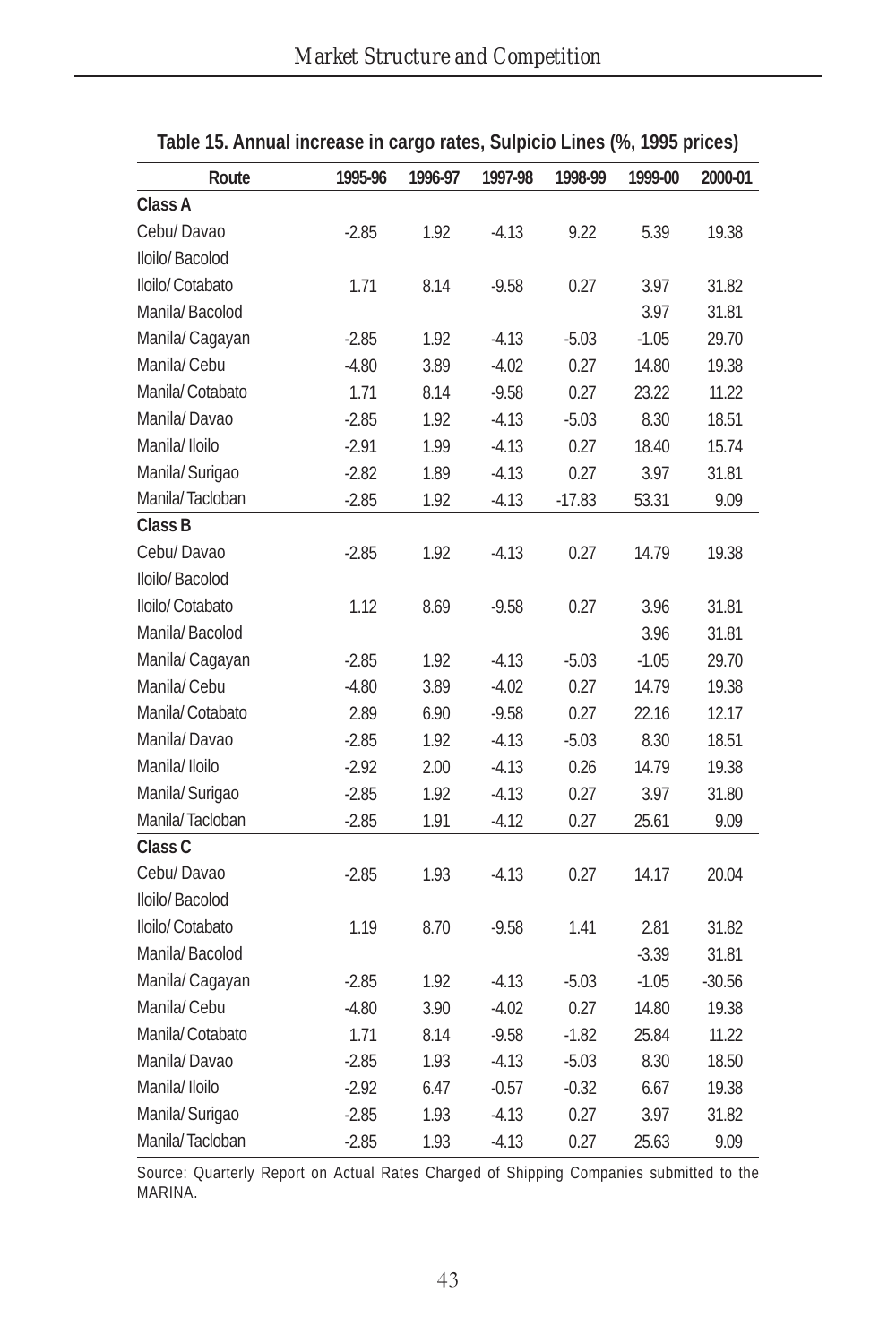| <b>Routes</b>    | 1998-99 | 1999-00 | 2000-01 |
|------------------|---------|---------|---------|
| Class A          |         |         |         |
| Cebu/Davao       | 1.78    | $-6.25$ | 0.000   |
| Iloilo/Bacolod   |         | $-6.25$ |         |
| Iloilo/ Cotabato | $-2.85$ | $-1.79$ | 0.000   |
| Manila/Bacolod   |         | 21.13   | 22.602  |
| Manila/Cagayan   | $-7.47$ | 4.92    | 27.869  |
| Manila/Cebu      | $-7.47$ | 21.13   | 22.607  |
| Manila/Cotabato  | $-7.47$ | 16.76   | 19.707  |
| Manila/Davao     | $-7.47$ | 13.84   | 17.648  |
| Manila/Iloilo    | $-7.47$ | 21.13   | 22.602  |
| Manila/ Surigao  | -7.47   | $-6.25$ | 0.000   |
| Manila/Tacloban  | $-7.47$ | 21.13   | 22.606  |
| Class B          |         |         |         |
| Cebu/Davao       | 1.78    | $-6.25$ | 0.000   |
| Iloilo/Bacolod   |         | $-6.25$ |         |
| Iloilo/ Cotabato | $-2.85$ | $-1.79$ | 0.000   |
| Manila/Bacolod   |         | 21.12   | 22.598  |
| Manila/Cagayan   | $-7.47$ | 4.75    | 27.862  |
| Manila/Cebu      | $-7.47$ | 21.12   | 22.600  |
| Manila/Cotabato  | $-7.47$ | 21.12   | 22.599  |
| Manila/Davao     | $-7.47$ | 13.84   | 17.648  |
| Manila/Iloilo    | $-7.47$ | 21.08   | 22.637  |
| Manila/ Roxas    | $-7.47$ | $-6.25$ | 0.000   |
| Manila/ Surigao  | $-7.47$ | 21.12   | 22.599  |
| Manila/Tacloban  | $-7.47$ | 21.12   | 22.600  |
| Class C          |         |         |         |
| Cebu/Davao       | 1.78    | $-6.25$ | 0.000   |
| Iloilo/Bacolod   |         | $-6.25$ |         |
| Iloilo/ Cotabato | $-2.85$ | $-1.64$ | 0.000   |
| Manila/Bacolod   |         | 21.13   | 22.602  |
| Manila/Cagayan   | $-7.47$ | 4.74    | 27.868  |
| Manila/Cebu      | $-7.47$ | 21.13   | 22.607  |
| Manila/Cotabato  | $-7.47$ | 21.14   | 22.608  |
| Manila/Davao     | $-7.47$ | 13.84   | 17.649  |
| Manila/Iloilo    | $-7.47$ | 21.13   | 22.602  |
| Manila/ Roxas    | -7.47   | $-6.25$ | 0.000   |
| Manila/ Surigao  | -7.47   | 21.14   | 22.607  |
| Manila/Tacloban  | -7.47   | 21.14   | 22.607  |

| Table 16. Annual increase in cargo votes, WG&A (%, 1995 prices) |  |  |  |
|-----------------------------------------------------------------|--|--|--|
|-----------------------------------------------------------------|--|--|--|

Source: Quarterly Report on Actual Rates Charged of Shipping Companies submitted to the MARINA.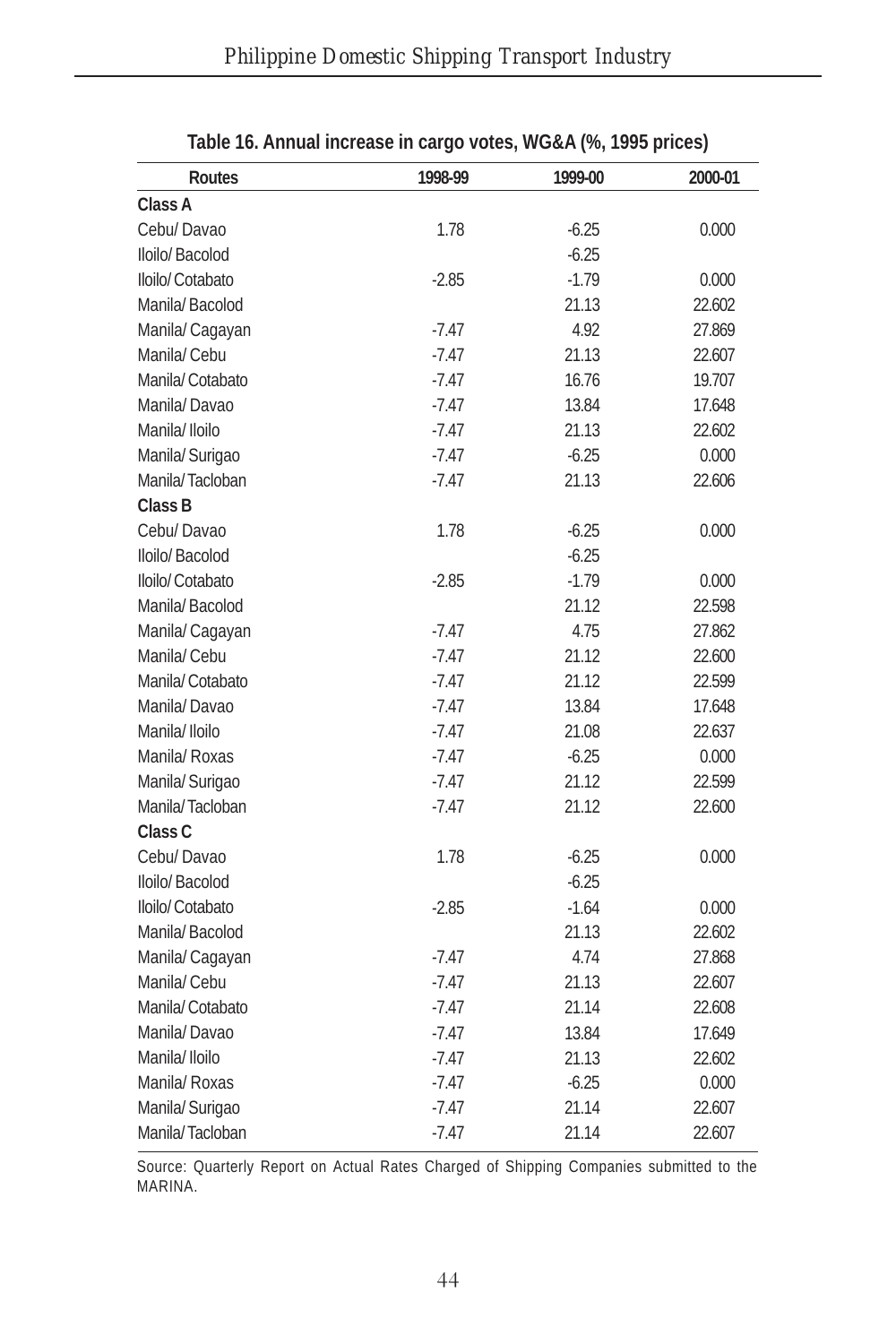| <b>Routes</b>    |         | 1st class suite-super     |         |                            | 1st class suite-regular |         |                         | 1st class state-super     |         |
|------------------|---------|---------------------------|---------|----------------------------|-------------------------|---------|-------------------------|---------------------------|---------|
|                  | 1998-99 | 1999-2000                 | 1999-01 | 1998-99                    | 1999-2000               | 1999-01 | 1998-99                 | 1999-2000                 | 1999-01 |
| Iloilo/ Cotabato | 17.12   | 24.55                     | 28.64   | 17.84                      | 19.13                   | 34.86   | 18.04                   | 30.27                     | 26.15   |
| Manila/ Bacolod  |         | 15.28                     | 13.85   |                            | 16.25                   | 14.52   |                         | 12.25                     | 11.56   |
| Manila/ Cagayan  | 16.37   | 22.05                     | 5.18    | 13.51                      | 21.32                   | 5.29    | 12.25                   | 27.45                     | 12.81   |
| Manila/ Cebu     | 9.99    | 20.68                     | 8.51    | 7.33                       | 19.45                   | 8.25    | 11.03                   | 22.88                     | 11.26   |
| Manila/ Cotabato | 11.93   | 23.19                     | 7.56    | 11.16                      | 25.87                   | 9.53    | 8.48                    | 35.66                     | 0.00    |
| Manila/ Davao    | 12.06   | 18.26                     | 3.27    | 8.92                       | 16.23                   |         | 5.62                    | 10.30                     |         |
| Manila/ Iloilo   | 7.95    | 28.24                     | 16.97   | 6.92                       | 30.35                   | 17.84   | 7.59                    | 23.75                     | 13.33   |
| Manila/ Roxas    | $-1.02$ |                           |         | $-2.85$                    |                         |         | 16.88                   | 19.82                     | 3.34    |
| Manila/ Surigao  | 10.55   | 17.02                     | 3.82    | 10.51                      | 18.41                   | 3.81    | 8.01                    | 22.32                     | 9.85    |
|                  |         | 1st class state-regular   |         |                            | 1st class cabin-super   |         |                         | 1st class cabin-regular   |         |
| <b>Routes</b>    | 1998-99 | 1999-2000                 | 1999-01 | 1998-99                    | 1999-2000               | 1999-01 | 1998-99                 | 1999-2000                 | 1999-01 |
| Iloilo/ Cotabato | 16.70   | 21.32                     | 34.39   | 12.23                      | 33.89                   | 26.63   | 15.18                   |                           |         |
| Manila/ Bacolod  |         | 11.33                     | 10.77   |                            | 17.56                   | 5.58    |                         | 19.23                     | 5.98    |
| Manila/ Cagayan  | 11.33   | 24.96                     | 11.52   | 12.96                      | 25.75                   | 11.96   | 13.00                   | 25.00                     | 11.96   |
| Manila/ Cebu     | 6.30    | 25.25                     | 12.12   | 6.52                       | 21.76                   | 12.89   | 4.86                    | 22.17                     | 14.58   |
| Manila/ Cotabato | 7.14    | 40.63                     | 0.00    | 5.99                       | 27.65                   | 14.35   | 5.85                    | 27.64                     | 14.40   |
| Manila/ Davao    | 6.57    | 10.40                     |         | 6.89                       | 23.41                   | 11.11   | 5.30                    | 2.97                      | 32.84   |
| Manila/ Iloilo   | 6.41    | 23.71                     | 12.69   | 108.78                     | 24.64                   | 13.16   | 6.86                    | 24.16                     | 14.18   |
| Manila/ Roxas    | 17.20   | 19.86                     | 3.26    | 18.26                      | 19.79                   | 3.26    | 17.24                   | 19.72                     | 3.26    |
| Manila/ Surigao  | 11.84   | 25.28                     | 9.83    | 9.83                       | 25.17                   | 11.11   | 7.30                    | 23.92                     | 11.18   |
| <b>Routes</b>    |         | 2nd class business-super  |         | 2nd class business-regular |                         |         | 2nd class tourist-super |                           |         |
|                  | 1998-99 | 1999-2000                 | 1999-01 | 1998-99                    | 1999-2000               | 1999-01 | 1998-99                 | 1999-2000                 | 1999-01 |
| Iloilo/ Cotabato | 16.14   | 28.52                     | 26.65   | 15.15                      | 2.68                    | 58.15   | 15.15                   | 30.30                     | 26.34   |
| Manila/ Bacolod  |         | 14.54                     | 13.17   |                            | 26.18                   | 13.32   |                         | 19.20                     | 16.85   |
| Manila/ Cagayan  | 8.15    | 27.08                     | 15.01   | 7.88                       | 26.71                   | 15.19   | 7.95                    | 28.95                     | 15.13   |
| Manila/ Cebu     | 6.71    | 23.25                     | 12.77   | 7.51                       | 22.17                   | 11.82   | 9.40                    | 25.23                     | 12.48   |
| Manila/ Cotabato | 5.32    | 31.78                     | 17.02   | 7.30                       | 30.95                   | 15.94   | 6.17                    | 41.19                     | 8.27    |
| Manila/ Davao    | 0.97    | 24.79                     | 14.10   | 3.60                       | 20.92                   | 12.36   | 4.61                    | 22.18                     | 10.80   |
| Manila/ Iloilo   | 8.57    | 27.23                     | 15.43   | 9.30                       | 29.46                   | 15.71   | 8.68                    | 32.77                     | 19.08   |
| Manila/ Roxas    | $-2.18$ | 25.40                     |         | $-1.22$                    | 23.75                   |         | 18.46                   | 15.66                     | 6.95    |
| Manila/ Surigao  | 6.76    | 24.22                     | 11.95   | 6.58                       | 28.27                   | 14.95   | 7.21                    | 29.28                     | 15.23   |
| <b>Routes</b>    |         | 2nd class tourist-regular |         |                            | 3rd class economy-super |         |                         | 3rd class economy-regular |         |
|                  | 1998-99 | 1999-2000                 | 1999-01 | 1998-99                    | 1999-2000               | 1999-01 | 1998-99                 | 1999-2000                 | 1999-01 |
| Iloilo/ Cotabato | 15.84   |                           |         | 2.99                       | 34.77                   | 17.39   | 0.31                    | 30.12                     | 18.01   |
| Manila/ Bacolod  |         | 19.79                     | 17.00   |                            | 19.56                   | 16.74   |                         | 20.01                     | 17.18   |
| Manila/ Cagayan  | 6.69    | 27.14                     | 15.17   | 11.50                      | 46.92                   | 15.38   | 0.20                    | 26.51                     | 15.69   |
| Manila/ Cebu     | 10.68   | 28.22                     | 12.96   | 0.71                       | 26.86                   | 16.86   | $-0.86$                 | 26.88                     | 16.75   |
| Manila/ Cotabato | 15.14   | 70.02                     | 16.51   | 1.69                       | 34.86                   | 20.60   | 0.45                    | 31.20                     | 18.18   |
| Manila/ Davao    | 6.01    | 22.19                     | 10.51   | 0.02                       | 22.66                   | 15.22   | $-2.91$                 | 22.36                     | 15.11   |
| Manila/ Iloilo   | 9.44    | 35.30                     | 19.60   | 2.00                       | 38.23                   | 22.69   | 2.09                    | 41.85                     | 23.27   |
| Manila/ Roxas    | 17.15   | 15.55                     | 6.98    | 2.86                       | 24.61                   | 13.93   | 0.34                    | 25.14                     | 14.58   |
| Manila/ Surigao  | 4.83    | 38.71                     | 15.17   | 3.31                       | 27.75                   | 29.03   | 0.38                    | 27.84                     | 30.68   |

**Table 17. Annual increase in passenger rate, WG&A (%, 1995 prices)**

Source: Quarterly Report on Actual Rates Charged of Shipping Companies submitted to the MARINA.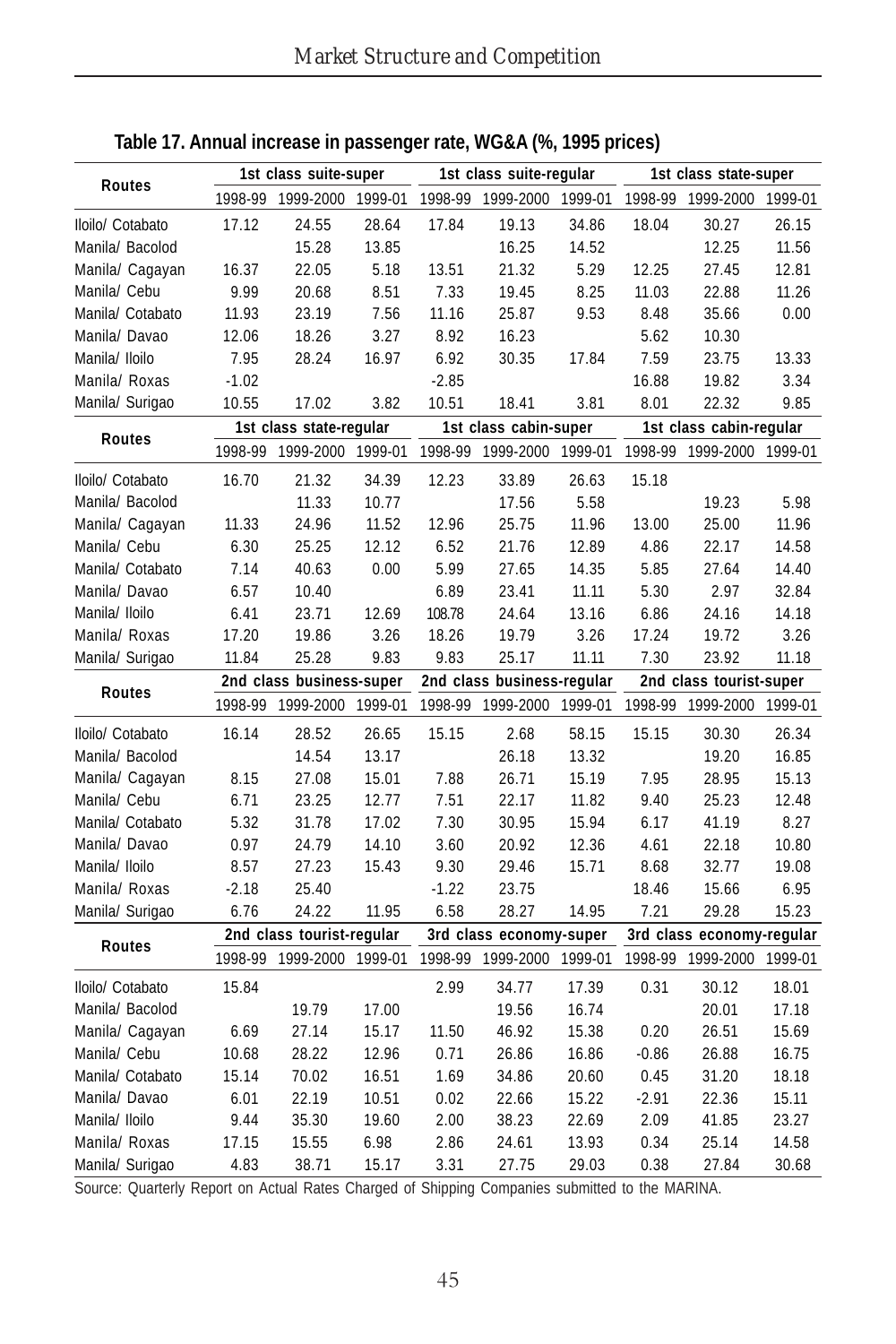|                  |                 | 1st class royal                     | 1st class cabin           | 1st class cabin |  |
|------------------|-----------------|-------------------------------------|---------------------------|-----------------|--|
| Route            | 1st class suite | s uite                              | for 2                     | for 4           |  |
|                  | 2000-2001       | 2000-2001                           | 2000-2001                 | 2000-2001       |  |
| Cebu/Davao       | 11.11           | 6.51                                | 11.11                     | 55.51           |  |
| Hoilo/ Cotabato  | 1094            |                                     |                           | 11.07           |  |
| Manila/Cagayan   | 22.36           |                                     |                           | 11.11           |  |
| Manila/Cebu      | 42.34           | 3.00                                | 11.02                     | 10.99           |  |
| Manila/Cotabato  | 11.06           |                                     |                           | 11.01           |  |
| Manila/Davao     | 5.61            |                                     | 11.11                     | 7.91            |  |
| Manil a/Hoilo    | 11.11           |                                     |                           | 11.06           |  |
| Manila/Surigao   | 11.05           |                                     | 10.99                     | 11.11           |  |
|                  |                 | 2nd class tourist 2nd class tourist | 3rd class                 |                 |  |
|                  | (basic)         | (de luxe)                           | economy (deluxe)          |                 |  |
|                  | 2000-2001       | 2000-2001                           | 2000-2001                 |                 |  |
| Cebu/Davao       | 11.03           | 11.01                               | 11.11                     |                 |  |
| lloilo/ Cotabato | 1094            |                                     | 11.11                     |                 |  |
| Manila/Cagayan   | 11.11           | 11.04                               | 10.99                     |                 |  |
| Manila/Cebu      | 10.97           | 11.11                               | 11.01                     |                 |  |
| Manila/Cotabato  | 11.07           |                                     | 11.11                     |                 |  |
| Manila/Davao     | 11.08           | 11.11                               | 11.07                     |                 |  |
| Manil a/Hoilo    | 11.11           |                                     | 11.11                     |                 |  |
| Manila/Surigao   | 1098            | 11.07                               | 11.02                     |                 |  |
|                  |                 |                                     | 3rd class economy (basic) |                 |  |
|                  | 1995-1996       | 1996-1997                           | 1997-1998                 | 2000-2001       |  |
| Cebu/Davao       | $-1.45$         | 3.42                                | $-405$                    | 10.99           |  |
| Iloilo/ Cotabato | 4.69            | 10.66                               | $-9.58$                   | 3.11            |  |
| Manila/Cagayan   | 18.40           | 8.90                                | $-4.03$                   | 37.53           |  |
| Manila/Cebu      | 6.39            | 15.48                               | 0.28                      | 10.14           |  |
| Manila/Cotabato  | 3.99            | 11.45                               | -958                      | 3.09            |  |
| Manila/Davao     | $-1.35$         | 3.54                                | $-402$                    | 11.00           |  |
| Manil a/Hoilo    | 3.88            | 2099                                | $-15.85$                  | 3.17            |  |
| Manila/Surigao   | 7.56            | 383                                 | 3.15                      | 11.11           |  |
| Manil a/Tacloban | 97.36           | $-48.25$                            |                           | 3.09            |  |

#### Table 18. Annual increase in passenger rate, Sulpicio Lines (%, 1995 prices), 2000-2001

Note: No data available for 1999.

Source: Quarterly Report on Actual Rates Charged of Shipping Companies sukmitted to the MARINA.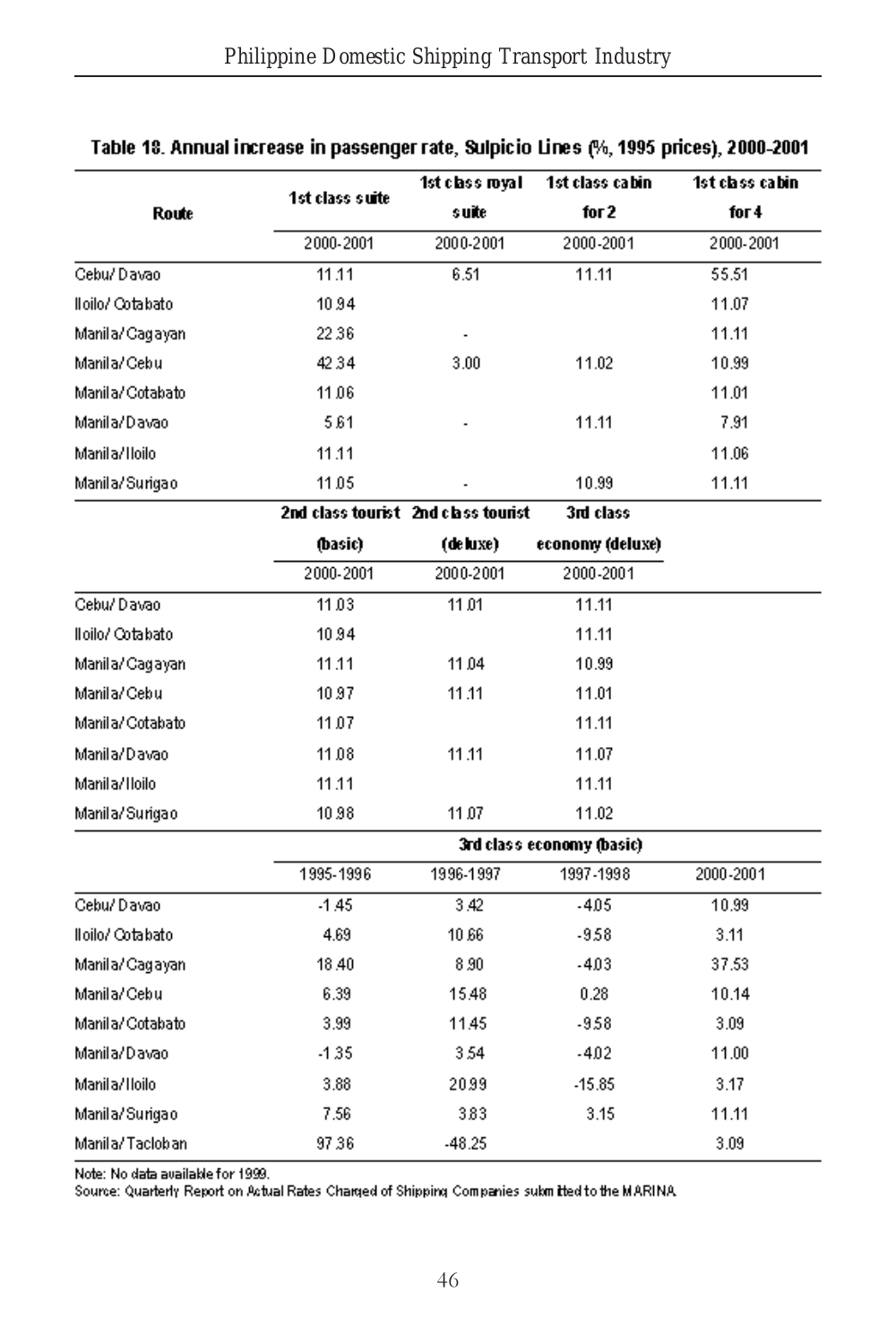the large imbalance between inbound and outbound cargo traffic. That is, the ship is full from Manila to Tacloban but not vice-versa. Hence, before deregulation, the regulated rate for the route did not reflect the cost of providing the shipping services. Given the abolition of the DOSCON process, the market could have corrected the rate and contributed to the large increase that occurred in 2000. This argument is strengthened by the fact that the rate increase in 2000-2001 was already small (9.1%).

It would have been helpful to examine the cargo rates for basic commodities as the deregulation of rates for these commodities, when containerized, is expected to increase the rates. This is because the regulated rates for noncontainerized basic commodities were so low that these were unattractive to shipping operators. However, data on rates for basic commodities are not available.

Based on interviews with shipping companies, during off-peak season when there is excess capacity, cut-throat competition leads to "fare diving." Some companies go to the extent of cutting their rates to the level that is just enough to get a break-even income or recover the cost of oil. This is true even for regulated rates because enforcement is weak. But the worst scenario is when a shipping operator practices fare diving and yet still earns profits by overloading. This practice adversely affects competition because it punishes operators who follow regulations. Likewise, overloading puts the safety of passengers at risk.

#### **Impact of competition**

Competition pressures the shipping companies to produce the quality of service desired by passengers and shippers at the least cost. In other words, competition drives them to become efficient. Companies whose quality of service is poor, whose costs are high or whose profit margins are excessive will lose their customers to their rivals and eventually be driven out the market. Thus, only the efficient ones remain.

This section of the paper examines how competition promotes efficiency in the industry. Ideally, efficiency would be measured in terms of the costs and profit margins of companies. However, financial data are difficult to obtain; and if ever they could be obtained, they may not reflect the true financial operations as it is accepted that businessmen maintain different books of accounts depending on what purpose these will be used. Thus, the analysis here deals, not on efficiency *per se*, but on the process by which competition promotes the level of efficiency. This is called the transfer mechanism, defined as the process whereby output is reallocated from less to more efficient operators (Dick 1987).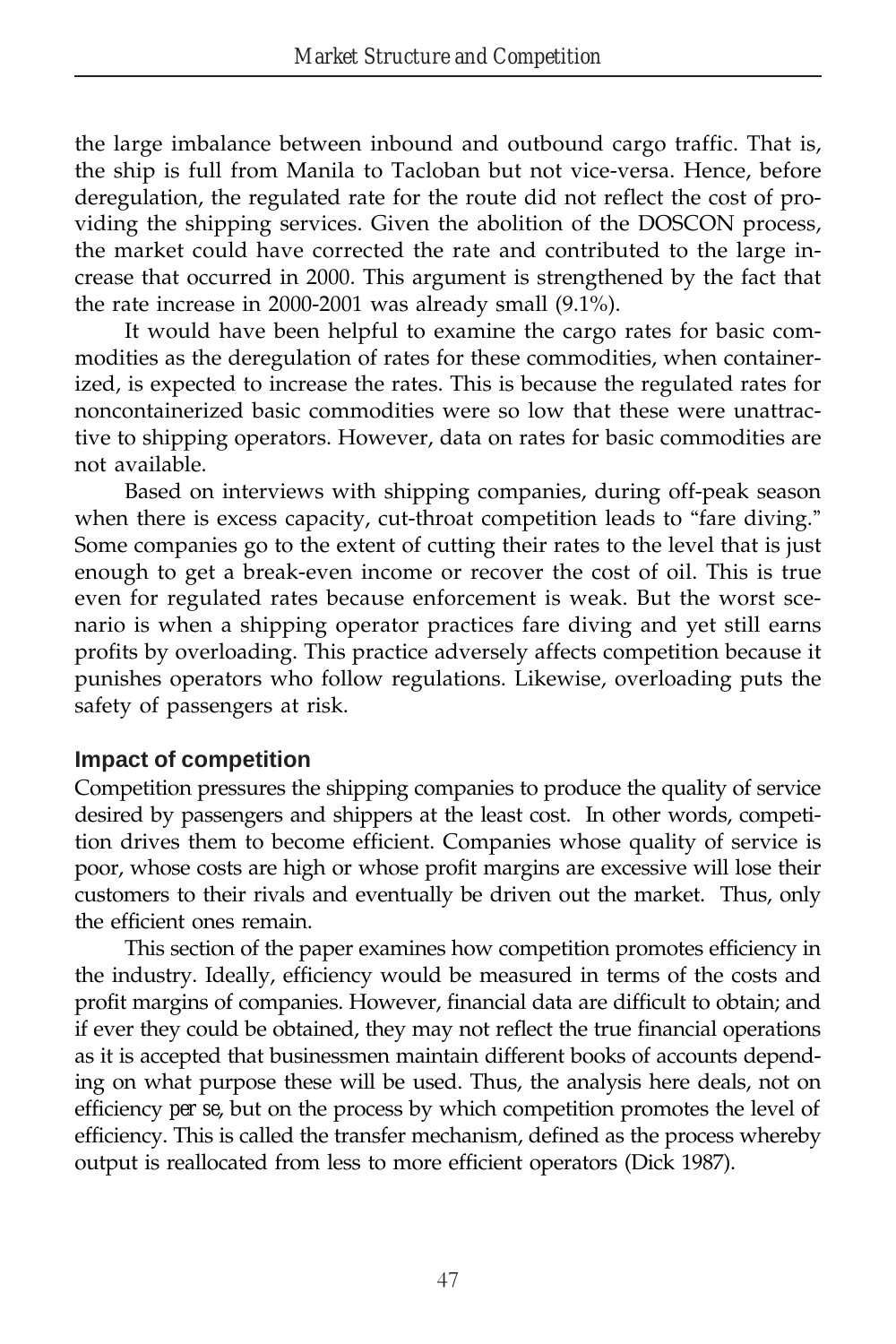The indicator used is the turnover of firms that takes into account the entry and exit of companies arising from competition. Again, only those plying the primary and secondary routes were considered. The shipping companies are classified into two: (i) those established before the policy reforms, called the "old order" companies; and (ii) those established after the policy reforms, called the "new order" companies. The cut off year is 1992 since the liberalization of routes occurred towards the end of that year. Also, exit is defined as when an operator does not operate in any of the routes (primary and secondary) for two or three consecutive years. Mergers are considered new entrants in the industry.

There were about 103 shipping companies that operated in the industry during the period 1990-1998, 76 of which were established before policy reforms were instituted and 27 were established during the reform period (Table 19). By the end of 1998, only 37 or 49 percent of the old order companies still existed. That is, 51 percent are no longer operating, probably due to the stiff competition brought about by the reforms or they have acquired new names due to merger or acquisition.

The liberalization of route entry, on the other hand, enabled 27 new shipping companies to enter the industry during the period 1993-1998. Nonetheless, only 16 or 59 percent survived by the end of 1998. In other words, 11 exited the industry, that is, they could have succumbed to competition.

However, despite the high survival rate of the new order companies, (59 percent as against 49 percent for the old order companies), the surviving companies are still dominated by the old order companies. That is, 70 percent of the surviving firms were established before the reforms. Likewise, these operators control about 64 percent of the industry's cargo capacity and 63 percent of passenger capacity.

It is important to note that exit from the industry was highest in 1998 (15 operators) when there was financial crisis. On the other hand, entry was highest in 1994 (11 operators).

A further analysis of the surviving companies show that 43 percent of them are growing in their capacity; 34 percent experienced a decline in their capacity while the remaining 23 percent did not register any change in their capacity since they were established (Table 20). There was also a redistribution of capacity from among the surviving companies. The share of the growing companies increased from 51 percent in 1990 (or when they were established) to 86 percent by 1998. Their absolute tonnage in 1998 was 43 percent higher. On the other hand, the share of the declining companies went down from 48 percent to 12 percent.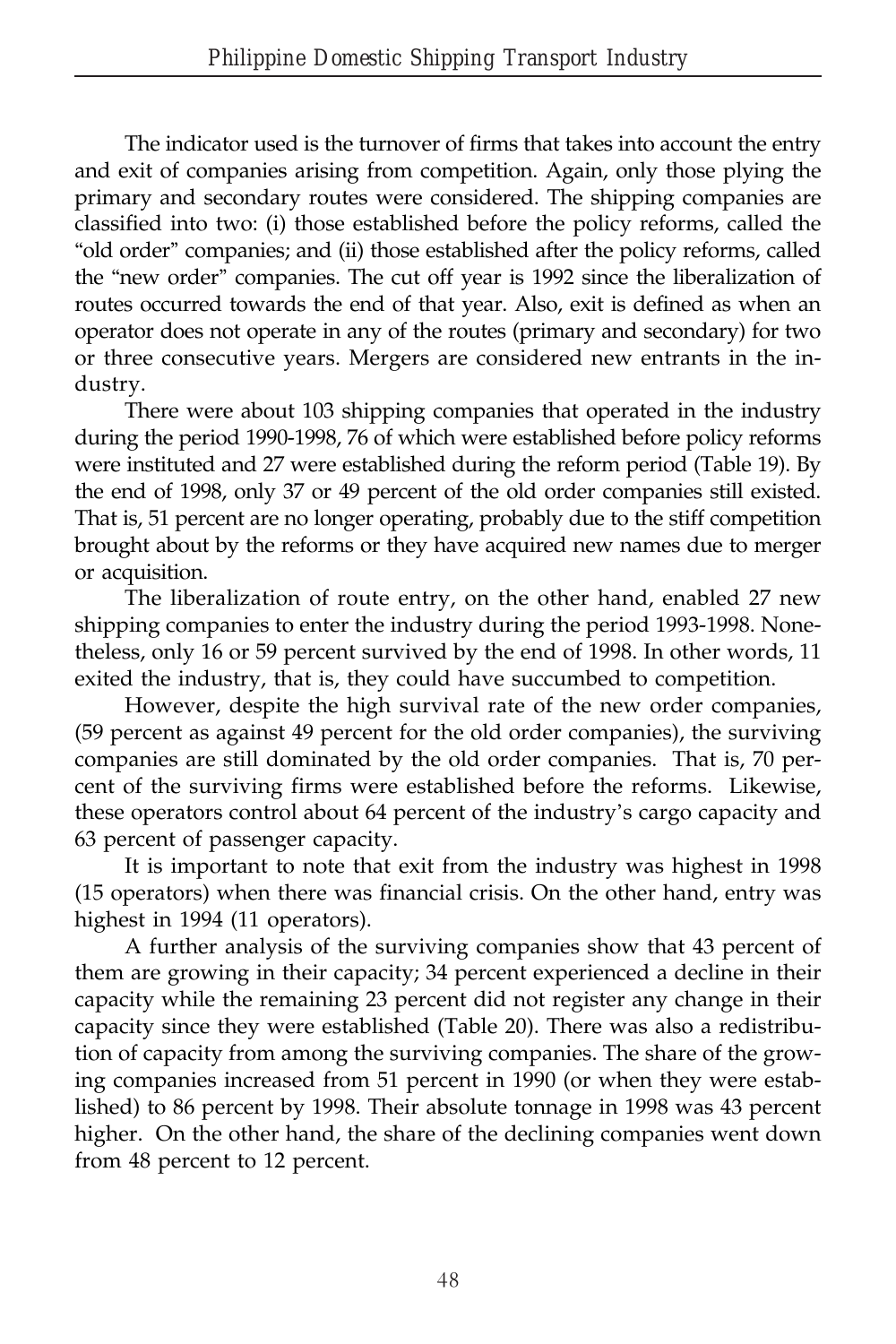| Year         | Companies<br>established before<br>policy reforms | Companies<br>established after<br>policy reforms | <b>Grand total</b> |
|--------------|---------------------------------------------------|--------------------------------------------------|--------------------|
| 1990         | 75                                                |                                                  | 75                 |
| 1991         | 75                                                |                                                  | 75                 |
| entrants     | $\mathbf{0}$                                      |                                                  | $\mathbf{0}$       |
| exit         | 1                                                 |                                                  | 1                  |
| 1992         | 74                                                |                                                  | 74                 |
| entrants     | 1                                                 |                                                  | 1                  |
| exit         | 4                                                 |                                                  | 4                  |
| 1993         | 71                                                |                                                  | 71                 |
| entrants     | $\bf{0}$                                          | $\pmb{0}$                                        | $\mathbf{0}$       |
| exit         | 2                                                 | $\pmb{0}$                                        | $\overline{2}$     |
| 1994         | 69                                                | $\mathbf 0$                                      | 69                 |
| entrants     | $\mathbf 0$                                       | 11                                               | 11                 |
| exit         | $\overline{2}$                                    | $\mathbf 0$                                      | $\overline{c}$     |
| 1995         | 67                                                | 11                                               | 78                 |
| entrants     | $\mathbf 0$                                       | 1                                                | 1                  |
| exit         | $\mathbf 0$                                       | $\mathbf 0$                                      | $\pmb{0}$          |
| 1996         | 67                                                | 12                                               | 79                 |
| entrants     | $\mathbf 0$                                       | 5                                                | 5                  |
| exit         | 9                                                 | 1                                                | 10                 |
| 1997         | 58                                                | 16                                               | 74                 |
| entrants     | $\mathbf 0$                                       | 5                                                | 5                  |
| exit         | $\overline{7}$                                    | $\overline{2}$                                   | 9                  |
| 1998         | 51                                                | 19                                               | 70                 |
| entrants     | $\mathbf{0}$                                      | $\overline{3}$                                   | 3                  |
| exit         | 8                                                 | $\overline{7}$                                   | 15                 |
| 1999         | 43                                                | 15                                               | 58                 |
| entrants     | $\mathbf 0$                                       | $\overline{2}$                                   | $\overline{2}$     |
| exit         | 6                                                 | 1                                                | 7                  |
| <b>Total</b> | 37                                                | 16                                               | 53                 |

### **Table 19. Entry-exit of firms, domestic shipping industry, 1990-1999**

Sources: MARINA Route Inventory MARINA Vessels with Valid Authority per Link MARINA List of Authorities Issued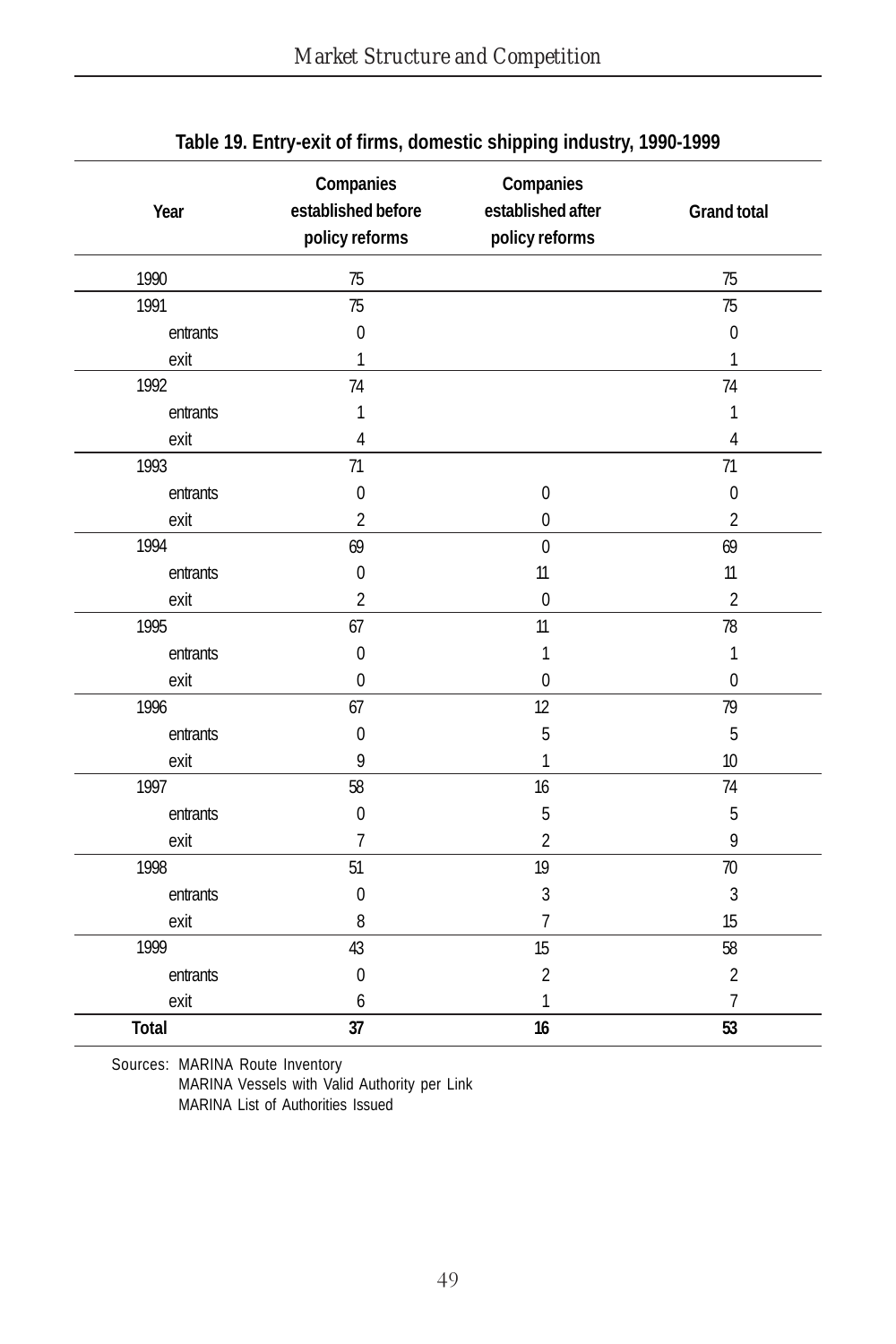If competition is effective, the redistribution of capacity from declining to growing companies should be accompanied by the redistribution of output from the less efficient to more efficient companies. Unfortunately, whether this in fact occurred with the surviving companies in 1998 cannot be analyzed from the data available. It is possible that some of the growing companies were able to increase their capacities for reasons other than commercial efficiency. On the other hand, it is also possible that companies experience a decline in capacity not because of commercial pressure but because of marine loss. This could be an interesting area of further research to ascertain whether the competition arising from the reforms in fact increases the level of efficiency of the industry.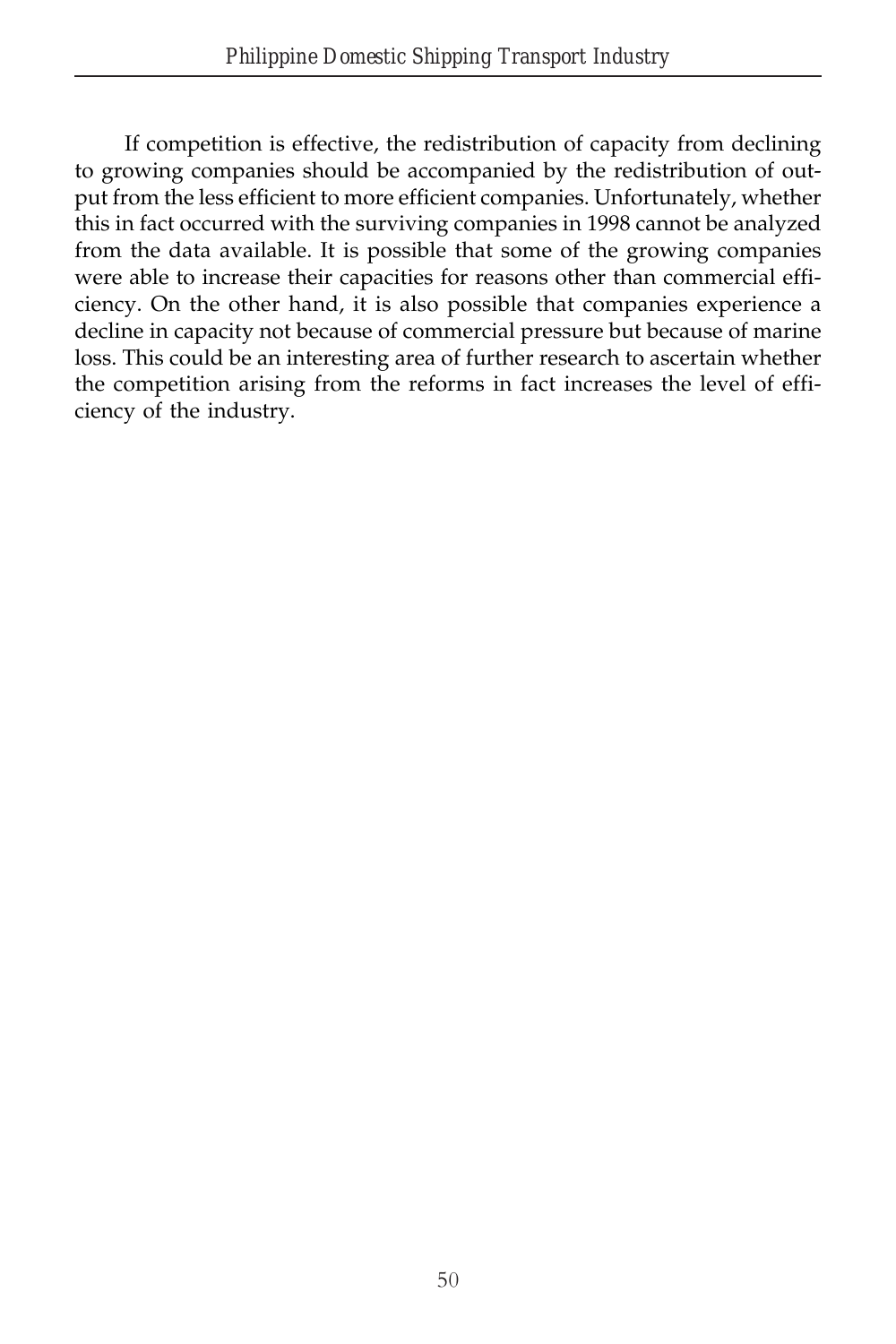# **VII**

 $\frac{1}{2}$ 

# **The Role of MARINA in a Deregulated Environment**

As presented earlier, MARINA takes charge of regulating the shipping industry. Created under Presidential Decree No. 474 in 1974, the agency was mandated, among other things, to provide for the effective supervision, regulation and rationalization of the organizational management, ownership and operations of all water transport utilities and other maritime enterprises. Before the reforms were instituted, the agency's regulatory functions include the regulation of interisland rates, regulation of entry by granting of route certificate of public convenience or provisionary authority, and regulation of safety and service standards.

Under a deregulated and liberalized environment, MARINA should change the nature of how it regulates the industry so as to create the much needed competition and contestability in the market. This is crucial since less competition has been realized, even after implementing policy reforms. Instead of just responding to applications for new or expanded shipping services, MARINA should be proactive where the unavailability of desirable services is concerned. It should identify underdeveloped routes or routes where there is shortage of vessels or routes that are not served and then facilitate investments for these routes by publicly inviting investors and granting investment incentives. MARINA should focus on allowing new entrants in the tertiary routes where there is practically no safe, reliable and adequate service and where there is rampant overloading of passengers during peak seasons.

MARINA should also strengthen its developmental functions. Of particular concern is MARINA's apparent weak monitoring capabilities. Attention to this concern becomes all the more important since, as discussed earlier, only a small percentage of the routes (whether primary, secondary or tertiary) experience substantial competition and that the top five companies of the industry dominate the routes, regardless of the routes' state of competition. Under the current setup (MC No. 153), MARINA will intervene only if passengers and shippers file a complaint against the rates and services of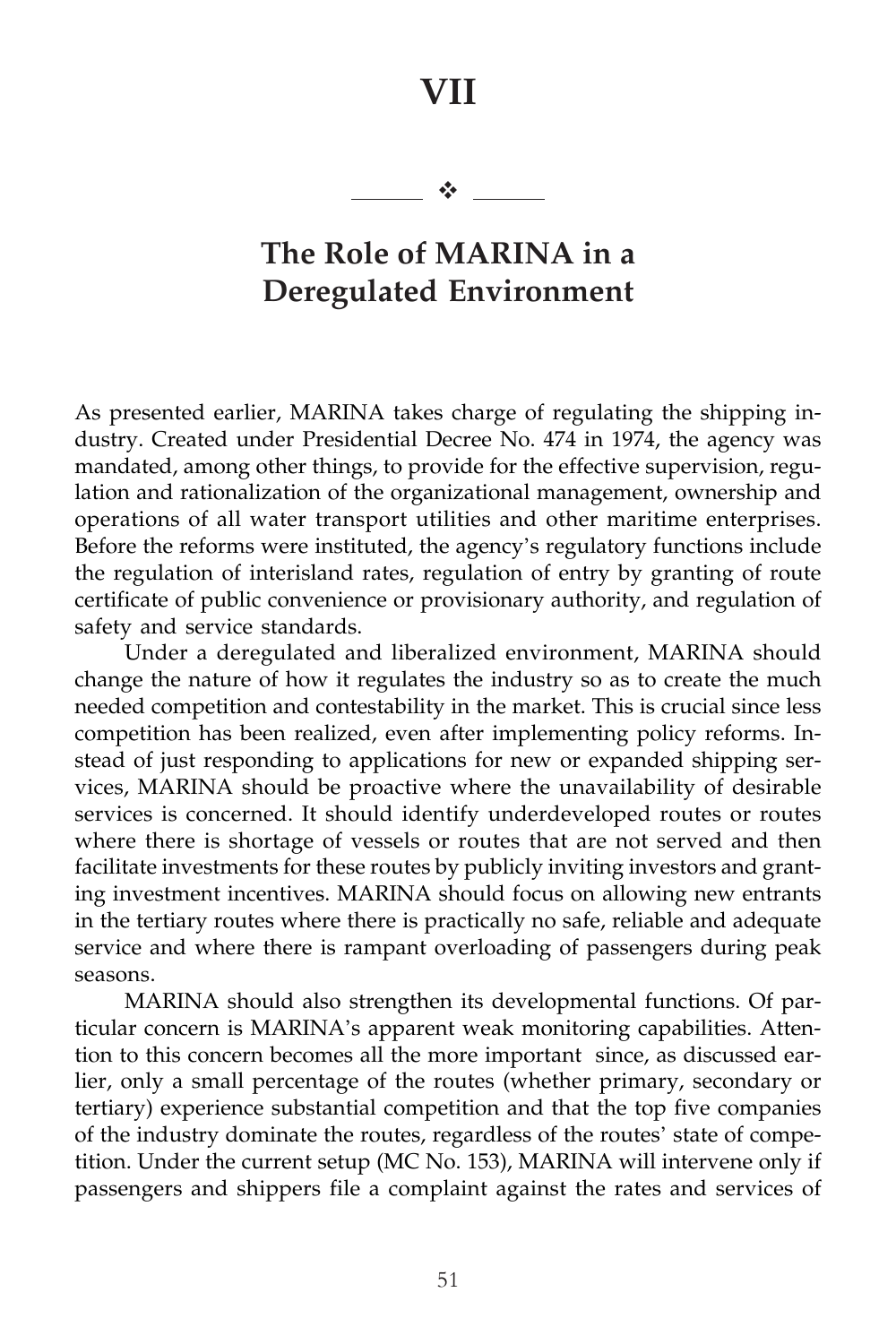shipping companies and only if sufficient basis and justification is submitted. Such regulation should be modified. Monitoring should be on a regular basis, i.e. not only when complaints are filed, to ensure that the interests of shippers and passengers are protected against overcharging and poor service standards, and that the dominant firm or firms in each route do not abuse their market power. Regular monitoring would, in the first place, prevent shipping companies from making actions contrary to the regulations.

|                        | No. of firms | NRT beg    | %      | NRT end    | %      |  |  |  |  |
|------------------------|--------------|------------|--------|------------|--------|--|--|--|--|
| <b>Old Order Firms</b> |              |            |        |            |        |  |  |  |  |
| Growing                | 16           | 88,465.29  | 36.64  | 135,883.60 | 79.89  |  |  |  |  |
| Declining              | 14           | 151,228.58 | 62.63  | 32,438.96  | 19.07  |  |  |  |  |
| no change              | 7            | 1,755.40   | 0.73   | 1,755.40   | 1.03   |  |  |  |  |
| Total                  | 37           | 241,449.27 | 100.00 | 170,077.96 | 100.00 |  |  |  |  |
| <b>New Order Firms</b> |              |            |        |            |        |  |  |  |  |
| Growing                | 3            | 72,283.08  | 96.64  | 94,508.97  | 97.52  |  |  |  |  |
| Declining              | 1            | 406.00     | 0.54   | 289.61     | 0.30   |  |  |  |  |
| no change              | 3            | 2,110.08   | 2.82   | 2,110.08   | 2.18   |  |  |  |  |
| Total                  | 7            | 74,799.16  | 100.00 | 96,908.66  | 100.00 |  |  |  |  |
| <b>Industry</b>        |              |            |        |            |        |  |  |  |  |
| Growing                | 19           | 160,748.37 | 50.83  | 230,392.57 | 86.3   |  |  |  |  |
| Declining              | 15           | 151,634.58 | 47.95  | 32,728.57  | 12.3   |  |  |  |  |
| no change              | 10           | 3,865.48   | 1.22   | 3,865.48   | 3.2    |  |  |  |  |
| Total                  | 44           | 316,248.43 | 100.00 | 266,986.62 | 100.00 |  |  |  |  |

| Table 20. Surviving firms, growing and declining based on Net Registered Tonnage |  |
|----------------------------------------------------------------------------------|--|
| (NRT) change                                                                     |  |

Note: Data for nine firms are either incomplete or not

Source: MARINA Route Inventory

Monitoring should be done in tandem with the Philippine Coast Guard (PCG) that gives the vessels the authority to sail. As discussed earlier, a shipping operator can resort to fare diving or large discounts and still earn profits by overloading its passengers. Such practice can be avoided if the PCG strictly monitors the vessels.

However, for MARINA to be able to exercise its monitoring functions effectively and for it to be able to identify routes requiring adequate ship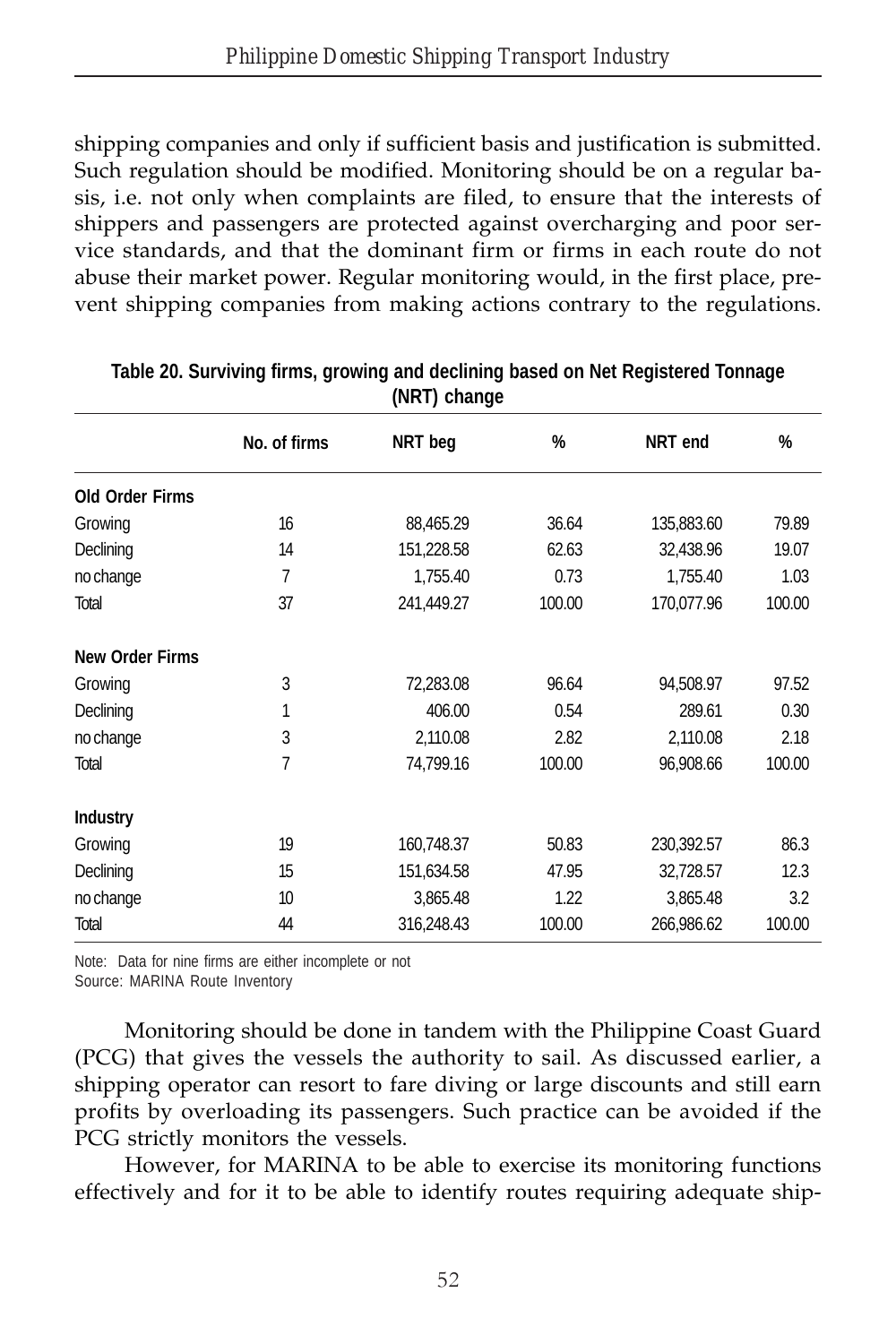ping services, a database that is easily accessible to the shipping operators, investors, researchers, policymakers, and the public in general must be established. Current regulations require shipping companies to submit to the MARINA quarterly reports of passenger/cargo traffic and the actual rates charged by their vessels, whether regulated or deregulated. Nonetheless, such reports remain as reports and are not being processed into a database.<sup>13</sup>

The database should include, at the very least, passenger/cargo traffic and freight/passage rates by shipping company and by route; number of operators per route and vessel capacity per route. The effectiveness of MA-RINA as an investment facilitator and regulator on a day-to-day basis hinges much on the availability of this critical information. MARINA therefore needs to invest on establishing the database and on its computer facilities and human resources.

MARINA should focus its regulatory power on service standards and safety regulations to avoid maritime accidents. It should ensure the seaworthiness of the vessels (condition of the hull, requirements for navigational/ firefighting/life-saving equipment, manning requirements, etc.) and that shipping operators strictly observe the minimum service standards.

One particular issue confronting the MARINA these days is the basis for the approval of upward adjustment of regulated rates. The approach currently used is still the revenue deficiency method. However, the approach is no longer appropriate as the financial statements of shipping companies include their deregulated operations.

<sup>&</sup>lt;sup>13</sup> This is based on the experience of the author in making this study. No data on freight/passage rates or passenger/ cargo traffic by routes and by company are readily available.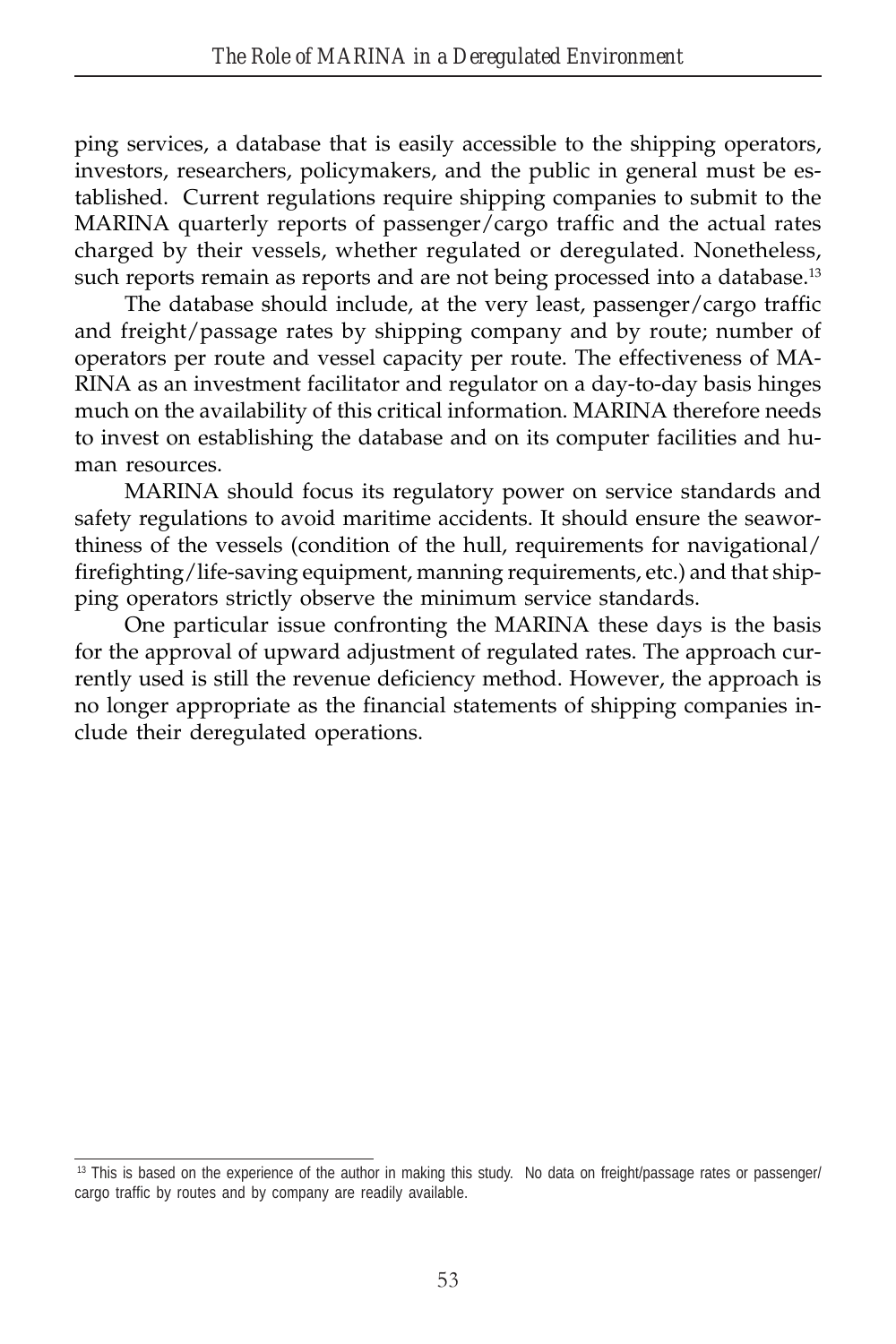# **VIII**

 $-1$ 

# **Areas for Competition Policy and Further Reforms**

#### **Competition policy**

Liberalization and deregulation should not be undertaken in isolation. The policy reforms should be complemented by competition policy to ensure that the competition and other benefits arising from liberalization and deregulation are not eroded by possible development of market power among shipping lines. As discussed earlier, substantial competition exists in only a small percentage of the routes and that cartel-like arrangements have been observed to exist in the industry.

One area for competition policy is on merger and acquisition or consolidation. Fierce competition can push companies into bankruptcy, merger or consolidation. The latter can have both positive and negative effects. On the positive side, efficiency could be enhanced as it allows shipping companies to consolidate their functions like marketing, ticketing, repair and maintenance, etc. On the negative side, there is the fear that the end result will be a large company becoming so dominant that it can exert considerable market power.

The country's shipping industry has seen merger and consolidation happening in response to the reforms. The merger did not result to an increase in market power of the merged companies, at least for now, since the current concern of the companies is more on consolidating their functions and not much on increasing their market share. The picture could change, however, once the consolidation has been completed.

Hence, a policy on merger and consolidation should be defined in such a way that mergers and consolidation would not result to reduced service and less competition. The efficiency effects should be weighed against the market power effects. In short, merger should be in the interests of the traveling public.

Another important area to consider is the development of the tertiary routes. The shipping industry has become an important source of competition for the air transport industry in providing transport services to the country's islands in the south (Austria 2000). The system of providing gov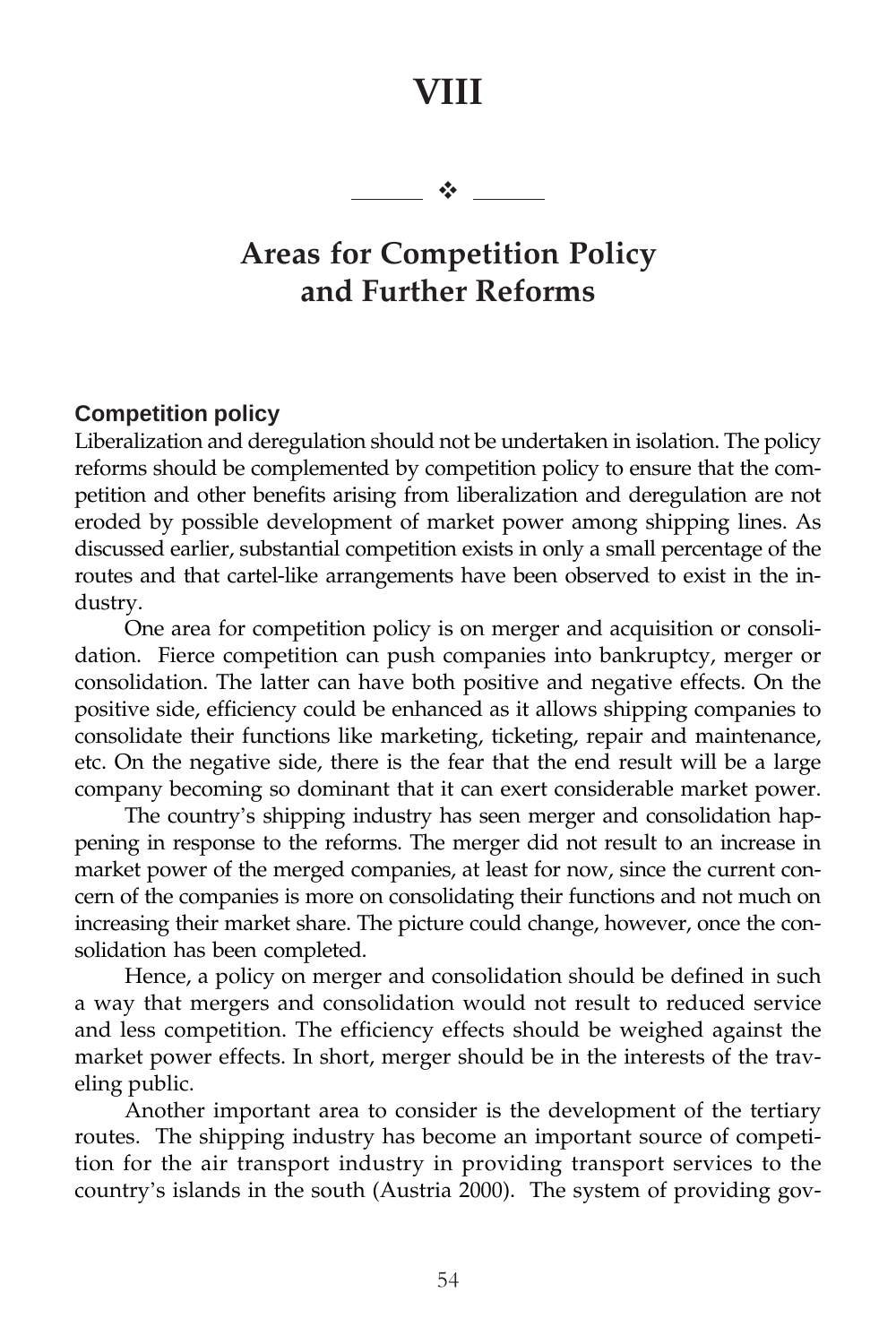ernment incentives to shipping operators developing the tertiary routes should therefore be designed in such a way that the efficiency arising from the intermodal competition will not be distorted.

## **Further reforms**

The government should continue its deregulation efforts. Of particular interest is the regulated rate for non-DOT accredited vessels that either only offers first and second class accommodation or whose third class accommodation is less than 50 percent of the total passenger capacity. This regulation has no rationale as the first class and second class passenger services have already been deregulated.

One important issue remaining for deregulation is the third class passenger service. About 70 percent of passengers take the third class service, majority of whom also come from the C-D crowd. The regulated rate for this service is regarded by shipping companies as very low and cannot cover cost. The operation is therefore cross-subsidized, and often by cargo revenue. Since most of the cargo rates are already deregulated, passenger-cargo vessels are placed at a disadvantage against pure cargo vessels because crosssubsidization is no longer feasible under a deregulated environment. This is also aggravated by the fact that current regulation requires passenger vessels to allocate 50 percent of their passenger capacity to third class passengers, except for DOT-accredited vessels. Given the sensitivity of the issue because of its social implications, any attempt to deregulate the third class passenger service should be carefully looked into. A balance should be struck between social objectives and economic efficiency.

Two other significant areas for reform are the ceiling on the return on investment and the application of the revenue deficiency method for upward adjustment of regulated rates. Both are anticompetitive. The ceiling on ROI serves as a disincentive for efficient shipping companies because the return may not be commensurate to the level of service rendered. Based on the results of the interview, many of the shipping companies regard shipping as less profitable than other competing investments. The ceiling on ROI makes the industry less attractive to investors.

On the other hand, the revenue deficiency method awards inefficient companies because it guarantees return, regardless of the level of efficiency. As presented earlier, the method can no longer be applied under the new environment because the financial statements of companies also include their deregulated operations.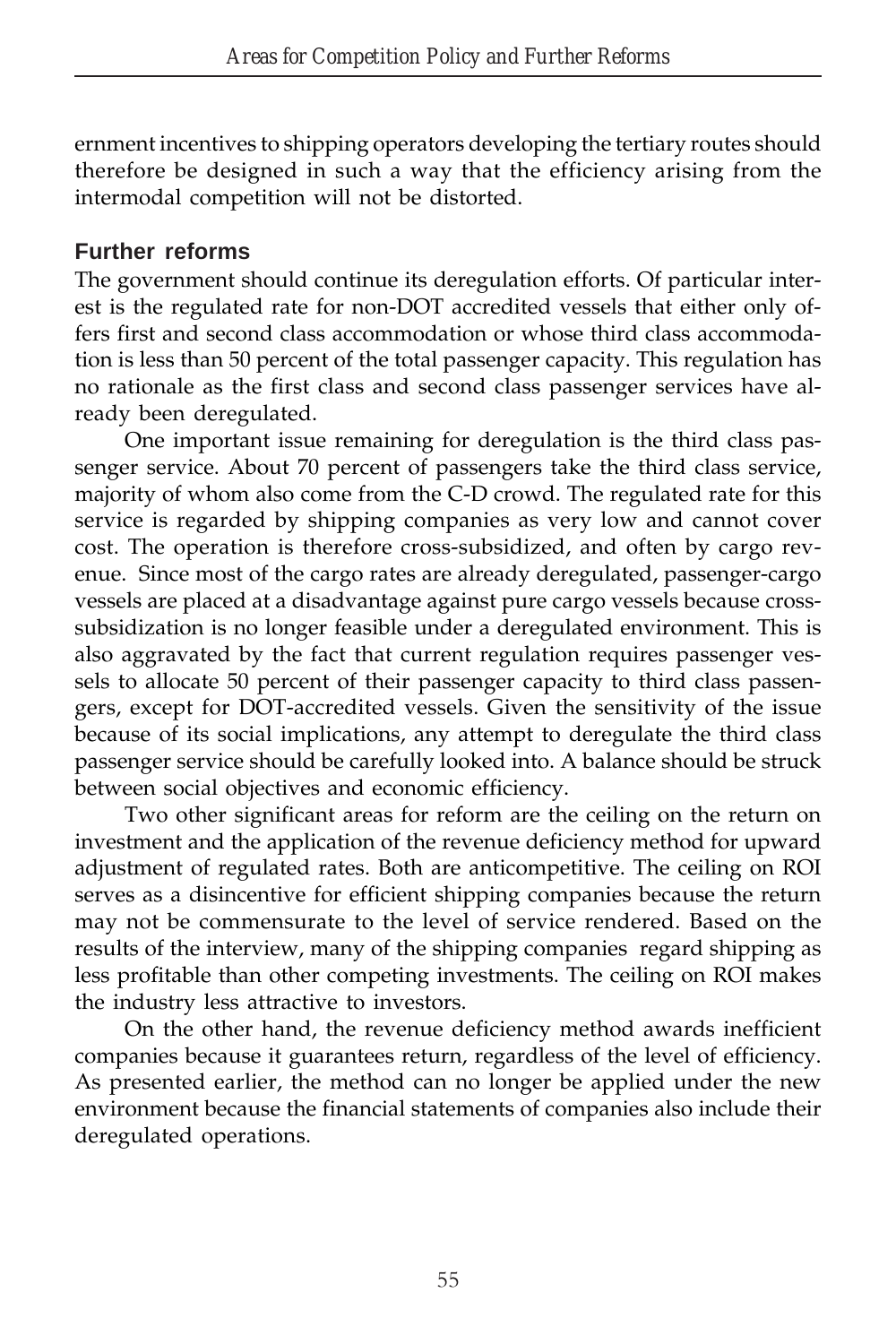$\frac{1}{2}$ 

# **Summary and Conclusions**

Regulation has a long history in the country's shipping industry. This paper examined the conflicting forces of past government regulations and competition and their impact on the industry. The restrictive regulations have weakened, if not prevented, competition thereby rendering them ineffective in achieving the avowed aim of regulatory policy, which is to promote efficiency.

The inefficiency and the consequent adverse impacts on the economy prompted the government to institute reforms through liberalization and deregulation in the 1990s. Competition has improved, undermining industry practices leading to an improvement in the quality of service. Nonetheless, substantial competition exists in only a small percentage of the routes. A greater majority of the routes are still effectively monopolized or experience only mild competition. The top three or top five companies in the industry effectively dominate the different routes, regardless of the routes' state of competition. What is more striking is the large increase in cargo and passenger rates after the reforms. The cartel-like arrangement that is observed to exist in the industry may have contributed to this.

The policy reform has been a slow process and much is still desired. There is a need for competition policy to ensure that the benefits derived from liberalization and deregulation will not be eroded by the possible abuse of market power among the shipping lines. Likewise, the commercial success or failure of shipping companies in a liberalized and deregulated environment hinges much on their responsiveness to market requirements; in short, their competitiveness. However, competitiveness depends on a host of factors that include shipping costs and physical and administrative in frastructures. It has always been argued that domestic shipping costs (fuel, interest rate, insurance, and income and freight taxes) and handling costs in the country are higher than other countries in the region (Lorenzo 1997; PISA 2001). On the other hand, port facilities in the country are far below worldclass standards, with some ports still undeveloped.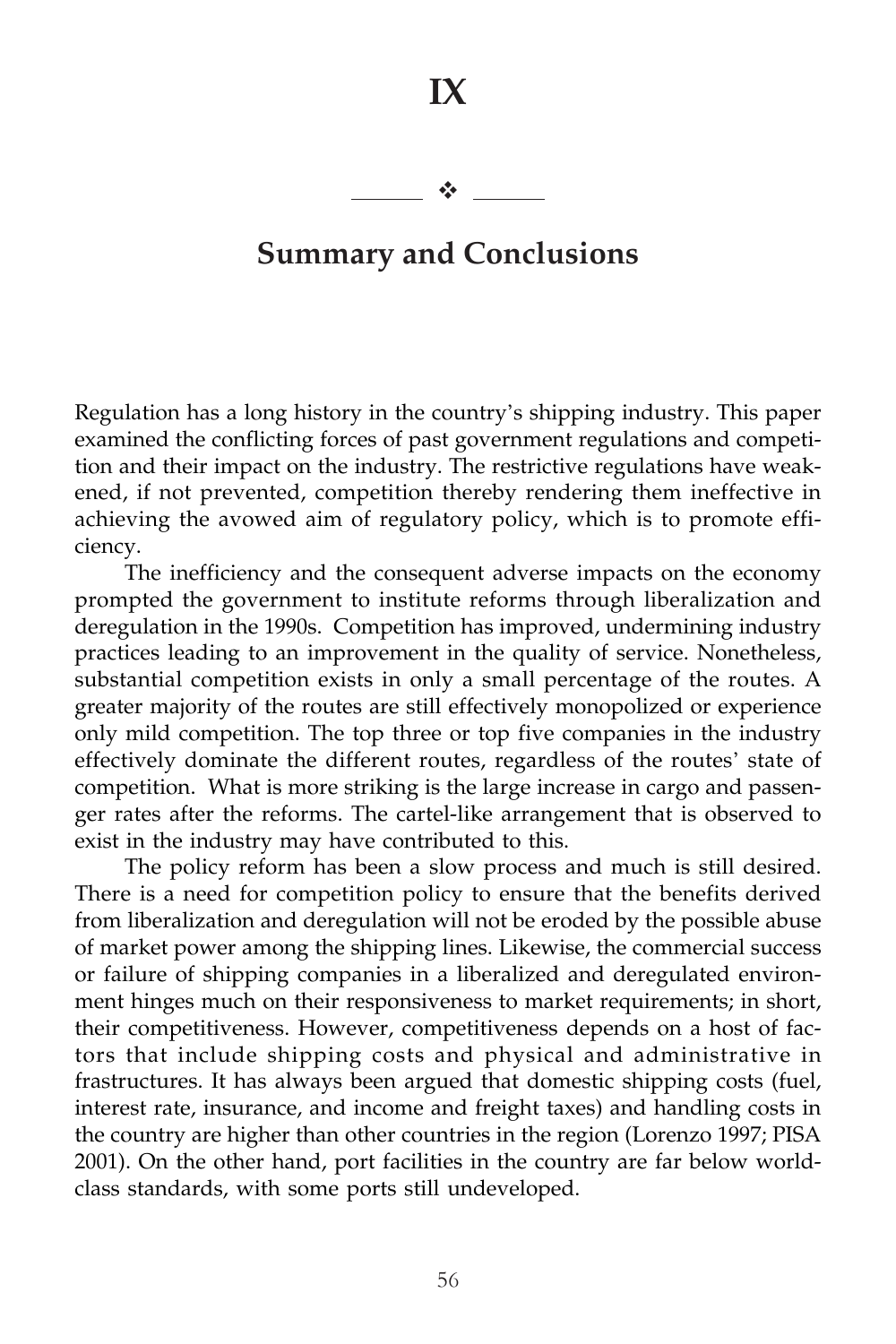Finally, the high domestic shipping cost in the country is causing the pressure for the lifting of the cabotage law to enable domestic shippers avail of lower shipping costs from foreign vessels. The lifting of the cabotage law will expose interisland shipping to the pressures of international competition. This would be advantageous for the country in the long run as it will increase the pressure for efficiency among all players in the industry. However, the government needs to identify what measures and actions must be undertaken, including their sequencing, during the transition to full liberalization in order to prepare domestic shipping lines against foreign competition. At the very least, the domestic shipping environment should be improved by addressing the domestic issues (as mentioned above) affecting the industry's competitiveness.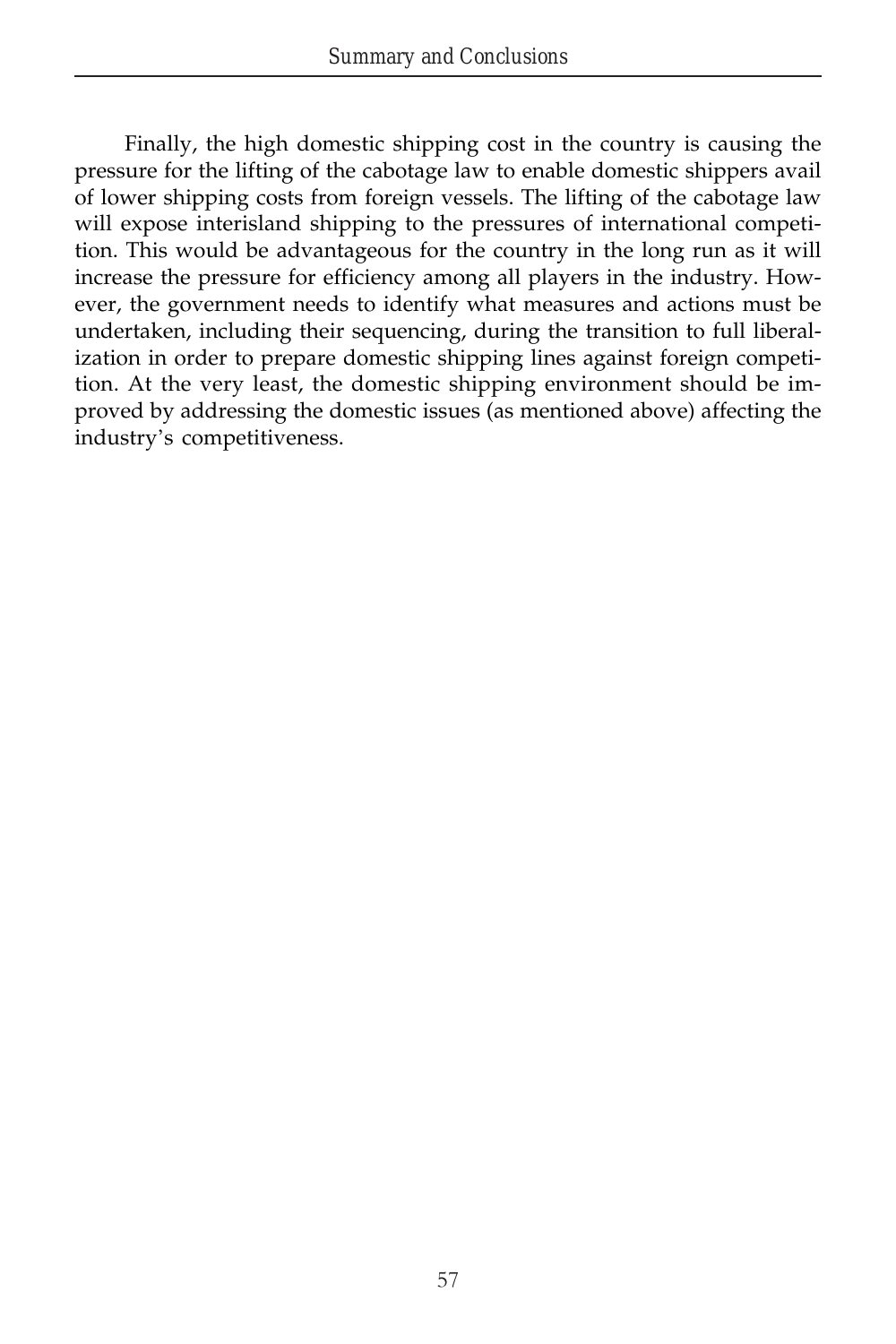# **Appendixes**

| Appendix Table 1. Dominant/effective players per route per type of market, passenger |
|--------------------------------------------------------------------------------------|
| traffic, primary routes, 1998                                                        |

|                                     | Number Herfindahl<br>Passsengers |                        | <b>Effective Competitors</b> |         |                                          |       |
|-------------------------------------|----------------------------------|------------------------|------------------------------|---------|------------------------------------------|-------|
| Route                               | Carried                          | οf<br><b>Operators</b> | Index<br>(HHI)               | Number= | Name of Operator/s                       | Share |
|                                     |                                  |                        |                              | 1/HHI   |                                          |       |
| Routes with only 1 operator         |                                  |                        |                              |         |                                          |       |
| Batangas/ Puerto Princesa           | 35,801                           | 1                      | 1.00                         | 1.00    | Sicat Ferries, Inc.                      | 100.0 |
| Cagayan de Oro/ Tagbilaran          | 3,682                            | 1                      | 1.00                         | 1.00    | Cebu Ferries Corp                        | 100.0 |
| Cebu/ Dadiangas                     | 4,663                            | 1                      | 1.00                         | 1.00    | Sulpicio Lines Inc                       | 100.0 |
| Cebu/ Davao                         | 11,797                           | $\mathbf{1}$           | 1.00                         | 1.00    | Sulpicio Lines Inc                       | 100.0 |
| Cebu/ Estancia                      | 264                              | 1                      | 1.00                         | 1.00    | <b>Negros Navigation</b>                 | 100.0 |
| Cebu/ Masbate                       | 1,855                            | 1                      | 1.00                         | 1.00    | Sulpicio Lines Inc                       | 100.0 |
| Cebu/ Nasipit                       | 4,244                            | 1                      | 1.00                         | 1.00    | Sulpicio Lines Inc                       | 100.0 |
| Cebu/ Zamboanga                     | 7,311                            | 1                      | 1.00                         | 1.00    | George and Peter Lines                   | 100.0 |
| Dadiangas/ Zamboanga                | 34,521                           | 1                      | 1.00                         | 1.00    | Sulpicio Lines Inc                       | 100.0 |
| Davao/ Zamboanga                    | 5,381                            | 1                      | 1.00                         | 1.00    | <b>Negros Navigation</b>                 | 100.0 |
| Dumaguete/ Ozamis                   | 10,995                           | 1                      | 1.00                         | 1.00    | Sulpicio Lines Inc                       | 100.0 |
| Dumaguete/ Zamboanga                | 9,671                            | 1                      | 1.00                         | 1.00    | George and Peter Lines                   | 100.0 |
| General Santos/ Zamboanga           | 12,199                           | 1                      | 1.00                         | 1.00    | Negros Navigation                        | 100.0 |
| Iligan/ Tagbilaran                  | 3,056                            | 1                      | 1.00                         | 1.00    | Sulpicio Lines Inc                       | 100.0 |
| Iloilo (Estancia)/ Zamboanga        | 22,869                           | 1                      | 1.00                         | 1.00    | Sulpicio Lines Inc                       | 100.0 |
| Iloilo/ Davao                       | 7,919                            | 1                      | 1.00                         | 1.00    | <b>Negros Navigation</b>                 | 100.0 |
| Iloilo/ General Santos              | 25,370                           | 1                      | 1.00                         | 1.00    | <b>Negros Navigation</b>                 | 100.0 |
| Iloilo/ Iligan                      | 8,799                            | 1                      | 1.00                         | 1.00    | <b>Negros Navigation</b>                 | 100.0 |
| Iloilo/ Palawan                     | 22,285                           | $\mathbf{1}$           | 1.00                         | 1.00    | <b>Negros Navigation</b>                 | 100.0 |
| Manila/ Batangas                    | 128,225                          | 1                      | 1.00                         | 1.00    | <b>WG&amp;A Philippines</b>              | 100.0 |
| Manila/ Dadiangas                   | 18,608                           | 1                      | 1.00                         | 1.00    | Sulpicio Lines Inc                       | 100.0 |
| Manila/ San Carlos                  | 5,960                            | 1                      | 1.00                         | 1.00    | <b>Negros Navigation</b>                 | 100.0 |
| Manila/ Zambales                    | 6,460                            | 1                      | 1.00                         | 1.00    | <b>Negros Navigation</b>                 | 100.0 |
| Palawan/ Cagayan de Oro             | 3,311                            | 1                      | 1.00                         | 1.00    | <b>Negros Navigation</b>                 | 100.0 |
| Palawan/ Davao                      | 127                              | 1                      | 1.00                         | 1.00    | Negros Navigation                        | 100.0 |
| Palawan/ General Santos             | 225                              | 1                      | 1.00                         | 1.00    | <b>Negros Navigation</b>                 | 100.0 |
| Routes with at least 2 operators    |                                  |                        |                              |         |                                          |       |
| Routes with substantial competition |                                  |                        |                              |         |                                          |       |
| Cagayan de Oro/ Jagna               | 197,636                          | 2                      | 0.54                         | 1.86    | Cebu Ferries Corp, Sulpicio Lines        | 100.0 |
| Cebu/ Cagayan de Oro                | 158,758                          | $\overline{2}$         | 0.54                         | 1.87    | Cebu Ferries Corp, Sulpicio Lines        | 100.0 |
| Cebu/ Tubigon                       | 181,314                          | 3                      | 0.35                         | 2.89    | Company B <sup>*</sup> , Arrel Shipping, | 100.0 |
|                                     |                                  |                        |                              |         | Victoriano Millanes                      |       |
| Manila/Dipolog                      | 91,099                           | $\overline{2}$         | 0.54                         | 1.84    | WG&A, Sulpicio Lines                     | 100.0 |
|                                     |                                  |                        |                              |         | Sulpicio Lines, WG&A, Negros             |       |
| Manila/ Dumaguete                   | 356,754                          | 3                      | 0.37                         | 2.70    | Navigation                               | 100.0 |
| Manila/ Estancia                    | 56,761                           | $\overline{2}$         | 0.61                         | 1.64    | Sulpicio Lines, Negros Navigation        | 100.0 |
| Manila/ Masbate                     | 139,328                          | $\overline{2}$         | 0.51                         | 1.96    | WG&A, Sulpicio Lines                     | 100.0 |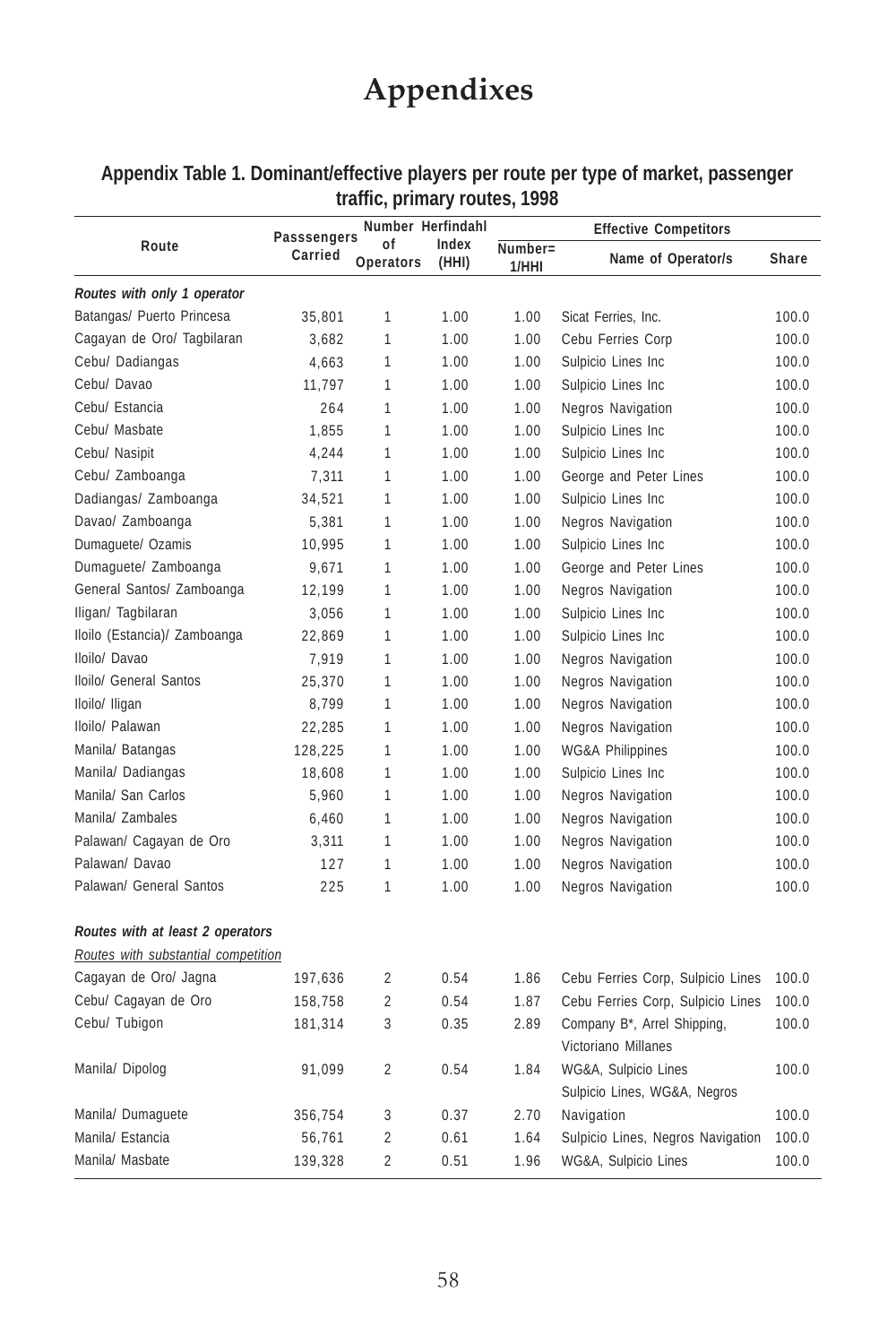|                                         | Passsengers |                 | Number Herfindahl | <b>Effective Competitors</b> |                                                               |              |  |
|-----------------------------------------|-------------|-----------------|-------------------|------------------------------|---------------------------------------------------------------|--------------|--|
| Route                                   | Carried     | of<br>Operators | Index<br>(HHI)    | $Number =$<br>1/HHI          | Name of Operator/s                                            | <b>Share</b> |  |
| Routes with only 1 effective competitor |             |                 |                   |                              |                                                               |              |  |
| Cebu/ Jagna                             | 2.916       | 2               | 0.88              | 1.13                         | Cebu Ferries Corp                                             | 93.8         |  |
| Davao/ General Santos                   | 2.359       | $\overline{2}$  | 0.97              | 1.03                         | Negros Navigation                                             | 98.6         |  |
| Dumaguete/ Tagbilaran                   | 51,695      | $\overline{2}$  | 0.86              | 1.17                         | <b>Negros Navigation</b>                                      | 92.2         |  |
| Manila/ Gen. Santos                     | 100,322     | 3               | 0.73              | 1.37                         | <b>WG&amp;A Philippines</b>                                   | 84.1         |  |
| Manila/ Nasipit                         | 103,980     | 3               | 0.97              | 1.03                         | <b>WG&amp;A Philippines</b>                                   | 98.5         |  |
| Routes with mild competition            |             |                 |                   |                              |                                                               |              |  |
| Cebu/ Bohol                             | 239,093     | 9               | 0.37              | 2.69                         | Romulo Wagwag, Ormoc<br>Enterprises, MY Lines                 | 83.2         |  |
| Cebu/ Dumaquete                         | 277,557     | 6               | 0.33              | 3.07                         | Phil Fast Ferry, Negros Navigation,<br>George and Peter Lines | 84.3         |  |
| Cebu/ General Santos                    | 1,746       | $\overline{2}$  | 0.71              | 1.40                         | Sulpicio Lines                                                | 82.8         |  |
| Cebu/ Iloilo                            | 12,524      | 3               | 0.51              | 1.97                         | Cokaliong Shipping,<br><b>Negros Navigation</b>               | 98.5         |  |
| Cebu/ Palawan/ Puerto Princesa          | 11.257      | 3               | 0.68              | 1.47                         | Cebu Ferries Corp                                             | 80.4         |  |
| Cebu/ Tagbilaran                        | 472,250     | 3               | 0.54              | 1.87                         | Phil Fast Ferry, Negros Navigation                            | 96.5         |  |
| Manila/ Cagayan de Oro                  | 406,331     | 3               | 0.40              | 2.49                         | Sulpicio Lines, WG&A                                          | 87.6         |  |
| Manila/ Cebu                            | 663.471     | 3               | 0.52              | 1.92                         | WG&A, Sulpicio Lines                                          | 97.7         |  |
| Manila/Davao                            | 175.719     | 3               | 0.60              | 1.66                         | WG&A, Sulpicio Lines                                          | 90.8         |  |
| Manila/ Iligan                          | 128,207     | 3               | 0.64              | 1.56                         | WG&A                                                          | 78.3         |  |
| Manila/ Iloilo                          | 645,024     | 3               | 0.60              | 1.66                         | Negros Navigation, WG&A                                       | 98.7         |  |
| Manila/ Palawan/ Puerto Princesa        | 186,402     | 3               | 0.54              | 1.86                         | WG&A, Negros Navigation                                       | 96.3         |  |
| Manila/ Tagbilaran                      | 192,526     | 3               | 0.46              | 2.17                         | WG&A, Negros Navigation                                       | 93.1         |  |
| Manila/ Zamboanga                       | 176,144     | 2               | 0.67              | 1.50                         | WG&A                                                          | 79.0         |  |

#### **Appendix Table 1. Continued**

Source: 1998 Annual Traffic Reports of Shipping Companies submitted to the MARINA.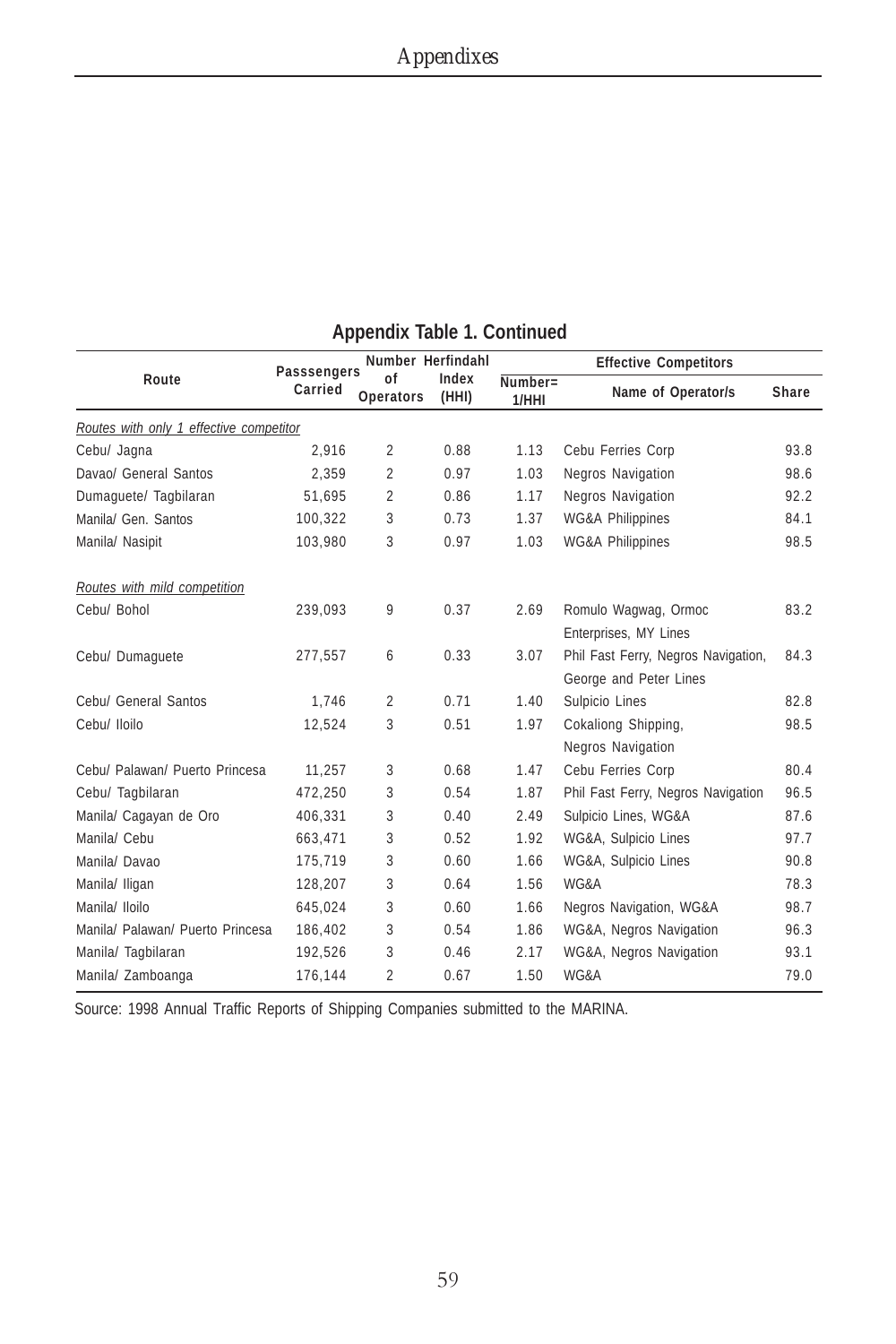|                                 | $\mathbf u$ anic, scubilual y Tuulcs, 1770 |                        |                   |                     |                                 |              |  |  |  |
|---------------------------------|--------------------------------------------|------------------------|-------------------|---------------------|---------------------------------|--------------|--|--|--|
|                                 |                                            |                        | Number Herfindahl |                     | <b>Effective Competitors</b>    |              |  |  |  |
| Route                           | Passsengers<br>Carried                     | οf<br><b>Operators</b> | Index<br>(HHI)    | $Number =$<br>1/HHI | Name of Operator/s              | <b>Share</b> |  |  |  |
| Routes with only 1 operator     |                                            |                        |                   |                     |                                 |              |  |  |  |
| Batangas/ Romblon               | 6,760                                      | 1                      | 1.00              | 1.00                | Shipshape Ferry, Inc.           | 100.0        |  |  |  |
| Baybay/ Maasin (Leyte/ Leyte)   | 44                                         | 1                      | 1.00              | 1.00                | Sulpicio Lines Inc              | 100.0        |  |  |  |
| Cebu/ Bacolod*                  | 2,998                                      | 1                      | 1.00              | 1.00                | Negros Navigation               | 100.0        |  |  |  |
| Cebu/ Calbayog                  | 12,571                                     | 1                      | 1.00              | 1.00                | <b>FJP Lines</b>                | 100.0        |  |  |  |
| Cebu/ Catanduanes               | 37,056                                     | 1                      | 1.00              | 1.00                | Lapu Lapu Shipping Lines        | 100.0        |  |  |  |
| Cebu/ Tacloban                  | 40,933                                     | 1                      | 1.00              | 1.00                | Cebu Ferries Corp               | 100.0        |  |  |  |
| Cebu/ Talibon                   | 46,984                                     | 1                      | 1.00              | 1.00                | Age Shipping Lines              | 100.0        |  |  |  |
| Cotabato/ Iloilo                | 9,318                                      | 1                      | 1.00              | 1.00                | Sulpicio Lines Inc              | 100.0        |  |  |  |
| Cotabato/ Zamboanga             | 26,703                                     | 1                      | 1.00              | 1.00                | Sulpicio Lines Inc              | 100.0        |  |  |  |
| Dapitan/ Tagbilaran             | 8,763                                      | 1                      | 1.00              | 1.00                | Negros Navigation               | 100.0        |  |  |  |
| Dapitan/ Zamboanga              | 793                                        | 1                      | 1.00              | 1.00                | George and Peter Lines          | 100.0        |  |  |  |
| Davao/ Surigao                  | 3,182                                      | 1                      | 1.00              | 1.00                | Sulpicio Lines Inc              | 100.0        |  |  |  |
| Dumaguete/ Leyte (Maasin)       | 68                                         | 1                      | 1.00              | 1.00                | <b>Cokaliong Shipping Lines</b> | 100.0        |  |  |  |
| Dumaquete/ Ozamis               | 10,995                                     | 1                      | 1.00              | 1.00                | Sulpicio Lines Inc              | 100.0        |  |  |  |
| Iligan/ Ozamis                  | 70                                         | 1                      | 1.00              | 1.00                | Negros Navigation               | 100.0        |  |  |  |
| Iloilo/ Bacolod*                | 1,274,943                                  | 1                      | 1.00              | 1.00                | Negros Navigation               | 100.0        |  |  |  |
| Iloilo/ Ozamis                  | 6,635                                      | 1                      | 1.00              | 1.00                | Negros Navigation               | 100.0        |  |  |  |
| Manila/ Coron                   | 4,538                                      | 1                      | 1.00              | 1.00                | San Nicolas Lines Inc.          | 100.0        |  |  |  |
| Manila/ Leyte (Baybay/ Maasin)  | 8,018                                      | 1                      | 1.00              | 1.00                | Sulpicio Lines Inc              | 100.0        |  |  |  |
| Manila/ Mindoro (Tilik)         | 7,217                                      | 1                      | 1.00              | 1.00                | San Nicolas Lines Inc.          | 100.0        |  |  |  |
| Manila/ Tacloban                | 46.940                                     | 1                      | 1.00              | 1.00                | <b>WG&amp;A Philippines</b>     | 100.0        |  |  |  |
| Masbate/ Leyte (Baybay/ Maasin) | 326                                        | 1                      | 1.00              | 1.00                | Sulpicio Lines                  | 100.0        |  |  |  |
| Masbate/ Surigao                | 805                                        | 1                      | 1.00              | 1.00                | Sulpicio Lines Inc              | 100.0        |  |  |  |
| Palawan/ Tacloban               | 118                                        | 1                      | 1.00              | 1.00                | Cebu Ferries Corp               | 100.0        |  |  |  |
| Surigao/ del Carmen             | 1,189                                      | 1                      | 1.00              | 1.00                | Rogelio Tan                     | 100.0        |  |  |  |
| Surigao/ Leyte (Baybay)         | 1,650                                      | 1                      | 1.00              | 1.00                | Sulpicio Lines Inc              | 100.0        |  |  |  |
| Surigao/ Maasin                 | 2,768                                      | 1                      | 1.00              | 1.00                | Sulpicio Lines Inc              | 100.0        |  |  |  |

#### **Appendix Table 2. Dominant/effective players per route per type of market, passenger traffic, secondary routes, 1998**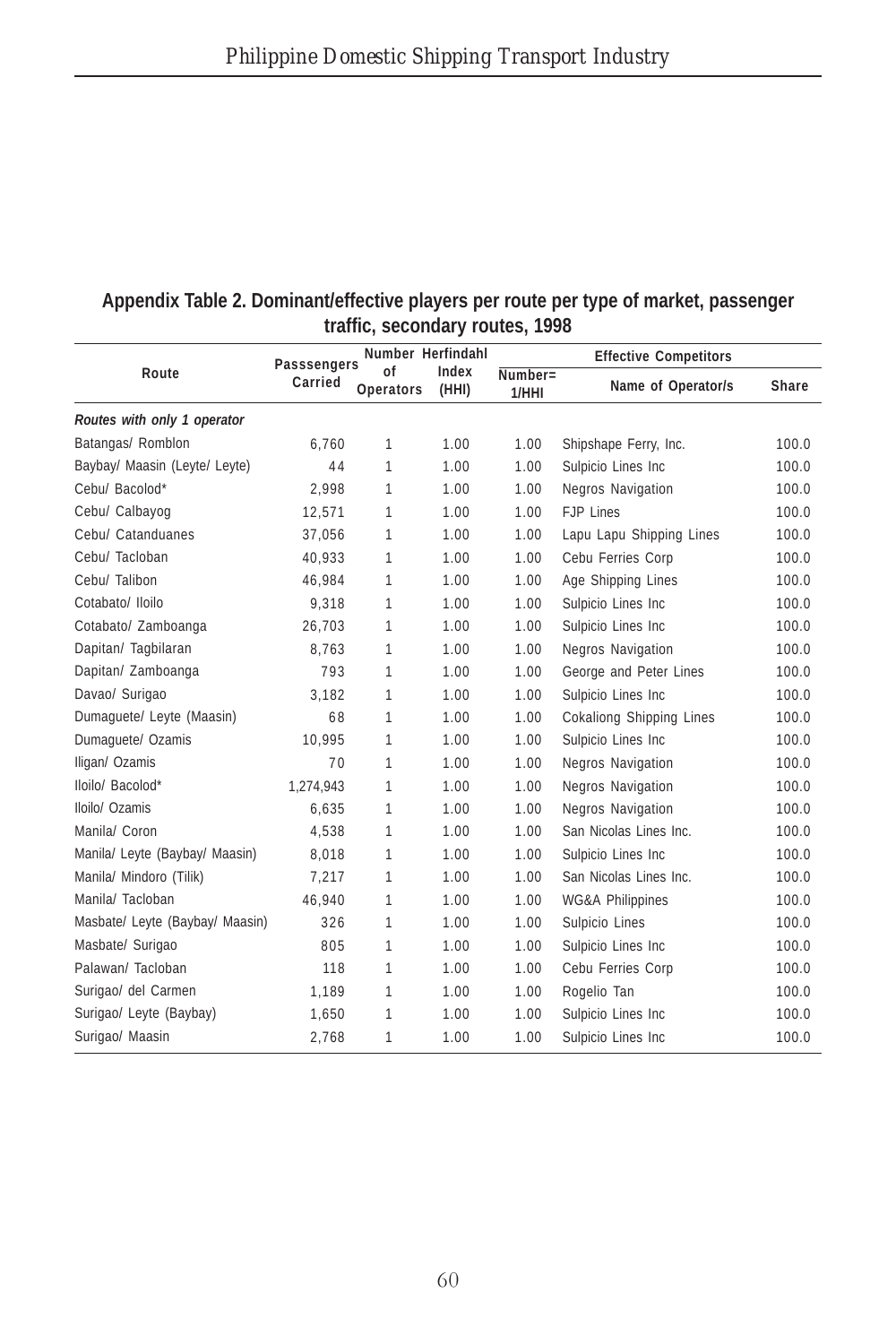|                                         | Passsengers<br>Carried | Number Herfindahl      | Index<br>(HHI) | <b>Effective Competitors</b> |                                              |       |
|-----------------------------------------|------------------------|------------------------|----------------|------------------------------|----------------------------------------------|-------|
| Route                                   |                        | of<br><b>Operators</b> |                | Number=<br>1/HHI             | Name of Operator/s                           | Share |
| Routes with at least 2 operators        |                        |                        |                |                              |                                              |       |
| Routes with substantial competition     |                        |                        |                |                              |                                              |       |
| Bohol (Ubay)/ Leyte (Maasin or Bato)    | 3,506                  | $\overline{2}$         | 0.50           | 2.00                         | Concepcion Ang, Adelia Membreve 100.0        |       |
| Cagayan de Oro/ Tacloban                | 987                    | $\overline{2}$         | 0.56           | 1.78                         | Sulpicio Lines, Cebu Ferries Corp            | 100.0 |
| Cebu/ Butuan*                           | 298,773                | 2                      | 0.51           | 1.96                         | Cebu Ferries Corp, Sulpicio Lines            | 100.0 |
| Cebu/ Palompon                          | 7.251                  | $\overline{2}$         | 0.62           | 1.62                         | MY Lines Inc. San Juan<br>Shipping Corp      | 100.0 |
| Manila/ Roxas                           | 256,116                | $\overline{2}$         | 0.54           | 1.84                         | WG&A, Negros Navigation                      | 100.0 |
| Manila/ Surigao                         | 187,004                | 2                      | 0.54           | 1.84                         | WG&A, Sulpicio Lines                         | 100.0 |
| Routes with only 1 effective competitor |                        |                        |                |                              |                                              |       |
| Bato/ Maasin (Leyte/Leyte)              | 11.614                 | $\overline{2}$         | 0.89           | 1.12                         | Santos Cruz                                  | 94.3  |
| Cebu/ Dipolog*                          | 17,900                 | $\overline{2}$         | 0.97           | 1.03                         | <b>Cokaliong Shipping Lines</b>              | 98.6  |
| Cebu/ Ozamis                            | 318,299                | $\overline{2}$         | 0.90           | 1.11                         | Cebu Ferries Corp                            | 94.8  |
| Cebu/ Surigao                           | 60,083                 | $\overline{2}$         | 0.72           | 1.39                         | Cokaliong Shipping Lines                     | 83.2  |
| Manila/ Bacolod*                        | 571,605                | 2                      | 1.00           | 1.00                         | Negros Navigation                            | 99.9  |
| Manila/ Cotabato                        | 101,900                | $\overline{2}$         | 0.79           | 1.26                         | <b>WG&amp;A Philippines</b>                  | 88.4  |
| Manila/ Ormoc                           | 27,753                 | $\overline{2}$         | 0.76           | 1.32                         | Sulpicio Lines                               | 85.9  |
| Routes with mild competition            |                        |                        |                |                              |                                              |       |
| Cebu/ Dapitan                           | 43,931                 | $\overline{4}$         | 0.45           | 2.24                         | Negros Navigation, George and<br>Peter Lines | 94.4  |
| Cebu/ Leyte                             | 44,861                 | 3                      | 0.57           | 1.75                         | Southern Pacific Transport Corp              | 70.0  |
| Cebu/ Ormoc                             | 568,271                | 6                      | 0.52           | 1.92                         | Phil Fast Ferry Corp, Cebu<br>Ferries Corp   | 84.3  |
| Dumaquete/ Dapitan                      | 87,065                 | 4                      | 0.42           | 2.38                         | Negros Navigation, George and<br>Peter Lines | 80.8  |
| Manila/ Ozamis                          | 148,083                | 3                      | 0.64           | 1.56                         | <b>WG&amp;A Philippines</b>                  | 78.2  |
| Manila/ Palompon                        | 45,169                 | 2                      | 0.66           | 1.51                         | <b>WG&amp;A Philippines</b>                  | 78.7  |

#### **Appendix Table 2. Continued**

Source: 1998 Annual Traffic Reports of Shipping Companies submitted to the MARINA.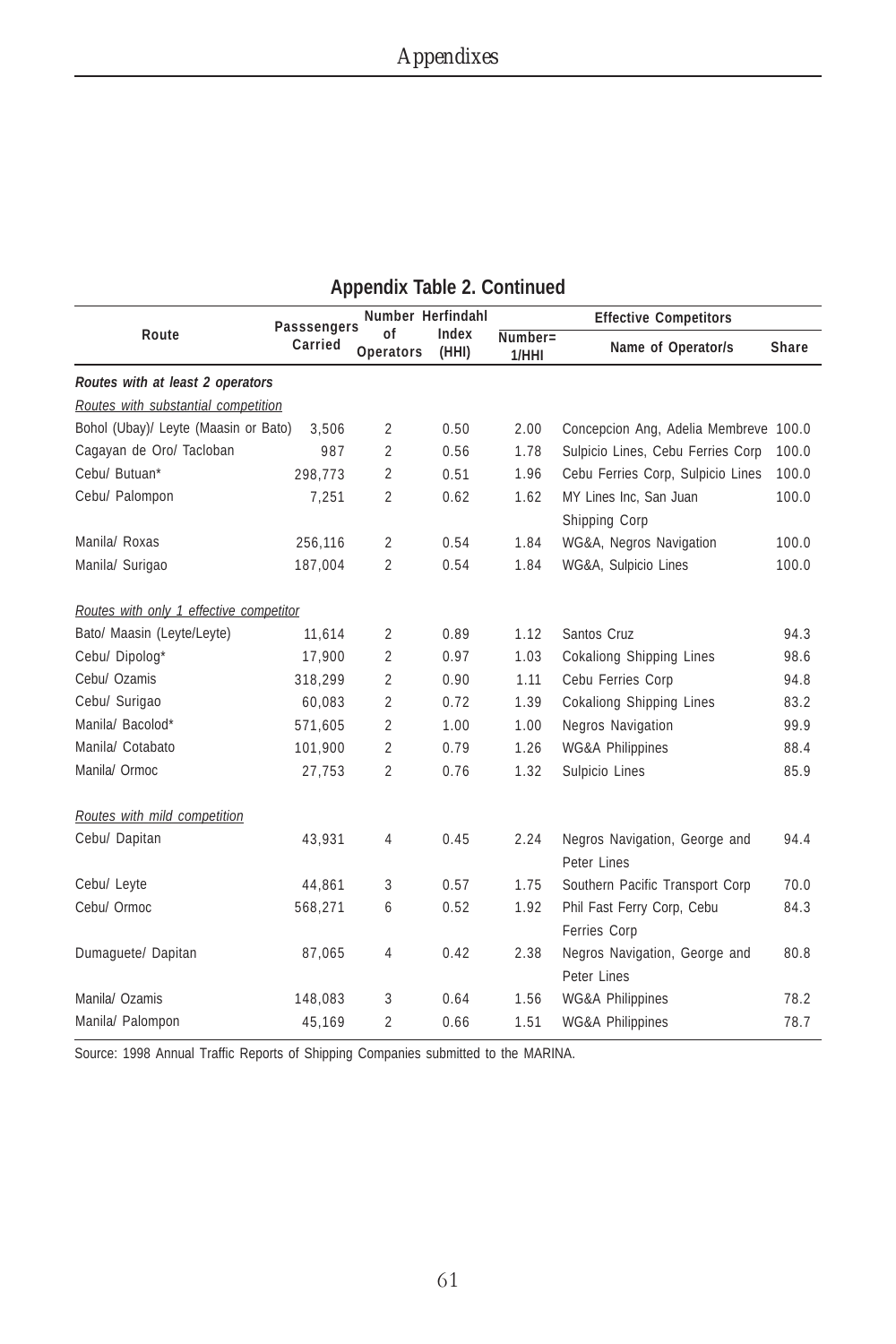|                                             | <b>Passsengers</b> | Number Herfindahl |                | <b>Effective Competitors</b> |                               |       |  |
|---------------------------------------------|--------------------|-------------------|----------------|------------------------------|-------------------------------|-------|--|
| Route                                       | Carried            | 0f<br>Operators   | Index<br>(HHI) | $Number =$<br>1/HHI          | Name of Operator/s            | Share |  |
| Routes with only 1 operator                 |                    |                   |                |                              |                               |       |  |
| Bacolod/ Bataan                             | 589                | 1                 | 1.00           | 1.00                         | Seaford Shipping Lines        | 100.0 |  |
| Bacolod/ Cagayan de Oro                     | 37,524             | 1                 | 1.00           | 1.00                         | Negros Navigation             | 100.0 |  |
| Bacolod/Davao                               | 1,332              | 1                 | 1.00           | 1.00                         | <b>Negros Navigation</b>      | 100.0 |  |
| Bacolod/ Estancia                           | 3                  | 1                 | 1.00           | 1.00                         | <b>Negros Navigation</b>      | 100.0 |  |
| Bacolod/ General Santos                     | 1,514              | 1                 | 1.00           | 1.00                         | Negros Navigation             | 100.0 |  |
| Bacolod/ Legaspi                            | 1,547              | 1                 | 1.00           | 1.00                         | <b>Negros Navigation</b>      | 100.0 |  |
| Bacolod/ Ozamis                             | 467                | 1                 | 1.00           | 1.00                         | <b>Negros Navigation</b>      | 100.0 |  |
| Bacolod/ Palawan                            | 14,709             | 1                 | 1.00           | 1.00                         | Negros Navigation             | 100.0 |  |
| Bacolod/ Zamboanga                          | 2,385              | 1                 | 1.00           | 1.00                         | <b>Negros Navigation</b>      | 100.0 |  |
| Batangas (Tinglay)/ Batangas (Mabini) 3,400 |                    | 1                 | 1.00           | 1.00                         | Dionisio Albania              | 100.0 |  |
| Baybay/ Calubian                            | 35                 | 1                 | 1.00           | 1.00                         | Sulpicio Lines Inc            | 100.0 |  |
| Baybay/ Kawit                               | 440                | 1                 | 1.00           | 1.00                         | Sofronio Bogtai               | 100.0 |  |
| Baybay/ Moabog                              | 250                | 1                 | 1.00           | 1.00                         | Sofronio Bogtai               | 100.0 |  |
| Baybay/ Monsirat                            | 425                | 1                 | 1.00           | 1.00                         | Sofronio Bogtai               | 100.0 |  |
| Baybay/ San Juan                            | 511                | 1                 | 1.00           | 1.00                         | Sofronio Bogtai               | 100.0 |  |
| Bogo/ Placer                                | 10,176             | 1                 | 1.00           | 1.00                         | Patrocinio Cuaca              | 100.0 |  |
| Bogo/ Tabango                               | 1,452              | 1                 | 1.00           | 1.00                         | Tabango Express               | 100.0 |  |
| Bogo/ Villaba                               | 18,421             | 1                 | 1.00           | 1.00                         | Patrocinio Cuaca              | 100.0 |  |
| Buenavista/ Iloilo                          | 584                | 1                 | 1.00           | 1.00                         | Elizabeth Carino              | 100.0 |  |
| Butuan/ Cagayan de Oro                      | 125                | 1                 | 1.00           | 1.00                         | Sulpicio Lines Inc            | 100.0 |  |
| Cadiz/ Bantayan                             | 6,533              | 1                 | 1.00           | 1.00                         | Sto. Nino Ferry Boat Services | 100.0 |  |
| Calbayog / Guinbarocan                      | 550                | 1                 | 1.00           | 1.00                         | Arturo Olasiman               | 100.0 |  |
| Calbayog/ Labangbaybay                      | 550                | 1                 | 1.00           | 1.00                         | Arturo Olasiman               | 100.0 |  |
| Calbayog/ Maripipi                          | 1.950              | 1                 | 1.00           | 1.00                         | Cesar Sitjar                  | 100.0 |  |
| Calbayog/ Tagapulaan                        | 606                | 1                 | 1.00           | 1.00                         | Teresita Koga                 | 100.0 |  |
| Calubian/ Maasin                            | 5                  | 1                 | 1.00           | 1.00                         | Sulpicio Lines Inc            | 100.0 |  |
| Camiguin/ Ormoc                             | 2,844              | 1                 | 1.00           | 1.00                         | Philippine Fast Ferry         | 100.0 |  |
| Carbon/ Inabangan                           | 9,841              | 1                 | 1.00           | 1.00                         | Gomez Brothers Shipping Lines | 100.0 |  |
| Catbalogan/ Borongan                        | 1,992              | 1                 | 1.00           | 1.00                         | Margarito Tan                 | 100.0 |  |
| Catbalogan/ Brgy Saugan                     | 7,948              | 1                 | 1.00           | 1.00                         | Dionisio Montalban            | 100.0 |  |
| Catbalogan/ Buenavista                      | 1,730              | 1                 | 1.00           | 1.00                         | Iluminado Dacallos            | 100.0 |  |
| Catbalogan/ Canhawan Gote                   | 49                 | 1                 | 1.00           | 1.00                         | Agustine Romano               | 100.0 |  |
| Catbalogan/ Daram                           | 12,480             | 1                 | 1.00           | 1.00                         | Manuel Estrada                | 100.0 |  |
| Catbalogan/ Guintarean                      | 5,640              | 1                 | 1.00           | 1.00                         | Emilio Morate                 | 100.0 |  |
| Catbalogan/ Haplaan                         | 430                | 1                 | 1.00           | 1.00                         | Florencio Apacible            | 100.0 |  |
| Catbalogan/ Jocopon                         | 3,036              | 1                 | 1.00           | 1.00                         | Florencio Apacible            | 100.0 |  |
| Catbalogan/ San Rogue                       | 4,899              | 1                 | 1.00           | 1.00                         | Reynaldo Cajefe Jr            | 100.0 |  |
| Catbalogan/ Sitio Bitoon                    | 50                 | 1                 | 1.00           | 1.00                         | Agustine Romano               | 100.0 |  |
| Catbalogan/ Tarangnan                       | 294                | 1                 | 1.00           | 1.00                         | Antonio Vencio                | 100.0 |  |
| Catbalogan/ Villareal                       | 3,668              | 1                 | 1.00           | 1.00                         | Avelino Arraz                 | 100.0 |  |

#### **Appendix Table 3. Dominant/effective players per route per type of market, passenger traffic, tertiary routes, 1998**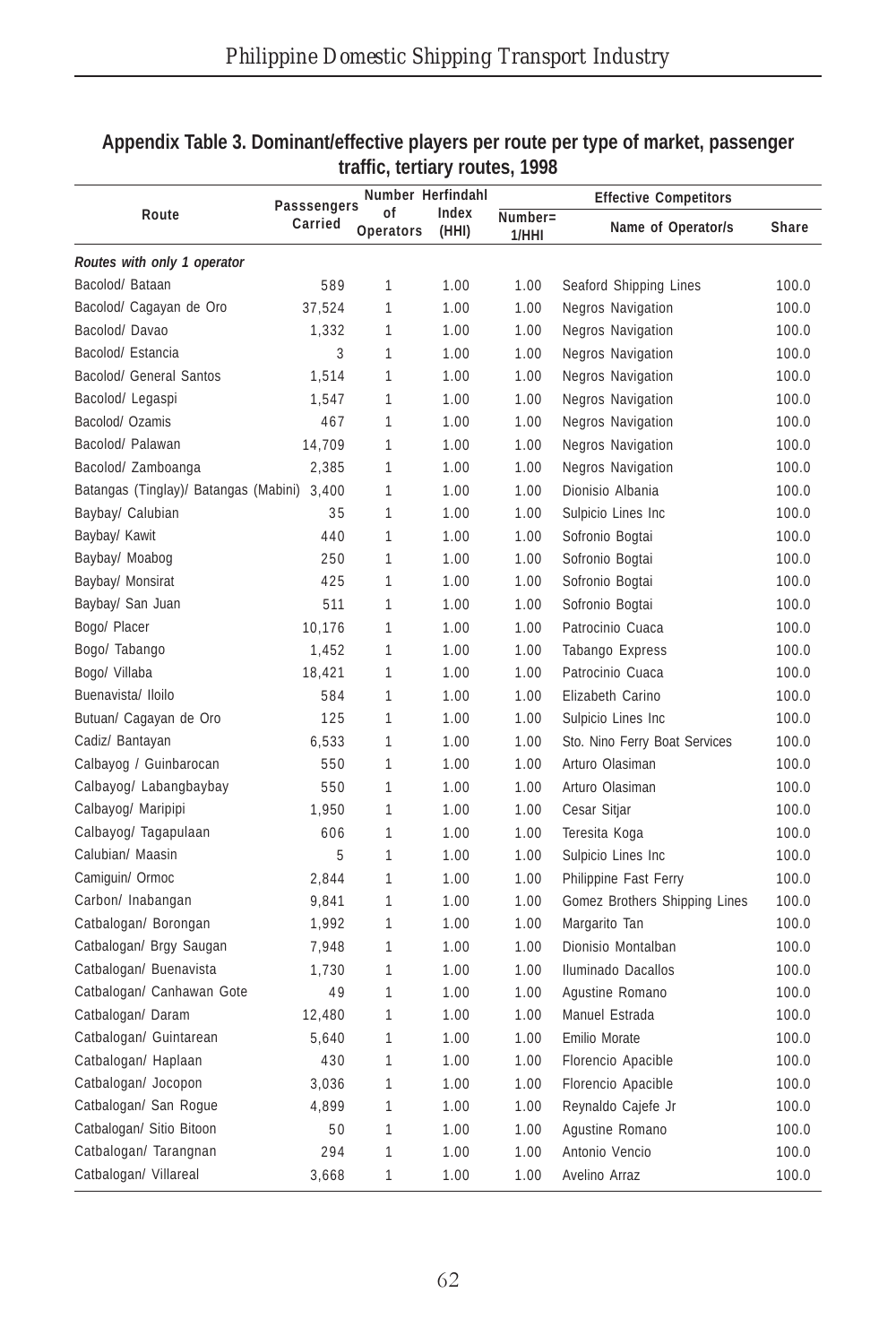|                               |                        | Number Herfindahl |                |                     | <b>Effective Competitors</b> |       |
|-------------------------------|------------------------|-------------------|----------------|---------------------|------------------------------|-------|
| Route                         | Passsengers<br>Carried | of<br>Operators   | Index<br>(HHI) | $Number =$<br>1/HHI | Name of Operator/s           | Share |
| Cebu/ Camotes                 | 5,302                  | 1                 | 1.00           | 1.00                | Palacio Shipping             | 100.0 |
| Cebu/ Dawahon                 | 2,604                  | 1                 | 1.00           | 1.00                | Concepcion Ang               | 100.0 |
| Cebu/ Hiligaynon              | 31,696                 | 1                 | 1.00           | 1.00                | Roble Shipping               | 100.0 |
| Cebu/ Jetafe                  | 23,901                 | $\mathbf{1}$      | 1.00           | 1.00                | Carmelo Simolde              | 100.0 |
| Cebu/ Lapu-lapu               | 2,933,142              | 1                 | 1.00           | 1.00                | Metro Ferry Cebu             | 100.0 |
| Cebu/ Larena                  | 3,855                  | 1                 | 1.00           | 1.00                | Palacio Shipping Inc         | 100.0 |
| Cebu/ Lazi                    | 167                    | $\mathbf{1}$      | 1.00           | 1.00                | George and Peter Lines       | 100.0 |
| Cebu/ Sta Fe                  | 12,949                 | 1                 | 1.00           | 1.00                | <b>FJP Lines</b>             | 100.0 |
| Cogon/ Sta Ana                | 22,501                 | 1                 | 1.00           | 1.00                | Roger Bandao                 | 100.0 |
| Cuyo/ El Nido                 | 20                     | 1                 | 1.00           | 1.00                | Virgilio Arbolado            | 100.0 |
| Cuyo/ San Vicente             | 55                     | 1                 | 1.00           | 1.00                | Virgilio Arbolado            | 100.0 |
| Dadiangas/ Iloilo             | 9,211                  | 1                 | 1.00           | 1.00                | Sulpicio Lines Inc           | 100.0 |
| Danao/ Camotes                | 18,680                 | 1                 | 1.00           | 1.00                | Carlito Latonio              | 100.0 |
| Danao/ Kawit                  | 455                    | 1                 | 1.00           | 1.00                | Sofronio Bogtai              | 100.0 |
| Danao/ Moabog                 | 569                    | 1                 | 1.00           | 1.00                | Sofronio Bogtai              | 100.0 |
| Danao/ Naval                  | 94                     | 1                 | 1.00           | 1.00                | Cesar Sitjar                 | 100.0 |
| Dapitan/ Lazi                 | 543                    | 1                 | 1.00           | 1.00                | George and Peter Lines       | 100.0 |
| Davao/ Dadiangas              | 34                     | $\mathbf{1}$      | 1.00           | 1.00                | Sulpicio Lines Inc           | 100.0 |
| Dipolog/ Iligan               | 534                    | 1                 | 1.00           | 1.00                | Sulpicio Lines Inc           | 100.0 |
| Dipolog/ Tagbilaran           | 12,065                 | 1                 | 1.00           | 1.00                | Sulpicio Lines Inc           | 100.0 |
| Doong / Hagnaya               | 231                    | 1                 | 1.00           | 1.00                | Gaudencio Baruc              | 100.0 |
| Doong/ Vito                   | 130                    | 1                 | 1.00           | 1.00                | Gaudencio Baruc              | 100.0 |
| Dumaguete/ Estancia           | 3                      | 1                 | 1.00           | 1.00                | <b>Negros Navigation</b>     | 100.0 |
| Gravahan/ Pag-asa             | 238,416                | $\mathbf{1}$      | 1.00           | 1.00                | German Gutierrez             | 100.0 |
| Guimaras/ Pulupandan          | 600                    | 1                 | 1.00           | 1.00                | Teresita Gananan             | 100.0 |
| Guimaras/ Roxas City          | 204                    | 1                 | 1.00           | 1.00                | Nomn Novyar                  | 100.0 |
| Hilutungan/ Boyong            | 3                      | 1                 | 1.00           | 1.00                | Tripple "S" Divers Services  | 100.0 |
| Hilutungan/ Shangrila         | 103                    | 1                 | 1.00           | 1.00                | Tripple "S" Divers Services  | 100.0 |
| Iligan/ Bacolod               | 725                    | 1                 | 1.00           | 1.00                | <b>Negros Navigation</b>     | 100.0 |
| Iligan/ Lazi                  | 2,919                  | $\mathbf{1}$      | 1.00           | 1.00                | George and Peter Lines       | 100.0 |
| Iligan/ Ormoc                 | 189                    | 1                 | 1.00           | 1.00                | Sulpicio Lines Inc           | 100.0 |
| Iloilo/ Cagayan de Oro        | 52,247                 | 1                 | 1.00           | 1.00                | <b>Negros Navigation</b>     | 100.0 |
| Iloilo/ Zambales              | 6,635                  | 1                 | 1.00           | 1.00                | <b>Negros Navigation</b>     | 100.0 |
| Jagna/ Nasipit                | 1,042                  | 1                 | 1.00           | 1.00                | Sulpicio Lines Inc           | 100.0 |
| Kalusuan/ Boyong              | 15                     | 1                 | 1.00           | 1.00                | Tripple "S" Divers Services  | 100.0 |
| Kalusuan/ Shang rila          | 155                    | $\mathbf{1}$      | 1.00           | 1.00                | Tripple "S" Divers Services  | 100.0 |
| Lapinig, Garcia/ Bohol (Ubay) | 5,268                  | 1                 | 1.00           | 1.00                | M/V Intan                    | 100.0 |
| Limasawa/ P. Burgos           | 10,968                 | 1                 | 1.00           | 1.00                | Zenaida Petracorta           | 100.0 |
| Mactan/ Dumilon               | 572                    | $\mathbf{1}$      | 1.00           | 1.00                | Tristar Sea Ventures Inc     | 100.0 |
| Madredejos/ Kawit             | 4,731                  | 1                 | 1.00           | 1.00                | Saturnino Atienza            | 100.0 |
| Magalona/ Iloilo              | 3,055                  | $\mathbf{1}$      | 1.00           | 1.00                | Antonio Mogasa               | 100.0 |
| Mandaue/ Bohol                | 5,174                  | $\mathbf{1}$      | 1.00           | 1.00                | Casiano Obligado, Jr         | 100.0 |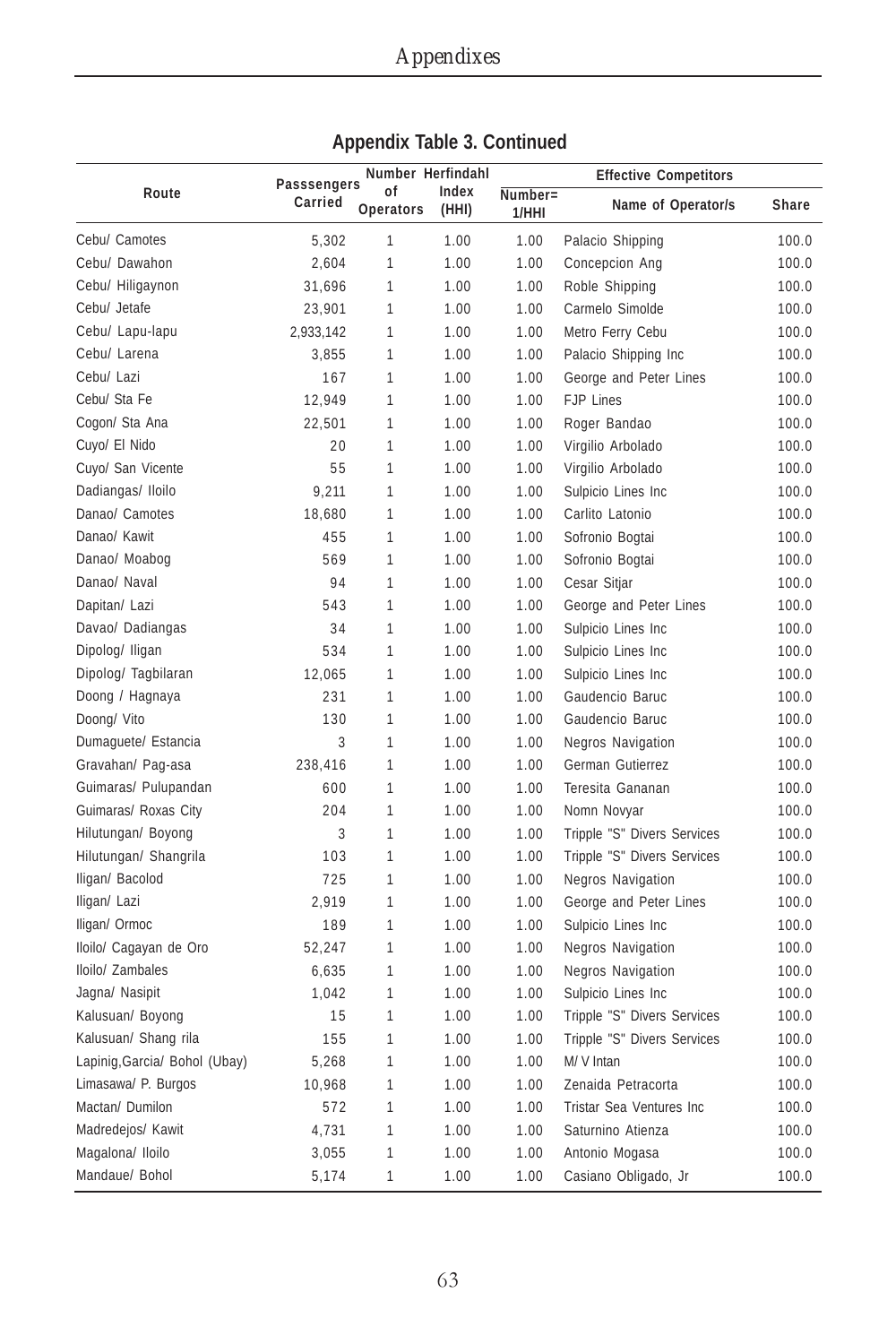|                               |                        | Number Herfindahl |                | <b>Effective Competitors</b> |                                            |       |  |
|-------------------------------|------------------------|-------------------|----------------|------------------------------|--------------------------------------------|-------|--|
| Route                         | Passsengers<br>Carried | οf<br>Operators   | Index<br>(HHI) | Number=<br>1/HHI             | Name of Operator/s                         | Share |  |
| Manila/ Butuan                | 22,026                 | 1                 | 1.00           | 1.00                         | Sulpicio Lines Inc                         | 100.0 |  |
| Manila/ Calubian              | 11,813                 | $\mathbf{1}$      | 1.00           | 1.00                         | Sulpicio Lines Inc                         | 100.0 |  |
| Manila/ Corregidor            | 25,235                 | 1                 | 1.00           | 1.00                         | Sun Cruises                                | 100.0 |  |
| Manila/ Dumaguit              | 43,567                 | 1                 | 1.00           | 1.00                         | <b>WG&amp;A Philippines</b>                | 100.0 |  |
| Manila/ El Nido- Liminangcong | 1,557                  | 1                 | 1.00           | 1.00                         | San Nicolas Lines Inc.                     | 100.0 |  |
| Manila/ Zambales              | 6,460                  | 1                 | 1.00           | 1.00                         | <b>Negros Navigation</b>                   | 100.0 |  |
| Margos/ Malangas              | 4,041                  | 1                 | 1.00           | 1.00                         | Ever Lines                                 | 100.0 |  |
| Margos/ Subanipa              | 3,328                  | 1                 | 1.00           | 1.00                         | Ever Lines                                 | 100.0 |  |
| Margos/ Talusan               | 1,495                  | 1                 | 1.00           | 1.00                         | Ever Lines                                 | 100.0 |  |
| Masbate/ Calubian             | 833                    | 1                 | 1.00           | 1.00                         | Sulpicio Lines Inc                         | 100.0 |  |
| Masbate/ Maya                 | 6,415                  | 1                 | 1.00           | 1.00                         | Arturo Susas                               | 100.0 |  |
| Masbate/ Ormoc                | 3,123                  | 1                 | 1.00           | 1.00                         | Sulpicio Lines Inc                         | 100.0 |  |
| Maya/ Logon                   | 6,023                  | 1                 | 1.00           | 1.00                         | <b>Edison Dalag</b>                        | 100.0 |  |
| Mindoro/ Burunga              | 2,630                  | 1                 | 1.00           | 1.00                         | San Nicolas Lines Inc.                     | 100.0 |  |
| Mindoro/ Libertad             | 7,173                  | 1                 | 1.00           | 1.00                         | San Nicolas Lines Inc.                     | 100.0 |  |
| Mindoro/ Semerara             | 8,136                  | 1                 | 1.00           | 1.00                         | San Nicolas Lines Inc.                     | 100.0 |  |
| Naval/ Bato                   | 2,260                  | 1                 | 1.00           | 1.00                         | Cesar Sitjar                               | 100.0 |  |
| Naval/ Binalayan              | 107                    | 1                 | 1.00           | 1.00                         | Teodulo Lapure                             | 100.0 |  |
| Naval/ Burabod                | 101                    | 1                 | 1.00           | 1.00                         | Teodulo Lapure                             | 100.0 |  |
| Naval/ Calbani                | 84                     | 1                 | 1.00           | 1.00                         | Teodulo Lapure                             | 100.0 |  |
| Naval/ Canduhao               | 2,110                  | 1                 | 1.00           | 1.00                         | Cesar Sitjar                               | 100.0 |  |
| Naval/ Casibang               | 76                     | 1                 | 1.00           | 1.00                         | Teodulo Lapure                             | 100.0 |  |
| Naval/ Hagonoy                | 165                    | 1                 | 1.00           | 1.00                         | Teodulo Lapure                             | 100.0 |  |
| Naval/ Maripipi               | 168                    | 1                 | 1.00           | 1.00                         | Teodulo Lapure                             | 100.0 |  |
| Naval/ Trabugan               | 91                     | $\mathbf{1}$      | 1.00           | 1.00                         | Teodulo Lapure                             | 100.0 |  |
| Naval/ Ulog                   | 73                     | 1                 | 1.00           | 1.00                         | Teodulo Lapure                             | 100.0 |  |
| Naval/ Viga                   | 63                     | 1                 | 1.00           | 1.00                         | Teodulo Lapure                             | 100.0 |  |
| Odiongan/ Oangay              | 3,666                  | 1                 | 1.00           | 1.00                         | Manuel Perez                               | 100.0 |  |
| Ormoc/ Camotes (Pilar)        | 19,240                 | 1                 | 1.00           | 1.00                         | Antonieto Pedericos                        | 100.0 |  |
| Ormoc/ Dapdap                 | 1,228                  | 1                 | 1.00           | 1.00                         | Sofronio Bogtai                            | 100.0 |  |
| Ormoc/ Kawit                  | 1,050                  | 1                 | 1.00           | 1.00                         | Sofronio Bogtai                            | 100.0 |  |
| Ormoc/ Lanao                  | 1,035                  | 1                 | 1.00           | 1.00                         | Sofronio Bogtai                            | 100.0 |  |
| Ormoc/ Moabog                 | 990                    | 1                 | 1.00           | 1.00                         | Sofronio Bogtai                            | 100.0 |  |
| Ormoc/ Monsirat               | 733                    | 1                 | 1.00           | 1.00                         | Sofronio Bogtai                            | 100.0 |  |
| Ozamis/ Kolambugan            | 36,279                 | 1                 | 1.00           | 1.00                         | M/V Lilly/ Dona Antonina/ Dona Anita 100.0 |       |  |
| Ozamis/ Mukas                 | 491,114                | 1                 | 1.00           | 1.00                         | Daima Shipping Corp                        | 100.0 |  |
| Ozamis/Tubod                  | 35,741                 | 1                 | 1.00           | 1.00                         | M/V Lilly/ Dona Antonina/ Dona Anita 100.0 |       |  |
| Paradise/Insular              | 30,800                 | 1                 | 1.00           | 1.00                         | Armando Salva                              | 100.0 |  |
| Perez/ Antimonan              | 5,180                  | 1                 | 1.00           | 1.00                         | Eutiquio Caringal                          | 100.0 |  |
| Romblon/ Lucena               | 42                     | 1                 | 1.00           | 1.00                         | Rolando Liwanag                            | 100.0 |  |
| Romblon/ San Agustin          | 600                    | 1                 | 1.00           | 1.00                         | Jaime Macaya                               | 100.0 |  |
| Sagasa/ Alicia                | 518                    | 1                 | 1.00           | 1.00                         | Magnolia Shipping Corp                     | 100.0 |  |

## **Appendix Table 3. Continued**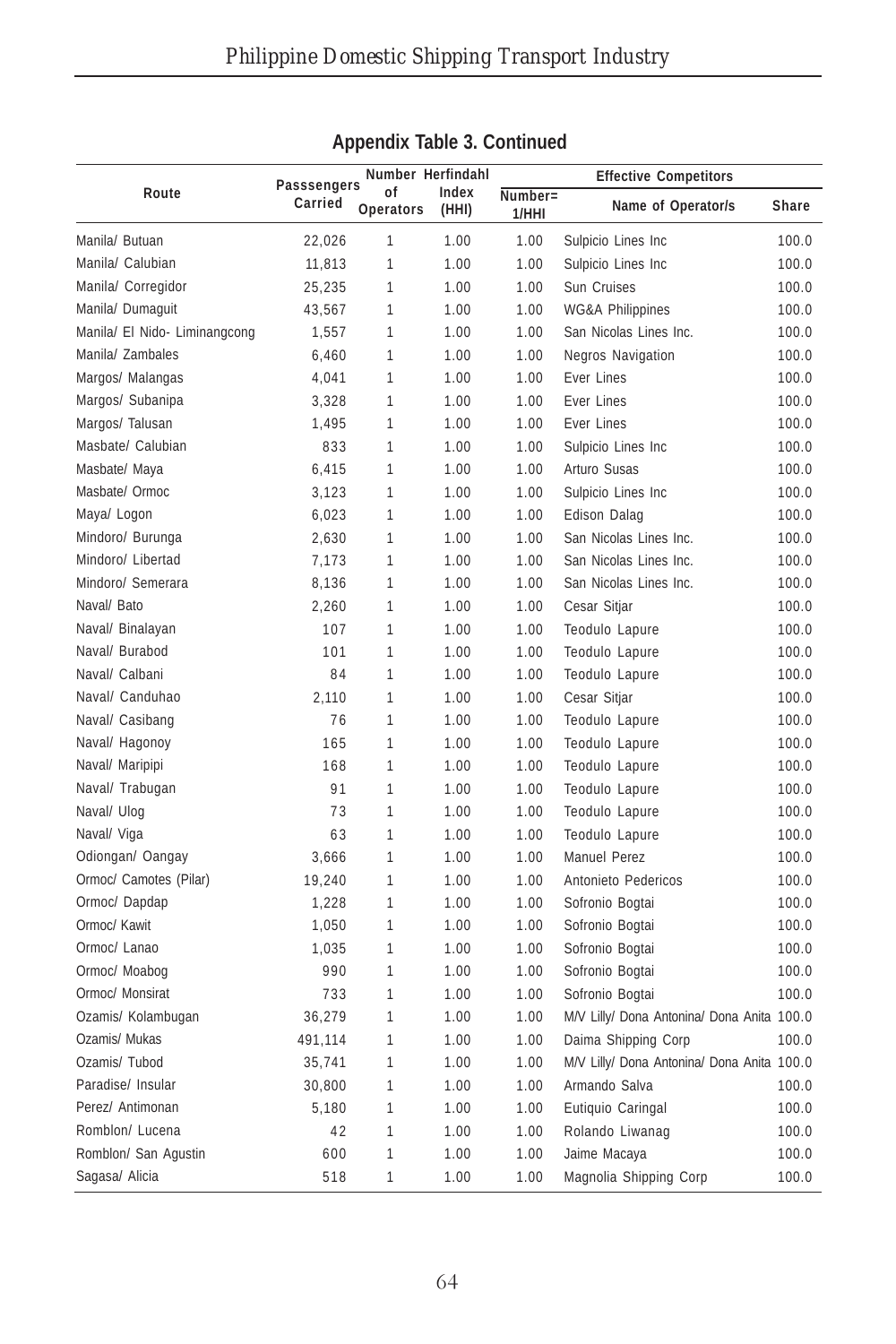| Route                   | Passsengers | Number Herfindahl      |                | <b>Effective Competitors</b> |                                 |       |
|-------------------------|-------------|------------------------|----------------|------------------------------|---------------------------------|-------|
|                         | Carried     | 0f<br><b>Operators</b> | Index<br>(HHI) | Number=<br>1/HHI             | Name of Operator/s              | Share |
| Samal/ Caliclic         | 14.464      | 1                      | 1.00           | 1.00                         | Analita Richa                   | 100.0 |
| Samal/ Davao City       | 22,311      | 1                      | 1.00           | 1.00                         | Myrna Espinosa                  | 100.0 |
| Samar/ Mandaue          | 392         | 1                      | 1.00           | 1.00                         | Juana Lopez                     | 100.0 |
| San Carlos/ Estancia    | 96          | 1                      | 1.00           | 1.00                         | <b>Negros Navigation</b>        | 100.0 |
| San Carlos/ Toledo      | 128,321     | 1                      | 1.00           | 1.00                         | Danilo Lines                    | 100.0 |
| San Jose/ Antique       | 6,416       | 1                      | 1.00           | 1.00                         | San Nicolas Lines Inc.          | 100.0 |
| Sibuyan/ Roxas          | 365         | $\mathbf{1}$           | 1.00           | 1.00                         | Robinson Royo                   | 100.0 |
| Sta Ana/ Isla Rita      | 2.600       | $\mathbf{1}$           | 1.00           | 1.00                         | <b>Timoteo Batton</b>           | 100.0 |
| Sta Ana/ Pearl Farm     | 692         | 1                      | 1.00           | 1.00                         | Timoteo Batton                  | 100.0 |
| Sta Cruz/Tucanga        | 12,784      | 1                      | 1.00           | 1.00                         | Celeste Tenperateba             | 100.0 |
| Sta Rosa/Ang-asil       | 50,888      | 1                      | 1.00           | 1.00                         | Santa Rosa Sea Trans, Inc.      | 100.0 |
| Sta Rosa/ Boyong        | 16          | 1                      | 1.00           | 1.00                         | Tripple "S" Divers Services     | 100.0 |
| Sta Rosa/ CMMC          | 3           | 1                      | 1.00           | 1.00                         | Tripple "S" Divers Services     | 100.0 |
| Sta Rosa/ Shangrila     | 18          | $\mathbf{1}$           | 1.00           | 1.00                         | Tripple "S" Divers Services     | 100.0 |
| Sto Tomas/Talaga        | 9,800       | 1                      | 1.00           | 1.00                         | Jose Castro                     | 100.0 |
| Subanipa/ Malangas      | 401         | 1                      | 1.00           | 1.00                         | Magnolia Shipping Corp          | 100.0 |
| Sulpa/ Boyong           | 168         | 1                      | 1.00           | 1.00                         | Tripple "S" Divers Services     | 100.0 |
| Sulpa/ CMMC             | 59          | 1                      | 1.00           | 1.00                         | Tripple "S" Divers Services     | 100.0 |
| Sulpa/ Shang rila       | 129         | 1                      | 1.00           | 1.00                         | Tripple "S" Divers Services     | 100.0 |
| Surigao/ Cagdianao      | 1,193       | 1                      | 1.00           | 1.00                         | Honesto Lipao                   | 100.0 |
| Surigao/ Calubian       | 178         | 1                      | 1.00           | 1.00                         | Sulpicio Lines Inc              | 100.0 |
| Surigao/ Dapa           | 33,750      | 1                      | 1.00           | 1.00                         | <b>BCT Shipping Lines</b>       | 100.0 |
| Surigao/ Pinut-an       | 4,178       | 1                      | 1.00           | 1.00                         | Vicente Mejia                   | 100.0 |
| Surigao/ Quezon (Albor) | 470         | 1                      | 1.00           | 1.00                         | Genara Malbacias                | 100.0 |
| Tab-oc/ Bagacay         | 385         | 1                      | 1.00           | 1.00                         | Leonardo Dauhog                 | 100.0 |
| Tab-oc/ Hingatungan     | 360         | 1                      | 1.00           | 1.00                         | Leonardo Dauhog                 | 100.0 |
| Tab-oc/ San Francisco   | 487         | $\mathbf{1}$           | 1.00           | 1.00                         | Pedro Felizarta                 | 100.0 |
| Tab-oc/Tib-o            | 314         | 1                      | 1.00           | 1.00                         | Pedro Felizarta                 | 100.0 |
| Tacloban/ Balangiga     | 1,838       | 1                      | 1.00           | 1.00                         | Joedina Baleos-Gumagay          | 100.0 |
| Tacloban/ Giporlos      | 1,515       | $\mathbf{1}$           | 1.00           | 1.00                         | Romulo Alvarina                 | 100.0 |
| Talisay/ Tampi          | 19,971      | 1                      | 1.00           | 1.00                         | ABC Liner & Ferry Boat Services | 100.0 |
| Talusan/ Alicia         | 586         | 1                      | 1.00           | 1.00                         | Magnolia Shipping Corp          | 100.0 |
| Tangil, Dhug/ Negros    | 73,409      | 1                      | 1.00           | 1.00                         | P.S. Rodriguez Ferry Service    | 100.0 |
| Tangil/ Dumanjug        | 51,254      | 1                      | 1.00           | 1.00                         | Jeffrey Pages                   | 100.0 |
| Zamboanga/ Alicia       | 1,876       | 1                      | 1.00           | 1.00                         | Magnolia Shipping Corp          | 100.0 |
| Zamboanga/ Basilan      | 134,191     | 1                      | 1.00           | 1.00                         | Aleson Shipping Lines           | 100.0 |
| Zamboanga/ Dipolog      | 41          | 1                      | 1.00           | 1.00                         | Company A*                      | 100.0 |
| Zamboanga/ Pagadian     | 17,847      | 1                      | 1.00           | 1.00                         | Sampaguita Shipping Corp.       | 100.0 |
| Zamboanga/ Sandakan     | 6,285       | 1                      | 1.00           | 1.00                         | Sampaguita Shipping Corp.       | 100.0 |
| Zamboanga/ Siocon       | 11,845      | $\mathbf{1}$           | 1.00           | 1.00                         | Sampaguita Shipping Corp.       | 100.0 |
| Zamboanga/ Sirawai      | 10,803      | 1                      | 1.00           | 1.00                         | Sampaguita Shipping Corp.       | 100.0 |
| Zamboanga/ Talusan      | 3,540       | 1                      | 1.00           | 1.00                         | Magnolia Shipping Corp.         | 100.0 |

**Appendix Table 3. Continued**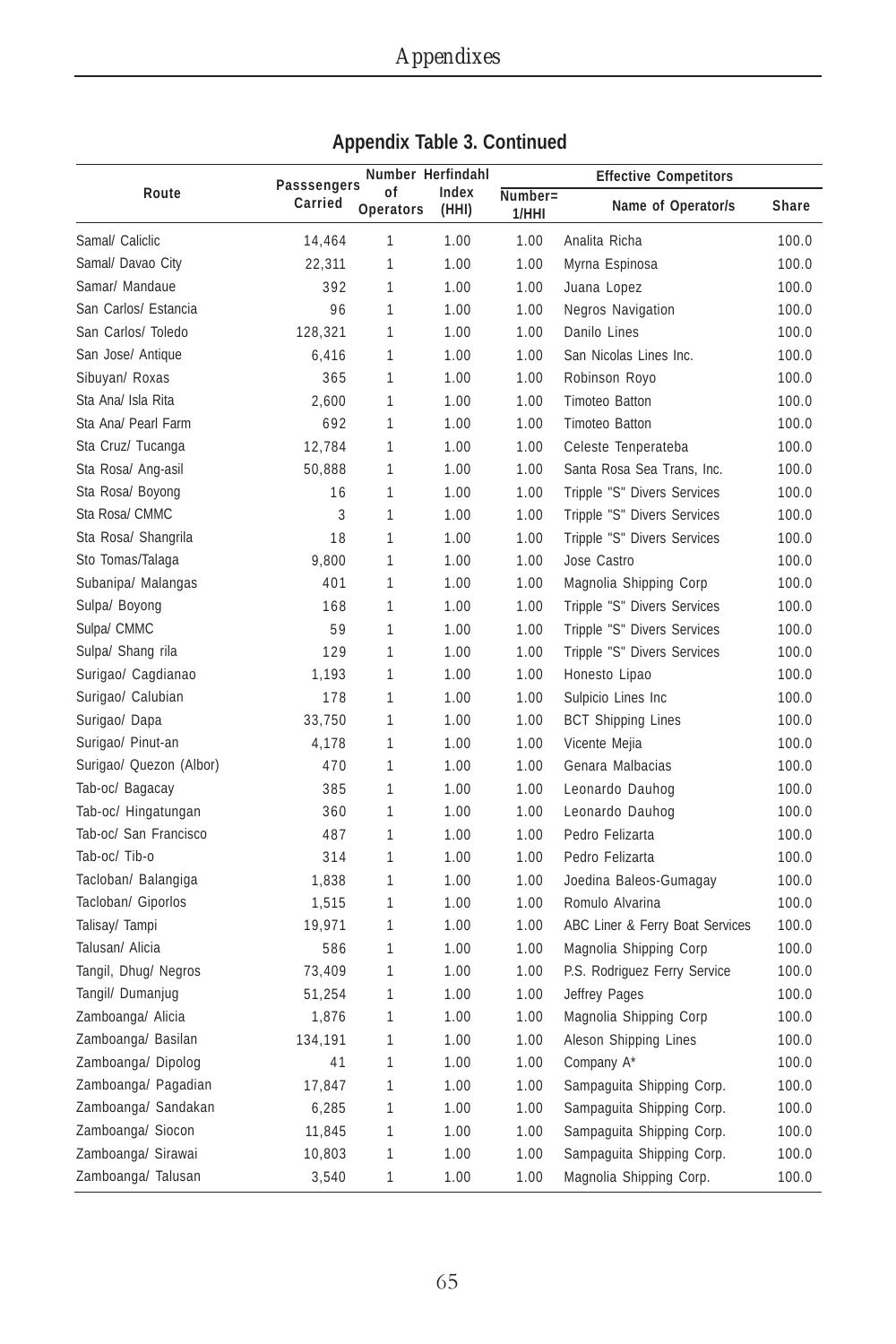|                                               | <b>Passsengers</b> | Number Herfindahl      |                |                     | <b>Effective Competitors</b>                                     |              |
|-----------------------------------------------|--------------------|------------------------|----------------|---------------------|------------------------------------------------------------------|--------------|
| Route                                         | Carried            | of<br><b>Operators</b> | Index<br>(HHI) | $Number =$<br>1/HHI | Name of Operator/s                                               | <b>Share</b> |
| Routes with at least 2 operators              |                    |                        |                |                     |                                                                  |              |
| Routes with substantial competition           |                    |                        |                |                     |                                                                  |              |
| Bataan/ Dumanquit                             | 60,083             | 2                      | 0.54           | 1.85                | Almyre Cortez, Santiago Regalado                                 | 100.0        |
| Butuan/ Jagna                                 | 137,069            | $\overline{2}$         | 0.50           | 1.98                | Sulpicio Lines, Cebu Ferries Corp                                | 100.0        |
| Cebu/ Naval                                   | 11,026             | $\overline{2}$         | 0.55           | 1.83                | San Juan Shipping Lines, MY Lines 100.0                          |              |
| Cuyo/ Iloilo                                  | 125                | $\overline{2}$         | 0.54           | 1.84                | Jose Pedida, Virgilio Arbolado                                   | 100.0        |
| Cuyo/ Roxas                                   | 105                | $\overline{2}$         | 0.50           | 1.99                | Jose Pedida, Virgilio Arbolado                                   | 100.0        |
| Jolo/ Sitangkai                               | 1,593              | $\overline{2}$         | 0.50           | 1.99                | Magnolia Shipping Corp.,<br>Sampaguita Shipping Corp             | 100.0        |
| Magallanes/ Butuan                            | 1,090              | $\overline{2}$         | 0.52           | 1.93                | Rodolfo Monilla, Juanito Tiu                                     | 100.0        |
| Masbate/ Iloilo                               | 13,732             | $\overline{2}$         | 0.54           | 1.86                | Miller Santiago, Michael Jude<br>Placencia                       | 100.0        |
| Masbate/ Roxas                                | 15,400             | $\overline{2}$         | 0.53           | 1.90                | Isidro Refil Jr, Michael Jude<br>Placencia                       | 100.0        |
| Maya/ San Isidro                              | 28,057             | $\overline{2}$         | 0.50           | 1.99                | Cipriano Buante, Arturo Susas                                    | 100.0        |
| Romblon/ Roxas                                | 782                | $\overline{2}$         | 0.54           | 1.85                | Glifford Roy, Eladio Olit                                        | 100.0        |
| Sagasa/Talusan                                | 3,686              | $\overline{2}$         | 0.57           | 1.76                | Ever Lines, Magnolia Shipping Corp 100.0                         |              |
| Siasi/ Sitangkai                              | 1,762              | $\overline{2}$         | 0.50           | 2.00                | Magnolia Shipping Corp.,<br>Sampaguita Shipping Corp             | 100.0        |
| Zamboanga/ Sagasa                             | 5,156              | $\overline{2}$         | 0.56           | 1.78                | Magnolia Shipping Corp., Ever Lines                              | 100.0        |
| Zamboanga/ Sitangkai                          | 2,455              | $\overline{2}$         | 0.51           | 1.96                | Magnolia Shipping Corp.,<br>Sampaguita Shipping Corp             | 100.0        |
| Zamboanga/ Subanipa                           | 12,935             | $\overline{2}$         | 0.54           | 1.85                | Magnolia Shipping Corp., Ever Lines                              | 100.0        |
| Paradise Beach/ Caltex Sosa                   | 54,058             | 5                      | 0.21           | 4.76                | Cesar Radjab, Candido Balunos,<br>Zosimo Barsarsa, Paquito Osake | 100.0        |
| Routes with only one (1) effective competitor |                    |                        |                |                     |                                                                  |              |
| Batangas/ Mindoro (Calapan)                   | 1,341,506          | 2                      | 1.00           | 1.00                | Phil Fast Ferry Corp                                             | 99.9         |
| Benoni/ Balingoan                             | 229,947            | $\overline{2}$         | 0.86           | 1.16                | RP Tamula and Sons                                               | 92.6         |
| Cebu/ Camiguin                                | 197,635            | $\overline{2}$         | 0.83           | 1.21                | Cebu Ferries Corp                                                | 90.4         |
| Cebu/ Iligan                                  | 1,582,824          | $\overline{2}$         | 0.94           | 1.07                | Cebu Ferries Corp                                                | 96.8         |
| Sta Ana/ Ekron                                | 114,276            | $\overline{2}$         | 0.93           | 1.08                | Felicisima Villanueva                                            | 96.2         |
| Sta Rosa (Lapulapu)/ Dap-dap<br>(Lapulapu)    | 161,792            | $\overline{2}$         | 0.80           | 1.24                | Manolito Ompad                                                   | 89.0         |
| Surigao/ Basilica                             | 14,838             | $\overline{2}$         | 0.89           | 1.13                | Lina Riega                                                       | 94.0         |
| Zamboanga/ Malangas                           | 8,392              | $\overline{2}$         | 0.81           | 1.23                | Ever Lines                                                       | 89.6         |
| Dumaquete/ Larena                             | 62,788             | 3                      | 0.80           | 1.25                | DIMC Shipping Inc                                                | 89.1         |
| Zamboanga/ Tawi- tawi                         | 930                | 3                      | 0.85           | 1.18                | Zenaida Esperanza                                                | 91.9         |
| Routes with mild competition                  |                    |                        |                |                     |                                                                  |              |
| Babak/ Sasa                                   | 861,367            | 9                      | 0.15           | 6.52                | Gaspar Valera, Bords Transport Corp                              | 46.2         |
| Bongao/ Sitangkai                             | 8,127              | 3                      | 0.47           | 2.13                | Hadjio Ahmad, Magnolia Ship. Corp. 36.5                          |              |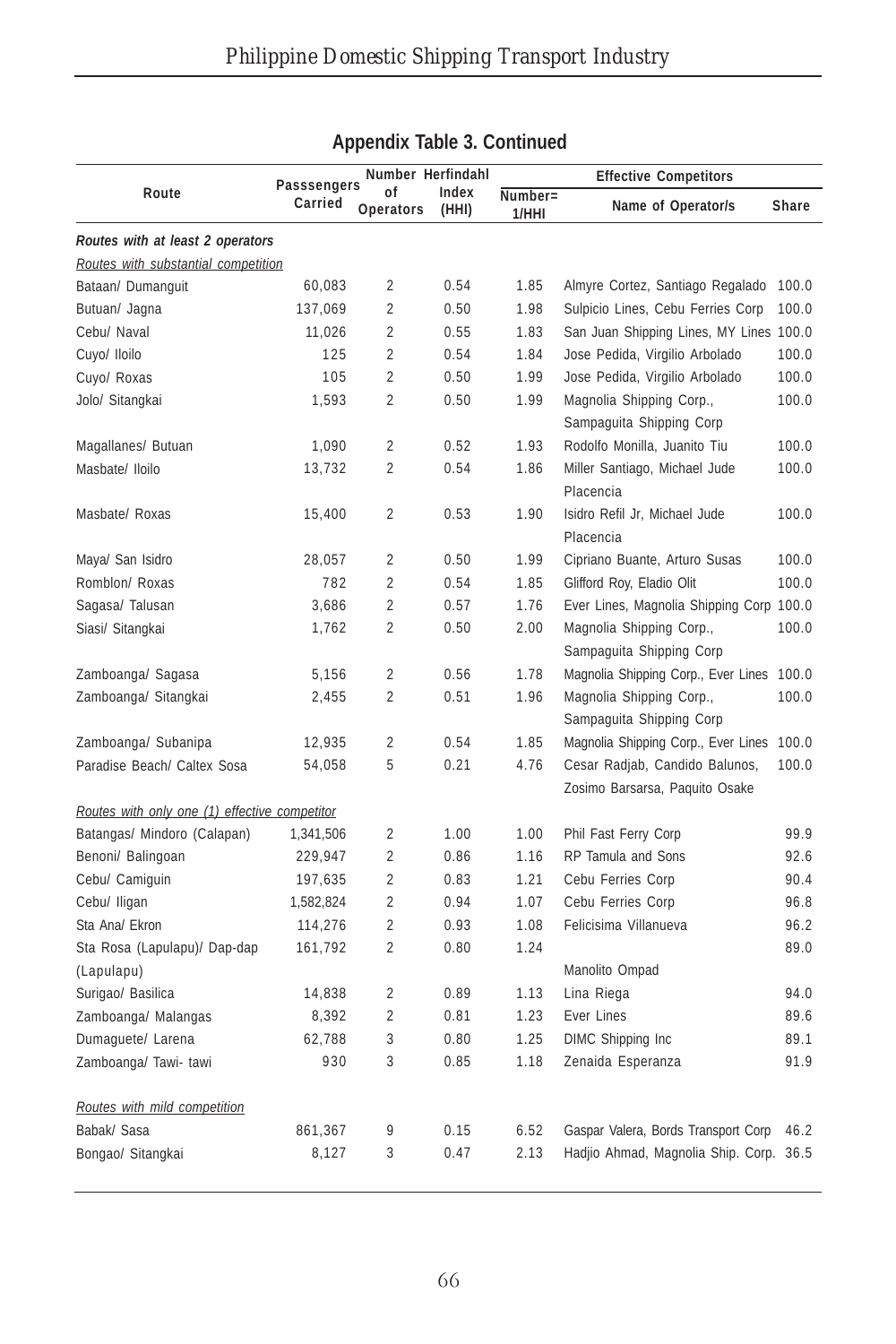|                                           |                               | Number Herfindahl |                |                     | <b>Effective Competitors</b>                                                                                                                                                                                                                                                            |       |
|-------------------------------------------|-------------------------------|-------------------|----------------|---------------------|-----------------------------------------------------------------------------------------------------------------------------------------------------------------------------------------------------------------------------------------------------------------------------------------|-------|
| Route                                     | <b>Passsengers</b><br>Carried | 0f<br>Operators   | Index<br>(HHI) | $Number =$<br>1/HHI | Name of Operator/s                                                                                                                                                                                                                                                                      | Share |
| Caticlan/ Boracay                         | 97,275                        | 33                | 0.07           | 15.26               | Dioneto Villanueva, Charlito<br>Villanueva, Fulgencio Aron, Jerly<br>Cooper, Avelino del Rosario, Pablo<br>Villanueva, Dante Elisio, Jorge<br>Pelayo, Antonio Alcazaren,<br>Aguinaldo dela Torre, Bobby Cahilig,<br>Rolando Tapuz, Reynaldo Bantang,<br>Gertacio Gumboc, Nellie Tamboon | 84.3  |
| Guimaras/ Iloilo                          | 146,576                       | 21                | 0.07           | 15.31               | Maria Balena, Santiago Siloterio,<br>Leonardo Tarrarona, Danny<br>Guillermo, Nerissa Pelingon,<br>Agripino Alcoran, Ed Gando,<br>Visitacion Galotera, Romeo Tigolo,<br>Ed Colmenares, Nelia Camon,<br>Bellardo Espinosa, Ernesto<br>Cedalanga, Fernando Espinosa,<br>Ely Canja          | 81.6  |
| Guimaras/ Negros Occidental               | 23,434                        | 2                 | 0.65           | 1.54                | Neva Quezon                                                                                                                                                                                                                                                                             | 77.2  |
| Iloilo (Estancia)/ Iloilo (Gigante)       | 2,717                         | 3                 | 0.71           | 1.41                | Romeo Derio                                                                                                                                                                                                                                                                             | 82.5  |
| Jolo/ Bongao                              | 8,371                         | 3                 | 0.44           | 2.26                | Sampaguita Shipping Corp                                                                                                                                                                                                                                                                | 59.7  |
| Jolo/ Siasi                               | 7,967                         | 3                 | 0.43           | 2.31                | Hadjio Ahmad                                                                                                                                                                                                                                                                            | 59.0  |
| Liloan/ Sibulan                           | 7,952                         | 4                 | 0.51           | 1.97                | Max Baat, Matilde Baat                                                                                                                                                                                                                                                                  | 80.3  |
| Palawan/ Mindoro (San Jose)               | 2,310                         | $\overline{2}$    | 0.69           | 1.46                | Franco Mabigat                                                                                                                                                                                                                                                                          | 80.5  |
| Penaplata/ Sta Ana                        | 194,507                       | $\overline{7}$    | 0.16           | 6.26                | Erlinda Atianzar, Andrea Vargas                                                                                                                                                                                                                                                         | 39.5  |
| Siasi/ Bongao                             | 6,883                         | 3                 | 0.48           | 2.08                | Hadjio Ahmad, Sampaguita<br>Shipping Corp                                                                                                                                                                                                                                               | 83.3  |
| Siquijor/ Dumaguete                       | 50,562                        | 6                 | 0.39           | 2.56                | Lucita Balanay                                                                                                                                                                                                                                                                          | 58.5  |
| Sta Ana/ Kapution                         | 65,883                        | 3                 | 0.69           | 1.45                | Martino Palacio                                                                                                                                                                                                                                                                         | 81.1  |
| Sta Ana/ Samal                            | 38,652                        | 5                 | 0.40           | 2.50                | Rogelio Martines                                                                                                                                                                                                                                                                        | 56.3  |
| Sta Ana/ Sta Cruz                         | 75,487                        | $\overline{4}$    | 0.34           | 2.95                | Jesus Parilla, Mario Reta                                                                                                                                                                                                                                                               | 79.2  |
| Sta Cruz/ Quezon (Catanauan/<br>Gen Luna) | 4,322                         | 5                 | 0.24           | 4.11                | Tomas Alvares, Gregorio Pernia                                                                                                                                                                                                                                                          | 59.8  |
| Zamboanga/ Bongao                         | 9,585                         | 3                 | 0.45           | 2.22                | Sampaguita Shipping Corp                                                                                                                                                                                                                                                                | 61.2  |
| Zamboanga/ Jolo                           | 33,318                        | 4                 | 0.49           | 2.06                | Sampaguita Shipping Corp                                                                                                                                                                                                                                                                | 66.5  |
| Zamboanga/ Margosatubig                   | 12,930                        | $\overline{2}$    | 0.63           | 1.59                | <b>Ever Lines</b>                                                                                                                                                                                                                                                                       | 82.9  |
| Zamboanga/ Siasi                          | 4,647                         | $\overline{a}$    | 0.64           | 1.56                | Magnolia Shipping Corp                                                                                                                                                                                                                                                                  | 76.5  |

Source: 1998 Annual Traffic Reports of Shipping Companies submitted to the MARINA.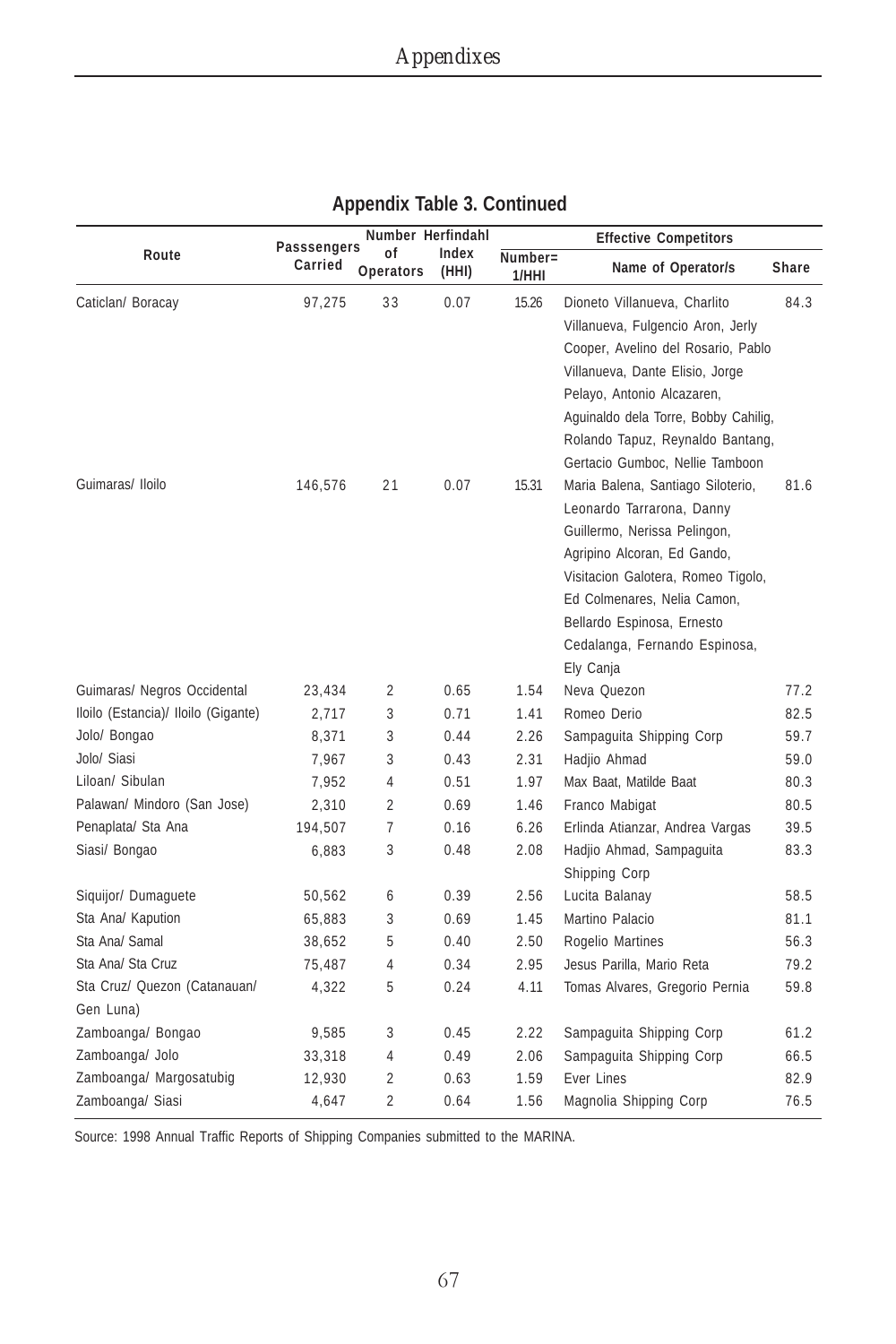|                                               |                  |           | Number Herfindahl |         | <b>Effective Competitors</b>                  |       |
|-----------------------------------------------|------------------|-----------|-------------------|---------|-----------------------------------------------|-------|
| Route                                         | Cargo<br>Revenue | οf        | Index             | Number= |                                               |       |
|                                               |                  | Operators | (HHI)             | 1/HHI   | Name of Operator/s                            | Share |
| Routes with only 1 operator                   |                  |           |                   |         |                                               |       |
| Cagayan de Oro/Iligan/Tagbilaran              | 72,436.80        | 1         | 1.00              | 1.00    | Sampaguita Shipping Corp.                     | 100.0 |
| Cebu/ Cotabato/ Dumaquete                     | 18,496.00        | 1         | 1.00              | 1.00    | Sun Lines                                     | 100.0 |
| Cebu/ Cotobato/Gen. Santos                    | 14,114.50        | 1         | 1.00              | 1.00    | Magnolia Shipping Corporation                 | 100.0 |
| Cebu/ Dadiangas                               | 25,933,846.19    | 1         | 1.00              | 1.00    | Sulpicio Lines Inc.                           | 100.0 |
| Cebu/ Dumaguete/ Gen Santos                   | 53,297.10        | 1         | 1.00              | 1.00    | Sun Lines                                     | 100.0 |
| Cebu/ Estancia                                | 22,325.00        | 1         | 1.00              | 1.00    | <b>Negros Navigation Company</b>              | 100.0 |
| Cebu/ Iligan/Cagayan de Oro                   | 67,992.30        | 1         | 1.00              | 1.00    | Sampaguita Shipping Corp.                     | 100.0 |
| Cebu/ Iligan/Iloilo                           | 103,600.00       | 1         | 1.00              | 1.00    | Ocean Express Shipping Corp                   | 100.0 |
| Cebu/ Iloilo/ Palawan (Brookes)               | 132,700.00       | 1         | 1.00              | 1.00    | Ocean Express Shipping Corp                   | 100.0 |
| Cebu/ Nasipit                                 | 641,884.59       | 1         | 1.00              | 1.00    | Sulpicio Lines Inc.                           | 100.0 |
| Cebu/ Tubigon                                 | 134,851.50       | 1         | 1.00              | 1.00    | Arrel Shipping                                | 100.0 |
| Dadiangas/ Zamboanga                          | 21,520,435.14    | 1         | 1.00              | 1.00    | Sulpicio Lines Inc.                           | 100.0 |
| General Santos/ Cebu/ Dumaguete               | 98,711.50        | 1         | 1.00              | 1.00    | Magnolia Shipping Corporation                 | 100.0 |
| Iligan/ Cagayan                               | 1,453.38         | 1         | 1.00              | 1.00    | Cebu Ferries Corporation                      | 100.0 |
| Iloilo (Estancia)/ Zamboanga                  | 7,229,858.05     | 1         | 1.00              | 1.00    | Sulpicio Lines Inc.                           | 100.0 |
| Iloilo/ Puerto Princesa/ Palawan              | 24,448.44        | 1         | 1.00              | 1.00    | William, Gothong & Aboitiz, Inc.              | 100.0 |
| Manila/ Batangas                              | 4,641,173.87     | 1         | 1.00              | 1.00    | William Michael Shipping Corp.                | 100.0 |
| Manila/ Cebu/ Iligan                          | 110,372.85       | 1         | 1.00              | 1.00    | William Michael Shipping Corp.                | 100.0 |
| Manila/ Cebu/ Iligan/ Dumaguete               | 288,072.64       | 1         | 1.00              | 1.00    | William Michael Shipping Corp.                | 100.0 |
| Manila/ Dadiangas                             | 54,455,246.17    | 1         | 1.00              | 1.00    | Sulpicio Lines Inc.                           | 100.0 |
| Manila/ General Santos/Cebu                   | 114,543.60       | 1         | 1.00              | 1.00    | Magnolia Shipping Corporation                 | 100.0 |
| Manila/ Nasipit                               | 3,986,782.48     | 1         | 1.00              | 1.00    | Sulpicio Lines Inc.                           | 100.0 |
| Manila/ Puerto Princesa                       | 49,564,716.59    | 1         | 1.00              | 1.00    | William, Gothong & Aboitiz, Inc.              | 100.0 |
| Palawan/ Davao                                | 776,404.12       | 1         | 1.00              | 1.00    | William, Gothong & Aboitiz, Inc.              | 100.0 |
| Tagbilaran/Iligan/Cebu                        | 147,424.40       | 1         | 1.00              | 1.00    | Sampaguita Shipping Corp.                     | 100.0 |
| Routes with at least 2 operators              |                  |           |                   |         |                                               |       |
| Routes with substantial competition           |                  |           |                   |         |                                               |       |
| Batangas/ Puerto Princesa                     | 4,702,649.71     | 2         | 0.59              | 1.69    | Via Marine Corporation, Terban<br>Marine Corp | 100.0 |
| Batangas/Masbate/Puerto Princesa 2,679,924.29 |                  | 2         | 0.55              | 1.81    | Terban Marines Corp, Via<br>Marine Corp       | 100.0 |
| Batangas/Pasacao/Puerto Princesa 1,477,070.66 |                  | 2         | 0.51              | 1.97    | Terban Marines Corp, Via<br>Marine Corp       | 100.0 |
| Cagayan/ Jagna                                | 822,316.86       | 2         | 0.54              | 1.84    | Cebu Ferries Corp, Sulpicio Lines 100.0       |       |
| Cebu/ Jagna                                   | 2,031,495.45     | 3         | 0.33              | 2.99    | Sulpicio Lines, Lite Shipping                 | 100.0 |
|                                               |                  |           |                   |         | Corp, Cebu Ferries Corp                       |       |
| Cebu/ Zamboanga/Gen Santos                    | 188,046.90       | 2         | 0.60              | 1.66    | Sun Lines, Magnolia Shipping<br>Lines         | 100.0 |
| Manila/ Dipolog                               | 23,882,824.87    | 2         | 0.53              | 1.90    | Sulpicio Lines, WG&A                          | 100.0 |

#### **Appendix Table 4. Dominant/effective players per route per type of market, cargo revenue, primary routes, 1998**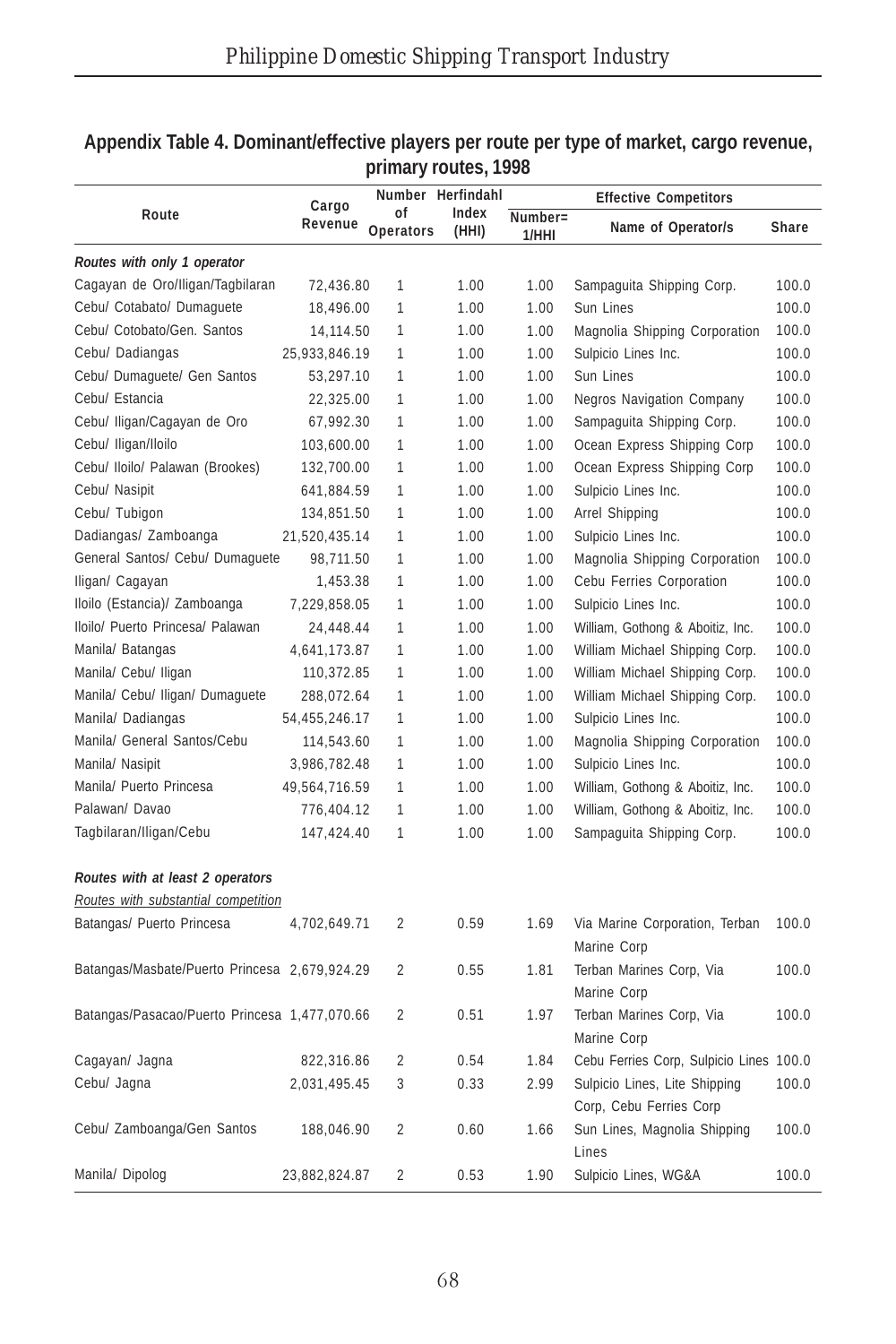|                                         | Cargo           |                 | Number Herfindahl |                  | <b>Effective Competitors</b>                                        |              |
|-----------------------------------------|-----------------|-----------------|-------------------|------------------|---------------------------------------------------------------------|--------------|
| Route                                   | Revenue         | οf<br>Operators | Index<br>(HHI)    | Number=<br>1/HHI | Name of Operator/s                                                  | Share        |
| Manila/ Estancia                        | 8,601,481.06    | $\overline{2}$  | 0.56              | 1.78             | Sulpicio Lines, Negros Navigation                                   | 100.0        |
| Manila/ Masbate                         | 21,574,856.26   | $\overline{2}$  | 0.54              | 1.84             | Sulpicio Lines, WG&A                                                | 100.0        |
| Manila/ San Carlos                      | 1,581,070.00    | $\overline{2}$  | 0.50              | 1.99             | Negros Navigation, Seaford<br><b>Shipping Lines</b>                 | 100.0        |
| Routes with only 1 effective competitor |                 |                 |                   |                  |                                                                     |              |
| Cebu/ Masbate                           | 1,252,909.07    | $\overline{2}$  | 0.89              | 1.13             | Sulpicio Lines                                                      | 94.0         |
| Cebu/ Puerto Princesa                   | 1,003,866.20    | 3               | 0.73              | 1.38             | Teng Tick Hua                                                       | 84.0         |
| Cebu/ Tagbilaran                        | 66,776,308.80   | 9               | 0.80              | 1.26             | Phil Fast Ferry Corp                                                | 89.0         |
| Davao/ Zamboanga                        | 21,921,461.37   | 6               | 0.77              | 1.30             | WG&A Philippines Inc                                                | 87.0         |
| Dumaguete/ Zamboanga                    | 4,541,445.21    | 3               | 0.89              | 1.12             | George and Peter Lines                                              | 94.0         |
| Iloilo/ Palawan                         | 2,633,327.87    | $\overline{2}$  | 0.99              | 1.01             | <b>Negros Navigation</b>                                            | 99.0         |
| Palawan/ Cagayan                        | 25,320.49       | $\overline{2}$  | 0.96              | 1.05             | Sulpicio Lines                                                      | 98.0         |
| Routes with mild competition            |                 |                 |                   |                  |                                                                     |              |
| Cagayan/ Tagbilaran                     | 1,124,401.58    | 3               | 0.54              | 1.84             | Cebu Ferries Corp, Triton<br>Shipping Corp                          | 84.0         |
| Cebu/ Bohol                             | 939,943.65      | 8               | 0.28              | 3.59             | Ormoc Enterprises, Lite Shipping<br>Corp, Nelson Uy, Manolito Abapo | 87.0         |
| Cebu/ Cagayan                           | 75,464,446.24   | 10              | 0.46              | 2.19             | Cebu Ferries Corp, Sulpicio Lines                                   | 91.0         |
| Cebu/ Davao                             | 154,237,641.74  | 9               | 0.54              | 1.85             | Sulpicio Lines, Lorenzo<br>Shipping Corp                            | 84.0         |
| Cebu/ Dumaguete                         | 41,199,217.31   | 15              | 0.56              | 1.78             | Phil Fast Ferry Corp, George and<br>Peter Lines                     | 84.0<br>82.0 |
| Cebu/ General Santos                    | 28,219,026.84   | 9               | 0.37              | 2.67             | Cebu Ferries Corp, Sulpicio<br>Lines, WG&A                          | 81.0         |
| Cebu/ Iloilo                            | 11, 164, 007.84 | 15              | 0.27              | 3.68             | Negros Navigation, Cokaliong<br>Shipping, WG&A, Lorenzo Shipping    | 94.0<br>2.2  |
| Cebu/ Palawan                           | 3,773,296.70    | 5               | 0.31              | 3.19             | Victan Transport Services, Negros<br>Navigation, Cebu Ferries Corp  | 80.0         |
| Cebu/ Zamboanga                         | 36,241,689.67   | 12              | 0.39              | 2.56             | George and Peter Lines, Sulpicio<br>Lines, Lite Shipping Corp       | 94.2         |
| Davao/ General Santos                   | 1,060,800.89    | 4               | 0.67              | 1.49             | WG&A Philippines Inc                                                | 85.7         |
| Dumaguete/ Tagbilaran                   | 1,464,389.78    | 4               | 0.39              | 2.57             | Negros Navigation, Phil Fast Ferry<br>Corp, Philip Go               | 95.6         |
| General Santos/ Zamboanga               | 3,201,282.49    | $\overline{7}$  | 0.34              | 2.94             | Negros Navigation, WG&A,<br>Galactic Shipping                       | 98.0         |
| Iligan/ Tagbilaran                      | 3,067,418.09    | 4               | 0.58              | 1.71             | Sulpicio Lines, WG&A                                                | 95.1         |
| Iloilo/ Davao                           | 10,225,379.99   | 3               | 0.48              | 2.08             | WG&A, Negros Navigation                                             | 76.4         |
| Iloilo/ General Santos                  | 8,357,274.35    | 4               | 0.46              | 2.16             | Negros Navigation, WG&A                                             | 90.6         |
| Iloilo/ Iligan                          | 3,387,507.92    | 9               | 0.43              | 2.33             | Negros Navigation, Hosanna<br>Shipping                              | 94.8         |
| Manila/ Bacolod                         | 347,282,893.07  | 5               | 0.50              | 2.02             | Negros Navigation, WG&A                                             | 90.6         |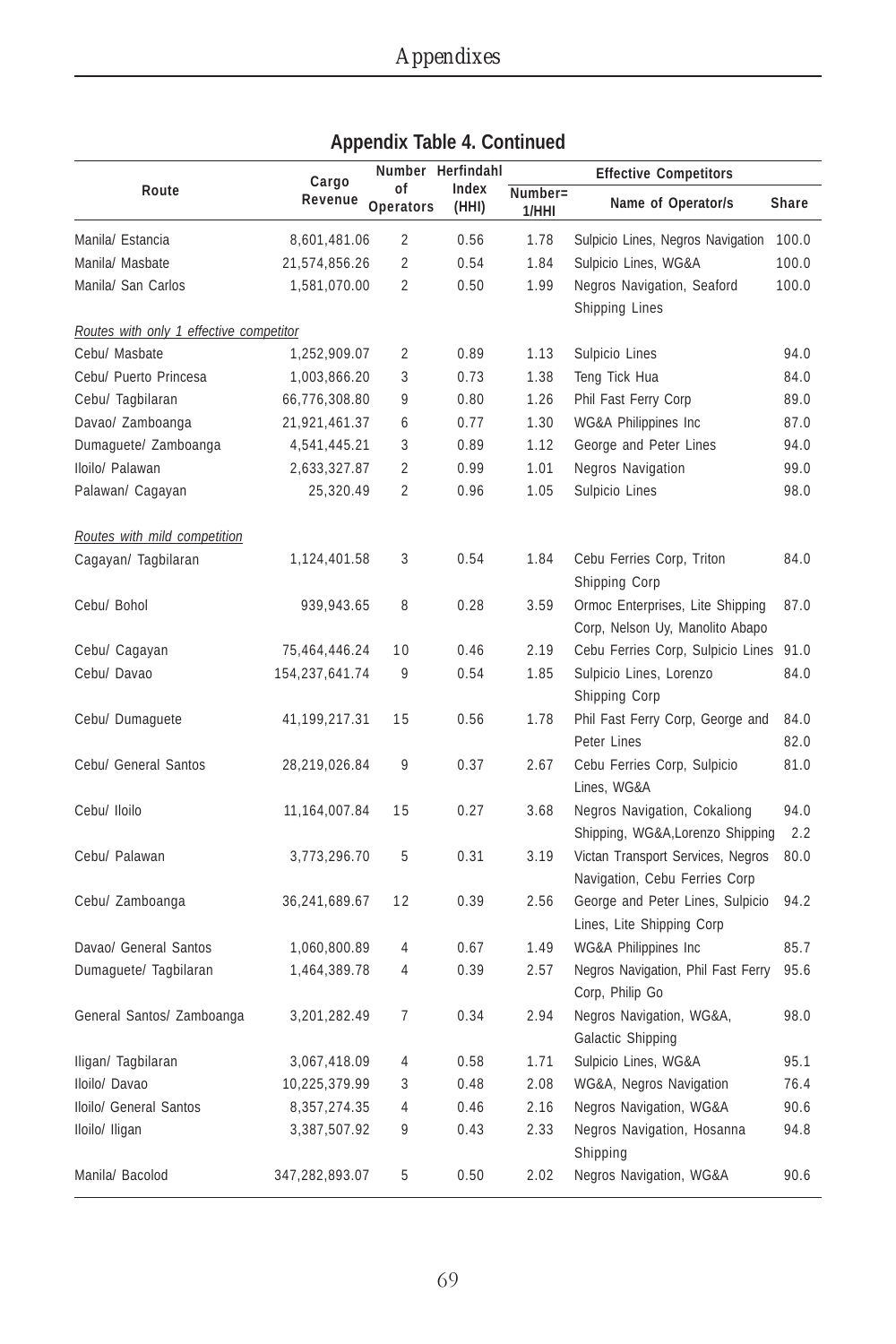|                        | Cargo            | Number                 | Herfindahl     |                     | <b>Effective Competitors</b>     |              |
|------------------------|------------------|------------------------|----------------|---------------------|----------------------------------|--------------|
| Route                  | Revenue          | 0f<br><b>Operators</b> | Index<br>(HHI) | $Number =$<br>1/HHI | Name of Operator/s               | <b>Share</b> |
| Manila/ Cagayan        | 711,473,013.28   | 6                      | 0.26           | 3.82                | WG&A, Sulpicio Lines, Solid      | 94.8         |
|                        |                  |                        |                |                     | Shipping Lines, Lorenzo          |              |
|                        |                  |                        |                |                     | Shipping Corp                    |              |
| Manila/ Cebu           | 1,004,747,524.76 | 4                      | 0.38           | 2.61                | WG&A, Sulpicio Lines             | 86.0         |
| Manila/ Davao          | 678.986.652.52   | 4                      | 0.32           | 3.17                | WG&A, Sulpicio Lines             | 69.5         |
| Manila/Dumaquete       | 428.166.781.64   | 5                      | 0.69           | 1.45                | Solid Shipping Corp              | 83.0         |
| Manila/ General Santos | 518,799,626.22   | 6                      | 0.37           | 2.73                | WG&A, Solid Shipping Lines,      | 95.7         |
|                        |                  |                        |                |                     | Lorenzo Shipping Corp            |              |
| Manila/ Iligan         | 87, 277, 223.44  | 4                      | 0.54           | 1.86                | WG&A, Sulpicio Lines             | 88.6         |
| Manila/ Iloilo         | 40.950.00        | 7                      | 0.28           | 3.62                | WG&A, Negros Navigation, Lorenzo | 99.8         |
|                        |                  |                        |                |                     | Shipping Corp, Sulpicio Lines    |              |
| Manila/ Palawan        | 127,482,600.03   | 5                      | 0.65           | 1.55                | Negros Navigation, WG&A          | 59.0         |
| Manila/Tagbilaran      | 63, 169, 311.82  | 3                      | 0.46           | 2.17                | WG&A, Negros Navigation          | 85.3         |
| Manila/ Zamboanga      | 411,264,594.59   | 4                      | 0.34           | 2.93                | Sulpicio Lines, WG&A, Lorenzo    | 98.7         |
|                        |                  |                        |                |                     | Shipping Corp                    |              |

Source: 1998 Annual Traffic Reports of Shipping Companies submitted to the MARINA.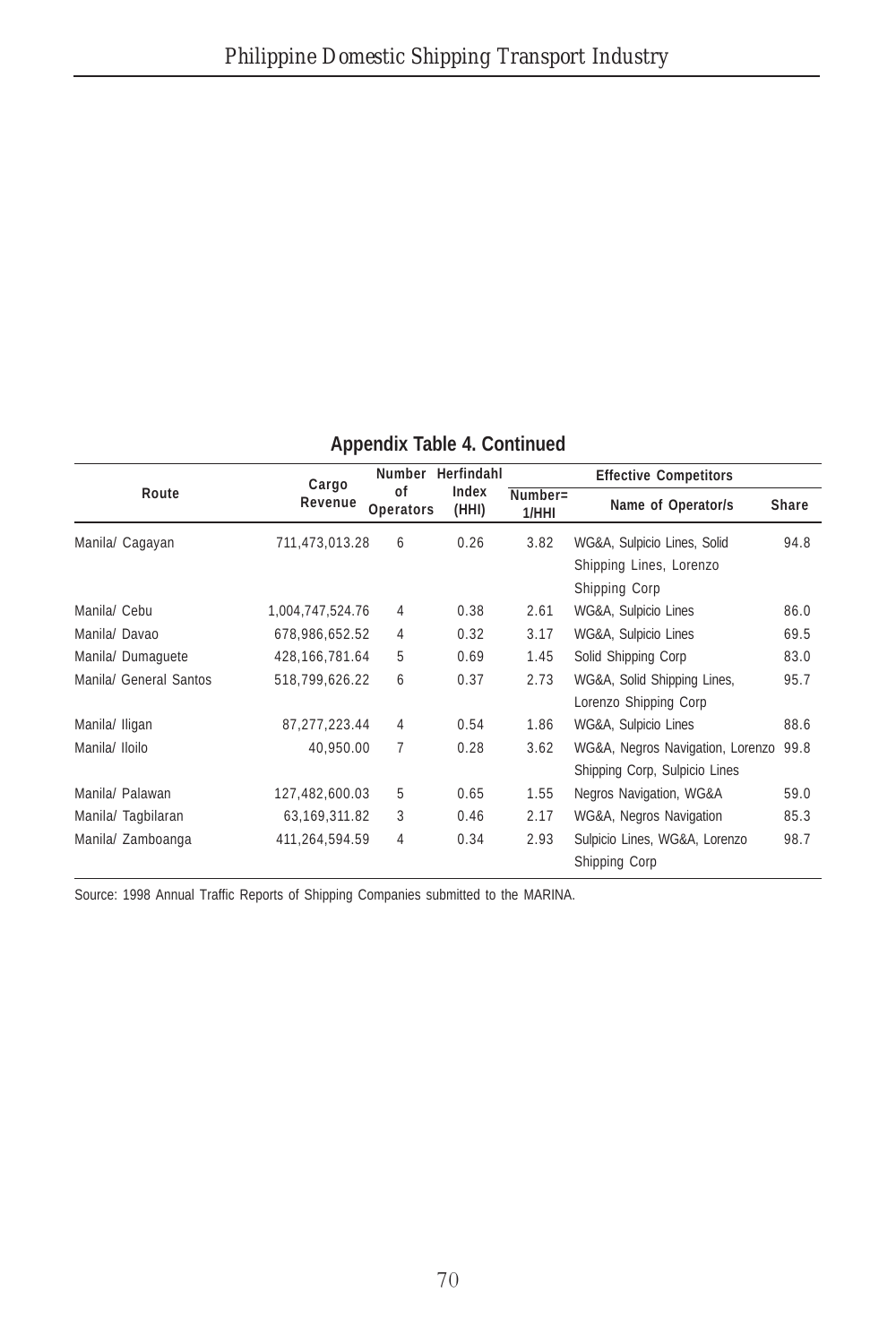|                                         |                   |                | Number Herfindahl |         | <b>Effective Competitors</b>                    |       |
|-----------------------------------------|-------------------|----------------|-------------------|---------|-------------------------------------------------|-------|
| Route                                   | Cargo<br>Revenue  | οf             | Index             | Number= | Name of Operator/s                              | Share |
|                                         |                   | Operators      | (HHI)             | 1/HHI   |                                                 |       |
| Routes with only 1 operator             |                   |                |                   |         |                                                 |       |
| Batangas/ Romblon                       | 78,350.00         | 1              | 1.00              | 1.00    | Shipshape Ferry                                 | 100.0 |
| Cotabato/ Estancia                      | 22,434.02         | $\mathbf{1}$   | 1.00              | 1.00    | Sulpicio Lines                                  | 100.0 |
| Dapitan/Tagbilaran                      | 147,632.51        | $\mathbf{1}$   | 1.00              | 1.00    | <b>Triton Shipping Corp</b>                     | 100.0 |
| Dapitan/ Zamboanga                      | 627,914.64        | $\mathbf{1}$   | 1.00              | 1.00    | George and Peter Lines                          | 100.0 |
| Dumaguete/ Maasin                       | 22,104.30         | 1              | 1.00              | 1.00    | <b>Cokaliong Shipping Lines</b>                 | 100.0 |
| Manila/ Baybay                          | 866,733.60        | $\mathbf{1}$   | 1.00              | 1.00    | Sulpicio Lines                                  | 100.0 |
| Manila/ Cebu/ Bacolod                   | 121,180.00        | 1              | 1.00              | 1.00    | Ocean Express Shipping Corp                     | 100.0 |
| Manila/ Coron                           | 16,351,889.42     | $\mathbf{1}$   | 1.00              | 1.00    | San Nicolas Lines                               | 100.0 |
| Manila/ Maasin                          | 675,801.52        | $\mathbf{1}$   | 1.00              | 1.00    | Sulpicio Lines                                  | 100.0 |
| Manila/ Palompon                        | 4,460,893.86      | $\mathbf{1}$   | 1.00              | 1.00    | Sulpicio Lines                                  | 100.0 |
| Manila/ Tilik                           | 6,032,910.14      | $\mathbf{1}$   | 1.00              | 1.00    | San Nicolas Lines                               | 100.0 |
| Masbate/ Baybay                         | 5,313.57          | $\mathbf{1}$   | 1.00              | 1.00    | Sulpicio Lines                                  | 100.0 |
| Palawan/ Tacloban                       | 6,249.09          | $\mathbf{1}$   | 1.00              | 1.00    | Cebu Ferries Corp                               | 100.0 |
| Surigao/ Baybay                         | 87,843.63         | 1              | 1.00              | 1.00    | Sulpicio Lines                                  | 100.0 |
| Surigao/ Masbate                        | 2,698.01          | $\mathbf{1}$   | 1.00              | 1.00    | Sulpicio Lines                                  | 100.0 |
| Ubay/ Maasin (Leyte)                    | 2,440.00          | $\mathbf{1}$   | 1.00              | 1.00    | Adelia Membreve                                 | 100.0 |
| Routes with at least 2 operators        |                   |                |                   |         |                                                 |       |
| Routes with substantial competition     |                   |                |                   |         |                                                 |       |
| Cebu/ Talibon                           | 3,841,071.00      | 2              | 0.62              | 1.61    | Age Shipping Lines, VG<br><b>Shipping Lines</b> | 100.0 |
| Manila/ Butuan                          | 138, 164, 503. 77 | $\overline{2}$ | 0.61              | 1.63    | WG&A, Sulpicio Lines                            | 100.0 |
| Manila/ Cotabato                        | 178,602,482.64    | 3              | 0.35              | 2.88    | WG&A, Sulpicio Lines, Lorenzo                   | 100.0 |
|                                         |                   |                |                   |         | Shipping Corp                                   |       |
| Manila/ Roxas                           | 51,427,590.30     | 2              | 0.51              | 1.94    | Negros Navigation, WG&A                         | 100.0 |
| Manila/ Surigao                         | 21,212,430.20     | $\overline{2}$ | 0.55              | 1.81    | Sulpicio Lines, WG&A                            | 100.0 |
| Surigao/ Maasin                         | 128,739.98        | $\overline{2}$ | 0.60              | 1.67    | Water Jet Shipping Corp,                        | 100.0 |
| Routes with only 1 effective competitor |                   |                |                   |         | Sulpicio Lines                                  |       |
| Cagayan/ Tacloban                       | 3,091,078.38      | 3              | 0.88              | 1.14    | Cebu Ferries Corporation                        | 93.8  |
| Cebu/ Calbayog                          | 2,977,751.60      | $\overline{2}$ | 0.96              | 1.04    | <b>FJP Lines</b>                                | 95.7  |
| Cebu/ Dapitan                           | 6,634,164.37      | 3              | 0.80              | 1.26    | George and Peter Lines                          | 88.7  |
| Cebu/ Ormoc                             | 115,271,400.59    | $\overline{7}$ | 0.77              | 1.30    | Phil Fast Ferry Corp                            | 87.2  |
| Cebu/ Ozamis                            | 35,972,196.03     | 3              | 0.88              | 1.13    | Cebu Ferries Corporation                        | 93.8  |
| Cebu/ Palompon                          | 608,053.68        | 3              | 0.84              | 1.18    | MY Lines Inc                                    | 91.7  |
| Cebu/ Tacloban                          | 56,340,849.08     | 9              | 0.95              | 1.05    | Cebu Ferries Corporation                        | 97.4  |
| Dumaguete/ Ozamis                       | 4,023,557.76      | 3              | 0.90              | 1.11    | Sulpicio Lines Inc                              | 94.6  |
| Iloilo/ Ozamis                          | 1,153,112.90      | $\overline{2}$ | 0.98              | 1.02    | <b>Negros Navigation</b>                        | 98.9  |

#### **Appendix Table 5. Dominant/effective players per route per type of market, cargo revenue, secondary routes, 1998**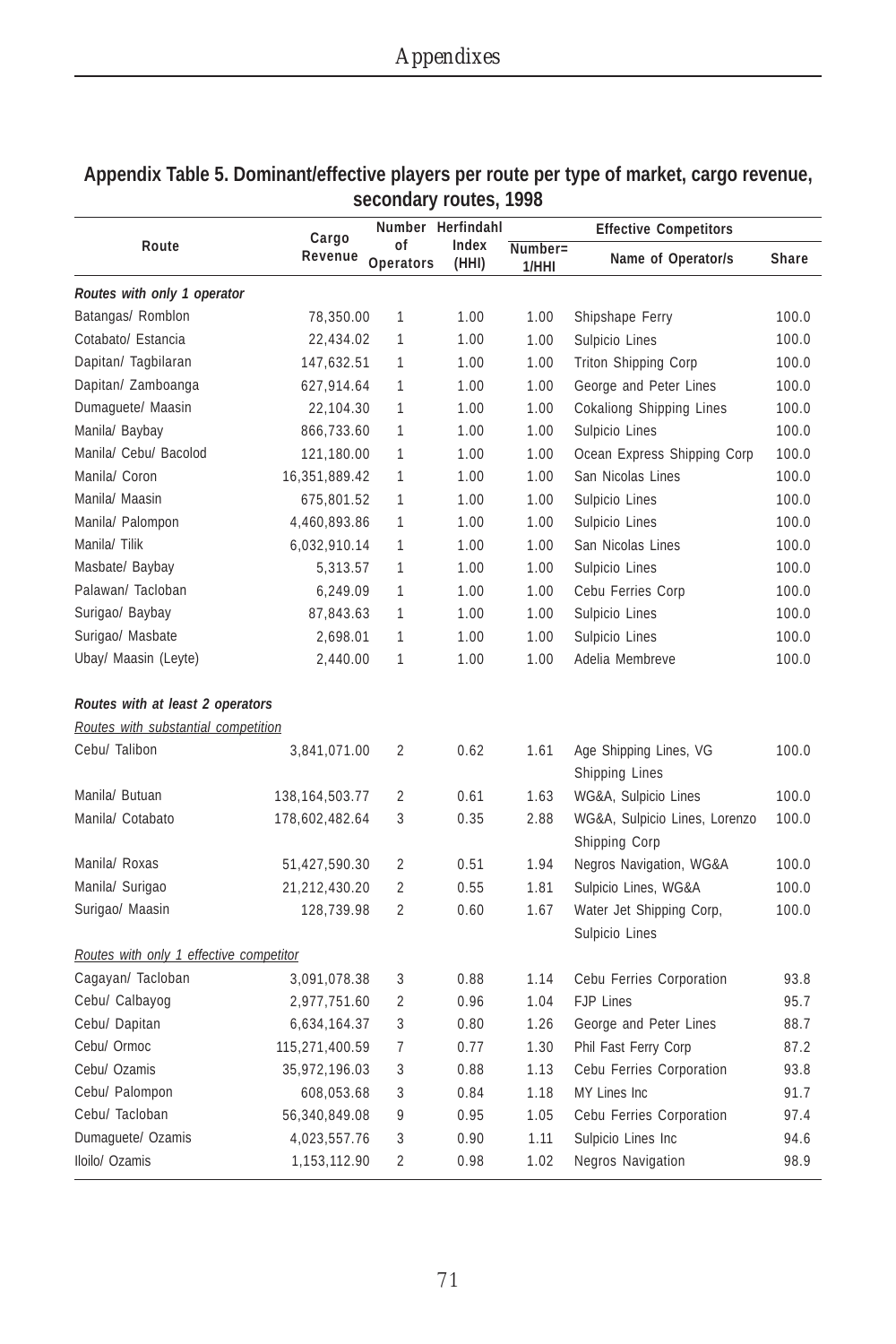|                                                 | Cargo          |                        | Number Herfindahl |                     | <b>Effective Competitors</b>                          |              |  |
|-------------------------------------------------|----------------|------------------------|-------------------|---------------------|-------------------------------------------------------|--------------|--|
| Route                                           | Revenue        | of<br><b>Operators</b> | Index<br>(HHI)    | $Number =$<br>1/HHI | Name of Operator/s                                    | <b>Share</b> |  |
| Routes with mild competition                    |                |                        |                   |                     |                                                       |              |  |
| Bohol (Ubay)/ Leyte (Maasin or Bato) 253,013.00 |                | 3                      | 0.62              | 1.61                | Angelina Balansag, Santos Cruz                        | 96.5         |  |
| Cebu/ Bacolod                                   | 9,467,232.84   | 9                      | 0.43              | 2.35                | Negros Navigation, Lilygene<br>Shipping Lines         | 81.0         |  |
| Cebu/ Butuan                                    | 61,216,008.94  | 6                      | 0.46              | 2.16                | Cebu Ferries Corp, Sulpicio Lines                     | 96.2         |  |
| Cebu/ Dipolog                                   | 5.467.990.76   | 4                      | 0.47              | 2.11                | Cokaliong Lines, Sulpicio Lines                       | 97.3         |  |
| Cebu/ Surigao                                   | 9.075.612.38   | 8                      | 0.53              | 1.90                | Cokaliong Lines, Sulpicio Lines                       | 92.5         |  |
| Cotabato/ Zamboanga                             | 8,216,667.17   | 4                      | 0.46              | 2.15                | WG&A, Sulpicio Lines                                  | 94.4         |  |
| Davao/ Surigao                                  | 1.073.524.86   | 3                      | 0.52              | 1.93                | Hosanna Shipping, Mintrade<br>Shipping Lines          | 92.4         |  |
| Dumaguete/ Dapitan                              | 2,073,705.07   | $\overline{2}$         | 0.68              | 1.47                | George and Peter Lines                                | 79.9         |  |
| Iligan/ Ozamis                                  | 111,672.08     | 4                      | 0.35              | 2.86                | Teng Tick Hua, Magnolia Shipping<br>Corp, WG&A        | 99.8         |  |
| Iloilo/ Bacolod                                 | 21,608,455.42  | 10                     | 0.28              | 3.59                | Negros Navigation, West Visayas<br>Shipping Co., WG&A | 67.3         |  |
| Iloilo/ Cotabato                                | 8,800,336.99   | 3                      | 0.39              | 2.58                | WG&A, Sulpicio Lines, Lorenzo<br>Shipping Corp        | 100.0        |  |
| Manila/ Ormoc                                   | 27,828,093.48  | 3                      | 0.50              | 2.01                | WG&A Phil. Inc, Sulpicio Lines                        | 99.7         |  |
| Manila/ Ozamis                                  | 110,356,039.06 | 3                      | 0.47              | 2.14                | WG&A Phil. Inc, Negros Navigation                     | 87.0         |  |
| Manila/ Tacloban                                | 110,425,202.20 | 3                      | 0.50              | 2.00                | WG&A Phil. Inc, Sulpicio Lines                        | 99.8         |  |
| Surigao/ del Carmen                             | 8,162.00       | $\overline{2}$         | 0.65              | 1.55                | Domingo Paredes                                       | 77.1         |  |

Source: 1998 Annual Traffic Reports of Shipping Companies submitted to the MARINA.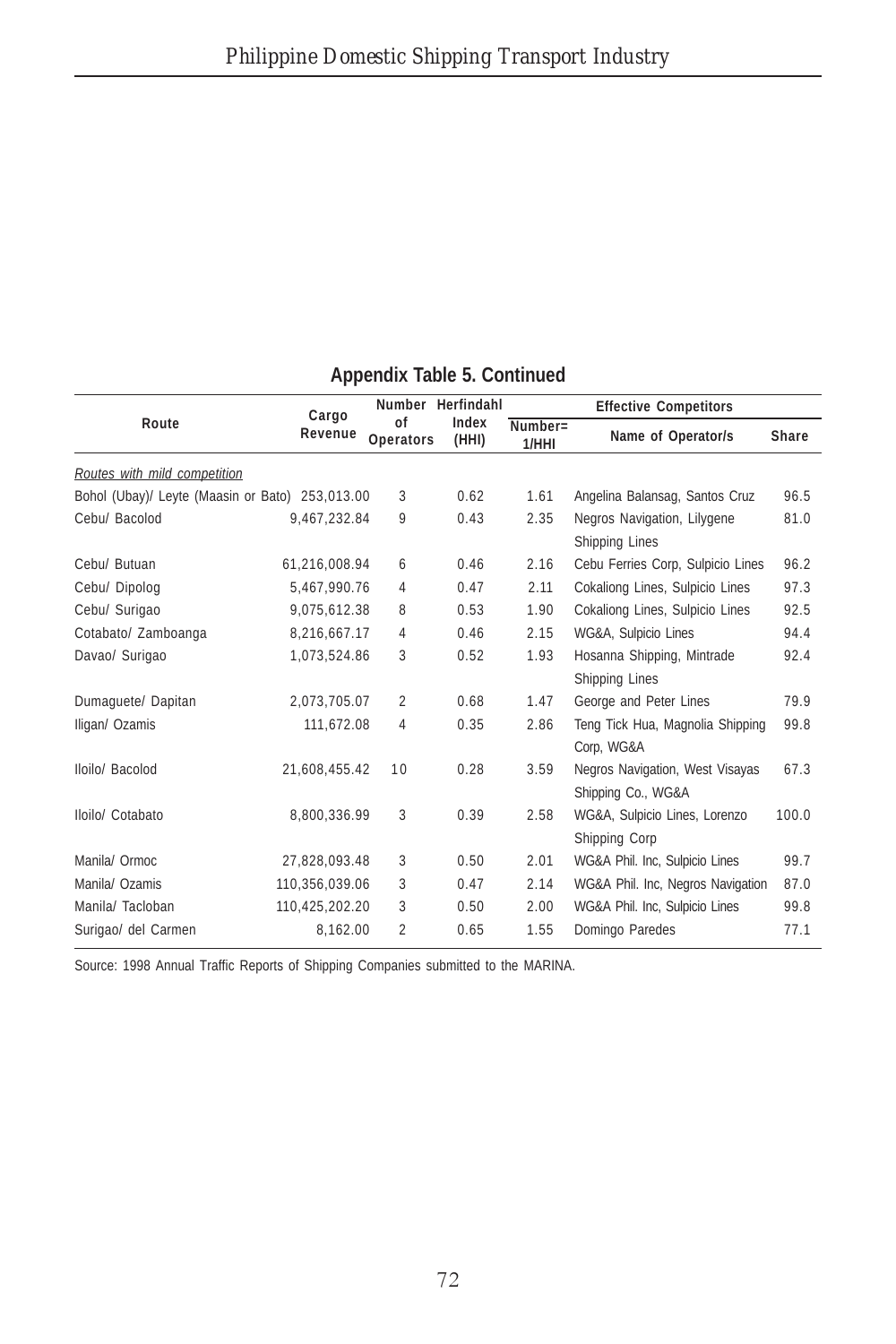|                                                 | Cargo        |                 | Number Herfindahl |                     | <b>Effective Competitors</b>            |       |
|-------------------------------------------------|--------------|-----------------|-------------------|---------------------|-----------------------------------------|-------|
| Route                                           | Revenue      | οf<br>Operators | Index<br>(HHI)    | $Number =$<br>1/HHI | Name of Operator/s                      | Share |
| Routes with only 1 operator                     |              |                 |                   |                     |                                         |       |
| Adecar/ Panabo                                  | 393,000.00   | 1               | 1.00              | 1.00                | Timoteo Batton                          | 100.0 |
| Alicia (Guicam) / Mabuhay (Hulahula) 147,965.51 |              | 1               | 1.00              | 1.00                | <b>ZDS-ATOM FSA</b>                     | 100.0 |
| Argao/ Loon                                     | 3,141,004.00 | 1               | 1.00              | 1.00                | Lite Shipping Corporation               | 100.0 |
| Bacolod/ Bais                                   | 8,000.00     | 1               | 1.00              | 1.00                | Conrado Geraldoy                        | 100.0 |
| Bacolod/ Bataan                                 | 80,406.00    | 1               | 1.00              | 1.00                | Seaford Shipping Lines                  | 100.0 |
| Bacolod/ Butuan                                 | 31,605.00    | 1               | 1.00              | 1.00                | Lite Shipping Corporation               | 100.0 |
| Bacolod/ Del Pan                                | 206,896.20   | 1               | 1.00              | 1.00                | William Michael Shipping Corp.          | 100.0 |
| Bacolod/Dipolog                                 | 30,000.00    | 1               | 1.00              | 1.00                | V-Lines                                 | 100.0 |
| Bacolod/ Dumaguete                              | 186,474.38   | 1               | 1.00              | 1.00                | Palacio Shipping Inc.                   | 100.0 |
| Bacolod/ Guimaras                               | 143,500.00   | 1               | 1.00              | 1.00                | Gerardo Gubo                            | 100.0 |
| Bacolod/ Hilongos                               | 39,200.00    | 1               | 1.00              | 1.00                | Lite Shipping Corporation               | 100.0 |
| Bacolod/ Languyan                               | 351,231.00   | 1               | 1.00              | 1.00                | Hadji Sab Tiri Jalali                   | 100.0 |
| Bacolod/ Legaspi                                | 676.00       | 1               | 1.00              | 1.00                | <b>Negros Navigation Company</b>        | 100.0 |
| Bacolod/ Leyte (Isabel)                         | 1,279,028.10 | 1               | 1.00              | 1.00                | Palacio Shipping Inc.                   | 100.0 |
| Bacolod/ Mindoro (Sablayan)                     | 82,272.00    | 1               | 1.00              | 1.00                | Seaford Shipping Lines                  | 100.0 |
| Bacolod/ Palawan                                | 1,555,951.00 | 1               | 1.00              | 1.00                | <b>Negros Navigation Company</b>        | 100.0 |
| Bacolod/ Pasacao                                | 64,000.00    | 1               | 1.00              | 1.00                | Rover Shipping Services                 | 100.0 |
| Bacolod/ Pasig                                  | 257,457.60   | 1               | 1.00              | 1.00                | William Michael Shipping Corp.          | 100.0 |
| Bacolod/ San Jose                               | 20,000.00    | 1               | 1.00              | 1.00                | <b>Felicito Geraldoy</b>                | 100.0 |
| Bacolod/ Sta Catalina                           | 27,000.00    | 1               | 1.00              | 1.00                | V-Lines                                 | 100.0 |
| Bacolod/Toledo                                  | 240,000.00   | 1               | 1.00              | 1.00                | Inter-Island Maritime Corporation       | 100.0 |
| Bantayan/ Cadiz                                 | 340,711.00   | 1               | 1.00              | 1.00                | Sto Nino Ferry Boat Services            | 100.0 |
| Bantayan/ Roxas                                 | 20,000.00    | 1               | 1.00              | 1.00                | Analyn Cordero                          | 100.0 |
| Batangas (PSPC) / Batangas (CTX)                | 365,891.10   | 1               | 1.00              | 1.00                | Via Marine Corporation                  | 100.0 |
| Batangas (Shell)/ Batangas (Caltex)             | 487,132.43   | 1               | 1.00              | 1.00                | Terban Marine Corporation               | 100.0 |
| Batangas/ Amlan                                 | 108,775.00   | 1               | 1.00              | 1.00                | William Michael Shipping Corp.          | 100.0 |
| Batangas/ Cimlong (BTGS)                        | 217,690.54   | 1               | 1.00              | 1.00                | La Felicidad Marine Corporation         | 100.0 |
| Batangas/ CTX Shell (Pandacan)                  | 328,603.88   | 1               | 1.00              | 1.00                | La Felicidad Marine Corporation         | 100.0 |
| Batangas/ Currimao                              | 8,499,865.64 | 1               | 1.00              | 1.00                | <b>Terban Marine Corporation</b>        | 100.0 |
| Batangas/ Dadiangas                             | 2,475,452.22 | 1               | 1.00              | 1.00                | Terban Marine Corporation               | 100.0 |
| Batangas/ Ludo                                  | 586,708.47   | 1               | 1.00              | 1.00                | La Felicidad Marine Corporation         | 100.0 |
| Batangas/ Mabini                                | 155,268.72   | 1               | 1.00              | 1.00                | <b>Terban Marine Corporation</b>        | 100.0 |
| Batangas/ Maricalum (Bulata)                    | 534,714.98   | 1               | 1.00              | 1.00                | La Felicidad Marine Corporation         | 100.0 |
| Batangas/ Masbate                               | 1,504,926.77 | 1               | 1.00              | 1.00                | Via Marine Corporation                  | 100.0 |
| Batangas/ Naga (Apocemco)                       | 1,920,341.98 | 1               | 1.00              | 1.00                | La Felicidad Marine Corporation         | 100.0 |
| Batangas/ Negros                                | 249,602.50   | 1               | 1.00              | 1.00                | William Michael Shipping Corp.          | 100.0 |
| Batangas/ Pagbilao                              | 416,787.27   | 1               | 1.00              | 1.00                | Via Marine Corporation                  | 100.0 |
| Batangas/ Puerto Galera                         | 416,787.27   | 1               | 1.00              | 1.00                | Super Diamond Shipping Lines, Inc 100.0 |       |
| Batangas/ Quezon (Mauban)                       | 365,455.99   | 1               | 1.00              | 1.00                | Via Marine Corporation                  | 100.0 |
| Batangas/ Sabah                                 | 712,116.80   | 1               | 1.00              | 1.00                | Via Marine Corporation                  | 100.0 |

#### **Appendix Table 6. Dominant/effective players per route per type of market, cargo revenue, tertiary routes, 1998**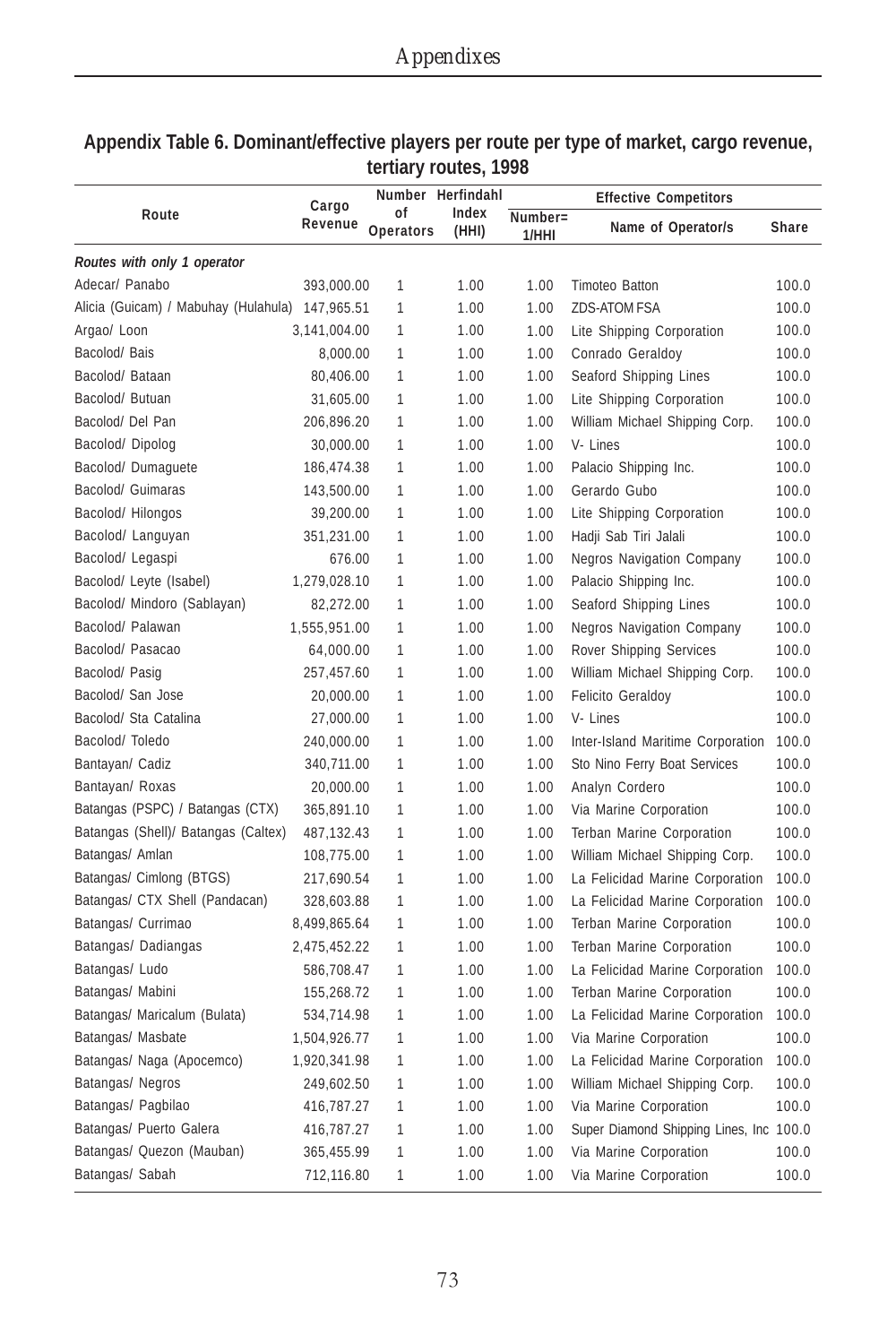|                                    |               |              | Number Herfindahl |         |                                    |       |
|------------------------------------|---------------|--------------|-------------------|---------|------------------------------------|-------|
| Route                              | Cargo         | οf           | Index             | Number= | <b>Effective Competitors</b>       |       |
|                                    | Revenue       | Operators    | (HHI)             | 1/HHI   | Name of Operator/s                 | Share |
| Batangas/ Sabang                   | 61,000.00     | 1            | 1.00              | 1.00    | Cesar Datinguinod                  | 100.0 |
| Batangas/ Sta. Ana                 | 628,485.82    | 1            | 1.00              | 1.00    | Via Marine Corporation             | 100.0 |
| Batangas/ Tolong                   | 244,461.00    | 1            | 1.00              | 1.00    | William Michael Shipping Corp.     | 100.0 |
| Baybay/ Calubian                   | 185.45        | 1            | 1.00              | 1.00    | Sulpicio Lines Inc.                | 100.0 |
| Baybay/ Gingoog                    | 135,386.25    | 1            | 1.00              | 1.00    | Jones Carrier                      | 100.0 |
| Baybay/ Kawit                      | 4,945.00      | 1            | 1.00              | 1.00    | Sofronio Bogtai                    | 100.0 |
| Baybay/ Moabog                     | 4,270.00      | 1            | 1.00              | 1.00    | Sofronio Bogtai                    | 100.0 |
| Baybay/ Monserrat                  | 3,400.00      | 1            | 1.00              | 1.00    | Sofronio Bogtai                    | 100.0 |
| Baybay/ Pilar Camotes              | 79,969.00     | 1            | 1.00              | 1.00    | Antonieto Pedericos                | 100.0 |
| Baybay/ San Juan                   | 3,530.00      | 1            | 1.00              | 1.00    | Sofronio Bogtai                    | 100.0 |
| Bislig/ Davao/ Jolo                | 126,700.00    | $\mathbf{1}$ | 1.00              | 1.00    | Ocean Express Shipping Corp        | 100.0 |
| Bislig/ Picop                      | 385,127.04    | 1            | 1.00              | 1.00    | William Michael Shipping Corp.     | 100.0 |
| Bohol (Pres. Carlos P. Garcia) /   | 4,110.00      | 1            | 1.00              | 1.00    | Casiano Obligado Jr                | 100.0 |
| Mandaue (Looc)                     |               |              |                   |         |                                    |       |
| Bohol (Ubay)/ Legaspi              | 98,700.00     | 1            | 1.00              | 1.00    | Lite Shipping Corporation          | 100.0 |
| Bohol (Ubay)/ Sablayan             | 114,125.00    | 1            | 1.00              | 1.00    | Lite Shipping Corporation          | 100.0 |
| Bohol (Ubay)/ San Fernando         | 92,825.00     | 1            | 1.00              | 1.00    | Lite Shipping Corporation          | 100.0 |
| Bohol (Ubay)/ Talibon              | 14,400.00     | 1            | 1.00              | 1.00    | Lite Shipping Corporation          | 100.0 |
| <b>BRC/ Navotas</b>                | 4,264,791.11  | 1            | 1.00              | 1.00    | Via Marine Corporation             | 100.0 |
| BRC/ NPC CIP Cebu                  | 522,824.01    | 1            | 1.00              | 1.00    | Via Marine Corporation             | 100.0 |
| BRC/ NPC Naga                      | 538,490.55    | 1            | 1.00              | 1.00    | Via Marine Corporation             | 100.0 |
| BRC/ Pandacan                      | 20,537,504.29 | 1            | 1.00              | 1.00    | Via Marine Corporation             | 100.0 |
| <b>BRC/Poro</b>                    | 1,227,651.78  | 1            | 1.00              | 1.00    | Via Marine Corporation             | 100.0 |
| <b>BRC/ Rosario</b>                | 5,632,988.58  | 1            | 1.00              | 1.00    | Via Marine Corporation             | 100.0 |
| Butuan/ Batangas                   | 119,000.00    | $\mathbf{1}$ | 1.00              | 1.00    | Ocean Express Shipping Corp        | 100.0 |
| Butuan/ Bislig                     | 249,600.00    | 1            | 1.00              | 1.00    | Ocean Express Shipping Corp        | 100.0 |
| Butuan/ Hilongos                   | 40,792.00     | 1            | 1.00              | 1.00    | Lite Shipping Corporation          | 100.0 |
| Butuan/ Hinunangan                 | 26,000.00     | 1            | 1.00              | 1.00    | Lite Shipping Corporation          | 100.0 |
| Butuan/ Ozamis                     | 6,767.04      | 1            | 1.00              | 1.00    | Cebu Ferries Corporation           | 100.0 |
| Butuan/ San Fernando               | 595,000.00    | 1            | 1.00              | 1.00    | Jones Carrier                      | 100.0 |
| Butuan/ Sorsogon                   | 52,000.00     | 1            | 1.00              | 1.00    | Lite Shipping Corporation          | 100.0 |
| Butuan/Tacloban                    | 142,503.27    | 1            | 1.00              | 1.00    | Cebu Ferries Corporation           | 100.0 |
| Butuan/ Zamboanga                  | 26,000.00     | 1            | 1.00              | 1.00    | Lite Shipping Corporation          | 100.0 |
| Cagayan de Oro/ Bantayan           | 244,581.46    | 1            | 1.00              | 1.00    | Jones Carrier                      | 100.0 |
| Cagayan de Oro/ Catbalogan         | 24,310.00     | $\mathbf{1}$ | 1.00              | 1.00    | Lite Shipping Corporation          | 100.0 |
| Cagayan de Oro/ Dadiangas          | 171,360.00    | 1            | 1.00              | 1.00    | Sulpicio Lines Inc.                | 100.0 |
| Cagayan de Oro/ Mindoro            | 54,000.00     | 1            | 1.00              | 1.00    | Ever Lines Inc.                    | 100.0 |
| Cagayan de Oro/ Mindoro (San Jose) | 25,500.00     | $\mathbf{1}$ | 1.00              | 1.00    | V-Lines                            | 100.0 |
| Cagayan de Oro/ Ozamis             | 64,000.00     | $\mathbf{1}$ | 1.00              | 1.00    | Rover Shipping Services            | 100.0 |
| Cagayan de Oro/ Pasacao            | 128,640.00    | $\mathbf{1}$ | 1.00              | 1.00    | Ocean Express Shipping Corp        | 100.0 |
| Cagayan de Oro/ Polloc             | 98,640.00     | 1            | 1.00              | 1.00    | Sulpicio Lines Inc.                | 100.0 |
| Cagayan de Oro/ Pulupandan         | 238,800.00    | $\mathbf{1}$ | 1.00              | 1.00    | <b>Triton Shipping Corporation</b> | 100.0 |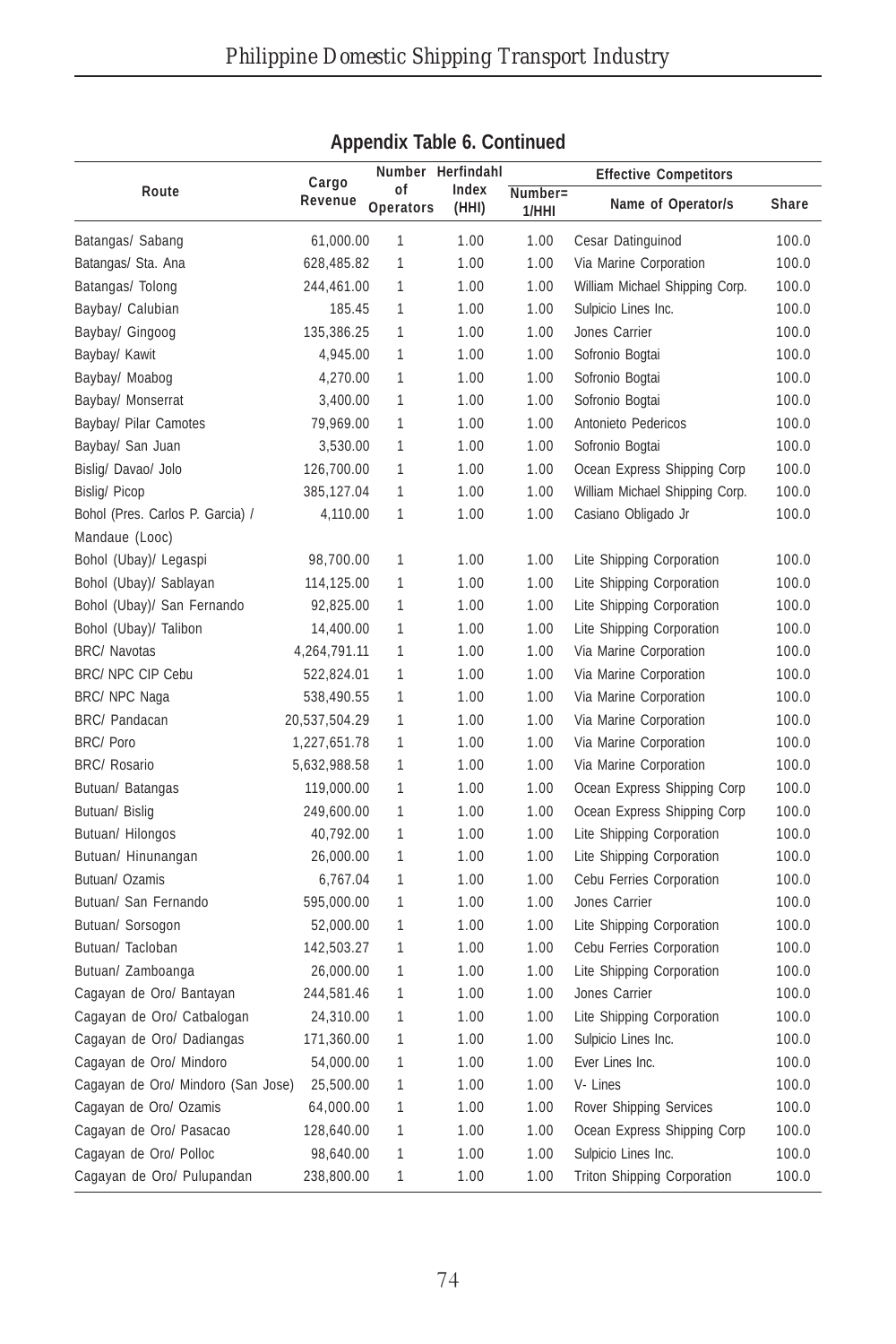|                                      | Cargo        |                 | Number Herfindahl |                     | <b>Effective Competitors</b>      |       |
|--------------------------------------|--------------|-----------------|-------------------|---------------------|-----------------------------------|-------|
| Route                                | Revenue      | οf<br>Operators | Index<br>(HHI)    | $Number =$<br>1/HHI | Name of Operator/s                | Share |
| Cagayan de Oro/ San Carlos           | 56,000.00    | 1               | 1.00              | 1.00                | Ever Lines Inc.                   | 100.0 |
| Cagayan de Oro/ San Jose             | 52,000.00    | 1               | 1.00              | 1.00                | Lite Shipping Corporation         | 100.0 |
| Cagayan de Oro/ Toledo               | 154,000.00   | 1               | 1.00              | 1.00                | Inter-Island Maritime Corporation | 100.0 |
| Cagayan de Orocillo/ Puerto Prinsesa | 57,000.00    | 1               | 1.00              | 1.00                | Efren & Thelma Bungalso           | 100.0 |
| Cagbalete/ Mauban                    | 28,087.50    | 1               | 1.00              | 1.00                | Oscar Gerdiano                    | 100.0 |
| Calbayog/ Guinabarocan               | 760.00       | 1               | 1.00              | 1.00                | Arturo Olasiman                   | 100.0 |
| Calbayog/ Labangbaybay               | 37,207.00    | 1               | 1.00              | 1.00                | Arturo Olasiman                   | 100.0 |
| Calbayog/ Mataloto                   | 1,305.00     | 1               | 1.00              | 1.00                | Arturo Olasiman                   | 100.0 |
| Calbayog/ Poblacion                  | 480.00       | 1               | 1.00              | 1.00                | Arturo Olasiman                   | 100.0 |
| Calbayog/ Tagpulaan                  | 56,472.00    | 1               | 1.00              | 1.00                | Teresita Koga                     | 100.0 |
| Carbon/ Inabangan                    | 91,321.00    | 1               | 1.00              | 1.00                | Gomez Brothers Shipping Lines     | 100.0 |
| Catbalogan/ Borongan                 | 123,910.00   | 1               | 1.00              | 1.00                | Margarito Tan                     | 100.0 |
| Catbalogan/ Buenavista               | 9,799.00     | 1               | 1.00              | 1.00                | <b>Iluminado Dacullos</b>         | 100.0 |
| Catbalogan/ Buluan                   | 41,248.00    | 1               | 1.00              | 1.00                | Armando Sarayan                   | 100.0 |
| Catbalogan/ Canhawan                 | 6,721.00     | 1               | 1.00              | 1.00                | Agustin Romano                    | 100.0 |
| Catbalogan/ Cinco                    | 24,041.00    | 1               | 1.00              | 1.00                | Agustin Romano                    | 100.0 |
| Catbalogan/ Daram                    | 23,040.00    | 1               | 1.00              | 1.00                | Manuel Estrada                    | 100.0 |
| Catbalogan/ Guintarean               | 35,750.00    | 1               | 1.00              | 1.00                | Emilio Morate                     | 100.0 |
| Catbalogan/ Jocopon                  | 152,507.00   | 1               | 1.00              | 1.00                | Florencio Apacible                | 100.0 |
| Catbalogan/ Leyte (Isabel)           | 42,000.00    | 1               | 1.00              | 1.00                | V-Lines                           | 100.0 |
| Catbalogan/ Mombon                   | 33,100.00    | 1               | 1.00              | 1.00                | Armando Sarayan                   | 100.0 |
| Catbalogan/ Rama                     | 64,200.00    | 1               | 1.00              | 1.00                | Armando Sarayan                   | 100.0 |
| Catbalogan/ Real/ Haplayan           | 5,405.00     | 1               | 1.00              | 1.00                | Florencio Apacible                | 100.0 |
| Catbalogan/ Samar                    | 4,398.00     | 1               | 1.00              | 1.00                | Agustin Romano                    | 100.0 |
| Catbalogan/ San Roque                | 82,020.00    | 1               | 1.00              | 1.00                | Reynaldo Cajefe                   | 100.0 |
| Catbalogan/ Saugan                   | 69,616.00    | 1               | 1.00              | 1.00                | Dionisio Montalban                | 100.0 |
| Catbalogan/ Sitio Bitoon             | 25,584.00    | 1               | 1.00              | 1.00                | Agustin Romano                    | 100.0 |
| Catbalogan/ Sogod                    | 26,000.00    | 1               | 1.00              | 1.00                | Lite Shipping Corporation         | 100.0 |
| Catbalogan/ Tarangnan                | 3,320.00     | 1               | 1.00              | 1.00                | Antonio Vencio                    | 100.0 |
| Cebu/ Bago                           | 11,786.00    | 1               | 1.00              | 1.00                | William Michael Shipping Corp.    | 100.0 |
| Cebu/ Bantayan                       | 50,000.00    | 1               | 1.00              | 1.00                | <b>Eastern Pacific Lines</b>      | 100.0 |
| Cebu/ Bantilan                       | 1,733,688.67 | 1               | 1.00              | 1.00                | Lapu-Lapu Shipping Lines          | 100.0 |
| Cebu/ Bataan                         | 185,000.00   | 1               | 1.00              | 1.00                | Ocean Express Shipping Corp       | 100.0 |
| Cebu/ Bauan                          | 482,812.50   | 1               | 1.00              | 1.00                | Aquilina Guro                     | 100.0 |
| Cebu/ Bilangbilangan East & West     | 427,018.35   | 1               | 1.00              | 1.00                | Wilson C. Rabanos                 | 100.0 |
| Cebu/ Borongan                       | 95,000.00    | 1               | 1.00              | 1.00                | Lilygene Shipping Lines           | 100.0 |
| Cebu/ Bulan                          | 80,000.00    | 1               | 1.00              | 1.00                | Torcuato Bahian                   | 100.0 |
| Cebu/ Cagayan de Orocillo            | 23,000.00    | 1               | 1.00              | 1.00                | Efren & Thelma Bungalso           | 100.0 |
| Cebu/ Calbayog/ Guiwan               | 350,000.00   | 1               | 1.00              | 1.00                | Sultan Shipping                   | 100.0 |
| Cebu/ Camiguin                       | 40,000.00    | 1               | 1.00              | 1.00                | Torcuato Bahian                   | 100.0 |
| Cebu/ Cataingan                      | 60,000.00    | 1               | 1.00              | 1.00                | Torcuato Bahian                   | 100.0 |
| Cebu/ Cebu                           | 365,123.60   | 1               | 1.00              | 1.00                | Cebu Ferries Corporation          | 100.0 |

|  |  | <b>Appendix Table 6. Continued</b> |
|--|--|------------------------------------|
|--|--|------------------------------------|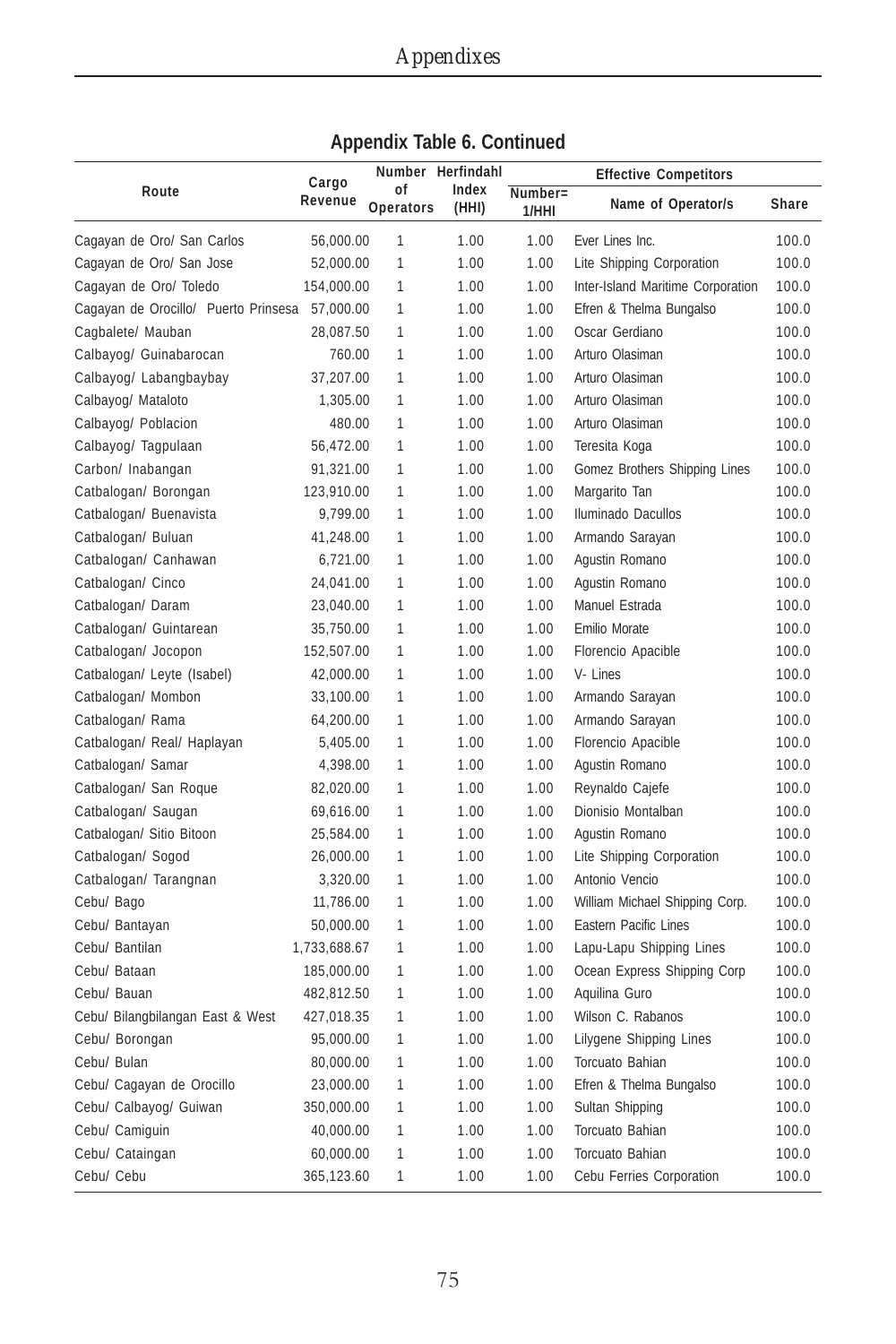|                           |              |              | Number Herfindahl |         |                              |              |
|---------------------------|--------------|--------------|-------------------|---------|------------------------------|--------------|
| Route                     | Cargo        | οf           | Index             | Number= | <b>Effective Competitors</b> |              |
|                           | Revenue      | Operators    | (HHI)             | 1/HHI   | Name of Operator/s           | <b>Share</b> |
| Cebu/ Cotabato/ Zamboanga | 55,007.90    | 1            | 1.00              | 1.00    | Sun Lines                    | 100.0        |
| Cebu/ Guiuan              | 60,000.00    | 1            | 1.00              | 1.00    | Torcuato Bahian              | 100.0        |
| Cebu/ Iloilo/ Legaspi     | 100,000.00   | 1            | 1.00              | 1.00    | Sultan Shipping              | 100.0        |
| Cebu/ Iloilo/ Pasacao     | 124,000.00   | 1            | 1.00              | 1.00    | Sultan Shipping              | 100.0        |
| Cebu/ Jetafe              | 80,129.00    | 1            | 1.00              | 1.00    | Carmelo T. Simolde           | 100.0        |
| Cebu/ Kiwalan             | 26,307.55    | 1            | 1.00              | 1.00    | George and Peter Lines       | 100.0        |
| Cebu/ Larena              | 1,536,462.12 | 1            | 1.00              | 1.00    | Palacio Shipping Inc.        | 100.0        |
| Cebu/ Lazi                | 638,884.67   | 1            | 1.00              | 1.00    | George and Peter Lines       | 100.0        |
| Cebu/ Liloy               | 65,000.00    | 1            | 1.00              | 1.00    | Torcuato Bahian              | 100.0        |
| Cebu/ Magallanes          | 178,960.50   | 1            | 1.00              | 1.00    | Eduardo Jarque               | 100.0        |
| Cebu/ Mindoro/Tagbilaran  | 80,000.00    | 1            | 1.00              | 1.00    | Sultan Shipping              | 100.0        |
| Cebu/ Nabilid             | 49,454.70    | 1            | 1.00              | 1.00    | Eduardo Jarque               | 100.0        |
| Cebu/ Oroquietta          | 258,631.10   | 1            | 1.00              | 1.00    | George and Peter Lines       | 100.0        |
| Cebu/ Polloc              | 425,729.40   | 1            | 1.00              | 1.00    | Sulpicio Lines Inc.          | 100.0        |
| Cebu/ Pulupandan/ Ozamis  | 111,142.00   | 1            | 1.00              | 1.00    | Teng Tick Hua                | 100.0        |
| Cebu/ San Carlos          | 48,000.00    | 1            | 1.00              | 1.00    | Ever Lines Inc.              | 100.0        |
| Cebu/ San Fernando        | 84,000.00    | 1            | 1.00              | 1.00    | Eduardo Jarque               | 100.0        |
| Cebu/ San Jose            | 227,122.00   | 1            | 1.00              | 1.00    | Lite Shipping Corporation    | 100.0        |
| Cebu/ Sta Fe              | 2,538,314.98 | 1            | 1.00              | 1.00    | <b>FJP Lines</b>             | 100.0        |
| Cotabato/ Dadiangas       | 1,994.15     | $\mathbf{1}$ | 1.00              | 1.00    | Sulpicio Lines Inc.          | 100.0        |
| Cotabato/ Davao           | 67,192.74    | 1            | 1.00              | 1.00    | Cebu Ferries Corporation     | 100.0        |
| Cotabato/ Roxas City      | 40,000.00    | 1            | 1.00              | 1.00    | <b>Felicito Geraldoy</b>     | 100.0        |
| Cuyo/ El Nido             | 2,249.40     | 1            | 1.00              | 1.00    | Virgilio Arbolado            | 100.0        |
| Cuyo/ San Vicente         | 10,150.45    | 1            | 1.00              | 1.00    | Virgilio Arbolado            | 100.0        |
| Danao/ Consuelo, Camotes  | 231,340.00   | 1            | 1.00              | 1.00    | Carlito Latonio              | 100.0        |
| Danao/ Kawit              | 5,960.00     | 1            | 1.00              | 1.00    | Sofronio Bogtai              | 100.0        |
| Danao/ Moabog             | 6,045.00     | $\mathbf{1}$ | 1.00              | 1.00    | Sofronio Bogtai              | 100.0        |
| Dapitan/ Lazi             | 114,977.13   | 1            | 1.00              | 1.00    | George and Peter Lines       | 100.0        |
| Davao/ Basilan            | 49,880.00    | 1            | 1.00              | 1.00    | Galactic Shipping Inc.       | 100.0        |
| Davao/ Batangas           | 4,118,617.56 | 1            | 1.00              | 1.00    | Terban Marine Corporation    | 100.0        |
| Davao/ Bislig             | 111,275.00   | $\mathbf{1}$ | 1.00              | 1.00    | Ocean Express Shipping Corp  | 100.0        |
| Davao/ Bungao             | 186,792.33   | 1            | 1.00              | 1.00    | Galactic Shipping Inc.       | 100.0        |
| Davao/ Dadiangas          | 54,513.67    | 1            | 1.00              | 1.00    | Sulpicio Lines Inc.          | 100.0        |
| Davao/ Dipolog            | 22,382.12    | $\mathbf{1}$ | 1.00              | 1.00    | Sulpicio Lines Inc.          | 100.0        |
| Davao/ Escalante          | 92,334.83    | 1            | 1.00              | 1.00    | Galactic Shipping Inc.       | 100.0        |
| Davao/ Guimaras           | 3,000.00     | 1            | 1.00              | 1.00    | Conrado Geraldoy             | 100.0        |
| Davao/ Jolo               | 151,492.92   | 1            | 1.00              | 1.00    | Galactic Shipping Inc.       | 100.0        |
| Davao/ Legaspi            | 586,720.00   | 1            | 1.00              | 1.00    | Hosanna Shipping             | 100.0        |
| Davao/ Masbate            | 99,037.92    | $\mathbf{1}$ | 1.00              | 1.00    | Sulpicio Lines Inc.          | 100.0        |
| Davao/ Nonoc              | 2,001,815.45 | $\mathbf{1}$ | 1.00              | 1.00    | Terban Marine Corporation    | 100.0        |
| Davao/ Ormoc              | 98,672.39    | 1            | 1.00              | 1.00    | Cebu Ferries Corporation     | 100.0        |
| Davao/ Ozamis             | 42,045.16    | 1            | 1.00              | 1.00    | Cebu Ferries Corporation     | 100.0        |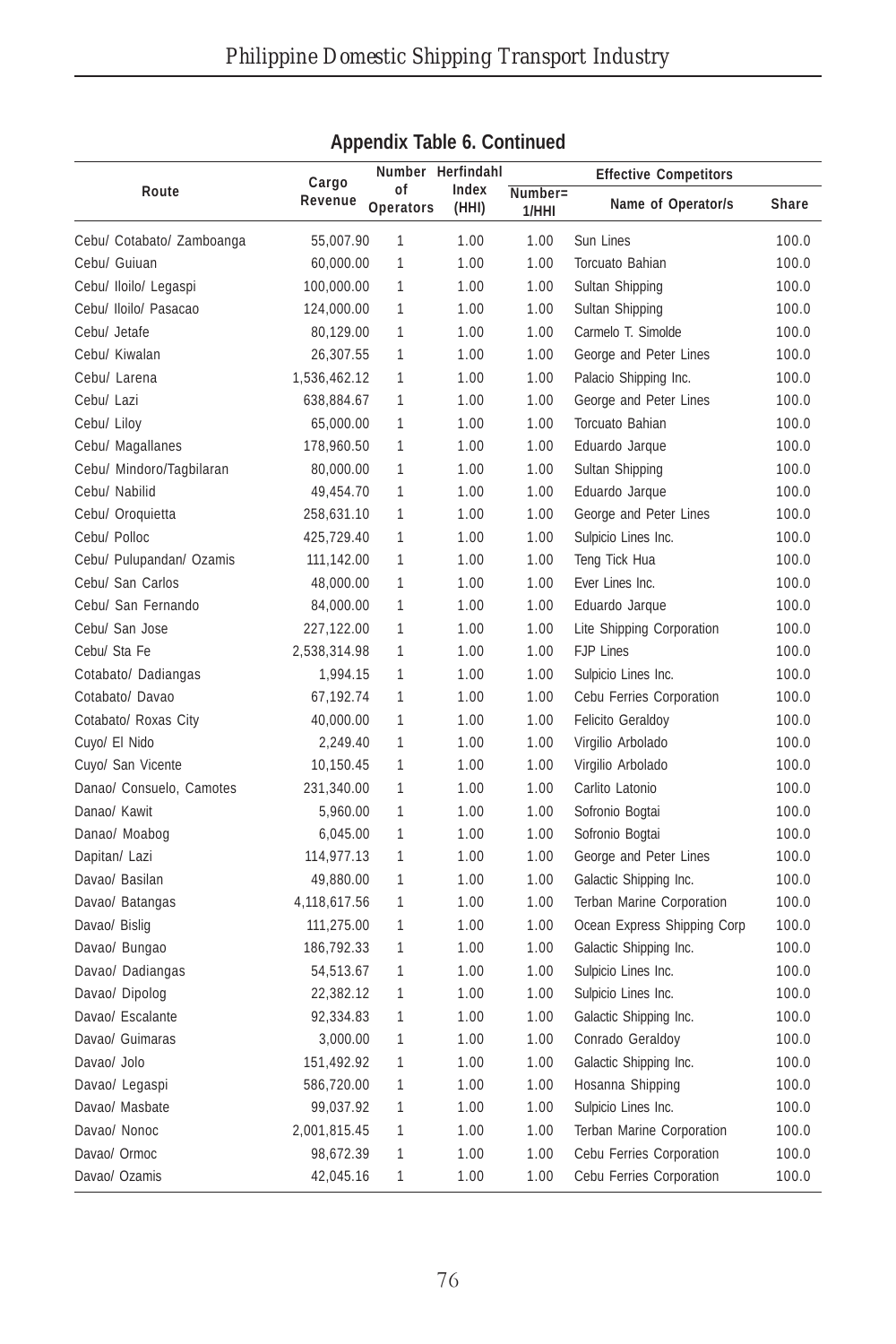|                                 |                  |                 | Number Herfindahl |                     | <b>Effective Competitors</b>       |              |
|---------------------------------|------------------|-----------------|-------------------|---------------------|------------------------------------|--------------|
| Route                           | Cargo<br>Revenue | οf<br>Operators | Index<br>(HHI)    | $Number =$<br>1/HHI | Name of Operator/s                 | <b>Share</b> |
| Davao/ Pulupandan               | 90,000.00        | 1               | 1.00              | 1.00                | <b>Triton Shipping Corporation</b> | 100.0        |
| Davao/ Tacloban                 | 399,429.64       | $\mathbf{1}$    | 1.00              | 1.00                | Cebu Ferries Corporation           | 100.0        |
| Davao/ Tagbilaran               | 10,057.93        | 1               | 1.00              | 1.00                | Sulpicio Lines Inc.                | 100.0        |
| Dipolog/ Dumaguete/ Cebu        | 393,766.24       | $\mathbf{1}$    | 1.00              | 1.00                | William Michael Shipping Corp.     | 100.0        |
| Dipolog/ Gingoog                | 234,651.00       | 1               | 1.00              | 1.00                | Jones Carrier                      | 100.0        |
| Dipolog/ Liloan                 | 24,310.00        | 1               | 1.00              | 1.00                | Lite Shipping Corporation          | 100.0        |
| Dipolog/ Ozamis                 | 26,000.00        | 1               | 1.00              | 1.00                | Lite Shipping Corporation          | 100.0        |
| Dipolog/ San Jose               | 26,000.00        | $\mathbf{1}$    | 1.00              | 1.00                | Lite Shipping Corporation          | 100.0        |
| Dipolog/Davao/Tacloban          | 61,492.10        | 1               | 1.00              | 1.00                | Magnolia Shipping Corporation      | 100.0        |
| Dipolog/Zamboanga/Pagadian      | 31,042.80        | 1               | 1.00              | 1.00                | Magnolia Shipping Corporation      | 100.0        |
| Doong/ Hagnaya                  | 6,440.00         | 1               | 1.00              | 1.00                | Gaudencio Baruc                    | 100.0        |
| Doong/ Vito                     | 2,850.00         | 1               | 1.00              | 1.00                | Gaudencio Baruc                    | 100.0        |
| Dumaguete/ Bataan               | 284,173.68       | 1               | 1.00              | 1.00                | Triton Shipping Corporation        | 100.0        |
| Dumaguete/ Gingoog              | 50,331.90        | 1               | 1.00              | 1.00                | Jones Carrier                      | 100.0        |
| Dumaguete/ Kiwalan              | 57,821.00        | 1               | 1.00              | 1.00                | George and Peter Lines             | 100.0        |
| Dumaguete/ Lapu-Lapu            | 92,523.55        | 1               | 1.00              | 1.00                | George and Peter Lines             | 100.0        |
| Dumaguete/ Larena               | 1,425,616.52     | 1               | 1.00              | 1.00                | Palacio Shipping Inc.              | 100.0        |
| Dumaguete/ Lazi                 | 1,696.75         | 1               | 1.00              | 1.00                | George and Peter Lines             | 100.0        |
| Dumaquete/ Ormoc                | 48,922.36        | 1               | 1.00              | 1.00                | Cebu Ferries Corporation           | 100.0        |
| Dumaquete/ Polloc               | 4,941.06         | 1               | 1.00              | 1.00                | Sulpicio Lines Inc.                | 100.0        |
| Dumaguete/ Siom                 | 228,355.45       | 1               | 1.00              | 1.00                | George and Peter Lines             | 100.0        |
| Dumaguete/ Tandag               | 45,000.00        | 1               | 1.00              | 1.00                | <b>Felicito Geraldoy</b>           | 100.0        |
| Dumaguete/ Toledo               | 70,000.00        | 1               | 1.00              | 1.00                | Inter-Island Maritime Corporation  | 100.0        |
| Escalante/ Pulupandan           | 42,000.00        | 1               | 1.00              | 1.00                | V-Lines                            | 100.0        |
| Ferna/Orog                      | 204,416.10       | $\mathbf{1}$    | 1.00              | 1.00                | George and Peter Lines             | 100.0        |
| Gasan, Marinduque/ Pinamalayan, | 7,085.06         | 1               | 1.00              | 1.00                | Milton Ian                         | 100.0        |
| Or Mindoro                      |                  |                 |                   |                     |                                    |              |
| General Santos/ Leyte (Isabel)  | 172,000.00       | 1               | 1.00              | 1.00                | Uni-Orient Pearl Ventures Inc.     | 100.0        |
| General Santos/ Masbate         | 32,748.96        | 1               | 1.00              | 1.00                | William, Gothong & Aboitiz, Inc.   | 100.0        |
| General Santos/ Mavias          | 466,059.87       | 1               | 1.00              | 1.00                | Eugenio Chan                       | 100.0        |
| General Santos/ Pagadian        | 38,531.50        | 1               | 1.00              | 1.00                | Galactic Shipping Inc.             | 100.0        |
| General Santos/ Puerto Princesa | 41,885.45        | 1               | 1.00              | 1.00                | William, Gothong & Aboitiz, Inc.   | 100.0        |
| Guimaras/ Kalibo                | 12,000.00        | 1               | 1.00              | 1.00                | Gerardo Gubo                       | 100.0        |
| Guimaras/ Masbate               | 28,750.00        | 1               | 1.00              | 1.00                | Gerardo Gubo                       | 100.0        |
| Guimaras/ Roxas City            | 10,200.00        | 1               | 1.00              | 1.00                | Nomn Novyar                        | 100.0        |
| Guimaras/ Victorias             | 269,600.00       | 1               | 1.00              | 1.00                | Gerardo Gubo                       | 100.0        |
| Hingatungan/ Bacagay            | 1,600.00         | $\mathbf{1}$    | 1.00              | 1.00                | Leonardo Dauhog                    | 100.0        |
| Hingatungan/ Kikilo             | 2,500.00         | 1               | 1.00              | 1.00                | Leonardo Dauhog                    | 100.0        |
| Hingatungan/ San Francisco      | 900.00           | 1               | 1.00              | 1.00                | Leonardo Dauhog                    | 100.0        |
| Hingatungan/ Tib-o              | 8,000.00         | 1               | 1.00              | 1.00                | Leonardo Dauhog                    | 100.0        |
| Iligan/ Basilan                 | 35,566.50        | 1               | 1.00              | 1.00                | Galactic Shipping Inc.             | 100.0        |
| Iligan/ Batangas                | 319,500.00       | 1               | 1.00              | 1.00                | William Michael Shipping Corp.     | 100.0        |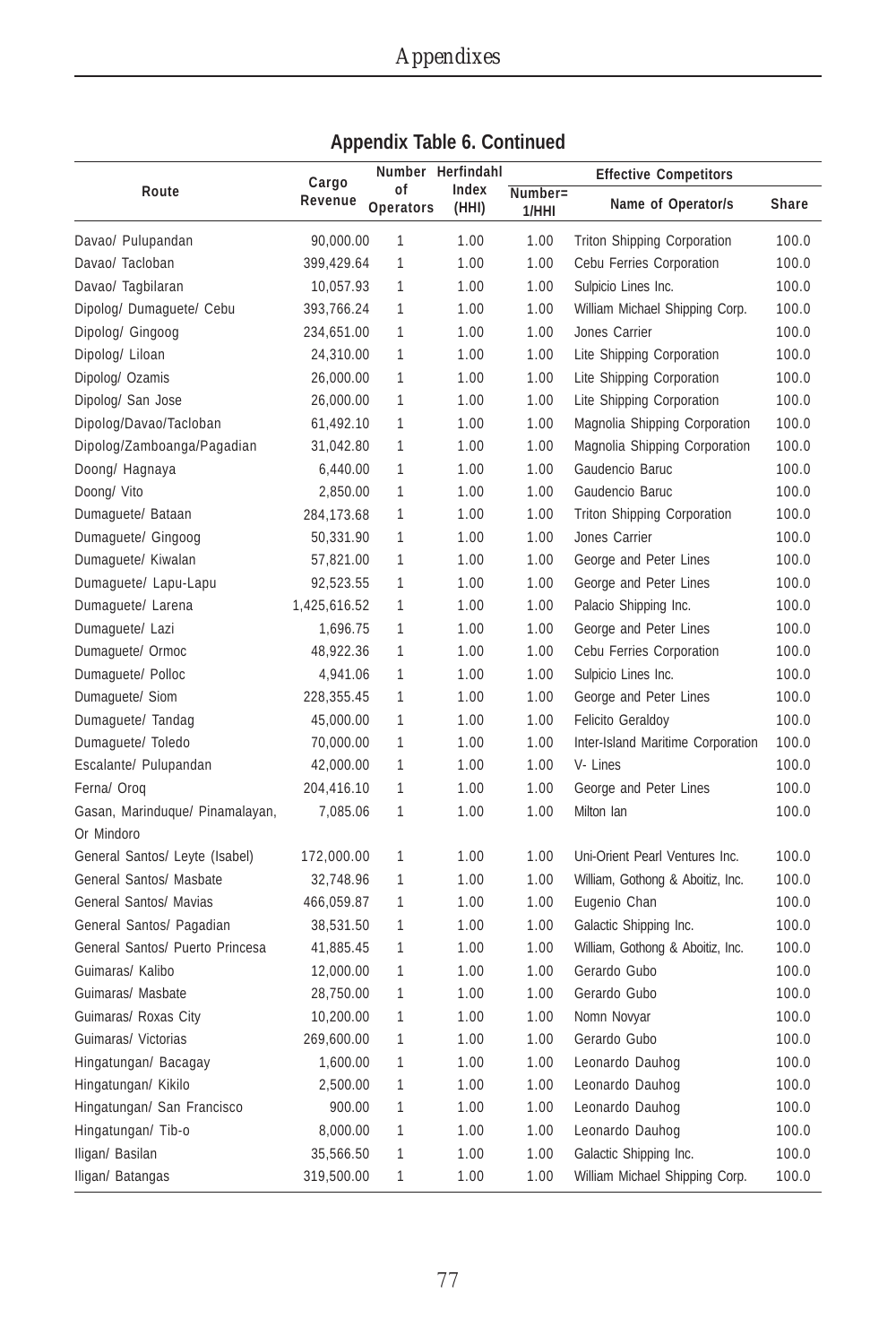|                              |                  |                  | Number Herfindahl |         | <b>Effective Competitors</b>   |       |
|------------------------------|------------------|------------------|-------------------|---------|--------------------------------|-------|
| Route                        | Cargo<br>Revenue | οf               | Index             | Number= |                                |       |
|                              |                  | <b>Operators</b> | (HHI)             | 1/HHI   | Name of Operator/s             | Share |
| Iligan/ Cebu/ Amlan          | 109,480.21       | 1                | 1.00              | 1.00    | William Michael Shipping Corp. | 100.0 |
| Iligan/ Cebu/ Pasar          | 25,844.00        | 1                | 1.00              | 1.00    | William Michael Shipping Corp. | 100.0 |
| Iligan/ Davao/ Malalag       | 78,810.00        | 1                | 1.00              | 1.00    | William Michael Shipping Corp. | 100.0 |
| Iligan/ Dipolog              | 258,190.63       | 1                | 1.00              | 1.00    | Sulpicio Lines Inc.            | 100.0 |
| Iligan/ Dipolog              | 14,052.67        | 1                | 1.00              | 1.00    | Sulpicio Lines Inc.            | 100.0 |
| Iligan/ Dipolog/ Davao       | 210,071.20       | 1                | 1.00              | 1.00    | William Michael Shipping Corp. | 100.0 |
| Iligan/ Iloilo/ Amlan/ Picop | 109,580.62       | 1                | 1.00              | 1.00    | William Michael Shipping Corp. | 100.0 |
| Iligan/ Lazi                 | 118,225.33       | 1                | 1.00              | 1.00    | George and Peter Lines         | 100.0 |
| Iligan/ Legaspi              | 770,550.00       | 1                | 1.00              | 1.00    | Hosanna Shipping               | 100.0 |
| Iligan/ Ormoc/ Cebu          | 28,968.00        | 1                | 1.00              | 1.00    | William Michael Shipping Corp. | 100.0 |
| Iligan/ Ormoc/ Leyte         | 246,642.78       | 1                | 1.00              | 1.00    | William Michael Shipping Corp. | 100.0 |
| Iligan/ Pasacao/ Cebu        | 58,575.00        | 1                | 1.00              | 1.00    | William Michael Shipping Corp. | 100.0 |
| Iligan/ Pasar/ Cebu          | 51,688.00        | 1                | 1.00              | 1.00    | William Michael Shipping Corp. | 100.0 |
| Iligan/ Picop/ Cebu          | 110,180.95       | $\mathbf{1}$     | 1.00              | 1.00    | William Michael Shipping Corp. | 100.0 |
| Iligan/ Picop/ Davao         | 183,787.16       | 1                | 1.00              | 1.00    | William Michael Shipping Corp. | 100.0 |
| Iligan/ San Jose             | 297,879.87       | 1                | 1.00              | 1.00    | Hosanna Shipping               | 100.0 |
| Iligan/ Sulu                 | 7,356,551.92     | 1                | 1.00              | 1.00    | William Michael Shipping Corp. | 100.0 |
| Iligan/ Zamboanga/ Davao     | 108,657.18       | 1                | 1.00              | 1.00    | William Michael Shipping Corp. | 100.0 |
| Iligan/Zamboanga/Dipolog     | 26,431.50        | 1                | 1.00              | 1.00    | Magnolia Shipping Corporation  | 100.0 |
| Iloilo (Estancia)/ Cotabato  | 901,101.23       | 1                | 1.00              | 1.00    | Sulpicio Lines Inc.            | 100.0 |
| Iloilo/ Aklan                | 15,945.23        | 1                | 1.00              | 1.00    | Cebu Ferries Corporation       | 100.0 |
| Iloilo/ Catarman             | 140,000.00       | 1                | 1.00              | 1.00    | Ever Lines Inc.                | 100.0 |
| Iloilo/ Contillon            | 35,000.00        | 1                | 1.00              | 1.00    | <b>Felicito Geraldoy</b>       | 100.0 |
| Iloilo/ Dadiangas            | 4,949,209.88     | 1                | 1.00              | 1.00    | Sulpicio Lines Inc.            | 100.0 |
| Iloilo/ Danao Escalante      | 88,470.91        | 1                | 1.00              | 1.00    | Jones Carrier                  | 100.0 |
| Iloilo/ Escalante            | 77,695.45        | $\mathbf{1}$     | 1.00              | 1.00    | HBT Shipping Corp.             | 100.0 |
| Iloilo/ Galo                 | 10,000.00        | 1                | 1.00              | 1.00    | <b>Felicito Geraldoy</b>       | 100.0 |
| lloilo/ Jetafi               | 24,500.00        | 1                | 1.00              | 1.00    | Lite Shipping Corporation      | 100.0 |
| Iloilo/ Lamitan              | 217,068.00       | 1                | 1.00              | 1.00    | Hadji Sab Tiri Jalali          | 100.0 |
| Iloilo/ Magalona             | 19,900.00        | 1                | 1.00              | 1.00    | Antonio Mogasa                 | 100.0 |
| Iloilo/ Mariveles            | 269,306.61       | 1                | 1.00              | 1.00    | Jones Carrier                  | 100.0 |
| Iloilo/ Ormoc                | 35,750.00        | $\mathbf{1}$     | 1.00              | 1.00    | V-Lines                        | 100.0 |
| Iloilo/ Pulupandan           | 123,354.55       | 1                | 1.00              | 1.00    | HBT Shipping Corp.             | 100.0 |
| Iloilo/ Subic                | 333,563.64       | 1                | 1.00              | 1.00    | Jones Carrier                  | 100.0 |
| Iloilo/ Tagbilaran           | 119,393.00       | $\mathbf{1}$     | 1.00              | 1.00    | Lite Shipping Corporation      | 100.0 |
| Iloilo/ Victorias City       | 298,851.00       | $\mathbf{1}$     | 1.00              | 1.00    | Danilo Lampadero               | 100.0 |
| Ipil/ Ormoc/ Iligan          | 196,068.33       | $\mathbf{1}$     | 1.00              | 1.00    | William Michael Shipping Corp. | 100.0 |
| Jagna/ Bohol (Ubay)          | 88,125.00        | 1                | 1.00              | 1.00    | Lite Shipping Corporation      | 100.0 |
| Jagna/ Gingoog               | 81,094.30        | $\mathbf{1}$     | 1.00              | 1.00    | Jones Carrier                  | 100.0 |
| Jagna/ Nasipit               | 5,630.17         | $\mathbf{1}$     | 1.00              | 1.00    | Sulpicio Lines Inc.            | 100.0 |
| Jagna/ PKS                   | 88,125.00        | $\mathbf{1}$     | 1.00              | 1.00    | Lite Shipping Corporation      | 100.0 |
| Jagna/ Sablayan              | 176,250.00       | $\mathbf{1}$     | 1.00              | 1.00    | Lite Shipping Corporation      | 100.0 |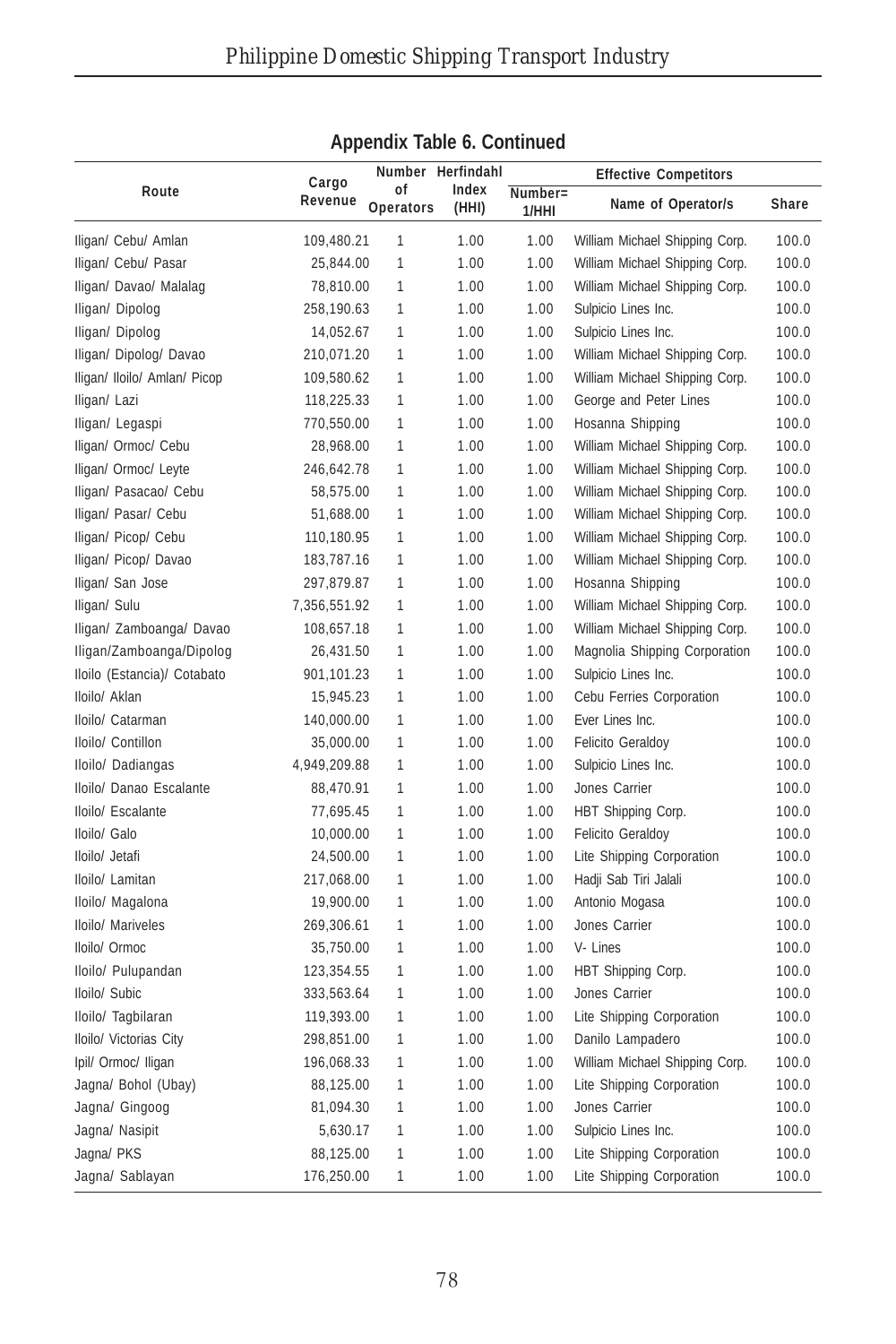|                                  | Cargo        |                 | Number Herfindahl | <b>Effective Competitors</b> |                                    |       |
|----------------------------------|--------------|-----------------|-------------------|------------------------------|------------------------------------|-------|
| Route                            | Revenue      | οf<br>Operators | Index<br>(HHI)    | Number=<br>1/HHI             | Name of Operator/s                 | Share |
| Jetafi/ Bais                     | 30,018.00    | 1               | 1.00              | 1.00                         | Lite Shipping Corporation          | 100.0 |
| Jetafi/ Bohol (Ubay)             | 88,125.00    | $\mathbf{1}$    | 1.00              | 1.00                         | Lite Shipping Corporation          | 100.0 |
| Jetafi/ Legaspi                  | 85,125.00    | $\mathbf{1}$    | 1.00              | 1.00                         | Lite Shipping Corporation          | 100.0 |
| Jolo/ Basilan                    | 25,322.00    | $\mathbf{1}$    | 1.00              | 1.00                         | Den Tadus                          | 100.0 |
| Kaputian/ Sta Ana                | 1,069.00     | $\mathbf{1}$    | 1.00              | 1.00                         | Celeste Temperatura                | 100.0 |
| Kawit/ Legros                    | 70,000.00    | 1               | 1.00              | 1.00                         | Inter-Island Maritime Corporation  | 100.0 |
| Kawit/ Madredejos                | 167,740.00   | 1               | 1.00              | 1.00                         | Saturnino Atienza                  | 100.0 |
| Leyte (Isabel)/ Batangas         | 180,000.00   | $\mathbf{1}$    | 1.00              | 1.00                         | Inter-Island Maritime Corporation  | 100.0 |
| Leyte (Isabel)/ Dapitan          | 90,400.00    | 1               | 1.00              | 1.00                         | <b>Triton Shipping Corporation</b> | 100.0 |
| Leyte (Isabel)/ Pasacao          | 1,096,128.57 | 1               | 1.00              | 1.00                         | Palacio Shipping Inc.              | 100.0 |
| Leyte (Isabel)/ Pulupandan       | 145,267.00   | $\mathbf{1}$    | 1.00              | 1.00                         | Triton Shipping Corporation        | 100.0 |
| Leyte (Isabel)/ Roxas            | 30,575.00    | 1               | 1.00              | 1.00                         | V-Lines                            | 100.0 |
| Leyte/ Ozamis                    | 40,950.00    | 1               | 1.00              | 1.00                         | Galactic Shipping Inc.             | 100.0 |
| Leyte/ Pagadian                  | 140,585.20   | 1               | 1.00              | 1.00                         | Galactic Shipping Inc.             | 100.0 |
| Leyte/ Toledo                    | 90,000.00    | 1               | 1.00              | 1.00                         | Inter-Island Maritime Corporation  | 100.0 |
| Leyte/ Zamboanga                 | 56,000.00    | 1               | 1.00              | 1.00                         | Ever Lines Inc.                    | 100.0 |
| Limasawa/ Burgos                 | 50,700.00    | 1               | 1.00              | 1.00                         | Zenaida Petracorta                 | 100.0 |
| Loon/ Talibon                    | 27,000.00    | 1               | 1.00              | 1.00                         | Lite Shipping Corporation          | 100.0 |
| Malangas/ Margos                 | 30,991.21    | $\mathbf{1}$    | 1.00              | 1.00                         | Ever Lines Inc.                    | 100.0 |
| Malangas/ Subanipa               | 1,900.80     | $\mathbf{1}$    | 1.00              | 1.00                         | Magnolia Shipping Corporation      | 100.0 |
| Mandaue/ Basilan                 | 1,453,146.41 | 1               | 1.00              | 1.00                         | Jones Carrier                      | 100.0 |
| Mandaue/ Calbayog                | 86,053.51    | $\mathbf{1}$    | 1.00              | 1.00                         | Jones Carrier                      | 100.0 |
| Mandaue/ Catanduanes             | 116,869.29   | $\mathbf{1}$    | 1.00              | 1.00                         | Jones Carrier                      | 100.0 |
| Mandaue/ Masbate                 | 346,750.00   | 1               | 1.00              | 1.00                         | Lina C. Echin                      | 100.0 |
| Mandaue/ Masbate                 | 618,593.85   | 1               | 1.00              | 1.00                         | Jones Carrier                      | 100.0 |
| Mandaue/ Samar                   | 4,168.00     | 1               | 1.00              | 1.00                         | Juana Lopez                        | 100.0 |
| Mandaue/ Zamboanga               | 70,000.00    | 1               | 1.00              | 1.00                         | Philip Go                          | 100.0 |
| Manila/ Aklan                    | 4,186,374.02 | 1               | 1.00              | 1.00                         | William, Gothong & Aboitiz, Inc.   | 100.0 |
| Manila/ Bais                     | 4,186,374.02 | 1               | 1.00              | 1.00                         | Hosanna Shipping                   | 100.0 |
| Manila/ Calubian                 | 71,424.14    | 1               | 1.00              | 1.00                         | Sulpicio Lines Inc.                | 100.0 |
| Manila/ Danao Escalante          | 1,311,000.00 | 1               | 1.00              | 1.00                         | Seaford Shipping Lines             | 100.0 |
| Manila/ Iligan/ Margosatubig     | 86,073.20    | 1               | 1.00              | 1.00                         | Magnolia Shipping Corporation      | 100.0 |
| Manila/ Iligan/ Siom             | 238,497.83   | 1               | 1.00              | 1.00                         | William Michael Shipping Corp.     | 100.0 |
| Manila/ Liminancong              | 5,905,085.78 | 1               | 1.00              | 1.00                         | San Nicolas Lines Inc.             | 100.0 |
| Manila/ Palawan/ Lucena/ Surigao | 199,663.65   | 1               | 1.00              | 1.00                         | Amparo Shipping Corp.              | 100.0 |
| Manila/ Polloc                   | 19,590.50    | 1               | 1.00              | 1.00                         | Sulpicio Lines Inc.                | 100.0 |
| Manila/ Pulupandan               | 8,581,533.99 | 1               | 1.00              | 1.00                         | Sulpicio Lines Inc.                | 100.0 |
| Manila/Toledo                    | 81,426.90    | 1               | 1.00              | 1.00                         | Magnolia Shipping Corporation      | 100.0 |
| Margos/ Subanipa                 | 102,671.15   | 1               | 1.00              | 1.00                         | Ever Lines Inc.                    | 100.0 |
| Margos/Talusan                   | 35,592.00    | 1               | 1.00              | 1.00                         | Ever Lines Inc.                    | 100.0 |
| Marinduque/ Quezon               | 28,087.50    | 1               | 1.00              | 1.00                         | Julian Grimaldo                    | 100.0 |
| Masbate/ Maya                    | 8,785.00     | 1               | 1.00              | 1.00                         | Arturo Susas                       | 100.0 |

| Appendix Table 6. Continued |
|-----------------------------|
|-----------------------------|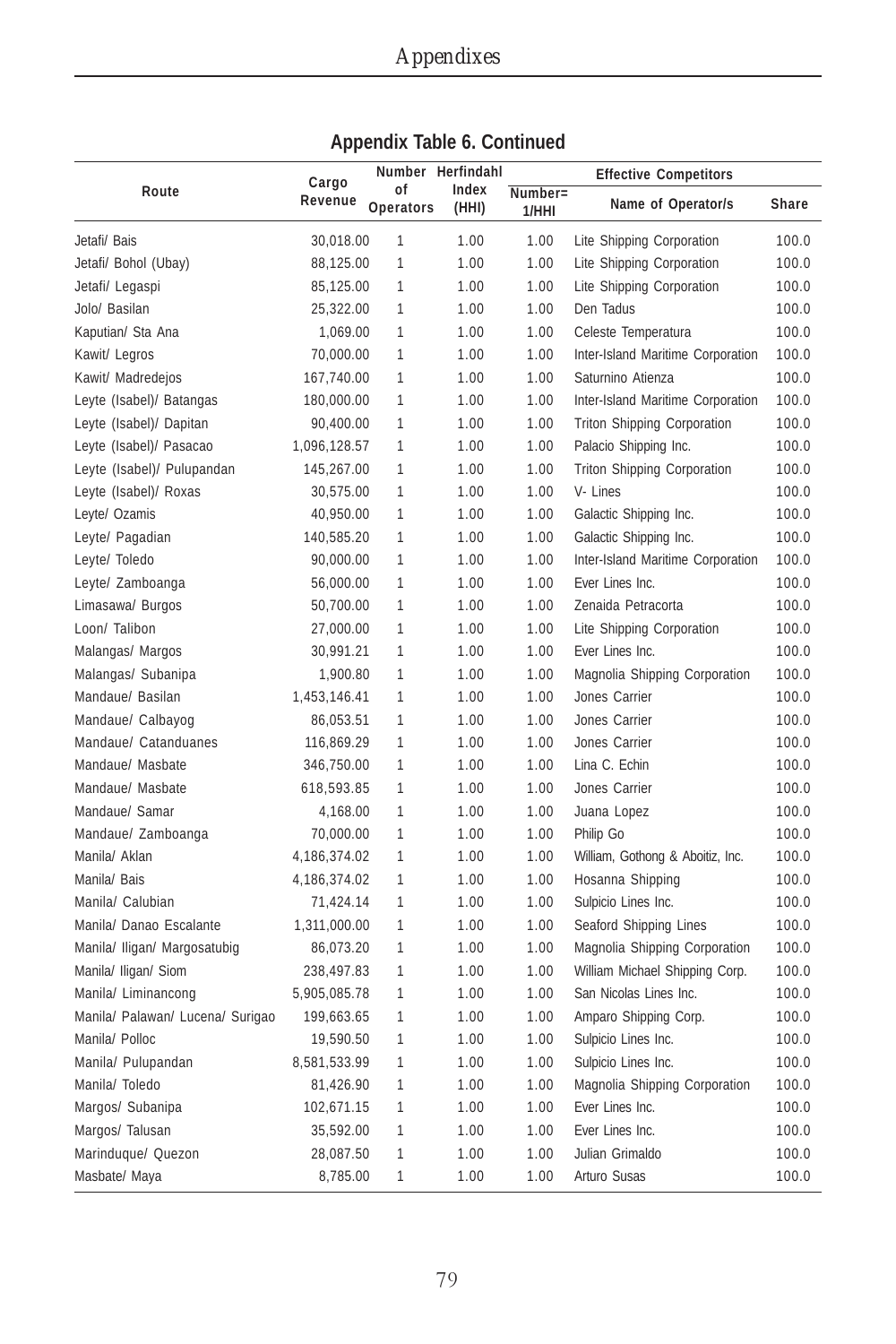|                           |              |                  | Number Herfindahl |         |                                    |              |
|---------------------------|--------------|------------------|-------------------|---------|------------------------------------|--------------|
| Route                     | Cargo        | οf               | Index             | Number= | <b>Effective Competitors</b>       |              |
|                           | Revenue      | <b>Operators</b> | (HHI)             | 1/HHI   | Name of Operator/s                 | <b>Share</b> |
| Masbate/ Zamboanga        | 64,650.32    | 1                | 1.00              | 1.00    | Sulpicio Lines Inc.                | 100.0        |
| Mindoro/ Burunga          | 547,108.00   | 1                | 1.00              | 1.00    | San Nicolas Lines Inc.             | 100.0        |
| Mindoro/ Leyte (Isabel)   | 613,536.15   | 1                | 1.00              | 1.00    | Palacio Shipping Inc.              | 100.0        |
| Mindoro/ Libertad         | 1,786,875.00 | 1                | 1.00              | 1.00    | San Nicolas Lines Inc.             | 100.0        |
| Mindoro/ Semerara         | 1,138,966.00 | 1                | 1.00              | 1.00    | San Nicolas Lines Inc.             | 100.0        |
| Naga/ Maasin              | 47,727.21    | $\mathbf{1}$     | 1.00              | 1.00    | Jones Carrier                      | 100.0        |
| Naval/ Bato               | 14,700.00    | $\mathbf{1}$     | 1.00              | 1.00    | Cesar Sitjar                       | 100.0        |
| Naval/ Binamalayan        | 1,123.00     | $\mathbf{1}$     | 1.00              | 1.00    | Teodolo Lapure                     | 100.0        |
| Naval/ Burabod            | 1,562.00     | $\mathbf{1}$     | 1.00              | 1.00    | Teodolo Lapure                     | 100.0        |
| Naval/ Calvani            | 2,040.00     | 1                | 1.00              | 1.00    | Teodolo Lapure                     | 100.0        |
| Naval/ Canduhao           | 257,000.00   | 1                | 1.00              | 1.00    | Cesar Sitjar                       | 100.0        |
| Naval/ Casibang           | 2,029.00     | 1                | 1.00              | 1.00    | Teodolo Lapure                     | 100.0        |
| Naval/ Hagonoy            | 4,440.00     | 1                | 1.00              | 1.00    | Teodolo Lapure                     | 100.0        |
| Naval/ Maripiri           | 4,393.00     | $\mathbf{1}$     | 1.00              | 1.00    | Teodolo Lapure                     | 100.0        |
| Naval/ Palompon           | 1,642.85     | $\mathbf{1}$     | 1.00              | 1.00    | MY Lines, Inc.                     | 100.0        |
| Naval/ Trabugan           | 1,415.00     | $\mathbf{1}$     | 1.00              | 1.00    | Teodolo Lapure                     | 100.0        |
| Naval/ Ulog               | 2,270.00     | 1                | 1.00              | 1.00    | Teodolo Lapure                     | 100.0        |
| Naval/ Viga               | 2,025.00     | $\mathbf{1}$     | 1.00              | 1.00    | Teodolo Lapure                     | 100.0        |
| Negros/ Pasig             | 243,105.00   | 1                | 1.00              | 1.00    | William Michael Shipping Corp.     | 100.0        |
| Nonoc/ Lapu-lapu          | 5,094,650.56 | 1                | 1.00              | 1.00    | Terban Marine Corporation          | 100.0        |
| Odiongan/ Oangay          | 30,100.00    | 1                | 1.00              | 1.00    | <b>Manuel Perez</b>                | 100.0        |
| Ormoc/ Camotes            | 329,740.00   | 1                | 1.00              | 1.00    | Philippine Fast Ferry Corporation  | 100.0        |
| Ormoc/Dapdap              | 14,830.00    | 1                | 1.00              | 1.00    | Sofronio Bogtai                    | 100.0        |
| Ormoc/ Dapitan            | 156,286.58   | 1                | 1.00              | 1.00    | <b>Triton Shipping Corporation</b> | 100.0        |
| Ormoc/ General Santos     | 7,003.76     | 1                | 1.00              | 1.00    | Cebu Ferries Corporation           | 100.0        |
| Ormoc/ Kawit              | 5,320.00     | $\mathbf{1}$     | 1.00              | 1.00    | Sofronio Bogtai                    | 100.0        |
| Ormoc/ Lanao              | 15,705.00    | 1                | 1.00              | 1.00    | Sofronio Bogtai                    | 100.0        |
| Ormoc/ Leyte (Isabel)     | 110,000.00   | 1                | 1.00              | 1.00    | Inter-Island Maritime Corporation  | 100.0        |
| Ormoc/ Mandaue            | 201,200.00   | 1                | 1.00              | 1.00    | Lina C. Echin                      | 100.0        |
| Ormoc/ Moabog             | 17,400.00    | 1                | 1.00              | 1.00    | Sofronio Bogtai                    | 100.0        |
| Ormoc/ Monserrat          | 6,190.00     | 1                | 1.00              | 1.00    | Sofronio Bogtai                    | 100.0        |
| Ormoc/ Pilar Camotes      | 291,090.50   | 1                | 1.00              | 1.00    | Antonieto Pedericos                | 100.0        |
| Ozamis/ Kolambugan        | 2,916.28     | 1                | 1.00              | 1.00    | RP Tamula and Sons                 | 100.0        |
| Ozamis/ Tubod             | 4,361.78     | 1                | 1.00              | 1.00    | RP Tamula and Sons                 | 100.0        |
| Ozamis/Zamboanga/Dipolog  | 24,968.10    | 1                | 1.00              | 1.00    | Magnolia Shipping Corporation      | 100.0        |
| Pagadian/Toledo/Zamboanga | 44,427.20    | 1                | 1.00              | 1.00    | Magnolia Shipping Corporation      | 100.0        |
| Palawan/ Basilan          | 343,300.00   | 1                | 1.00              | 1.00    | Ocean Express Shipping Corp        | 100.0        |
| Palawan/ Dipolog          | 24,487.10    | 1                | 1.00              | 1.00    | Sulpicio Lines Inc.                | 100.0        |
| Palawan/ Masbate          | 77,863.50    | 1                | 1.00              | 1.00    | William, Gothong & Aboitiz, Inc.   | 100.0        |
| Palawan/ Mindoro          | 9,200.00     | 1                | 1.00              | 1.00    | Emma Maglente                      | 100.0        |
| Palawan/ Occi Mindoro     | 111,218.00   | 1                | 1.00              | 1.00    | Vito Coronacion                    | 100.0        |
| Palawan/ Puerto Princesa  | 33,600.01    | 1                | 1.00              | 1.00    | William, Gothong & Aboitiz, Inc.   | 100.0        |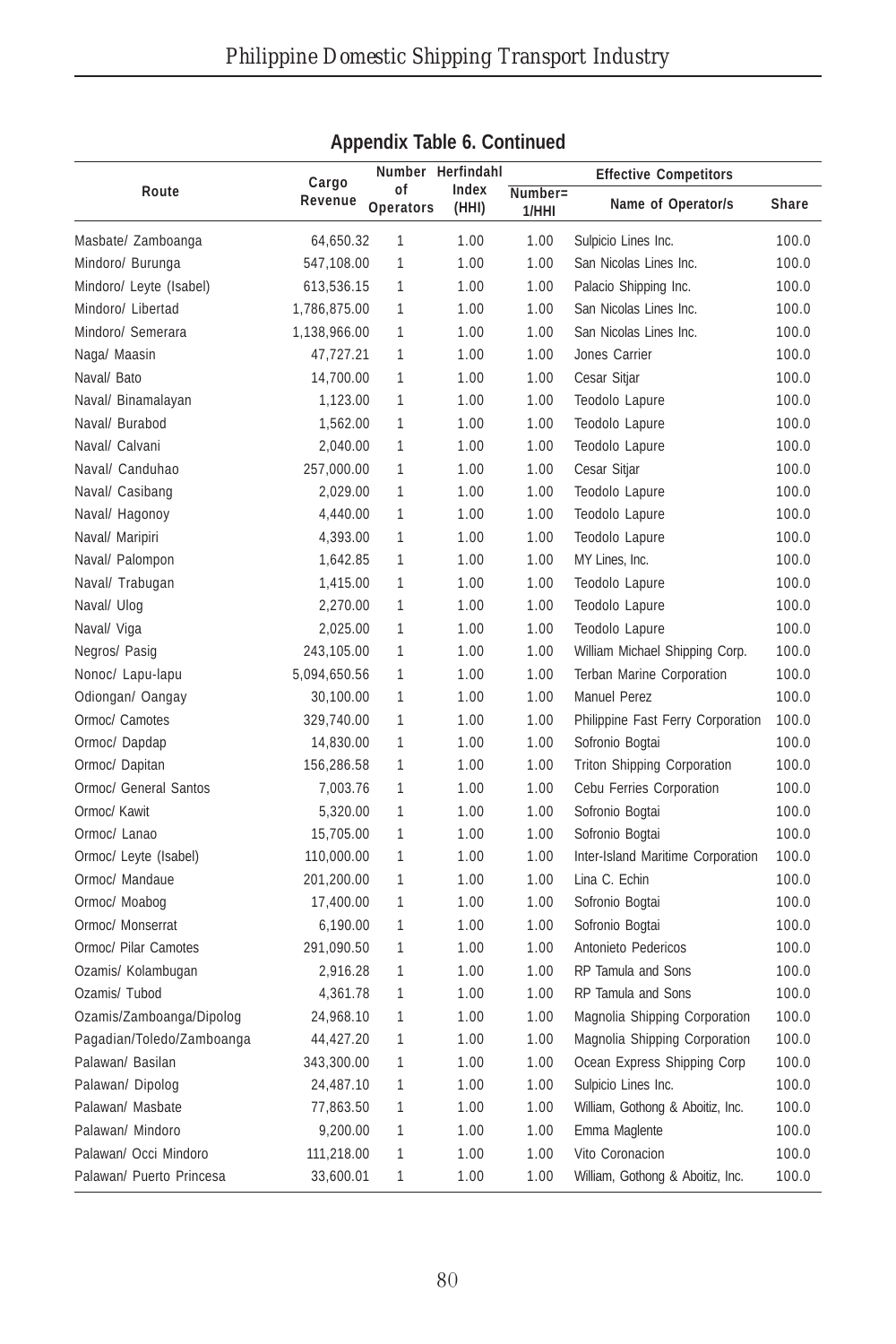|                                |                  |                 | Number Herfindahl |                     | <b>Effective Competitors</b>     |       |
|--------------------------------|------------------|-----------------|-------------------|---------------------|----------------------------------|-------|
| Route                          | Cargo<br>Revenue | οf<br>Operators | Index<br>(HHI)    | $Number =$<br>1/HHI | Name of Operator/s               | Share |
| Palawan/ Quezon                | 150,000.00       | $\mathbf{1}$    | 1.00              | 1.00                | Marlo Calumbayan                 | 100.0 |
| Palawan/ San Jose              | 164,480.00       | 1               | 1.00              | 1.00                | Franco Mabigat                   | 100.0 |
| Palawan/ Zamboanga             | 171,650.00       | 1               | 1.00              | 1.00                | Ocean Express Shipping Corp      | 100.0 |
| Pearl Farm/ Insular            | 15,525.00        | 1               | 1.00              | 1.00                | Pearl Farm Beach Resort          | 100.0 |
| Perez/ Atimonan                | 118,000.00       | 1               | 1.00              | 1.00                | Eustaquio Caringal               | 100.0 |
| Pililia/ South Harbor          | 21,826,623.68    | 1               | 1.00              | 1.00                | Terban Marine Corporation        | 100.0 |
| Placer/ Bogo                   | 17,474.00        | $\mathbf{1}$    | 1.00              | 1.00                | Patrocinio Cuaca                 | 100.0 |
| Puerto Princesa/ Pulupandan    | 159,700.00       | 1               | 1.00              | 1.00                | Teng Tick Hua                    | 100.0 |
| Romblon/ Lucena                | 10,080.00        | $\mathbf{1}$    | 1.00              | 1.00                | Rolando Liwanag                  | 100.0 |
| Romblon/ Roxas                 | 15,300.00        | 1               | 1.00              | 1.00                | Eulogo & Celia Mazo              | 100.0 |
| Romblon/ San Agustin           | 60,500.00        | 1               | 1.00              | 1.00                | Teodolo Mindoro                  | 100.0 |
| Romblon/ Sibuyan               | 904,000.00       | 1               | 1.00              | 1.00                | Teodolo Mindoro                  | 100.0 |
| Romblon/Mangabong, Orr Mindoro | 103,440.00       | 1               | 1.00              | 1.00                | Victoriano Lo                    | 100.0 |
| Roxas/ Bantayan                | 3,000.00         | 1               | 1.00              | 1.00                | Rodolfo Gabalonzo                | 100.0 |
| Roxas/ Negros Occidental       | 6,000.00         | 1               | 1.00              | 1.00                | Rodolfo Gabalonzo                | 100.0 |
| Sablayan/ Bauan                | 184,450.00       | 1               | 1.00              | 1.00                | Liwanag Mendoza                  | 100.0 |
| Sablayan/ San Jose             | 13,054.00        | 1               | 1.00              | 1.00                | Lite Shipping Corporation        | 100.0 |
| Sagasa/ Alicia                 | 3,010.85         | 1               | 1.00              | 1.00                | Magnolia Shipping Corporation    | 100.0 |
| Sagasa/ Talusan                | 80,248.71        | 1               | 1.00              | 1.00                | Ever Lines Inc.                  | 100.0 |
| San Carlos/ Estancia           | 93,969.00        | $\mathbf{1}$    | 1.00              | 1.00                | <b>Negros Navigation Company</b> | 100.0 |
| San Carlos/ Toledo             | 3,271,292.20     | 1               | 1.00              | 1.00                | Danilo Lines                     | 100.0 |
| San Jose/ Antique              | 1,678,049.00     | 1               | 1.00              | 1.00                | San Nicolas Lines Inc.           | 100.0 |
| San Jose/ Bais                 | 26,000.00        | 1               | 1.00              | 1.00                | Lite Shipping Corporation        | 100.0 |
| San Jose/ Talibon              | 40,915.00        | 1               | 1.00              | 1.00                | Lite Shipping Corporation        | 100.0 |
| San Juan/ Anilao               | 43,000.00        | 1               | 1.00              | 1.00                | Lilia Flores                     | 100.0 |
| Siasi/ Sibutu, Tawi-tawi       | 131,291.00       | 1               | 1.00              | 1.00                | Asman Jaide                      | 100.0 |
| Sta Ana/ Cogon                 | 2,194.00         | $\mathbf{1}$    | 1.00              | 1.00                | Roger Bandao                     | 100.0 |
| Sta Ana/ Kaputian              | 2,369.00         | 1               | 1.00              | 1.00                | Martino Palacio                  | 100.0 |
| Sta Ana/ Mindanao              | 6696.45          | 1               | 1.00              | 1.00                | Joel Bustamante                  | 100.0 |
| Sta Ana/ Pigasaan              | 60,998.60        | $\mathbf{1}$    | 1.00              | 1.00                | Joel Bustamante                  | 100.0 |
| Sta Cruz/ Tucanga              | 1,419.00         | 1               | 1.00              | 1.00                | Celeste Temperatura              | 100.0 |
| Sto Tomas/ Talaga              | 30,000.00        | 1               | 1.00              | 1.00                | Jose Castro                      | 100.0 |
| Subanipa/ Malangas             | 1,961.70         | $\mathbf{1}$    | 1.00              | 1.00                | Magnolia Shipping Corporation    | 100.0 |
| Subic/ Bislig                  | 454,689.30       | 1               | 1.00              | 1.00                | William Michael Shipping Corp.   | 100.0 |
| Subic/ Navotas                 | 353,786.45       | 1               | 1.00              | 1.00                | Via Marine Corporation           | 100.0 |
| Subic/ Pandacan                | 544,635.01       | 1               | 1.00              | 1.00                | Via Marine Corporation           | 100.0 |
| Subic/Batangas/Legaspi         | 2,605,207.00     | 1               | 1.00              | 1.00                | La Felicidad Marine Corporation  | 100.0 |
| Surigao/ Aklan                 | 136,363.64       | 1               | 1.00              | 1.00                | Hosanna Shipping                 | 100.0 |
| Surigao/ Cagdianao             | 47,533.00        | 1               | 1.00              | 1.00                | Honesto Lipao                    | 100.0 |
| Surigao/ Calubian              | 260.84           | 1               | 1.00              | 1.00                | Sulpicio Lines Inc.              | 100.0 |
| Surigao/ Gingoog               | 166,883.85       | 1               | 1.00              | 1.00                | Eduardo Jarque                   | 100.0 |
| Surigao/ Lucena                | 3,263,398.14     | 1               | 1.00              | 1.00                | Amparo Shipping Corp.            | 100.0 |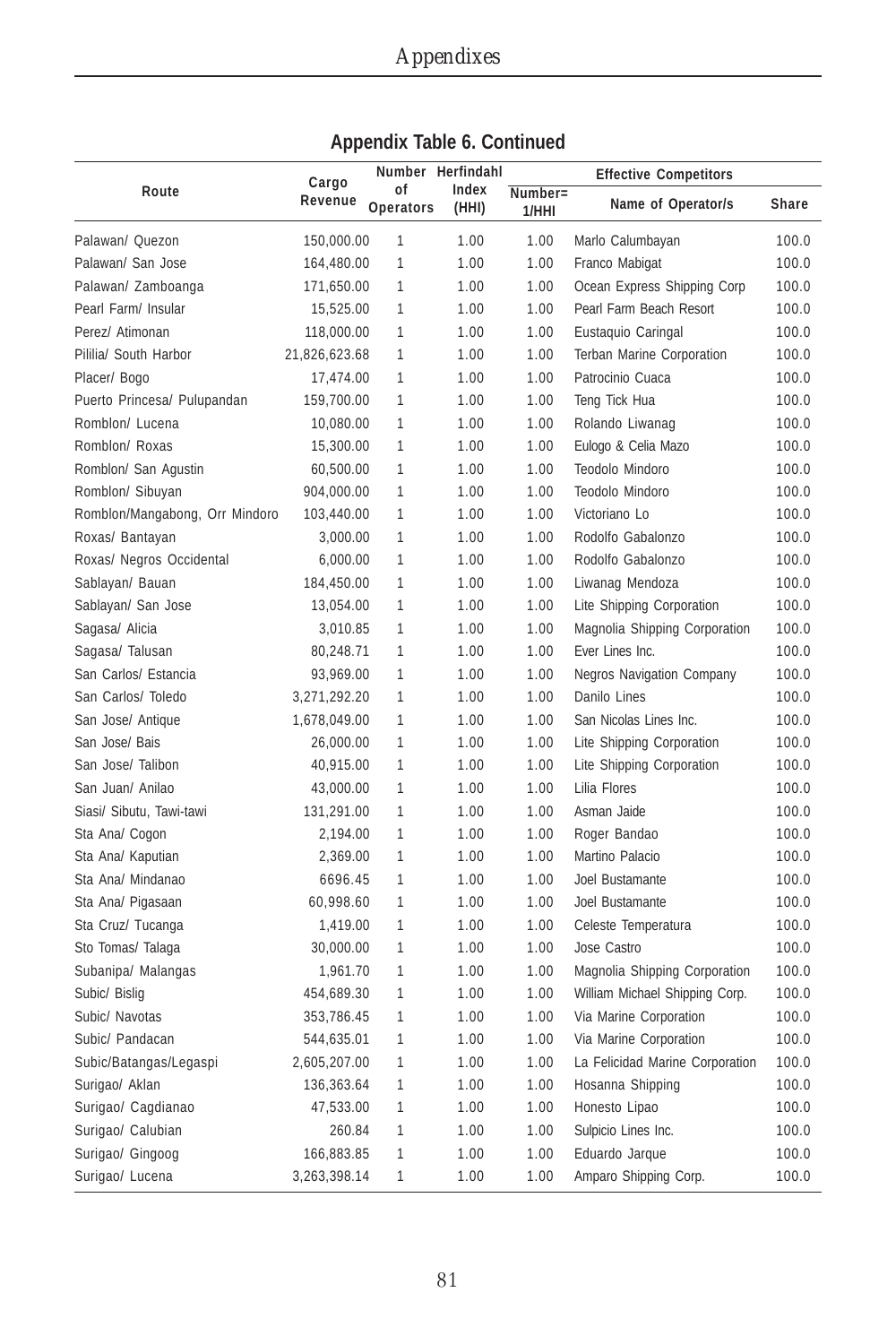|                            |              |                  | Number Herfindahl |         | <b>Effective Competitors</b>     |              |
|----------------------------|--------------|------------------|-------------------|---------|----------------------------------|--------------|
| Route                      | Cargo        | οf               | Index             | Number= |                                  |              |
|                            | Revenue      | <b>Operators</b> | (HHI)             | 1/HHI   | Name of Operator/s               | <b>Share</b> |
| Surigao/ Mandaue           | 165,600.00   | $\mathbf{1}$     | 1.00              | 1.00    | Lina C. Echin                    | 100.0        |
| Surigao/ Pinut-an          | 23,555.50    | 1                | 1.00              | 1.00    | Vicente Mejia                    | 100.0        |
| Surigao/ Roxas             | 98,251.84    | 1                | 1.00              | 1.00    | Jones Carrier                    | 100.0        |
| Surigao/ San Jose          | 26,000.00    | 1                | 1.00              | 1.00    | Lite Shipping Corporation        | 100.0        |
| Surigao/ Talisay           | 125,600.00   | 1                | 1.00              | 1.00    | Domingo Paredes                  | 100.0        |
| Surigao/ Zamboanga         | 81,584.00    | 1                | 1.00              | 1.00    | Lite Shipping Corporation        | 100.0        |
| Tabango/ Bogo              | 14,540.00    | $\mathbf{1}$     | 1.00              | 1.00    | Tabango Express                  | 100.0        |
| Tab-ok/ Bacagay            | 1,310.00     | $\mathbf{1}$     | 1.00              | 1.00    | Pedro Felizarta                  | 100.0        |
| Tab-ok/ San Roque          | 1,060.00     | $\mathbf{1}$     | 1.00              | 1.00    | Pedro Felizarta                  | 100.0        |
| Tab-ok/ Sta Lucia          | 490.00       | $\mathbf{1}$     | 1.00              | 1.00    | Pedro Felizarta                  | 100.0        |
| Tacloban/ Balangina        | 108,747.00   | $\mathbf{1}$     | 1.00              | 1.00    | Joedina Gumagay                  | 100.0        |
| Tacloban/ Bolusao          | 22,176.00    | 1                | 1.00              | 1.00    | Rogelio Germones                 | 100.0        |
| Tacloban/ Catbalogan       | 32,708.00    | $\mathbf{1}$     | 1.00              | 1.00    | Lite Shipping Corporation        | 100.0        |
| Tacloban/ Giporlos         | 5,000.00     | 1                | 1.00              | 1.00    | Romulo Alvarino                  | 100.0        |
| Tacloban/ Lawaan           | 3,000.00     | $\mathbf{1}$     | 1.00              | 1.00    | Felix Delantar                   | 100.0        |
| Tacloban/ Leyte (Isabel)   | 321,032.80   | $\mathbf{1}$     | 1.00              | 1.00    | Palacio Shipping Inc.            | 100.0        |
| Tacloban/ Lucena           | 198,000.00   | 1                | 1.00              | 1.00    | Seaford Shipping Lines           | 100.0        |
| Tacloban/ Mandaue          | 486,300.00   | 1                | 1.00              | 1.00    | Lina C. Echin                    | 100.0        |
| Tacloban/ Masbate          | 52,000.00    | $\mathbf{1}$     | 1.00              | 1.00    | Lite Shipping Corporation        | 100.0        |
| Tacloban/ Nabilid          | 118,209.00   | $\mathbf{1}$     | 1.00              | 1.00    | Eduardo Jarque                   | 100.0        |
| Tacloban/ Ozamis           | 24,310.00    | 1                | 1.00              | 1.00    | Lite Shipping Corporation        | 100.0        |
| Tacloban/ Roxas            | 467,885.00   | $\mathbf{1}$     | 1.00              | 1.00    | Jones Carrier                    | 100.0        |
| Tacloban/ Sablayan         | 26,000.00    | $\mathbf{1}$     | 1.00              | 1.00    | Lite Shipping Corporation        | 100.0        |
| Tacloban/ Sogod            | 64,833.00    | $\mathbf{1}$     | 1.00              | 1.00    | Lite Shipping Corporation        | 100.0        |
| Tagbilaran/ Batangas       | 3,452,731.56 | $\mathbf{1}$     | 1.00              | 1.00    | Terban Marine Corporation        | 100.0        |
| Tagbilaran/ Bohol (Ubay)   | 89,840.00    | 1                | 1.00              | 1.00    | Lite Shipping Corporation        | 100.0        |
| Tagbilaran/ Dipolog        | 141,001.24   | 1                | 1.00              | 1.00    | Sulpicio Lines Inc.              | 100.0        |
| Tagbilaran/ General Santos | 6,873.87     | 1                | 1.00              | 1.00    | Cebu Ferries Corporation         | 100.0        |
| Tagbilaran/ Hinunangan     | 26,000.00    | 1                | 1.00              | 1.00    | Lite Shipping Corporation        | 100.0        |
| Tagbilaran/ Lapu-Lapu      | 34,500.00    | 1                | 1.00              | 1.00    | Lite Shipping Corporation        | 100.0        |
| Tagbilaran/ Leyte (Isabel) | 32,500.00    | $\mathbf{1}$     | 1.00              | 1.00    | V-Lines                          | 100.0        |
| Tagbilaran/ Liloan         | 21,810.00    | 1                | 1.00              | 1.00    | Lite Shipping Corporation        | 100.0        |
| Tagbilaran/Loon            | 38,400.00    | 1                | 1.00              | 1.00    | Lite Shipping Corporation        | 100.0        |
| Tagbilaran/ Ozamis         | 3,056.05     | 1                | 1.00              | 1.00    | William, Gothong & Aboitiz, Inc. | 100.0        |
| Tagbilaran/ San Carlos     | 48,185.00    | 1                | 1.00              | 1.00    | Lite Shipping Corporation        | 100.0        |
| Tagbilaran/ San Fernando   | 60,000.00    | 1                | 1.00              | 1.00    | Jones Carrier                    | 100.0        |
| Tagbilaran/Talibon         | 113,100.00   | 1                | 1.00              | 1.00    | Lite Shipping Corporation        | 100.0        |
| Tagbilaran/Tandag          | 30,000.00    | 1                | 1.00              | 1.00    | <b>Felicito Geraldoy</b>         | 100.0        |
| Tagbilaran/ Zamboanga      | 41,775.00    | 1                | 1.00              | 1.00    | Lite Shipping Corporation        | 100.0        |
| Talibon/ Colorado          | 10,292.00    | 1                | 1.00              | 1.00    | Lite Shipping Corporation        | 100.0        |
| Talisay/ Tampi             | 19,358.00    | 1                | 1.00              | 1.00    | <b>ABC Liner</b>                 | 100.0        |
| Talusan/ Alicia            | 3,255.10     | 1                | 1.00              | 1.00    | Magnolia Shipping Corporation    | 100.0        |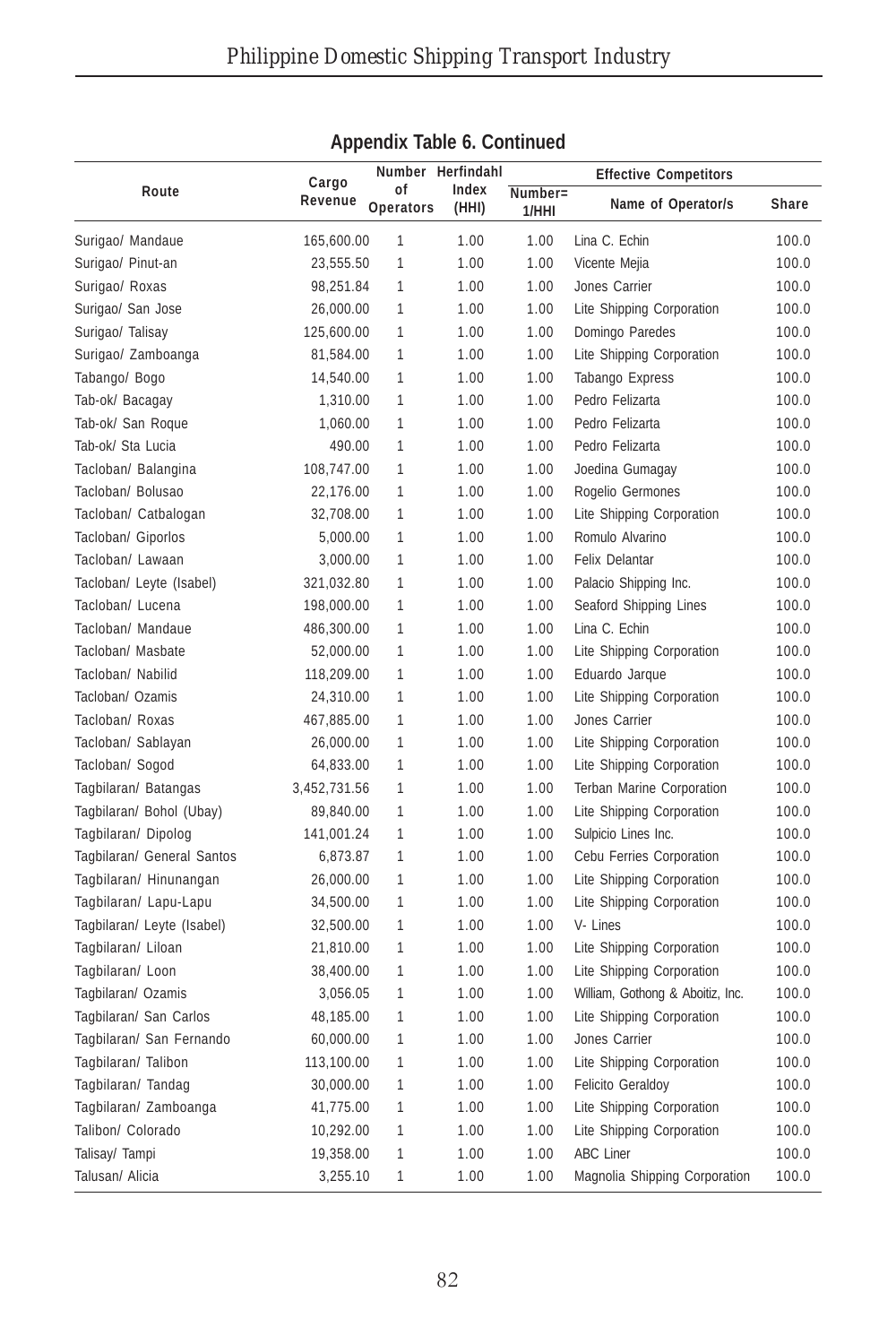|                                              |                  |                 | Number Herfindahl |                  | <b>Effective Competitors</b>                       |       |
|----------------------------------------------|------------------|-----------------|-------------------|------------------|----------------------------------------------------|-------|
| Route                                        | Cargo<br>Revenue | 0f<br>Operators | Index<br>(HHI)    | Number=<br>1/HHI | Name of Operator/s                                 | Share |
| Talusan/ Sagasa                              | 8,636.50         | 1               | 1.00              | 1.00             | Magnolia Shipping Corporation                      | 100.0 |
| Talusan/ Zamboanga                           | 44,572.60        | 1               | 1.00              | 1.00             | Magnolia Shipping Corporation                      | 100.0 |
| Tampi, San Jose/ Ayungon,<br>Negros Oriental | 4,687.95         | $\mathbf{1}$    | 1.00              | 1.00             | Maayo Shipping, Inc.                               | 100.0 |
| Tampi, San Jose/ Bato, Samboan,<br>Cebu      | 3,741,252.35     | 1               | 1.00              | 1.00             | Maayo Shipping, Inc.                               | 100.0 |
| Tampi, San Jose/ Lazi, Siquijor              | 7,492.80         | 1               | 1.00              | 1.00             | Maayo Shipping, Inc.                               | 100.0 |
| Tampi, San Jose/ Tan-awan, Oslob,<br>Cebu    | 235,019.35       | 1               | 1.00              | 1.00             | Maayo Shipping, Inc.                               | 100.0 |
| Tangil/ Dumanjug                             | 102,324.00       | 1               | 1.00              | 1.00             | Jefren D. Pages                                    | 100.0 |
| Tinglay (Batangas)/ Mabini                   | 89,650.00        | 1               | 1.00              | 1.00             | Reynaldo Baleno                                    | 100.0 |
| Tinglay (Batangas)/ Pisa                     | 50,000.00        | 1               | 1.00              | 1.00             | Rodolfo Manalo                                     | 100.0 |
| Toledo/ Bohol                                | 160,000.00       | 1               | 1.00              | 1.00             | Inter-Island Maritime Corporation                  | 100.0 |
| Toledo/ Naval (Tacloban)                     | 96,000.00        | 1               | 1.00              | 1.00             | Inter-Island Maritime Corporation                  | 100.0 |
| Toledo/ Pasacao                              | 70,000.00        | 1               | 1.00              | 1.00             | Inter-Island Maritime Corporation                  | 100.0 |
| Toledo/ Talibon                              | 170,000.00       | 1               | 1.00              | 1.00             | Inter-Island Maritime Corporation                  | 100.0 |
| Zamboanga City/ Zamboanga<br>del Sur/Norte   | 64,999.00        | 1               | 1.00              | 1.00             | Den Tadus                                          | 100.0 |
| Zamboanga del Sur/Norte/ Basilan             | 15,000.00        | 1               | 1.00              | 1.00             | Den Tadus                                          | 100.0 |
| Zamboanga/ Alicia                            | 22,870.75        | 1               | 1.00              | 1.00             | Magnolia Shipping Corporation                      | 100.0 |
| Zamboanga/ Bais                              | 18,702.00        | 1               | 1.00              | 1.00             | Lite Shipping Corporation                          | 100.0 |
| Zamboanga/ Bislig                            | 240,000.00       | 1               | 1.00              | 1.00             | William Michael Shipping Corp.                     | 100.0 |
| Zamboanga/ Bohol (Ubay)                      | 31,283.00        | 1               | 1.00              | 1.00             | Lite Shipping Corporation                          | 100.0 |
| Zamboanga/ Limaong                           | 38,000.00        | 1               | 1.00              | 1.00             | Hadji Jalleh Jayyari                               | 100.0 |
| Zamboanga/ Malabang                          | 1,090,980.00     | 1               | 1.00              | 1.00             | Sing Hock Chua Amik                                | 100.0 |
| Zamboanga/ San Jose                          | 52,360.00        | 1               | 1.00              | 1.00             | Lite Shipping Corporation                          | 100.0 |
| Zamboanga/ Sandakan                          | 1,763,851.60     | 1               | 1.00              | 1.00             | Sampaguita Shipping Corp.                          | 100.0 |
| Zamboanga/ Siocon                            | 767,373.55       | 1               | 1.00              | 1.00             | Sampaguita Shipping Corp.                          | 100.0 |
| Zamboanga/ Siom                              | 203,018.17       | 1               | 1.00              | 1.00             | William Michael Shipping Corp.                     | 100.0 |
| Zamboanga/ Sirawai                           | 550,111.40       | 1               | 1.00              | 1.00             | Sampaguita Shipping Corp.                          | 100.0 |
| Zamboanga/ Sogod                             | 39,200.00        | 1               | 1.00              | 1.00             | Lite Shipping Corporation                          | 100.0 |
| Zamboanga/ Tungawan                          | 10,000.00        | 1               | 1.00              | 1.00             | Hadji Jalleh Jayyari                               | 100.0 |
| Routes with at least 2 operators             |                  |                 |                   |                  |                                                    |       |
| Routes with substantial competition          |                  |                 |                   |                  |                                                    |       |
| Bacolod/ Batangas                            | 1,806,755.16     | $\overline{2}$  | 0.56              | 1.78             | Terban Marine Corp, La Felicidad<br>Marine Corp    | 100.0 |
| <b>Bacolod/ General Santos</b>               | 1,770,738.41     | 3               | 0.39              | 2.60             | WG&A, Palacio Shipping Lines,<br>Negros Navigation | 100.0 |
| Bacolod/ Tagbilaran                          | 169,190.50       | $\overline{2}$  | 0.50              | 1.98             | Philip Go, Lite Shipping Corp                      | 100.0 |
| Bataan/ (Dumanguit)                          | 38,924.00        | $\overline{2}$  | 0.50              | 1.98             | Almyre Cortes, Santiago Regalado 100.0             |       |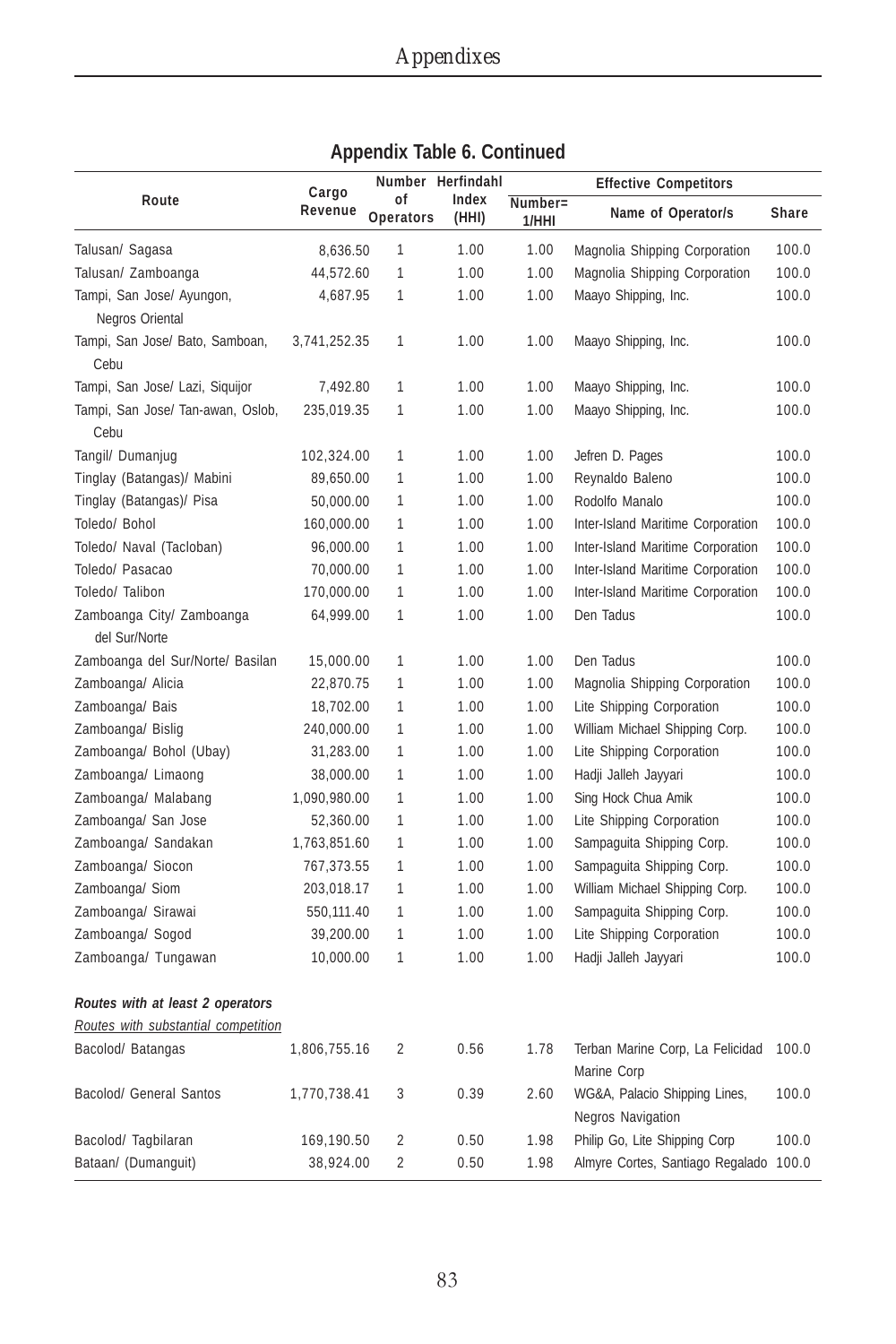|                                | . .           |                  |                            |                  |                                                                                             |        |
|--------------------------------|---------------|------------------|----------------------------|------------------|---------------------------------------------------------------------------------------------|--------|
| Route                          | Cargo         | οf               | Number Herfindahl<br>Index |                  | <b>Effective Competitors</b>                                                                |        |
|                                | Revenue       | <b>Operators</b> | (HHI)                      | Number=<br>1/HHI | Name of Operator/s                                                                          | Share  |
| Batangas/ Anibong              | 4,281,575.98  | $\overline{2}$   | 0.52                       | 1.91             | La Felicidad Marine Corp<br>Terban Marine Corp                                              | 100.0  |
| Batangas/ Aparri               | 11,986,524.64 | 2                | 0.55                       | 1.83             | La Felicidad Marine Corp<br>Terban Marine Corp                                              | 100.0  |
| Batangas/ Poro                 | 52,335,700.49 | $\overline{2}$   | 0.50                       | 1.99             | La Felicidad Marine Corp,<br>Terban Marine Corp                                             | 100.0  |
| Batangas/Masbate/Calapan       | 1,524,746.53  | 2                | 0.59                       | 1.71             | Terban Marine Corp, La Felicidad<br>Marine Corp                                             | 100.0  |
| Butuan/ Jagna                  | 1,252,878.38  | 2                | 0.50                       | 1.98             | Sulpicio Lines, Cebu Ferries Corp                                                           | 100.0  |
| Cagayan de Oro/ Bataan         | 192,159.45    | $\overline{2}$   | 0.61                       | 1.64             | Ocean Express, Jones Carrier                                                                | 100.0  |
| Cagayan de Oro/ Davao          | 206,142.15    | $\overline{4}$   | 0.28                       | 3.56             | Eastern Pacific Lines, Cebu Ferries 100.0<br>Corp, Lorenzo Shipping Corp,<br>Sulpicio Lines |        |
| Cagayan de Oro/ General Santos | 222,078.37    | 3                | 0.82                       | 1.22             | Galactic Shipping, Cebu Ferries<br>Corp, Lorenzo Shipping Corp                              | 100.0  |
| Cebu/ Bais                     | 47,833.00     | 2                | 0.57                       | 1.76             | Lite Shipping Corp, Conrado<br>Geraldoy                                                     | 100.0  |
| Cebu/ Batangas                 | 327,000.00    | $\overline{2}$   | 0.50                       | 1.99             | Cebu Ferries Corp, Phil Fast Ferry<br>Corp, Palacio Shipping Inc                            | 100.0  |
| Cebu/ Pasacao                  | 364,281.50    | 3                | 0.36                       | 2.78             | Palacio Shipping Lines, Ever Lines, 100.0<br>Sultan Shipping                                |        |
| Cotabato/ General Santos       | 75,844.10     | 3                | 0.35                       | 2.85             | Sulpicio Lines, Lorenzo Shipping<br>Corp, Cebu Ferries Corp                                 | 100.0  |
| Cuyo/ Roxas                    | 19,607.59     | 2                | 0.56                       | 1.78             | Jose Pedida, Virgilio Arbolado                                                              | 100.0  |
| Davao del Sur/ Gen Santos      | 152,124.10    | 3                | 0.38                       | 2.65             | Francisco Alboroto, Dominga<br>Ligoyligoy, Aurelio Leong                                    | 100.00 |
| Dipolog/ Jagna                 | 927,410.25    | $\overline{2}$   | 0.54                       | 1.87             | Eduardo Jarque, Jones Carrier                                                               | 100.0  |
| Guimaras/ Negros Occidental    | 193,974.75    | $\overline{2}$   | 0.53                       | 1.88             | Neva Quezon, Escolastico<br>Geonanga                                                        | 100.0  |
| Iloilo/ Cuyo                   | 25,542.56     | $\overline{2}$   | 0.52                       | 1.92             | Jose Pedida, Virgilio Arbolado                                                              | 100.0  |
| Iloilo/ Dumaguete              | 171,092.91    | 2                | 0.50                       | 2.00             | HBT Shipping Corp, Lorenzo<br>Shipping Corp                                                 | 100.0  |
| Iloilo/ Masbate                | 100,196.00    | 2                | 0.59                       | 1.69             | Miller Santiago, Michael Jude<br>Placencia                                                  | 100.0  |
| Iloilo/ Pasacao                | 242,000.00    | $\overline{2}$   | 0.51                       | 1.95             | Ocean Express Shipping Corp,<br>Rover Shipping Lines                                        | 100.0  |
| Iloilo/ Roxas                  | 41,150.00     | $\overline{2}$   | 0.53                       | 1.89             | Celso Arboleda, Rodolfo<br>Gabalonzo                                                        | 100.0  |
| Iloilo/ San Jose, Mindoro      | 160,007.27    | $\overline{2}$   | 0.53                       | 1.89             | HBT Shipping Corp, V- Lines                                                                 | 100.0  |
| Manila/ Jolo                   | 402,000.00    | $\overline{2}$   | 0.53                       | 1.90             | Ocean Express Shipping Corp,<br>Ever Lines Inc                                              | 100.0  |
| Masbate/ Bauan                 | 167,910.00    | $\overline{2}$   | 0.56                       | 1.79             | Aquilina Guro, V- Lines                                                                     | 100.0  |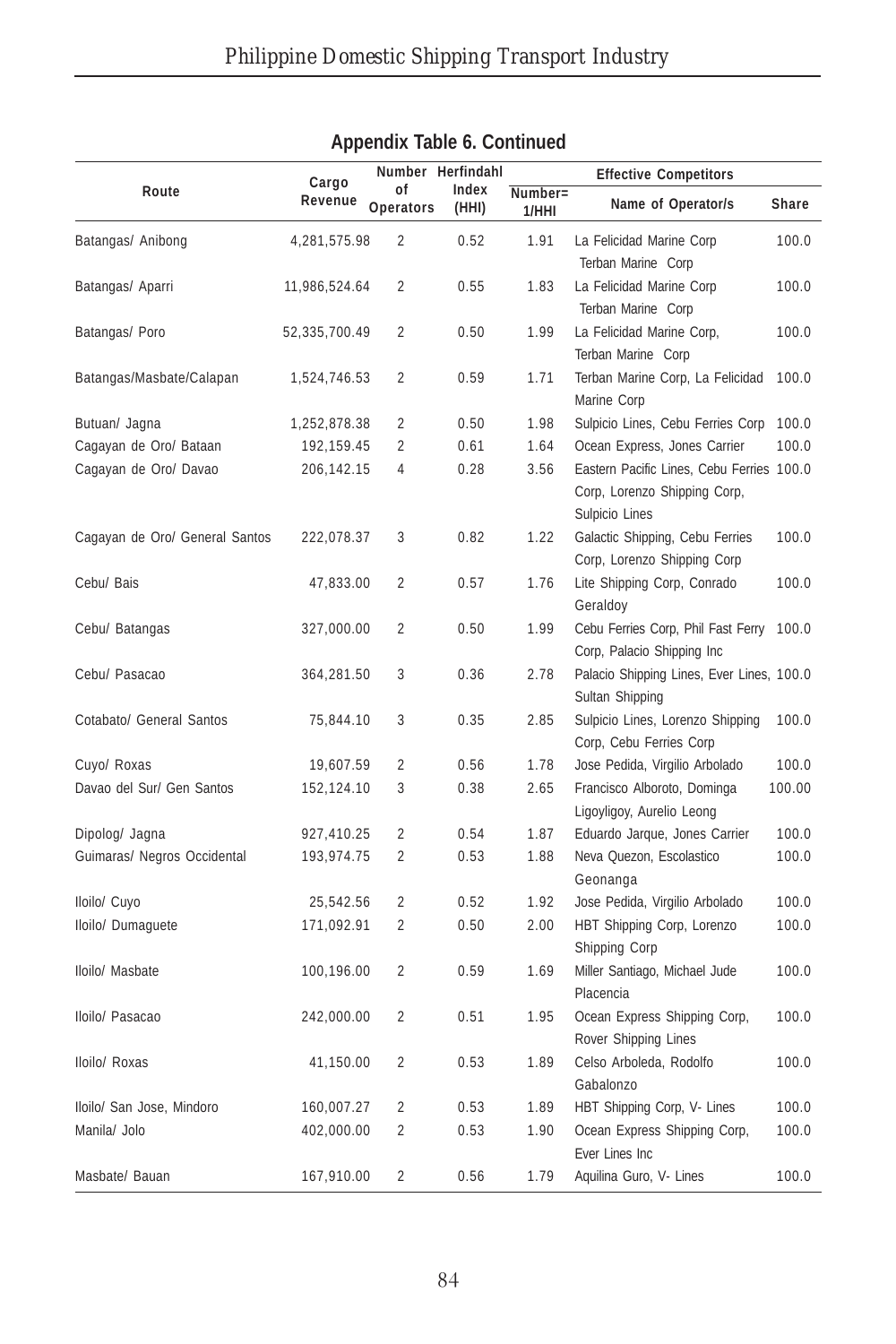|                                                      |                  |                 | Number Herfindahl |                                       | <b>Effective Competitors</b>                        |       |
|------------------------------------------------------|------------------|-----------------|-------------------|---------------------------------------|-----------------------------------------------------|-------|
| Route                                                | Cargo<br>Revenue | 0f<br>Operators | Index<br>(HHI)    | $\overline{\text{Number}}$ =<br>1/HHI | Name of Operator/s                                  | Share |
| Surigao/ Basilica                                    | 150,715.00       | $\overline{2}$  | 0.59              | 1.69                                  | Lina Riega, Cesar Borja                             | 100.0 |
| Surigao/ Dipolog                                     | 1,770,229.22     | $\overline{2}$  | 0.52              | 1.91                                  | Eduardo Jarque, Jones Carrier                       | 100.0 |
| Tab-ok/ San Francisco                                | 16,241.30        | 2               | 0.62              | 1.62                                  | Leonardo Dauhog, Pedro Felizarta 100.0              |       |
| Tacloban/ Mindoro (San Jose)                         | 78,500.00        | 2               | 0.56              | 1.80                                  | V- Lines, Lite Shipping Corp                        | 100.0 |
| Tagbilaran/ Toledo                                   | 137,500.00       | 2               | 0.50              | 2.00                                  | Inter-island Maritime Corp, Lite<br>Shipping Corp   | 100.0 |
| Zamboanga/ Dipolog                                   | 77,834.90        | 2               | 0.53              | 1.87                                  | Galactic Shipping, Magnolia<br>Shipping Lines       | 100.0 |
| Zamboanga/ Lamitan                                   | 246,540.19       | $\overline{2}$  | 0.56              | 1.77                                  | Joyalcyd Corp, Sing Hock Chua<br>Amik               | 100.0 |
| Zamboanga/ Sitangkai                                 | 781,615.70       | 2               | 0.50              | 2.00                                  | Sampaguita Shipping Corp,<br>Magnolia Shipping Corp | 100.0 |
| Zamboanga/ Subanipa                                  | 354,474.61       | 2               | 0.58              | 1.73                                  | Magnolia Shipping Lines,<br><b>Ever Lines</b>       | 100.0 |
| Zamboanga/ Talusan                                   | 62,399.61        | $\overline{2}$  | 0.55              | 1.82                                  | Magnolia Shipping Lines,<br><b>Ever Lines</b>       | 100.0 |
| Routes with only 1 effective competitor              |                  |                 |                   |                                       |                                                     |       |
| Bacolod/ Cagayan de Oro                              | 19,220,657.32    | 6               | 0.83              | 1.20                                  | <b>Negros Navigation</b>                            | 91.2  |
| Bacolod/ Zamboanga                                   | 1,607,320.06     | 3               | 0.74              | 1.35                                  | <b>WG&amp;A Philippines</b>                         | 85.2  |
| Batangas/ Calapan                                    | 187,665,518.13   | 4               | 0.98              | 1.02                                  | Phil Fast Ferry Corp                                | 99.0  |
| Batangas/ Pasacao                                    | 4,435,253.24     | 2               | 0.93              | 1.08                                  | Terban Marine Corp                                  | 96.3  |
| Batangas/Calapan/Pasacao                             | 2,060,381.83     | $\overline{2}$  | 0.80              | 1.24                                  | Terban Marine Corp                                  | 89.0  |
| Baybay/ Dipolog                                      | 1,113,681.86     | $\overline{2}$  | 0.83              | 1.20                                  | Eduardo Jarque                                      | 90.7  |
| Benoni/ Balingoan                                    | 1,419,177.25     | $\overline{2}$  | 0.96              | 1.04                                  | RP Tamula and Sons                                  | 98.0  |
| Cagayan de Oro/ Butuan                               | 26,369.56        | $\overline{a}$  | 0.97              | 1.03                                  | Lite Shipping Corp                                  | 98.6  |
| Cagayan de Oro/ Cotabato                             | 2,384,611.52     | $\overline{2}$  | 0.78              | 1.29                                  | Cebu Ferries Corp                                   | 87.2  |
| Cagayan de Oro/ Ormoc                                | 1,272,943.29     | 2               | 0.92              | 1.08                                  | Cebu Ferries Corp                                   | 96.0  |
| Cagayan de Oro/ Zamboanga                            | 483,206.18       | 3               | 0.51              | 1.27                                  | Lorenzo Shipping Corp                               | 71.1  |
| Catbalogan/ Villareal                                | 322,025.00       | $\overline{2}$  | 0.97              | 1.03                                  | Avelino Arraz                                       | 98.4  |
| Cebu/ Catbalogan                                     | 1,768,496.58     | 3               | 0.89              | 1.12                                  | Lapu-lapu Shipping Lines                            | 94.3  |
| Cebu/ Maasin                                         | 2,337,195.98     | 3               | 0.77              | 1.31                                  | <b>Cokaliong Shipping Lines</b>                     | 86.9  |
| Cebu/ Tandag                                         | 1,354,200.00     | 2               | 0.84              | 1.19                                  | <b>BCT Shipping Lines</b>                           | 91.1  |
| Dumaguete/ Cagayan de Oro                            | 5,698,152.18     | 4               | 0.76              | 1.31                                  | <b>WG&amp;A Philippines</b>                         | 87.1  |
| Dumaguete/ Cotabato                                  | 1,236,068.40     | 3               | 0.87              | 1.15                                  | Cebu Ferries Corp                                   | 93.3  |
| Dumaguete/ Dadiangas                                 | 7,195,808.35     | 2               | 0.97              | 1.03                                  | Sulpicio Lines                                      | 98.6  |
| Dumaguete/ General Santos                            | 11,467,787.41    | 6               | 0.74              | 1.36                                  | Cebu Ferries Corp                                   | 84.8  |
| Guimaras/ Pulupandan                                 | 81,190.00        | $\overline{2}$  | 0.77              | 1.29                                  | Rolando Gamilong                                    | 87.0  |
| Hingatungan/ Tab-ok                                  | 13,830.00        | $\overline{2}$  | 0.75              | 1.33                                  | Leonardo Dauhog                                     | 85.3  |
| Iligan/ Ormoc                                        | 225,963.45       | $\overline{2}$  | 0.97              | 1.03                                  | Cebu Ferries Corp                                   | 98.4  |
| Iloilo (Gigante Norte)/ Iloilo (Estancia) 138,309.50 |                  | $\overline{2}$  | 0.77              | 1.30                                  | Roger Marcelo                                       | 86.9  |
| Iloilo/ Bantayan                                     | 125,250.00       | 2               | 0.74              | 1.36                                  | Gerardo Gubo                                        | 84.4  |
| Jolo/ Bongao                                         | 217,105.60       | $\overline{2}$  | 0.87              | 1.16                                  | Sampaguita Shipping Corp                            | 92.8  |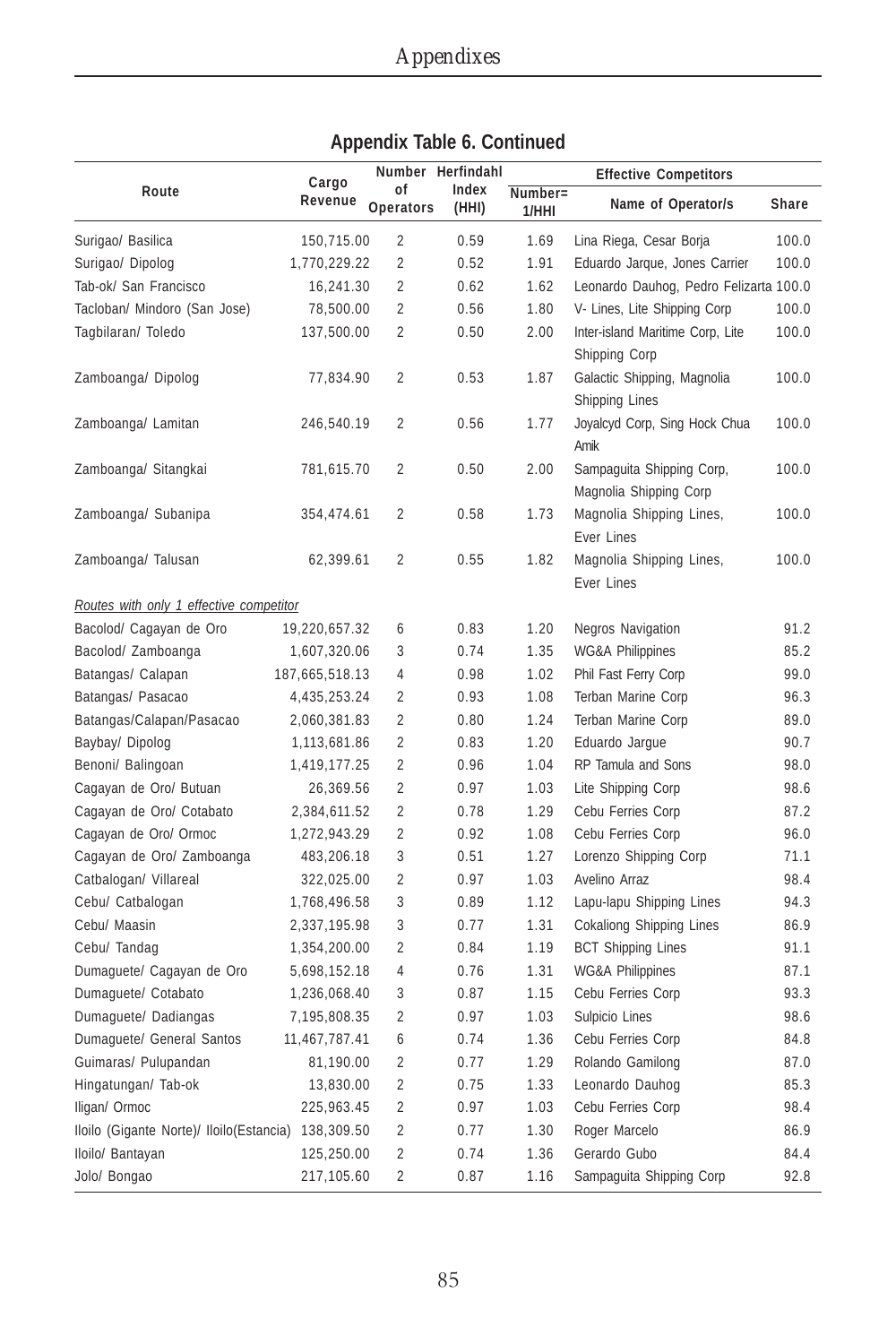|                              |                  |                 | Number Herfindahl |                  | <b>Effective Competitors</b>                                                          |       |
|------------------------------|------------------|-----------------|-------------------|------------------|---------------------------------------------------------------------------------------|-------|
| Route                        | Cargo<br>Revenue | οf<br>Operators | Index<br>(HHI)    | Number=<br>1/HHI | Name of Operator/s                                                                    | Share |
| Liloan/ Sibulan              | 10,280.00        | 3               | 0.74              | 1.35             | Max Baat                                                                              | 85.3  |
| Mandaue/ Bantayan            | 1,571,062.17     | $\overline{2}$  | 0.82              | 1.23             | Douglas del Rosario                                                                   | 89.7  |
| Manila/ Catbalogan           | 3,576,428.10     | $\overline{2}$  | 0.98              | 1.02             | Sulpicio Lines                                                                        | 99.1  |
| Masbate/ Roxas               | 189,850.00       | $\overline{2}$  | 0.72              | 1.39             | Isidro Refil                                                                          | 83.2  |
| Maya/ San Isidro             | 158,180.00       | $\overline{2}$  | 0.75              | 1.33             | Arturo Susas                                                                          | 85.4  |
| Ormoc/ Masbate               | 645,907.79       | $\overline{2}$  | 0.99              | 1.01             | Sulpicio Lines                                                                        | 99.5  |
| Pagadian/ Zamboanga          | 405,090.55       | $\overline{2}$  | 0.89              | 1.12             | Sampaguita Shipping Corp                                                              | 94.4  |
| Sta Rosa/Dapdap              | 22,008.00        | $\overline{2}$  | 0.98              | 1.02             | Rufino Augusto                                                                        | 99.2  |
| Surigao/ Dapa                | 8,345.00         | $\overline{2}$  | 0.79              | 1.27             | Domingo Paredes                                                                       | 88.0  |
| Tab-ok/ Kikilo               | 9,710.00         | $\overline{2}$  | 0.86              | 1.16             | Leonardo Dauhog                                                                       | 92.7  |
| Tab-ok/Tibo                  | 22,515.80        | $\overline{2}$  | 0.77              | 1.30             | Pedro Felizarta                                                                       | 86.7  |
| Tacloban/ Batangas           | 2,870,870.42     | $\overline{2}$  | 0.98              | 1.02             | La Felicidad Marine Corp                                                              | 98.8  |
| Tacloban/ General Santos     | 485,020.42       | 3               | 0.75              | 1.33             | <b>WG&amp;A Philippines</b>                                                           | 86.1  |
| Zamboanga/ Pagadian          | 2,524,315.25     | $\overline{2}$  | 0.74              | 1.35             | Abdusakar Tan                                                                         | 84.8  |
| Routes with mild competition |                  |                 |                   |                  |                                                                                       |       |
| Antimonan/ Alabat            | 120,603.60       | 3               | 0.44              | 2.28             | Jose Leal, Agustin Nepomuceno                                                         | 89.8  |
| Babak/ Sasa                  | 7,937.20         | 6               | 0.68              | 1.47             | Dolorosa Ibo                                                                          | 82.0  |
| Bacolod/ Bauan               | 142,646.25       | $\overline{2}$  | 0.67              | 1.49             | Aquilina Guro                                                                         | 79.3  |
| Bacolod/ Davao               | 2,107,167.25     | $\overline{4}$  | 0.59              | 1.69             | <b>WG&amp;A Philippines, Negros</b><br>Navigation                                     | 94.9  |
| Bacolod/ Iligan              | 845,039.66       | 5               | 0.28              | 3.59             | WG&A Philippines, Rover Shipping<br>Services, William Michael Shipping<br>Corp        | 89.0  |
| Bacolod/ Romblon             | 46,500.00        | 3               | 0.51              | 1.96             | Jaime Geraldoy, Eva Norono                                                            | 94.6  |
| Bacolod/Tacloban             | 257,328.47       | 5               | 0.47              | 2.12             | Palacio Shipping, WG&A, Lite<br>Shipping Corp                                         | 41.3  |
| Batangas/ Legaspi            | 7,631,981.52     | $\overline{2}$  | 0.63              | 1.58             | La Felicidad Marine Corp                                                              | 75.9  |
| Batangas/ Mindoro            | 102,349.90       | $\overline{2}$  | 0.63              | 1.59             | Dionisio Albania                                                                      | 75.6  |
| Batangas/ Pandacan           | 9,849,942.35     | $\overline{2}$  | 0.66              | 1.52             | La Felicidad Marine Corp                                                              | 78.3  |
| Batangas/Calapan/Masbate     | 3,857,366.46     | 3               | 0.53              | 1.88             | La Felicidad Marine Corp,<br>Terban Marine Corp                                       | 94.8  |
| Boracay/ Caticlan            | 525,474.50       | 35              | 0.25              | 3.97             | Dominador Taglorin, Felix Rabasto, 67.4<br>Charlito Villanueva, Dioneto<br>Villanueva |       |
| Butuan/ Magallanes           | 263,707.50       | 10<br>3         | 0.32              | 3.15             | Eduardo Donan, Rodolfo Monilla,<br>Edilberto Bajao                                    | 62.8  |
| Cagayan de Oro/ Batangas     | 4,428,294.45     | 3               | 0.67              | 1.49             | Lorenzo Shipping Corp                                                                 | 80.9  |
| Cebu/ Camotes                | 8,565,790.15     | 5               | 0.39              | 2.55             | Cebu Ferries Corp, Phil Fast<br>Ferry Corp                                            | 86.4  |
| Cebu/ Cotabato               | 16,838,080.91    | 10              | 0.52              | 1.94             | Cebu Ferrries Corp, Sulpicio Lines                                                    | 88.0  |
| Cebu/ Iligan                 | 42,424,129.13    | 3               | 0.62              | 1.62             | Cebu Ferries Corp, Sulpicio Lines                                                     | 89.0  |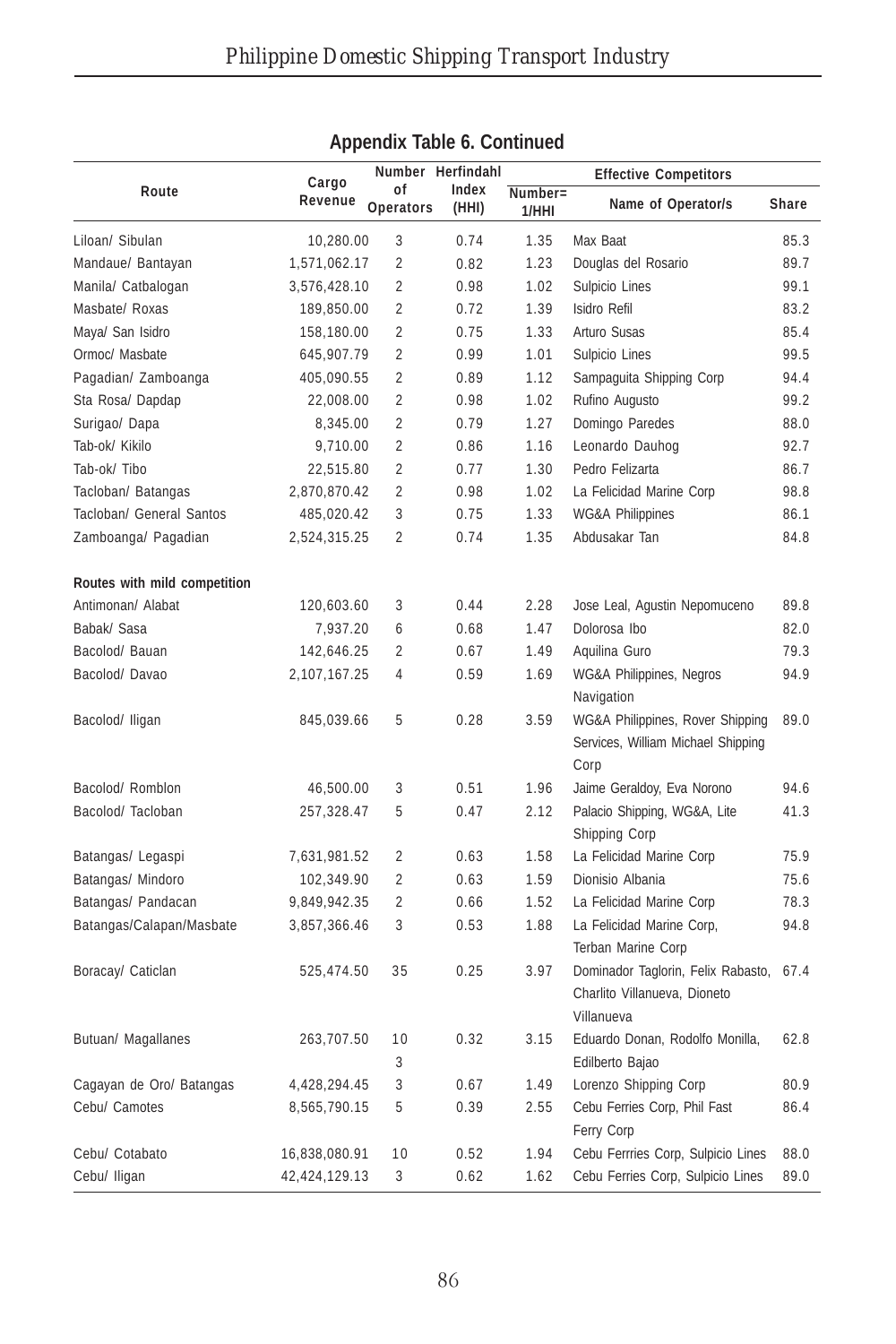|                           |                  |                        | Number Herfindahl |                     | <b>Effective Competitors</b>                                                                                                                                           |       |
|---------------------------|------------------|------------------------|-------------------|---------------------|------------------------------------------------------------------------------------------------------------------------------------------------------------------------|-------|
| Route                     | Cargo<br>Revenue | οf<br><b>Operators</b> | Index<br>(HHI)    | $Number =$<br>1/HHI | Name of Operator/s                                                                                                                                                     | Share |
| Cebu/ Legaspi             | 725,000.00       | 3                      | 0.39              | 2.56                | Victan Transport Services,<br>Hosanna Shipping                                                                                                                         | 85.5  |
| Cebu/ Leyte (Isabel)      | 336,314.50       | 4                      | 0.46              | 2.20                | Hosanna Shipping Corp, Palacio<br>Shipping Inc                                                                                                                         | 88.0  |
| Cebu/ Naval               | 813,952.28       | 3                      | 0.61              | 1.63                | MY Lines, San Juan Shipping Lines                                                                                                                                      | 92.6  |
| Davao/ Iligan             | 2,124,285.09     | 3                      | 0.43              | 2.33                | William Michael Shipping Corp,<br>Cebu Ferries Corp                                                                                                                    | 57.6  |
| Dumaguete/ Davao          | 2,357,924.61     | 4                      | 0.34              | 2.94                | Cebu Ferries Corp, Lorenzo<br>Shipping, Palacio Shipping Inc                                                                                                           | 90.3  |
| Dumaguete/ Dipolog        | 940,929.87       | 3                      | 0.48              | 2.09                | Jones Carrier, WG&A Philippines                                                                                                                                        | 97.2  |
| Dumaguete/ Iligan         | 339,605.86       | 5                      | 0.31              | 3.26                | Cebu Ferries Corp, George and<br>Peter Lines, Ever Lines                                                                                                               | 89.2  |
| Dumaguete/ Siquijor       | 124,429.40       | 5                      | 0.47              | 2.12                | Mabjunnix Shipping, Cesar<br>Sumalpong                                                                                                                                 | 85.2  |
| Dumaguete/ Tacloban       | 104,546.94       | 3                      | 0.49              | 2.03                | Philip Go, Lite Shipping                                                                                                                                               | 89.8  |
| Iligan/ Zamboanga         | 1,961,677.41     | 6                      | 0.35              | 2.87                | Cebu Ferries Corp, Ever Lines,<br>Hosanna Shipping                                                                                                                     | 87.8  |
| Iloilo/ Batangas          | 5,824,441.02     | 4                      | 0.65              | 1.54                | Via Marine Corp                                                                                                                                                        | 78.2  |
| Iloilo/ Butuan            | 176,425.62       | 3                      | 0.43              | 2.30                | Inter-island Maritime Corp,<br>Sulpicio Lines                                                                                                                          | 88.1  |
| Iloilo/ Cagayan de Oro    | 17,632,866.97    | 9                      | 0.49              | 2.05                | Negros Navigation, WG&A                                                                                                                                                | 86.7  |
| Iloilo/ Guimaras (Jordan) | 1,967,178.25     | 24                     | 0.10              | 10.30               | SKMMOOA, Maria Balena, Santiago<br>Siloterio, Anacleto Galabo, Anita<br>Galve, Ruthelo Geonanga, Eduardo<br>Gando, Nelia Canon, Fernando<br>Espinosa, Nerissa Pelingon | 69.9  |
| Iloilo/ Negros Occidental | 32,100.00        | 2                      | 0.70              | 1.44                | Romeo Geraldoy                                                                                                                                                         | 81.3  |
| Iloilo/ Tacloban          | 442,697.73       | 4                      | 0.52              | 1.91                | WG&A Philippines, Sulpicio Lines                                                                                                                                       | 80.1  |
| Iloilo/ Zamboanga         | 10,892,946.35    | 5                      | 0.50              | 2.01                | WG&A Philippines, Sulpicio Lines                                                                                                                                       | 84.4  |
| Jolo/ Siasi               | 269,735.15       | 4                      | 0.36              | 2.78                | Hadji Ahmad, Asman Jaide,<br>Sampaguita Shipping Corp                                                                                                                  | 94.7  |
| Jolo/ Sitangkai           | 45,876.80        | $\overline{2}$         | 0.68              | 1.47                | Sampaguita Shipping Corp                                                                                                                                               | 79.9  |
| Jolo/ Tawi-tawi           | 78,889.00        | $\overline{2}$         | 0.66              | 1.51                | Den Tadus                                                                                                                                                              | 78.6  |
| Jolo/ Zamboanga           | 7,258,975.93     | 10                     | 0.17              | 5.97                | Erwin Tan, Sampaguita Shipping<br>Lines, Hadji Tan, Radzma Burahan,<br>Anton Burahan, Hadji Daud                                                                       | 85.9  |
| Mamburao/ Bauan           | 149,455.56       | $\overline{2}$         | 0.63              | 1.58                | Liwanag Mendoza                                                                                                                                                        | 75.7  |
| Manila/ Escalante         | 172,000.00       | 2                      | 0.64              | 1.56                | Ocean Express Shipping Lines                                                                                                                                           | 76.7  |
| Siasi/ Bongao             | 336,099.65       | 3                      | 0.53              | 1.90                | Hadji Hahmad, Sampaguita<br>Shipping Corp                                                                                                                              | 94.8  |
| Sitangkai/ Bongao         | 198,573.75       | 3                      | 0.70              | 1.43                | Hadji Hahmad                                                                                                                                                           | 82.5  |
| Sitangkai/ Siasi          | 55,298.85        | $\overline{2}$         | 0.71              | 1.40                | Sampaguita Shipping Corp                                                                                                                                               | 82.6  |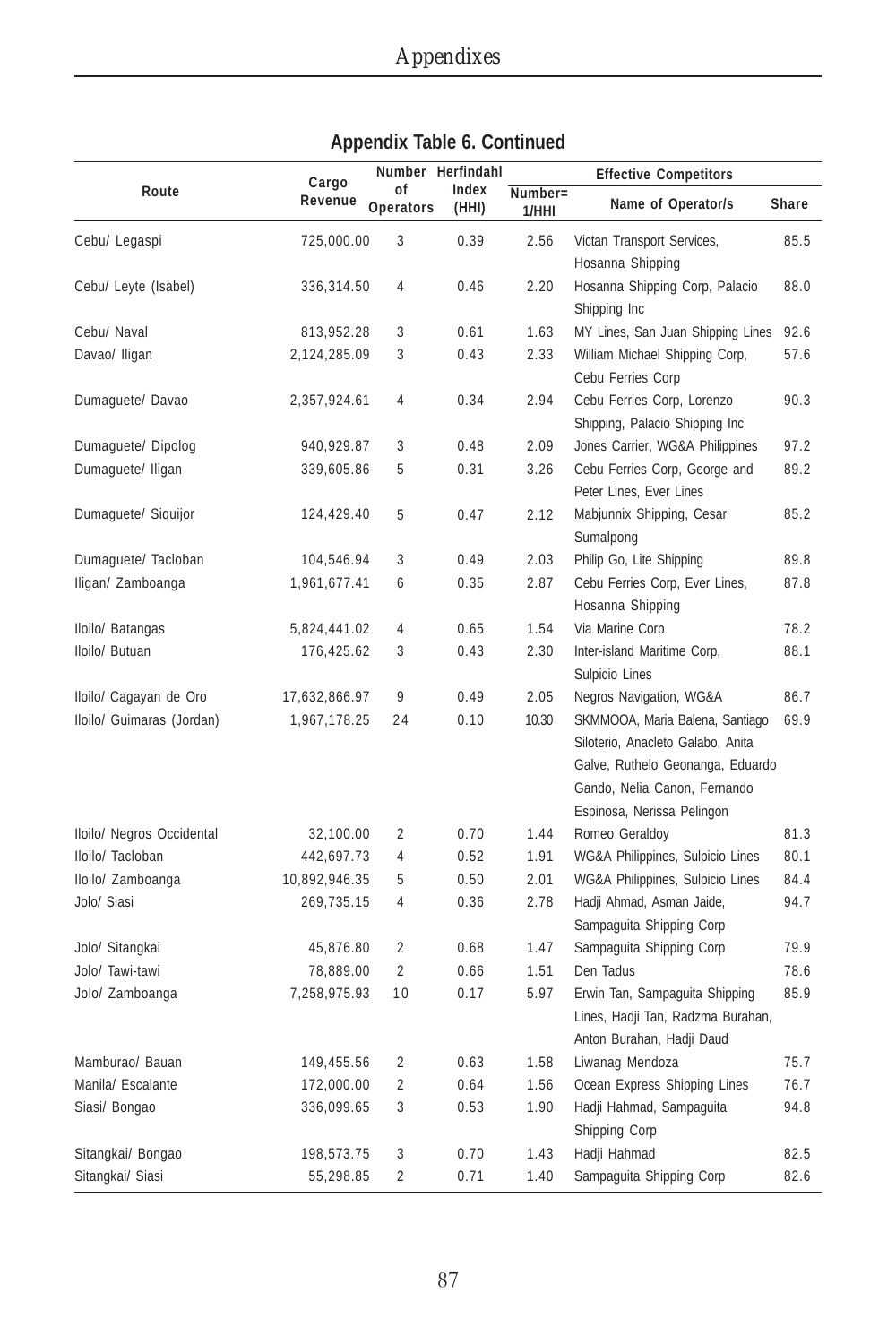| Route                      | Cargo<br>Revenue | of<br><b>Operators</b> | Number Herfindahl<br>Index<br>(HHI) | <b>Effective Competitors</b> |                                   |       |
|----------------------------|------------------|------------------------|-------------------------------------|------------------------------|-----------------------------------|-------|
|                            |                  |                        |                                     | $Number =$<br>1/HHI          | Name of Operator/s                | Share |
| Sta Ana/ Penaplata         | 5.085.00         | 7                      | 0.17                                | 5.97                         | Erlinda Atianzar, Andrea Vargas,  | 91.0  |
|                            |                  |                        |                                     |                              | Caesar Playda, Alejandro Reguina, |       |
|                            |                  |                        |                                     |                              | Jesus Basarten, Flaviano Cuenca   |       |
| Sta Anal Sta Cruz          | 6.612.00         | 3                      | 0.47                                | 2.12                         | Jesus Plarilla, Diana Barail      | 87.1  |
| Sta Cruz/ Gen Luna         | 175,980.00       | $\overline{2}$         | 0.70                                | 1.42                         | Marites Pielaga                   | 81.9  |
| Tacloban/ Dipolog          | 6,558,856.11     | 3                      | 0.50                                | 1.99                         | Jones Carrier, Eduardo Jarque     | 97.7  |
| Tacloban/ Gingoog          | 2,922,366.00     | $\overline{2}$         | 0.65                                | 1.55                         | Jones Carrier                     | 77.1  |
| Tacloban/ Iligan           | 1,477,130.15     | 3                      | 0.54                                | 1.85                         | Cebu Ferries Corp, Hosanna        | 97.4  |
|                            |                  |                        |                                     |                              | Shipping                          |       |
| Tacloban/ Zamboanga        | 144,690.38       | 4                      | 0.60                                | 1.67                         | Sulpicio Lines, William Chiong    | 89.8  |
| Zamboanga/ Basilan         | 1,033,976.45     | 4                      | 0.31                                | 3.26                         | Alibasa Alih, Jovito Chiong,      | 92.1  |
|                            |                  |                        |                                     |                              | George Tan                        |       |
| Zamboanga/ Bongao          | 1,665,807.60     | 3                      | 0.65                                | 1.54                         | Sampaquita Shipping Corp          | 58.0  |
| Zamboanga/ Leyte (Isabela) | 100,750.00       | $\overline{2}$         | 0.68                                | 1.47                         | Sing Hock Chua Amik               | 80.1  |
| Zamboanga/ Malangas        | 223,787.19       | $\overline{2}$         | 0.67                                | 1.50                         | Ever Lines                        | 78.8  |
| Zamboanga/ Margosatubiq    | 302,255.13       | $\overline{2}$         | 0.72                                | 1.40                         | <b>Ever Lines</b>                 | 82.9  |
| Zamboanga/ Sagasa          | 109,345.01       | $\overline{2}$         | 0.65                                | 1.53                         | Magnolia Shipping Corp            | 77.5  |
| Zamboanga/ Siasi           | 1,327,871.60     | 4                      | 0.41                                | 2.42                         | Hadji Mubin Daud, Magnolia        | 88.7  |
|                            |                  |                        |                                     |                              | Shipping Corp                     |       |
| Zamboanga/ Tawi-tawi       | 968,649.00       | 4                      | 0.36                                | 2.74                         | Jasper Askalani, Lino Lao,        | 99.0  |
|                            |                  |                        |                                     |                              | Jainal Tiking                     |       |

Source: 1998 Annual Traffic Reports of Shipping Companies submitted to the MARINA.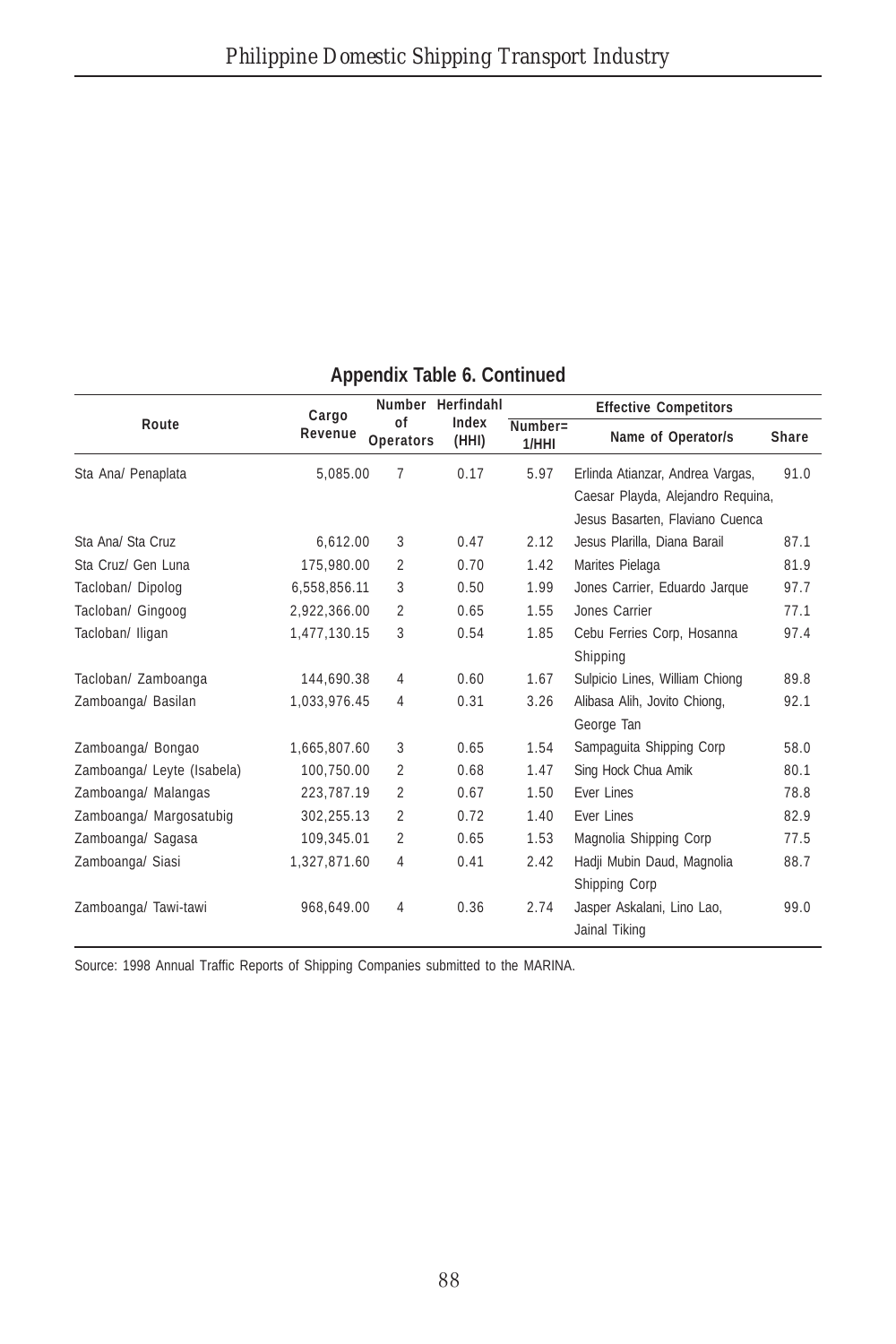# **References**

- Austria, M. 2002. The state of competition and market structure of the Philippine air transport industry. In *Toward a National Competition Policy for the Philippines* edited by E. Madalla. Makati City: Philippine APEC Study Center Network and the Philippine Institute for Development Studies.
- Balbon, P. Jr. 1989. The Philippine Interisland Liner Shipping Industry: An Insight into the Provision of Shipping Services by the Private Sector. Private Sector Papers. *Regional Seminar on Transport Policy Vol. 2.* Manila: ADB and Economic Development Institute.
- Balisacan, A. 1989. An Analysis of Philippine Interisland Shipping Industry. UPSE Discussion Paper No. 89-09. Quezon City: University of the Philippines School of Economics.
- Basilio, E. 1997. *Study on the Contributions of the Interisland Shipping Industry to the Philippine Economy.* Pasig City: SBE Consulting.
- Dick, H. 1987. The Indonesian Interisland Shipping Industry: An Analysis of Competition and Regulation. Singapore: Institute of Southeast Asian Studies.
- Economic Development Institute. 1989. Philippine Country Paper. *Regional Seminar on Transport Policy Vol. 2.* Manila: ADB and Economic Development Institute.
- Fink, C., A. Mattoo and I. Neagu. 2000. Trade in International Maritime Services: How Much Does Policy Matter. Paper presented at the APEC Regional Seminar on WTO Issues: Investment and Competition Policies, 29-30 November 2000, Makati City, Philippines.
- Free Trade Asia Consulting Inc. 1998. Industry Structure and Competitivenes: Inter-island Freight Shipping Industry. TAPS PP 1998-21. Manila: Trade and Investment Policy Analysis and Advocacy Support Project, Philexport.
- Hanlon, P. 1996. *Global Airlines, Competition in a Transnational Industry.* Great Britain: Butterworth-Heinemann
- Lorenzo, E. 1997. The Domestic Shipping Industry of the Philippines: A Situation Report. Maritime Industry Authority, Manila.
- Nathan and Associates Inc. 1994. *Liner Shipping Route Study,* Final Report vol. 1 and 14. USAID: Manila.
- National Economic Development Authority, 1997. *Philippine Transport Strategy Study.* Pasig City: NEDA.
- Philippine Exporters Confederation Inc. 1999. Proceedings of the Forum on the Impact of the 1998 US Ocean Shipping Reform Act on Philippine Exports. January 6, Manila.